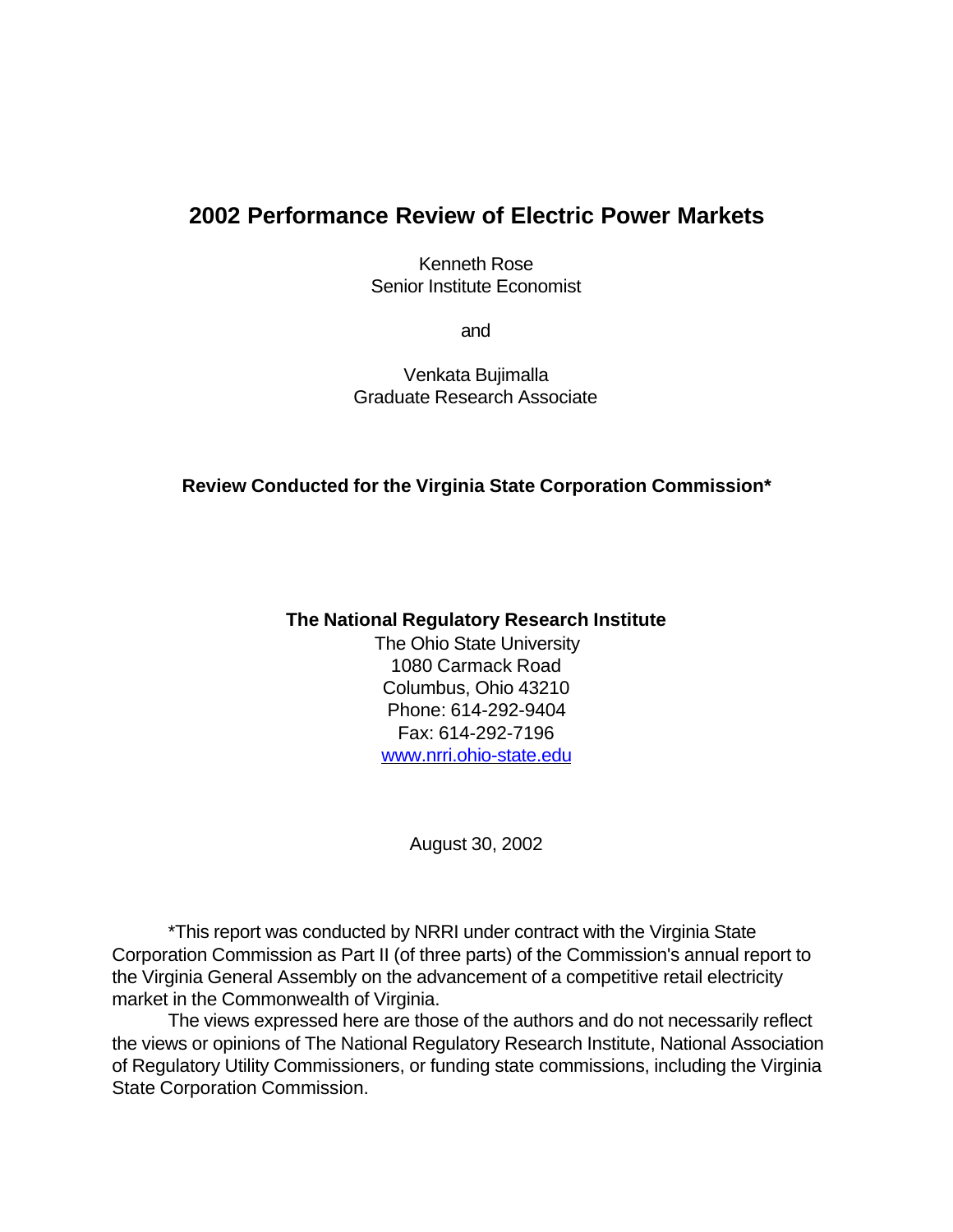#### **EXECUTIVE SUMMARY**

News of Enron's accounting improprieties and subsequent collapse have been part of the continued eventful last two years for the electric supply industry. Shortly after the skyrocketing prices in California and the West of 2000 and 2001 had subsided, the Enron developments began to come to light in late 2001. This has lead to investigations by several federal agencies and revelations of improper trading and reporting practices of other energy companies. As a result of this and reduced demand for electricity, the industry has been hit by a "credit crunch" as investors have become more wary and has forced many energy companies to cut back on trading activities, sell assets, and reduce future investments in order to improve their balance sheets. In the face of all the industry turmoil, while many retail markets remain relatively inactive, particularly for smaller residential customers, overall market activity has increased from last year. Wholesale markets since California settled down, continue in general to function well from an operational standpoint, however, there continues to be strong evidence that significant market power is being exercised in all markets that have been examined.

Currently, 17 states and the District of Columbia allow retail access. Four states that passed an electric restructuring law, however, have opted to delay restructuring. Arkansas, New Mexico, Oklahoma, and West Virginia have decided to delay or postpone retail access at this time, either pending further investigation or other action. West Virginia had planned a long transition period to full retail access, but has not proceeded to implement its restructuring law and is not expected to soon. Nevada and Oregon allow retail access for large customers only and California, which of course allowed retail access at one time, suspended its program in September of 2001. Of the remaining states, eight states continue to study retail restructuring and 18 states have dropped consideration of restructuring at this time. None of these states appears to be near or working toward passage of restructuring legislation at this time. No state has passed restructuring legislation since the California meltdown began during the summer of 2000. However, several states that passed legislation prior to the California crisis did proceed with implementation. This included Arizona and Ohio in January 2001 and, along with Virginia, Michigan and Texas in January of this year.

The performance of retail markets is considered in terms of what can be observed, that is, offers being made to residential customers, the potential savings opportunities these offers present, the number of suppliers in the area, the type of offers being made, and the percent of customers that have selected an alternative supplier, among other factors. As Figure ES1 shows, there has been a considerable increase in residential offers since last year. Most of this increase is due to Texas beginning its full retail program. However, while the total number of residential offers below the price to compare increased from nine in July of 2001 to 44 in May of 2002, 29 of those offers were in Texas alone. Excluding Texas, the number of offers increased from nine in July of 2001 to 15 in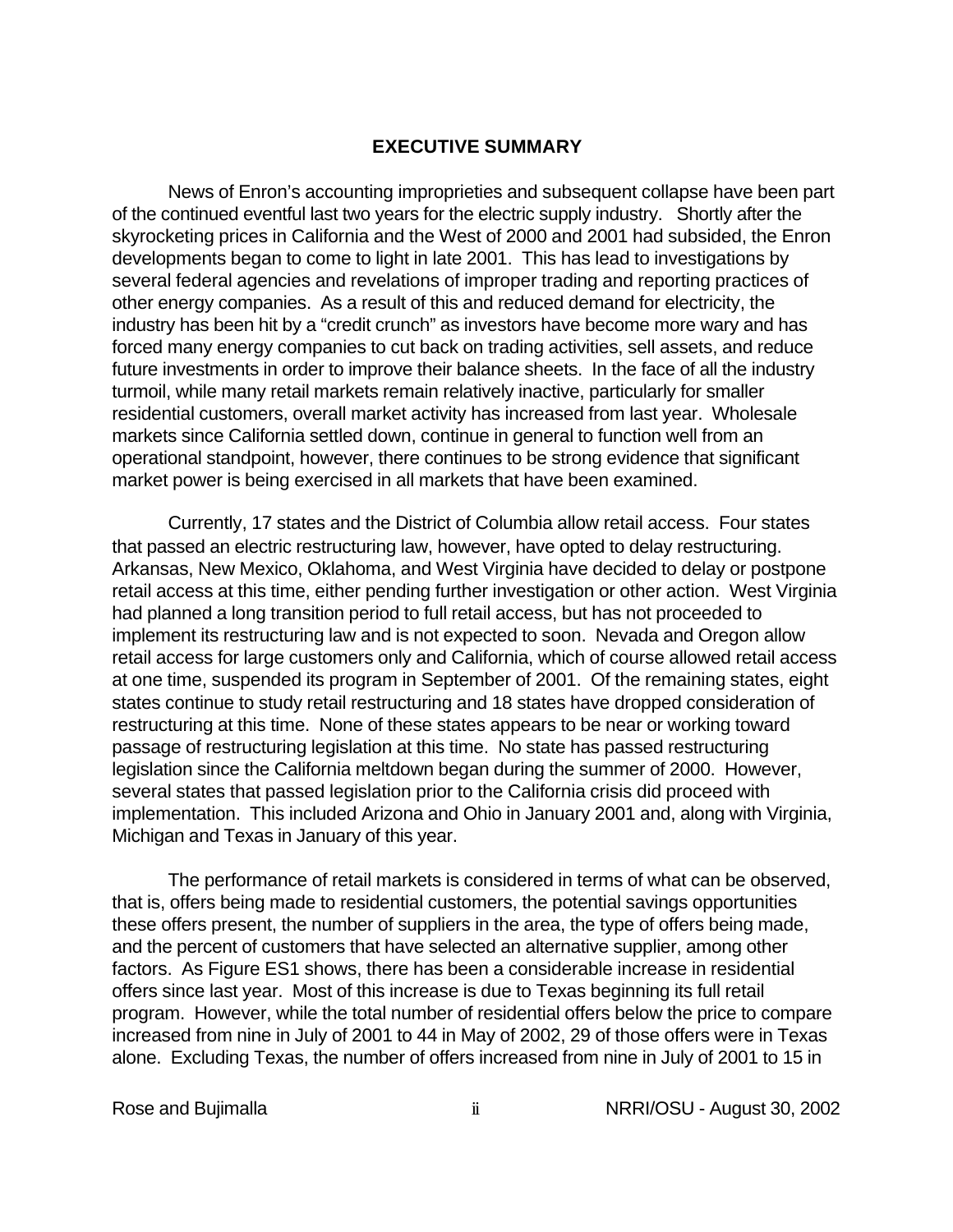

**Figure ES1.** Summary of residential offers nationwide Source: www.wattagemonitor.com

May of 2002 and the number of distribution company service territories with offers below the price to compare increased from eight to 11 during the same period.

Table ES1 breaks the May of 2002 residential offers down for the seven states and the District of Columbia that have offers below the price-to-compare. Again most of the activity is in Texas where five of the six distribution companies have offers in their service territories that were below the price-to-compare and, for the state as a whole, 29 of the state's 45 offers are below the price-to-compare. It should be noted, however, that 20 of those 29 offers below the price-to-compare in Texas were from affiliates of other utilities in the state. Pennsylvania has the next highest number of total offers at 33, but only three are below the price-to-compare and all are in one distribution company (PECO Energy's service territory). New York and Ohio each have three distribution companies with offers below the price-to-compare. The remaining three states and the District of Columbia all have one distribution company with at least one offer below the price-to-compare (D.C., of course, only has one distribution company).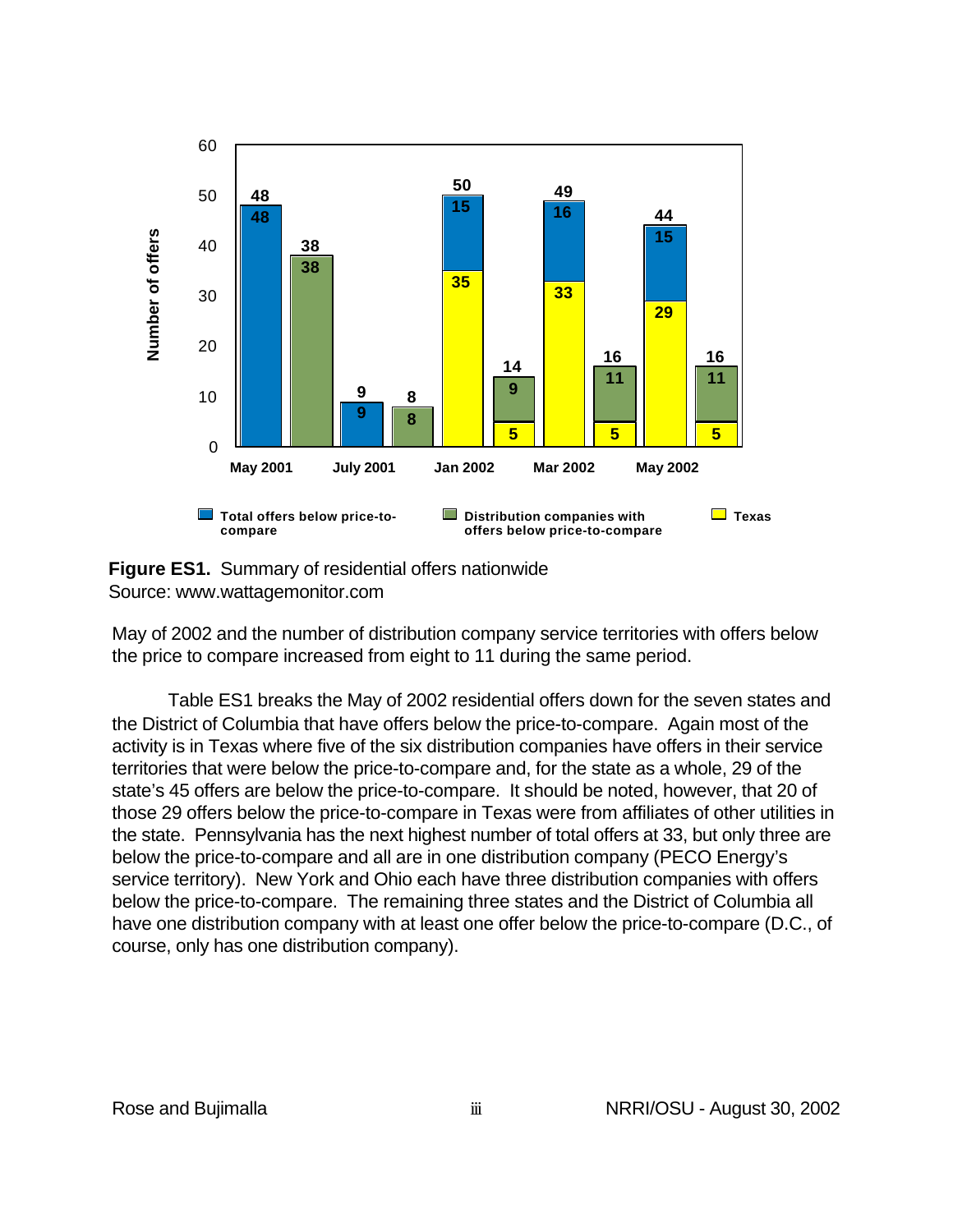**Table ES1.** Summary of residential offers for states with offers below the price-tocompare.

| <b>State</b>                          | <b>Total</b><br><b>Number of</b><br><b>Distribution</b><br><b>Companies</b><br>in the State | <b>Number of</b><br><b>Distribution</b><br><b>Companies</b><br>with offers<br>below price to<br>compare | <b>Total Number</b><br>of Offers in the<br><b>State</b> | <b>Total</b><br><b>Number of</b><br><b>Offers</b><br>below the<br>price to<br>compare in<br>the State |  |
|---------------------------------------|---------------------------------------------------------------------------------------------|---------------------------------------------------------------------------------------------------------|---------------------------------------------------------|-------------------------------------------------------------------------------------------------------|--|
| <b>Connecticut</b>                    | $\overline{2}$<br>8<br>1                                                                    |                                                                                                         |                                                         |                                                                                                       |  |
| <b>District of</b><br><b>Columbia</b> |                                                                                             |                                                                                                         |                                                         |                                                                                                       |  |
| <b>Maine</b><br>3                     |                                                                                             | 1                                                                                                       | 1                                                       | 1                                                                                                     |  |
| <b>Maryland</b><br>$\overline{4}$     |                                                                                             | 1                                                                                                       | 4                                                       |                                                                                                       |  |
| <b>New York</b><br>6                  |                                                                                             | 3<br>7                                                                                                  |                                                         | $\overline{4}$                                                                                        |  |
| 8<br><b>Ohio</b>                      |                                                                                             | 3<br>3                                                                                                  |                                                         | 3                                                                                                     |  |
| Pennsylvania                          | 8                                                                                           | 1                                                                                                       | 33                                                      | 3                                                                                                     |  |
| Texas                                 | 6                                                                                           | 5                                                                                                       | 45                                                      | 29                                                                                                    |  |

Source: Compiled from data from www.wattagemonitor.com.

Table ES2 summarizes the statewide percentages of customers and loads that have switched to an alternative supplier. These are states that report statewide percentages or provide sufficient information to calculate them on a statewide basis. Of these ten states, Ohio has the highest percentage of customers that have switched statewide. This is likely due to the high participation rate among residential customers in the state's aggregation program, where about 80 percent of the residential customer switching was from aggregation participation. The three highest percentage of load switching is in the District of Columbia (48.6 percent), Maine (37 percent), and Massachusetts (31.3 percent); this was primarily due to commercial and industrial customer switching to alternative suppliers. The apparent early success in Texas, which began only last January, was likely assisted by the required sale of fifteen percent of the utilities' generation capacity.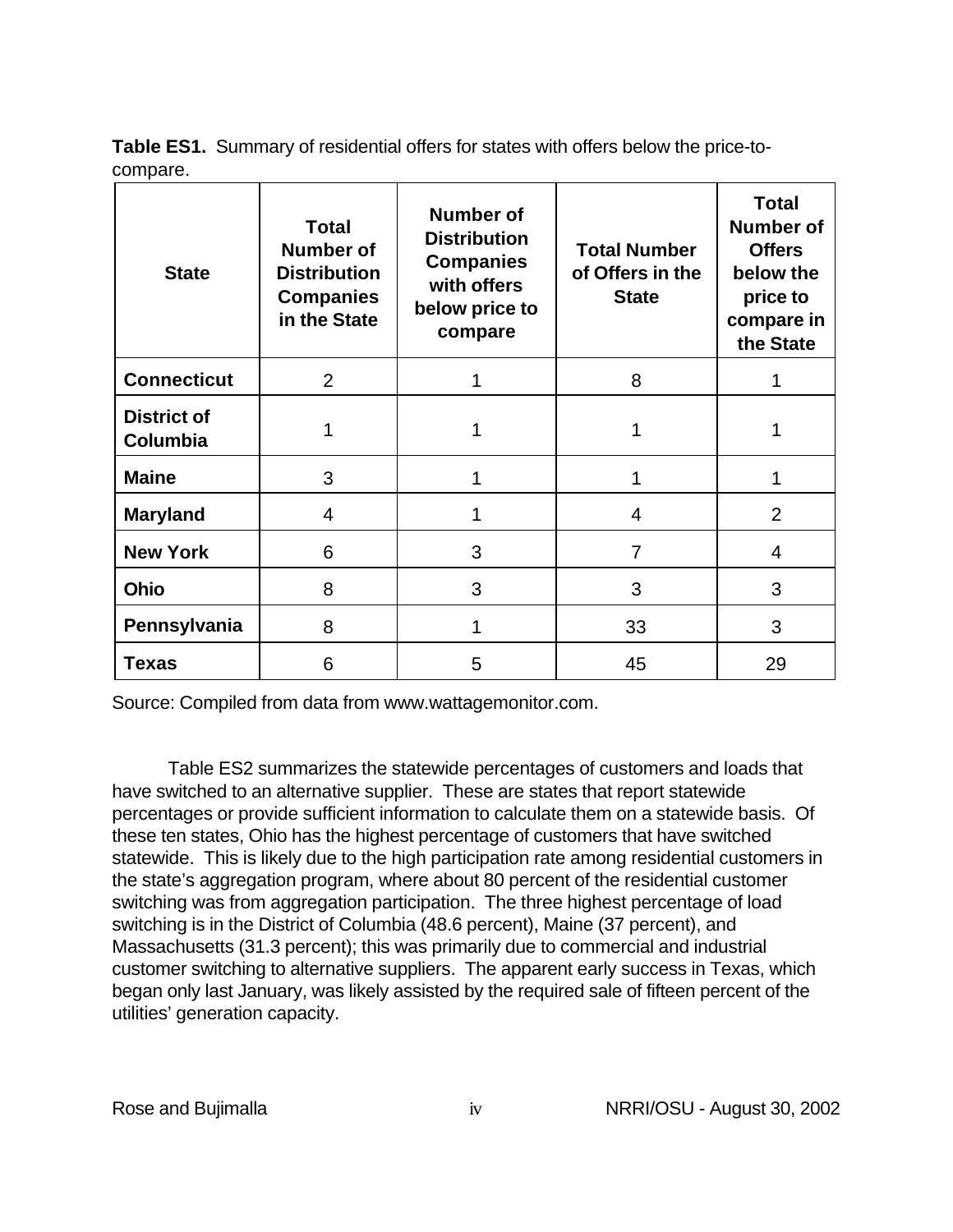| <b>State</b>                          | <b>Percentage</b><br><b>Customers</b><br><b>Switched</b> | Percentage<br>Load/Usage/<br><b>Peak load</b><br><b>Switched</b> | Date of<br>information                              |  |
|---------------------------------------|----------------------------------------------------------|------------------------------------------------------------------|-----------------------------------------------------|--|
| <b>District of</b><br><b>Columbia</b> | 7.4%                                                     |                                                                  | $Jun-02$                                            |  |
| <b>Maine</b>                          | 1.3%                                                     | 37.0%                                                            | Jul 1, 2002                                         |  |
| <b>Maryland</b>                       | 3.4%                                                     | 16.6%                                                            | Jun 28, 2002                                        |  |
| <b>Massachusetts</b>                  | 3.2%                                                     | 31.3%                                                            | $Jun-02$                                            |  |
| <b>New Jersey</b>                     | 0.2%                                                     | 1.6%                                                             | Jun 26, 2002                                        |  |
| <b>New York</b>                       | 5.2%                                                     | 18.9%                                                            | May 31, 2002                                        |  |
| Ohio                                  | 13.8%                                                    | 11.8%                                                            | Mar 31, 2002                                        |  |
| Pennsylvania                          | 5.5%                                                     | 7.9%                                                             | Jul 1, 2002                                         |  |
| <b>Rhode Island</b>                   | 0.58%                                                    | 12.9%                                                            | $Jun-02$                                            |  |
| Texas                                 | 7.3%                                                     | 19.2%                                                            | May-2002 for load<br>and July-2002 for<br>customers |  |

**Table ES2.** Summary of statewide customer and load switching.

Source: From various state sources cited in text.

Retail market performance is highly dependant on prices in the wholesale market. Most retail markets have overall price constraints and thus, seldom fluctuate along with changing conditions in the wholesale market or only do so after a considerable adjustment period. The retail standard offer, or the "price to compare," is the price for generation service paid by a retail customer who does not select a competitive supplier. These customers continue to receive power supplied by the distribution company that still owns generation, an affiliated generation owner, an unaffiliated supplier or suppliers, or some combination of all of these generation sources.

The standard offer or price to compare is the benchmark or "price to beat" not only to inform customers to allow them to make a choice, but is also an indicator for use by competitive suppliers considering entry into a retail market. The effect of the retail price constraints depends on the amount of the available "headroom," which is the difference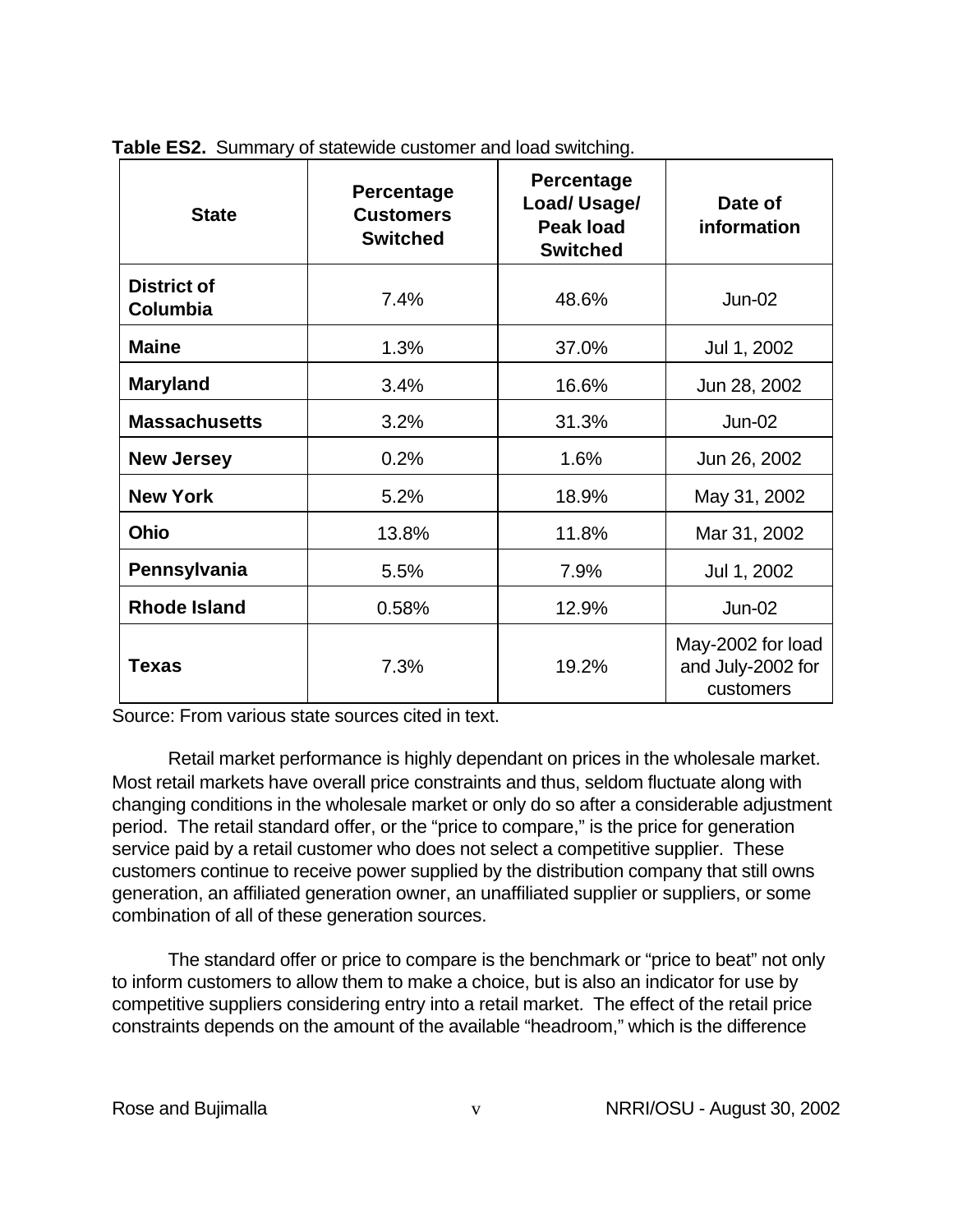between the generation "price to compare" and the cost to procure power to serve retail customers.

If there is sufficient headroom, suppliers are able to offer customers an opportunity to save and can entice customers away from the price to compare. However, the headroom may be too small to cover all the costs of supplying the retail customers, may be nonexistent, or even negative–that is, where the cost of securing and delivering power to the retail customer exceeds the retail price charged by the distribution company. Assuming alternative suppliers do not want to operate at a loss for too long, they will not enter or will leave a market under these conditions. In general, of the relative factors of retail price for generation and the wholesale cost of power, the wholesale cost is more volatile. Price fluctuations and volatility, or the future threat of it, can increase the cost to alternative suppliers and be a determining factor in a decision to participate or continue to participate in a market.

Obviously, if the beginning-regulated rate is lower to start with, the amount of available overall headroom (that is, what is available for all the price components of generation, transmission, distribution, and other customer charges) will be relatively low when compared with a higher-rate distribution company. Also, if wholesale prices are relatively high compared to what customers are paying for the price-to-compare, then fewer suppliers will enter the market. A lack of headroom is the primary reason that many retail markets currently have very little activity. Where there is market activity, as seen in Table ES2 above, it is primarily in states or distribution companies that were relatively higher cost before restructuring began.

On the wholesale side, in the past year the electric supply industry has been beset by a series of disturbing revelations and scandals that began with Enron Corporation's collapse in late 2001. The effect of Enron's collapse on the electric supply industry was twofold. First, Enron claimed to be the largest energy trader in the country, so its disappearance should have had an immediate effect on power markets. It appears, however, that other energy market participants were able to quickly absorb the loss of Enron's presence and markets showed no immediate impacts. A reason for this may be due to Enron's own exaggeration of its trading volume and activity in wholesale power markets and the type of trades Enron was involved in.

Questions began to be raised about the trading practices of other power traders and marketers as well and in May of 2002, the Federal Energy Regulatory Commission (FERC) ordered 150 power traders to disclose details of any "round trip," "wash," or "sell/buyback" trades these companies may have engaged in the western markets during 2000 and 2001. In these types of trades, a company sells power to another company or to its subsidiary with a simultaneous purchase of the same product at the same price to artificially inflate revenue and trading volume. The FERC investigation revealed that a number of other companies were engaging in these transactions as well. The Securities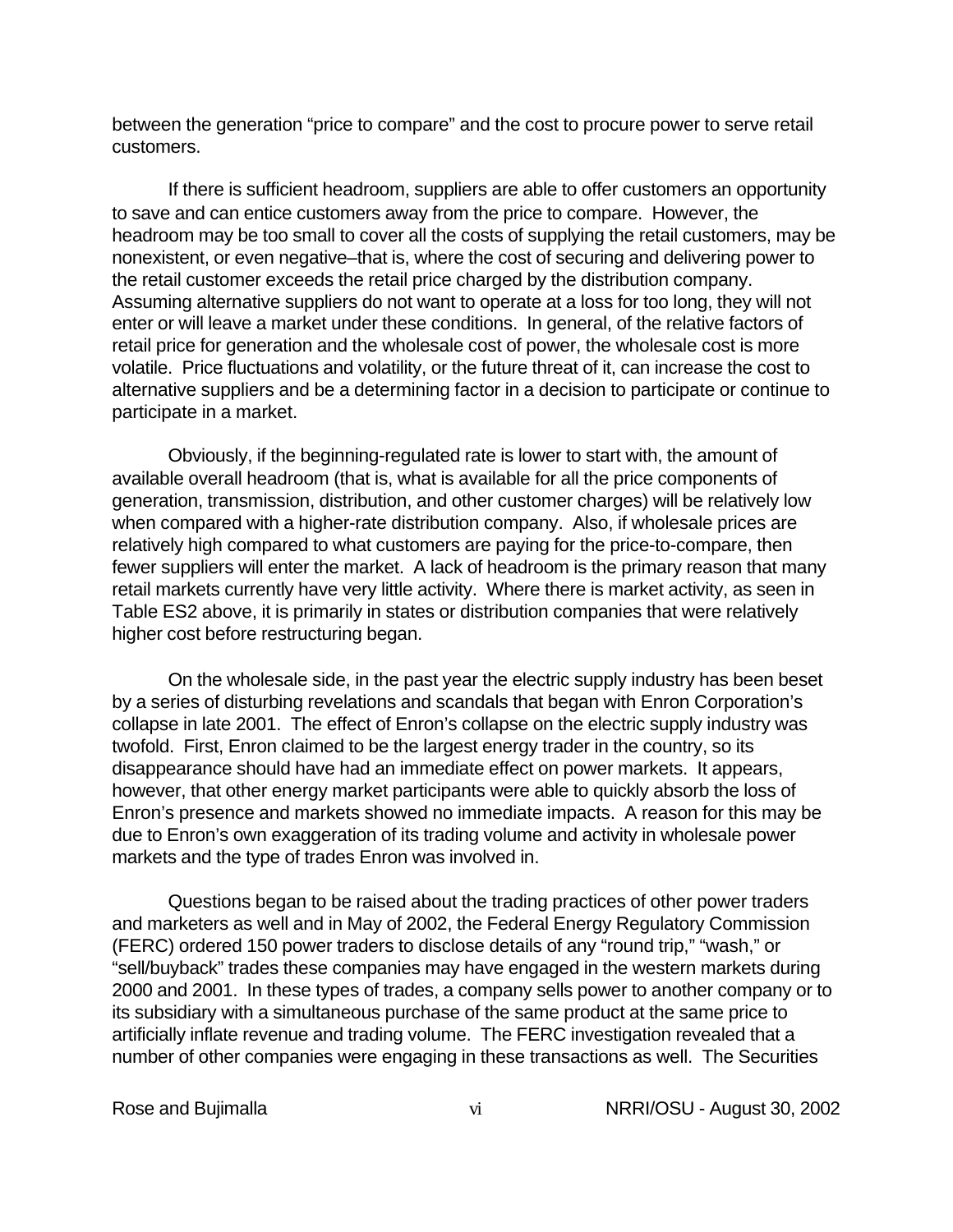and Exchange Commission and the Commodity Futures Trading Commission have been investigating this issue along with FERC.

A second major impact from the Enron collapse stems from the revelation of manipulation of trading rules in California during the crisis of 2000 and 2001. Details of how Enron was able to do this was revealed in three memos (these are the memos that outlined Enron's strategies with colorful names such as "Death Star," "Get Shorty," "Ricochet," and "Fat Boy") released in May of 2002 by FERC as part of its investigation of the western market power crisis. While there is evidence that these transactions were only a small portion of the overall price runup in California and the West, they have garnered a large share of the media attention and have raised questions about the efficacy of restructured markets. A FERC staff investigation report notes that "[w]hile the exact economic impact of the Enron trading strategies is difficult to determine precisely, Staff concludes that these now infamous trading strategies have adversely affected the confidence of markets far beyond their dollar impact on spot prices."

The recent disclosures of wholesale market improprieties and a moderating of wholesale prices (largely from softer demand due to a slower economy) have resulted in declining credit ratings and falling share prices for many energy companies. This "credit crunch" has impacted the ability of suppliers to raise capital and forced companies to cut back on their energy trading operations and plant investments. By one estimate merchant energy companies have lost over two-thirds of their equity value over a 18-month period. Some energy companies have had their corporate ratings reduced below an investment grade (that is, to "junk" status).

An important possible future impact for consumers is that this has also led to a cut back in investment in future generating capacity. By one estimate, since the beginning of 2002, about one-third of the proposed new capacity in the country has been shelved or postponed, nearly 92,000 megawatts. This means less future supply overall and fewer new suppliers to compete with the existing suppliers. This will either preserve the existing market power of current suppliers or increase the potential for the exercise of market power by existing suppliers in the future. Given the long lead-time to permit, site, and build new power plants, this could also mean that power markets could be slow to react to another California-style price runup.

The performance of wholesale markets is based on the ability of a supplier or group of suppliers to raise and maintain the price above what would occur in a competitive market, that is, their market power. Market power is the degree of price leveraging ability a supplier or group of suppliers has for "price making" ability, rather than being the price takers of the perfectly competitive market. The more a firm can charge a price that exceeds the marginal cost and exert its influence upon the price, the greater the firm's degree of market power.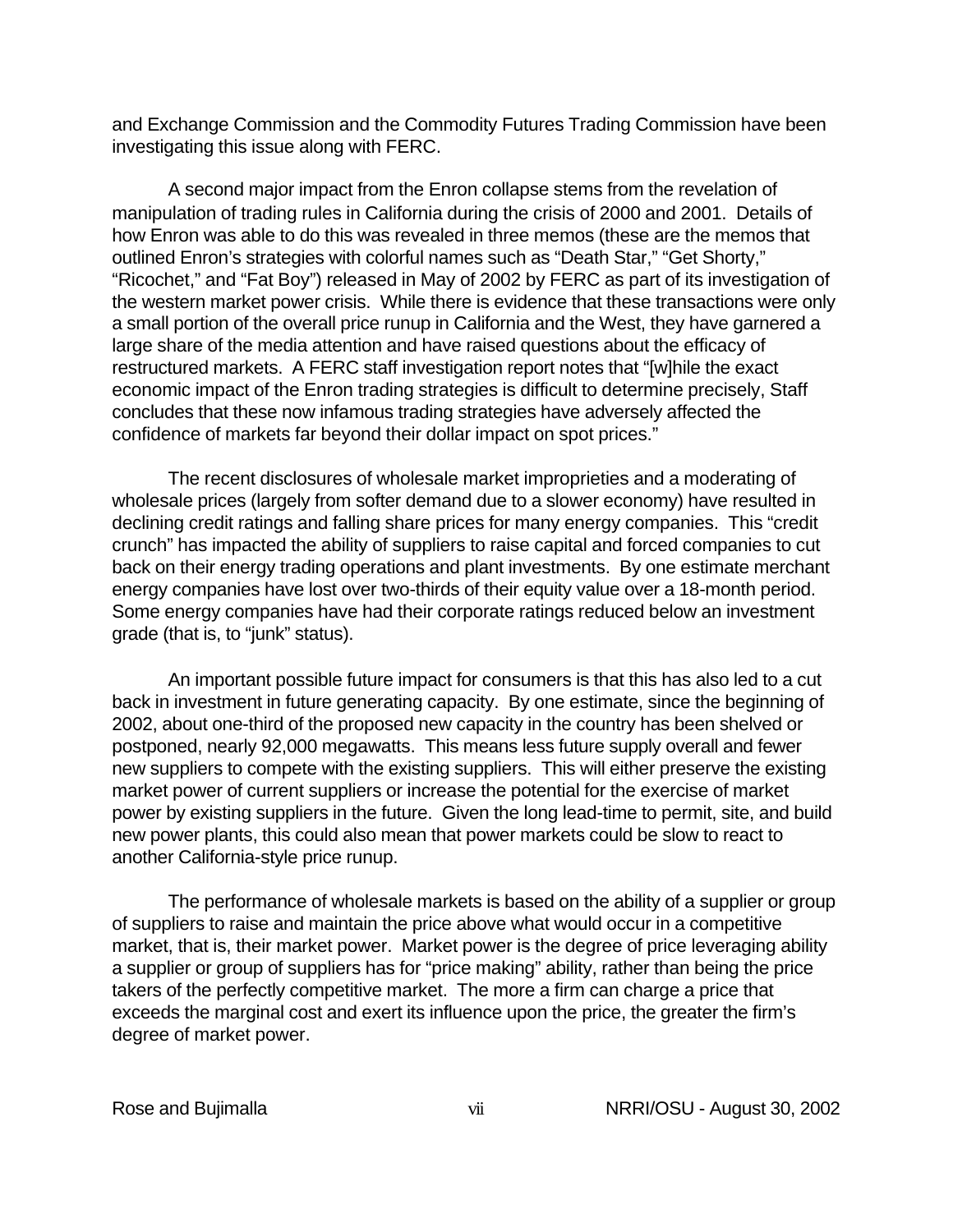A recent analysis of the California market by Borenstein, Bushnell, and Wolak estimated supplier economic rents (what was paid to producers beyond what would have been the minimum amount required to have them continue to generate electricity) due to the exercise of market power in California. They estimate that between the summers of 1998 and 2000, "oligopoly rents," increased more than ten fold, from \$425 million in 1998 to \$4.45 *billion* in 2000 (the 1999 estimate was \$382 million). They note that while a substantial portion of the rise in the wholesale cost of power, from \$1.67 billion to \$8.98 billion, was due to rising input costs and reduced imports, this also increased the amount of the market power exercised by suppliers as well.

In PJM, the Market Monitoring Unit concluded that there was an exercise of market power in PJM's capacity credit markets (the "ICAP" market) during the first quarter of 2001. All Load Serving Entities in PJM must have either their own capacity or purchase capacity credits from a supplier that does own capacity. If a Load Serving Entity does not have their own capacity or the capacity credits, then they must pay a Capacity Deficiency Rate of \$177.30 per MW-day. During the summer of 2000 and early in 2001, prices in the daily capacity credit market jumped from zero or near zero to about \$177, the Capacity Deficiency Rate, as shown in Figure 10. During this time, there were also price spikes to \$354 per MW-day–since market rules require the capacity deficient party to pay twice the Capacity Deficiency Rate on a day when the overall market is deficient. The MMU concluded that one supplier ("Entity 1") was unilaterally able to exercise undue market power during the first quarter of 2001 through the use of economic withholding, that is, withholding capacity by offering the capacity at prices greater than the Capacity Deficiency Rate. The MMU points out that this company held more net capacity than the total excess capacity in the market. The MMU stated that it believed because of changes in the underlying market conditions, actions by market participants, and rule changes proposed by PJM and approved by FERC, prices in the daily, monthly, and multi-monthly markets have declined.

In an "Investigation Report," the Pennsylvania Public Utility Commission concluded "that there is reason to believe that anticompetitive or discriminatory conduct including the unlawful exercise of market power and the threat of future recurrences of similar conduct is preventing the retail customers in this Commonwealth from obtaining the benefits of a properly functioning and workable competitive retail electricity market." The Commission noted that 36 licensed electric suppliers have exited the Pennsylvania market by surrendering their licenses and only seven have entered.

The capacity credit market's problems combined with the energy market prices in early 2001 clearly caused the drop off in retail market activity in Pennsylvania and other PJM states. The highest "shopping credit" or price to compare for generation service in Pennsylvania at that time was in PECO Energy's territory, at 5.67 cents/kWh. When energy prices are more than \$50/MWh, as it averaged during December of 2000 and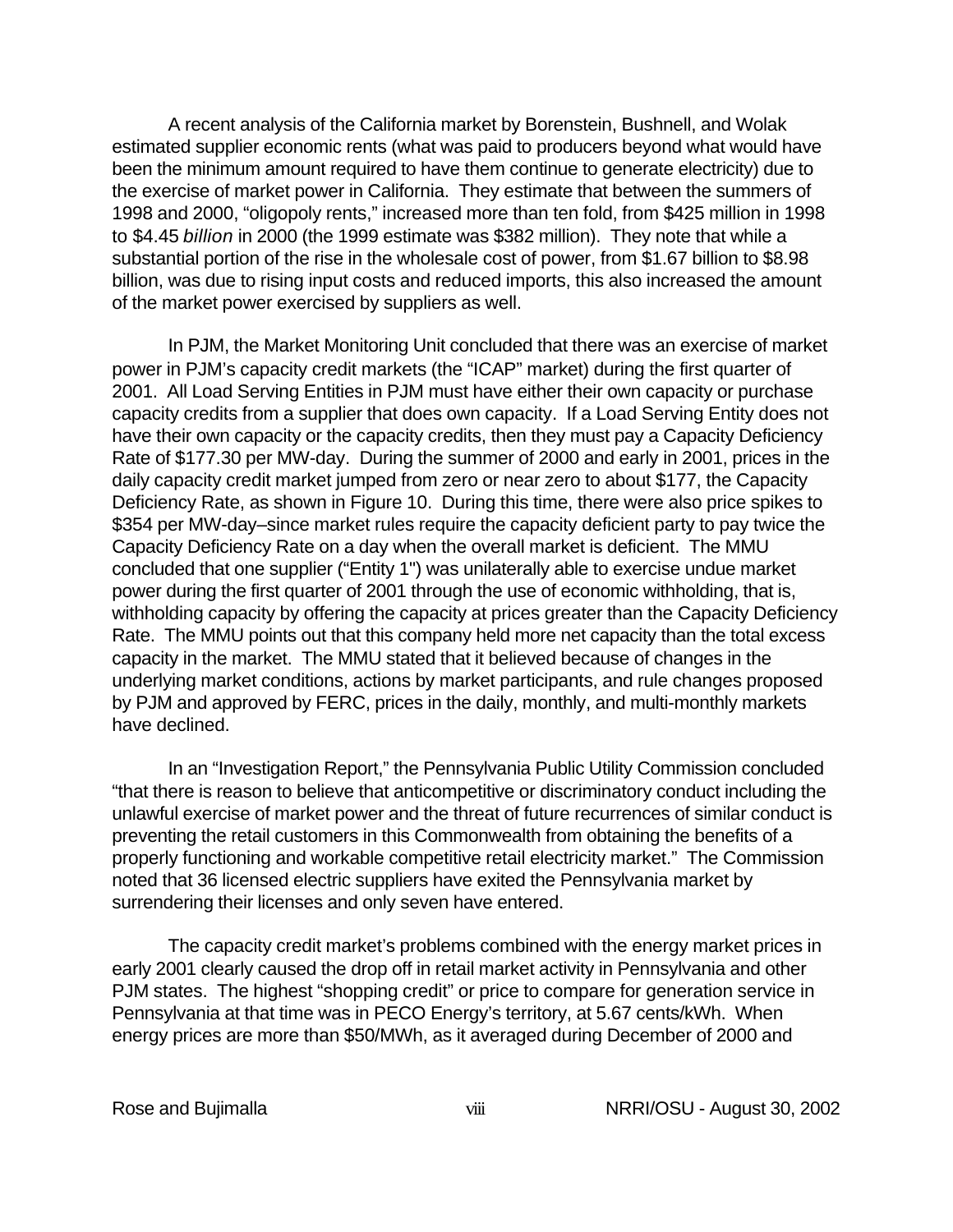again in August of 2001, adding \$10/MWh for capacity<sup>1</sup> would place the total cost more than \$60/MWh or six cents/kWh, well above the fixed PECO Energy price to compare. Alternative suppliers that need to secure capacity to serve a retail load in PJM would face a loss of at least 0.33 cents/kWh for each kilowatt-hour sold. Even when energy prices are in the \$30 to \$40/MWh range as they averaged from January through May of 2001, the margin for a gain would be very thin and risky given the price volatility in both the energy and capacity markets. This also leaves very little room for marketing costs, administrative costs, cost of risk management, or an adequate profit.

<sup>&</sup>lt;sup>1</sup>The PJM Market Monitoring Unit in its 2000 market report (issued in 2001), states that "[a] maximum capacity market price of \$160/MW-day is equivalent to a net energy price differential of \$10/MWh for a 16-hour forward market standard energy contract."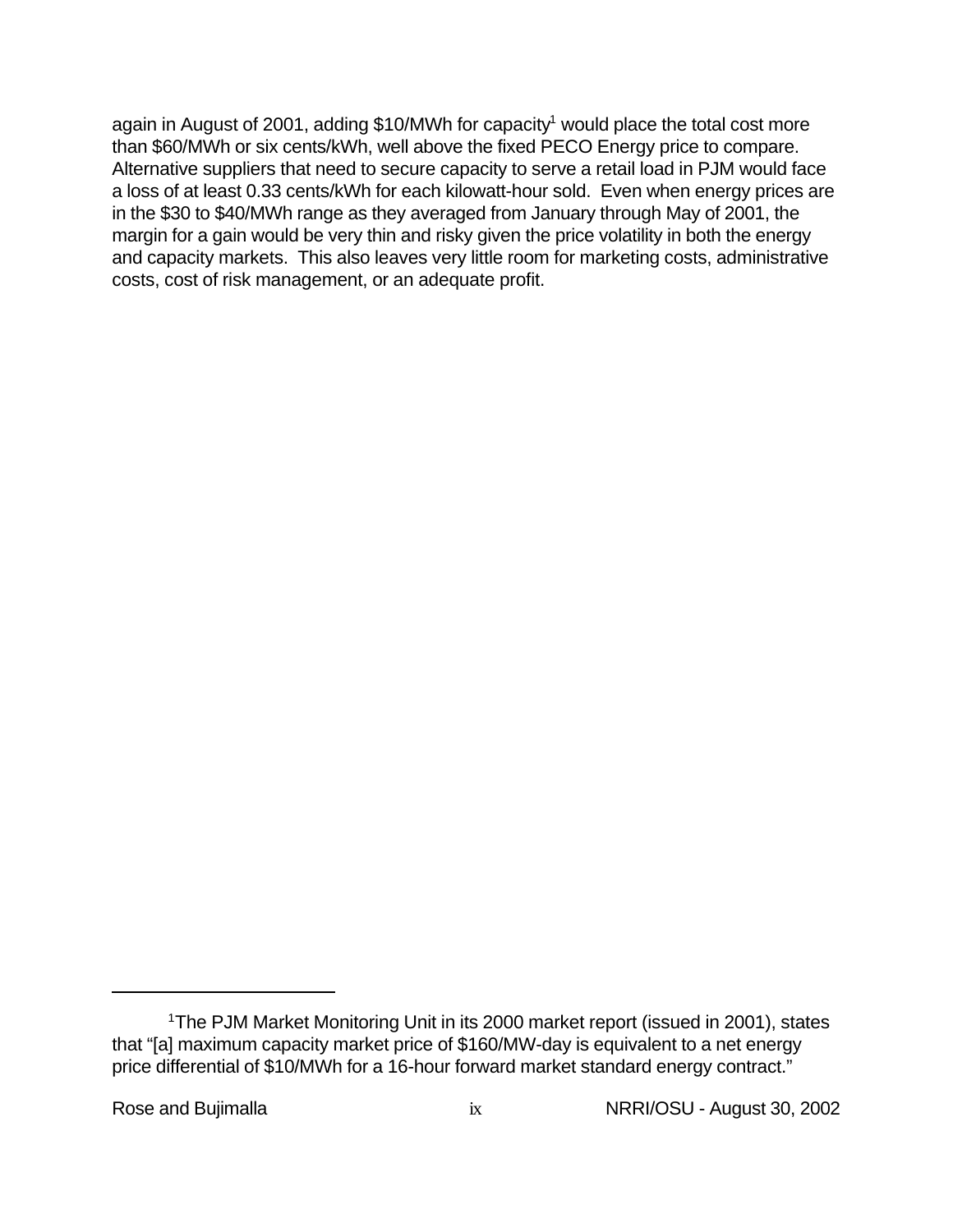# **Table of Contents**

| Summary of Electric Restructuring Activity in the Mid-Atlantic Region 12 |    |
|--------------------------------------------------------------------------|----|
|                                                                          |    |
|                                                                          |    |
|                                                                          |    |
|                                                                          |    |
|                                                                          |    |
|                                                                          |    |
|                                                                          |    |
|                                                                          |    |
|                                                                          |    |
|                                                                          |    |
| Summary of Electric Restructuring Activity in the Northeast Region  47   |    |
|                                                                          |    |
|                                                                          |    |
|                                                                          |    |
|                                                                          | 50 |
| Summary of Electric Restructuring Activity in the Midwest Region  51     |    |
|                                                                          |    |
|                                                                          |    |
| Summary of Electric Restructuring Activity in the Western Region  54     |    |
|                                                                          |    |
|                                                                          |    |
|                                                                          |    |

| Appendix B: State-by-State Summary of Rate Freeze Expirations and |  |
|-------------------------------------------------------------------|--|
|                                                                   |  |
|                                                                   |  |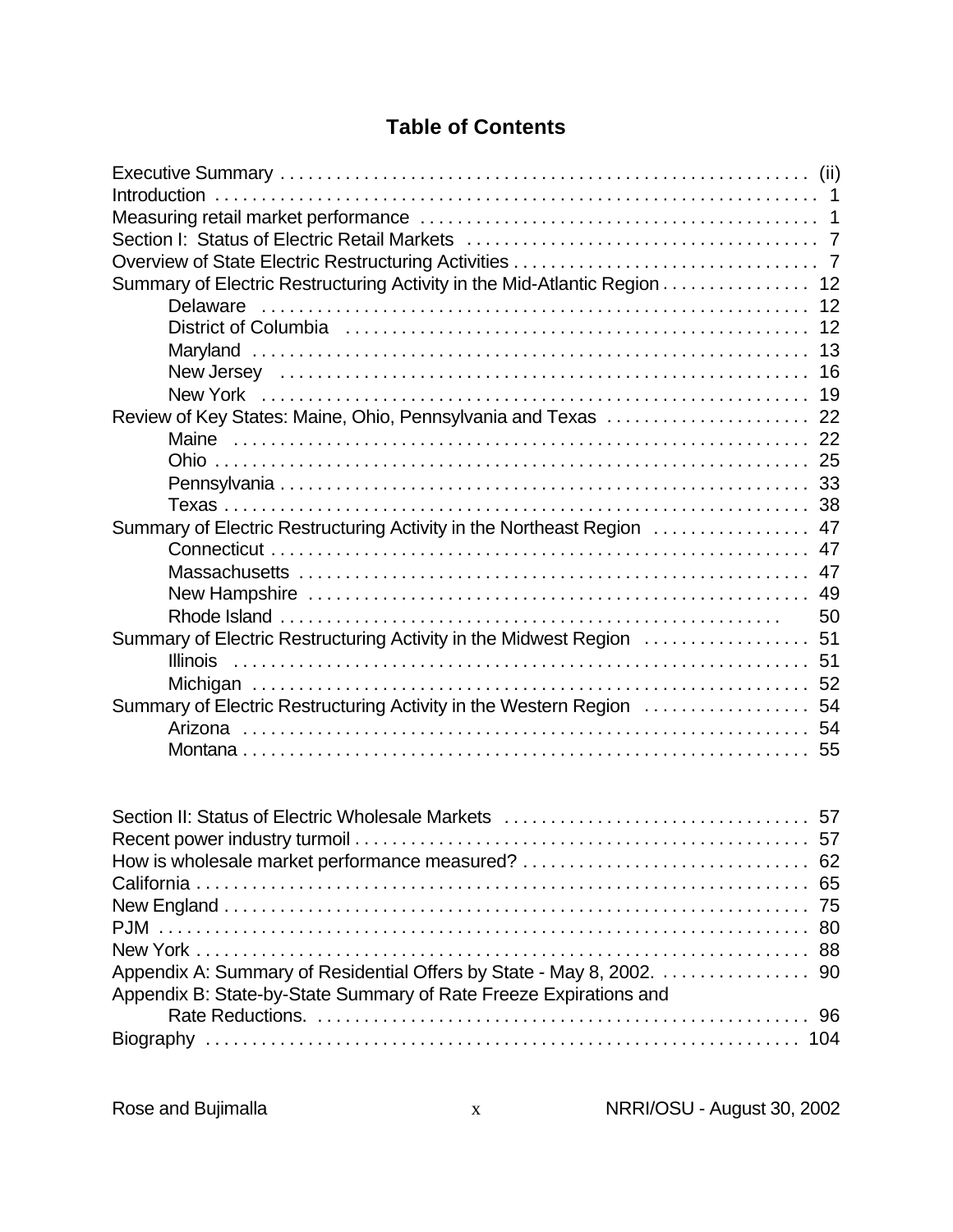# **List of Tables**

| Table ES1. Summary of residential offers for states with offers below the price-to- |  |
|-------------------------------------------------------------------------------------|--|
|                                                                                     |  |
|                                                                                     |  |
| Table 1. Summary of Maryland residential retail electric switch rates  14           |  |
| Table 2. Summary of Maryland non-residential retail electric switch rates  15       |  |
|                                                                                     |  |
|                                                                                     |  |
|                                                                                     |  |
|                                                                                     |  |
|                                                                                     |  |
|                                                                                     |  |
|                                                                                     |  |
| Table 10. Summary of Texas' residential retail electric offers  44                  |  |
| Table 11. Summary of inter-affiliate offers in Texas' residential retail market 46  |  |

# **List of Figures**

| Figure 1. Examples of two different distribution companies with different generation cost |
|-------------------------------------------------------------------------------------------|
|                                                                                           |
|                                                                                           |
|                                                                                           |
|                                                                                           |
|                                                                                           |
|                                                                                           |
|                                                                                           |
| Figure 8. Ohio: Residential customers served by alternative suppliers  28                 |
|                                                                                           |
|                                                                                           |
| Figure 11. Pennsylvania customer load in MW served by alternative suppliers  33           |
|                                                                                           |
| Figure 13. Massachusetts customers choosing a competitive supplier  48                    |
|                                                                                           |
| Figure 15. California power prices during the 2000-2001 crisis  67                        |
| Figure 16. California monthly Lerner Index for 1998 through October 2000 70               |
| Figure 17. The relationship between the level of demand and the Lerner Index (market      |
|                                                                                           |
|                                                                                           |
|                                                                                           |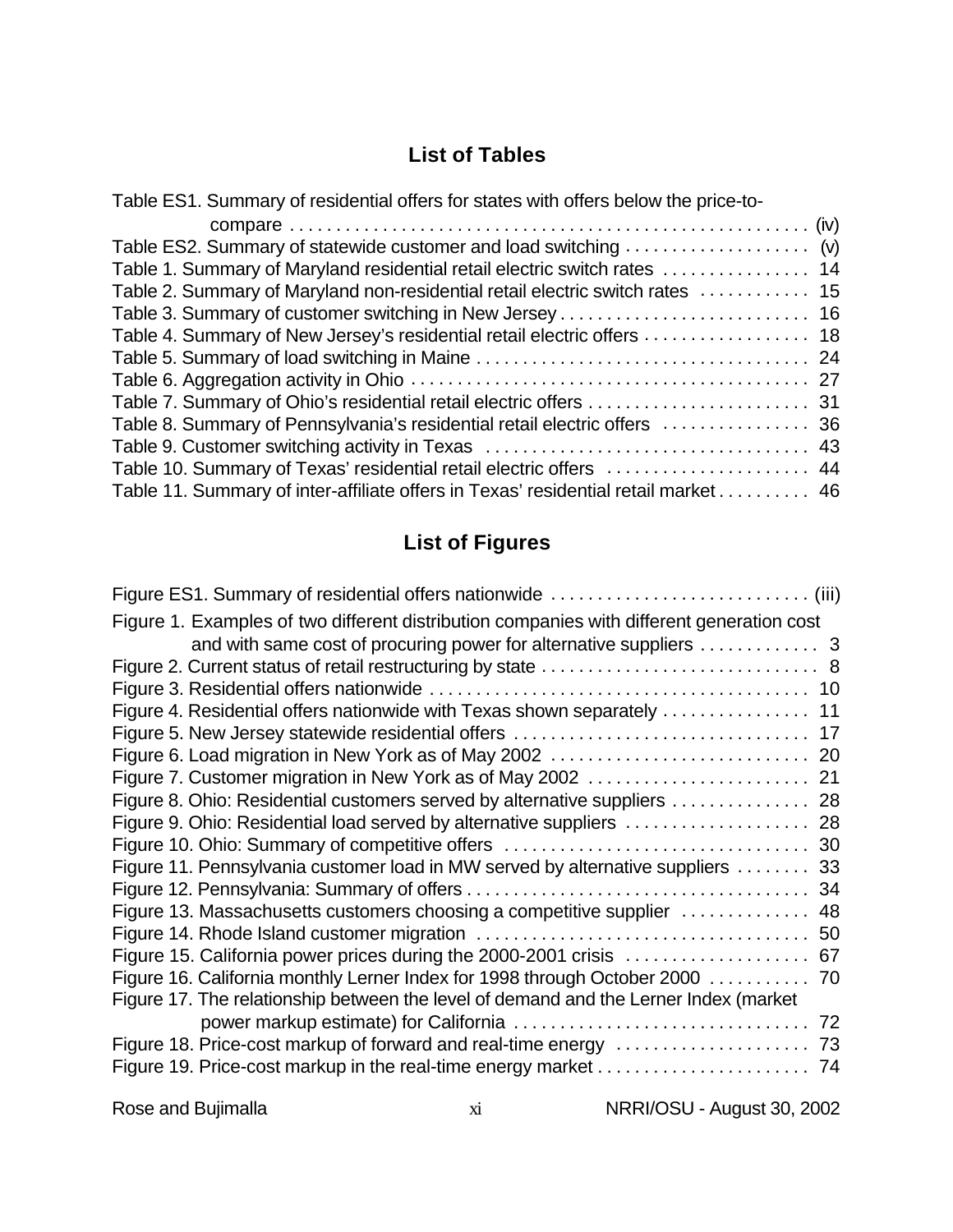| Figure 20. Monthly Lerner index for New England electricity market, May 1999 to      |  |
|--------------------------------------------------------------------------------------|--|
|                                                                                      |  |
| Figure 21. The relationship between the level of demand and the Lerner index for New |  |
|                                                                                      |  |
| Figure 22. New England ISO Weighted Average Energy Clearing Prices  78               |  |
|                                                                                      |  |
|                                                                                      |  |
| Figure 25. Comparison of California, New England, and PJM relationship between       |  |
|                                                                                      |  |
|                                                                                      |  |
| Figure 27. PJM Day Ahead Locational Marginal Prices  87                              |  |
| Figure 28. New York ISO Weighted Average Locational-Based Marginal Prices  89        |  |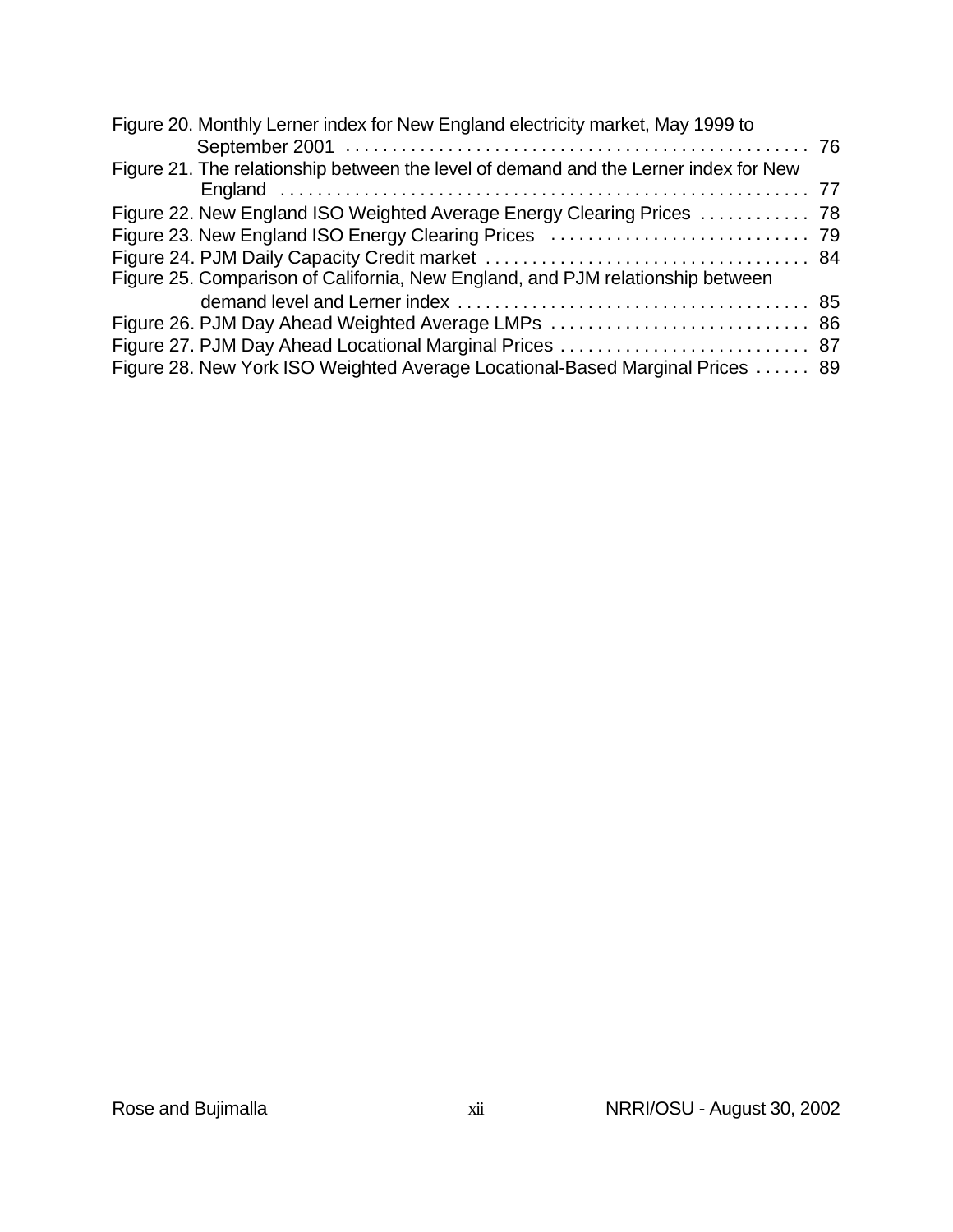## **Introduction**

The last two years of the electric supply industry have been, to put it mildly, eventful. Shortly after prices in California and the West had begun to subside, beginning in late 2001 news of Enron's difficulties and subsequent collapse, accounting improprieties in the industry, and a current "credit crunch" hit the industry. Also, the Federal Energy Regulatory Commission (FERC) has recently proposed new rules to standardize critical wholesale market practices. This is intended by FERC to facilitate wholesale market development and restore investor confidence, but will unavoidably require a transition period if adopted and will continue the industry's upheaval, at least temporarily. In the face of all this turmoil, while many retail markets remain relatively inactive, particularly for smaller residential customers, overall market activity has increased from last year. Wholesale markets since California settled down, continue in general to function well, although there continues to be strong evidence that significant market power is being exercised in all markets that have been examined. After a brief introduction, Section I reviews the performance of retail markets in all states (beside Virginia) that currently allow retail access. The second Section reviews the performance of wholesale markets in California, New England, PJM, and New York.

#### **Measuring retail market performance**

Wholesale market performance is discussed in Section II in terms of prices and how closely actual prices have been tracking what would occur in a fully competitive market. $2$  The actual prices paid by retail customers that choose a competitive supplier are not made public. Measuring an actual price trend, and the potential benefits to consumers, is therefore not directly observable. The review of retail markets summarizes what we can

<sup>&</sup>lt;sup>2</sup>As is discussed in detail in the second Section, this means a negligible amount of market power is being exercised by suppliers, or that market prices are at the marginal cost of the marginal unit needed to serve electricity demand at that time period.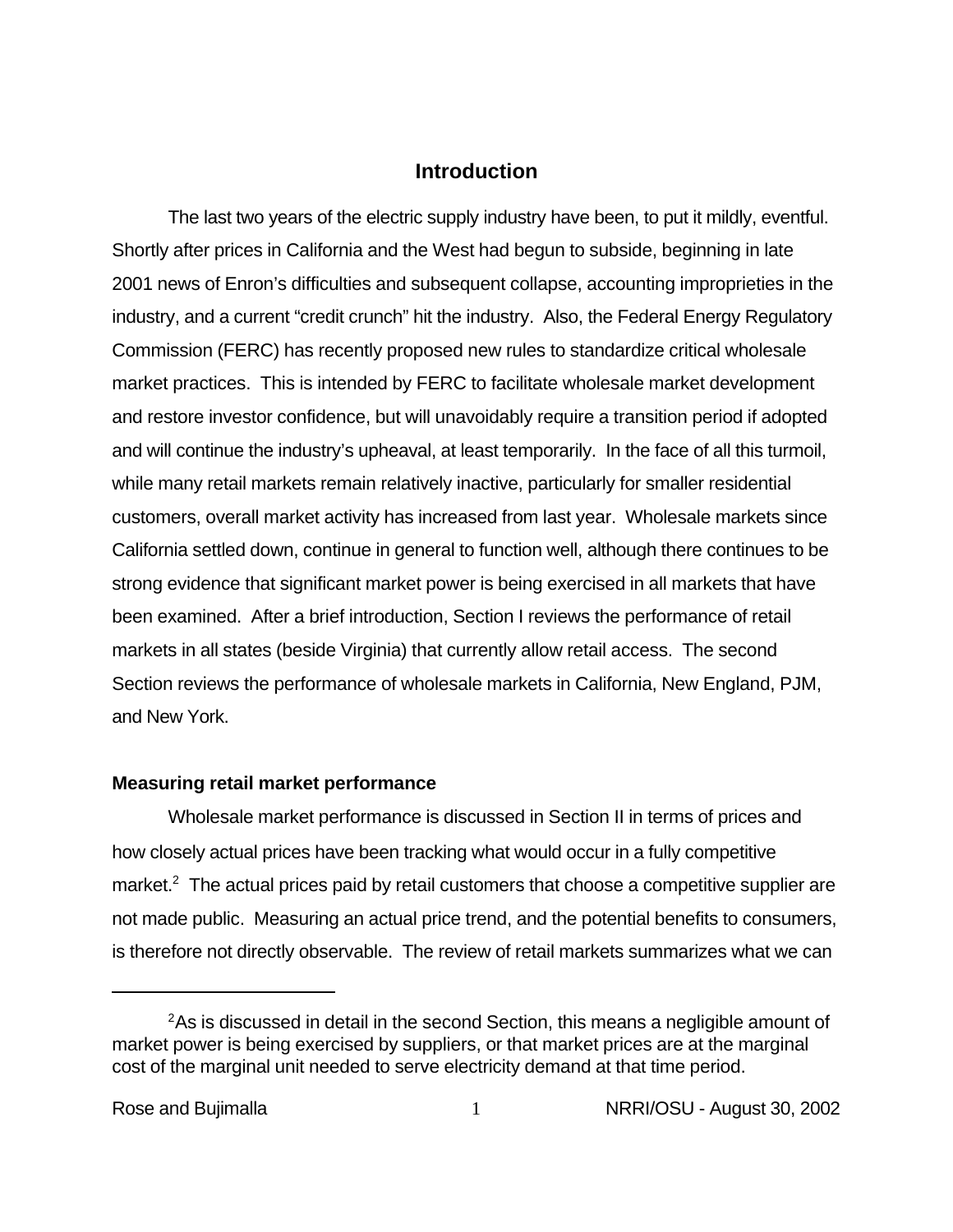observe in the markets, in terms of offers being made to residential customers, the potential savings opportunities these offers present, the number of suppliers in the area, the type of offers being made, and the percent of customers that have selected an alternative supplier, among other factors.

These potential performance indicators in isolation do not determine whether a retail market and its design are succeeding or failing. Rather, considered in tandem with an assessment of wholesale market developments in the next part of this section, these indicators present a picture of how retail markets are evolving. Since these markets began relatively recently, and the transition period continues for most areas, markets are still evolving. Therefore, the purpose of this report is not to judge success or failure of competition overall, but to present facts to assess the state of retail and wholesale markets today.

Retail market performance is highly dependant on prices in the wholesale market. Most retail markets have overall price constraints and thus, seldom fluctuate along with changing conditions in the wholesale market or, when adjustments are made, after a considerable time lag. The retail standard offer, or the "price-to-compare," is the price for generation service paid by a retail customer who does not select a competitive supplier. These customers continue to receive power supplied by the distribution company that still owns generation, an affiliated generation owner, an unaffiliated supplier or suppliers, or some combination of all of these generation sources.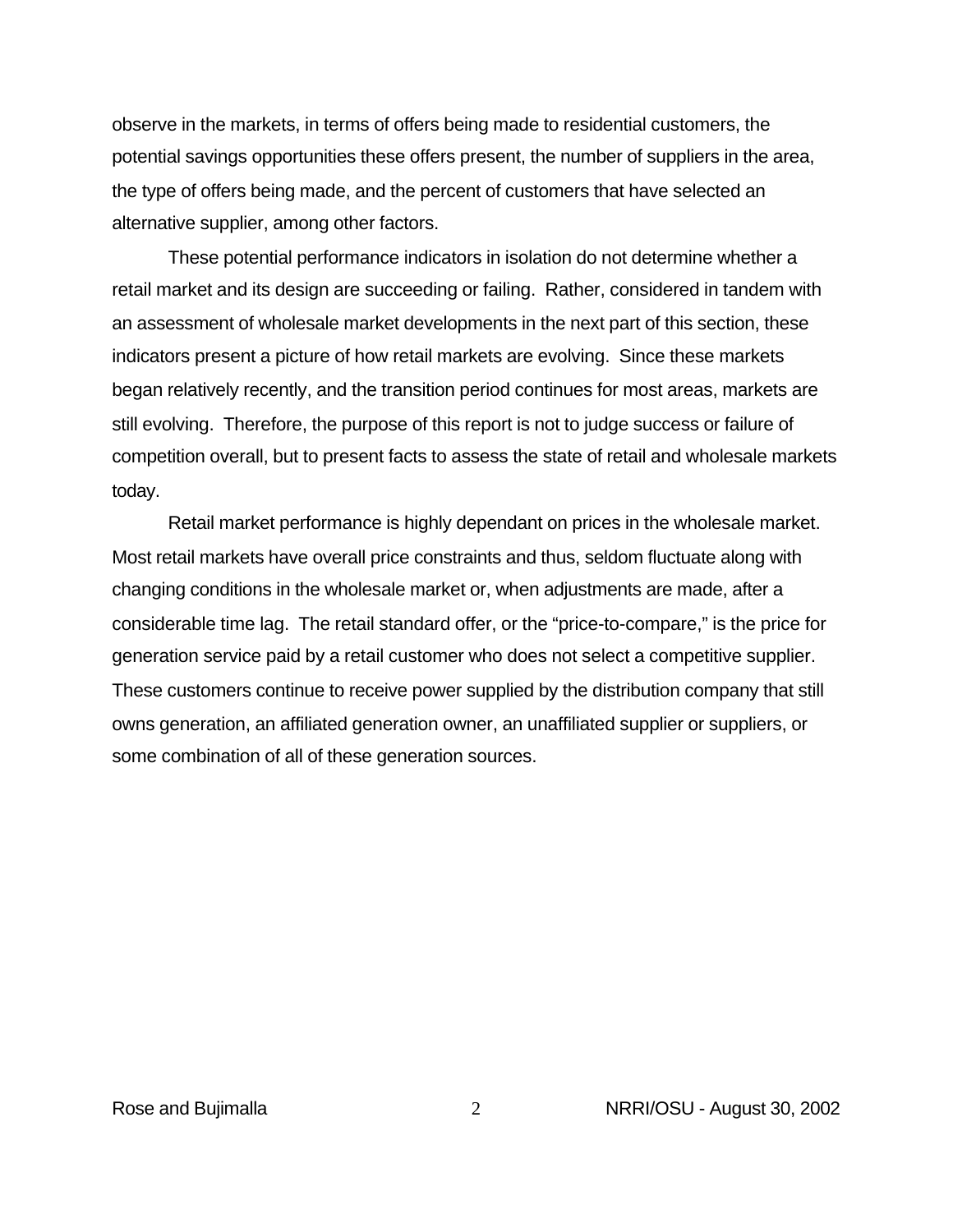

**Figure 1**. Examples of two different distribution companies with different generation cost and with the same cost of procuring power for alternative suppliers.

The standard offer or price-to-compare is the benchmark or "price-to-beat" not only to inform customers to allow them to make a choice, but is also an indicator for use by competitive suppliers considering entry into a retail market. The effect of the retail price constraints depends on the amount of the available "headroom," which is the difference between the generation price-to-compare and the cost to procure power to serve retail customers.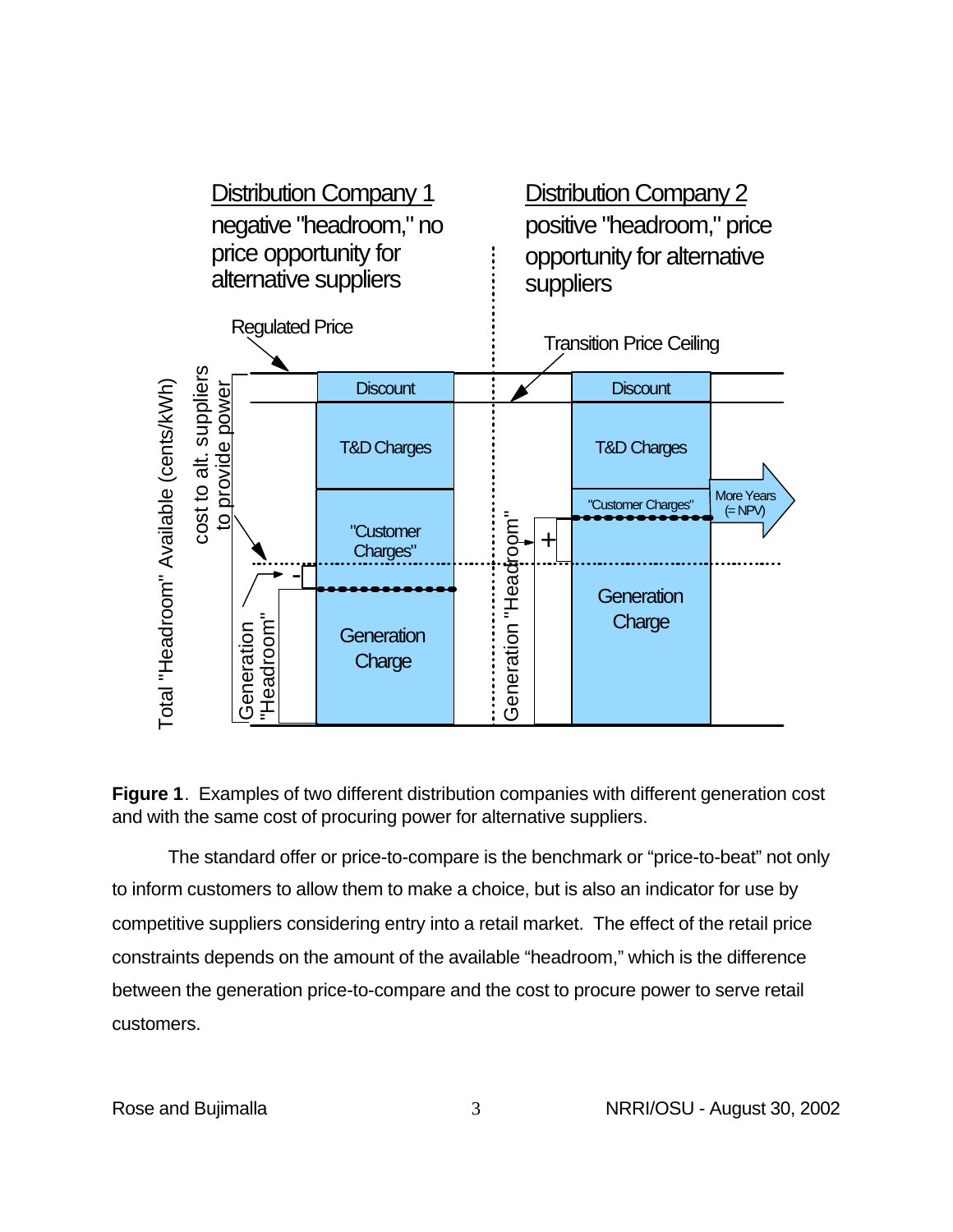As is illustrated in Figure 1, where the generation charge or price-to-compare is, relative to the cost to competitive suppliers to obtain or generate power, will determine the amount of "headroom" available for alternative suppliers to compete. The distribution companies in Figure 1 have the same beginning regulated price, discount,<sup>3</sup> and transmission and distribution charges. In this hypothetical example, the customer charges are greater for distribution company one on the left side of the figure than distribution company two on the right. To collect the same net present value for both companies (assuming they are the same for both companies), the transition period runs longer for distribution company two. However, the larger customer charge (or "CTC") for distribution company one results in the generation charge being reduced (in order to remain under the price ceiling<sup>4</sup>), in this case, below the cost to alternative suppliers to either procure power in the wholesale market or to generate it themselves–this cost is represented by the dotted line running across the figure. Alternative supplier costs also include marketing, risk management, overhead, and normal return-on-investment costs, not only the direct cost of the power. In this first example, alternative suppliers will have to charge a price above what customers would pay if they stayed with the distribution company, therefore, in this case, there is "negative headroom." In the case of distribution company two in Figure 1, the generation charge or price-to-compare is above the cost to alternative suppliers to provide power, meaning there is "positive headroom" and an opportunity for these suppliers to entice customers away from the distribution company or default provider.

If there is sufficient headroom, suppliers are able to offer customers an opportunity to save and can entice customers away from the price to compare (illustrated by distribution company two).<sup>5</sup> However, the headroom may be too small to cover all the

<sup>&</sup>lt;sup>3</sup>Not all states have a discount, of course.

<sup>&</sup>lt;sup>4</sup> Another way of considering this is to start with the previously regulated rate, then subtract the discount (if any), T&D charges, and the customer charges. Then, what is left over is available for the generation charge.

<sup>&</sup>lt;sup>5</sup>Of course, as demonstrated by the existence of "green" suppliers, who offer power generated to some degree by renewable or "clean" energy resources, price is not the only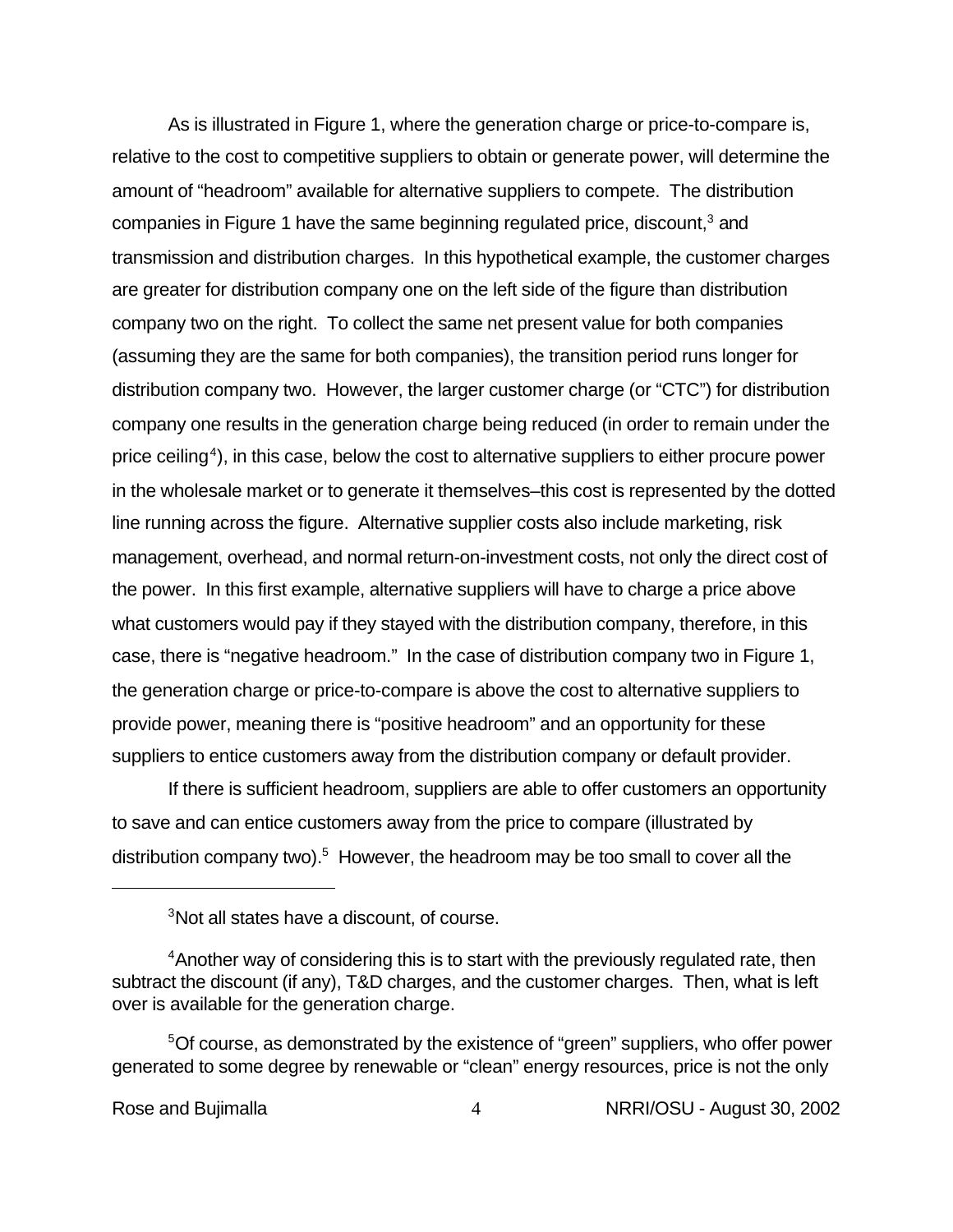costs of supplying the retail customers, be nonexistent, or even negative–that is, where the cost of securing and delivering power to the retail customer exceeds the retail price charged by the distribution company (as illustrated by distribution company 1). $<sup>6</sup>$  Assuming</sup> alternative suppliers do not want to operate at a loss for too long, they will not enter or will leave a market under these conditions. In general, of the relative factors of retail price for generation and the wholesale cost of power, the wholesale cost is more volatile. Price fluctuations and volatility, or the future threat of it, can increase the cost to alternative suppliers and be a determining factor in a decision to participate or continue to participate in a market.

Obviously, if the beginning-regulated rate is relatively lower to start with, the amount of available overall headroom (that is, what is available for all the price components) will be relatively low when compared with a higher-rate distribution company. Also, if wholesale prices are relatively high compared to what customers are paying for the price-tocompare, then fewer suppliers will enter the market. As will be seen, this lack of headroom

consideration customers use to select a supplier. Other factors include reliability, fuel source, and contract terms. While a small subset of customers are willing to pay a premium for these other factors, price is still the dominant consideration for most customers.

<sup>&</sup>lt;sup>6</sup>An extreme example of negative headroom is California, which led one distribution company (PG&E) to the filing for bankruptcy protection and severe financial difficulties for another. Distribution companies in other states, for example, Massachusetts and Pennsylvania (GPU), have received upward adjustments to the standard offer price to recover the increased cost of obtaining power in the wholesale market (made necessary because the distribution companies sold their own generating capacity). In the Pennsylvania/GPU case, a settlement reached in June of 2001 allows GPU to defer for ratemaking and accounting purposes the difference between what it can charge customers for generation under the rate cap and its actual cost to supply electricity. The deferral provision of the settlement allows GPU to retain unrecovered generation costs on its books until 2010. Overall customer rates will not increase (the rate cap was extended through 2007), but the "shopping credit" or price to compare will increase. The settlement ends the Competitive Transition Charge (CTC) in 2015. GPU stated that it lost \$47 million on electricity supply in Pennsylvania in 2000 and estimated it would lose an additional \$250 million in 2001 without rate relief.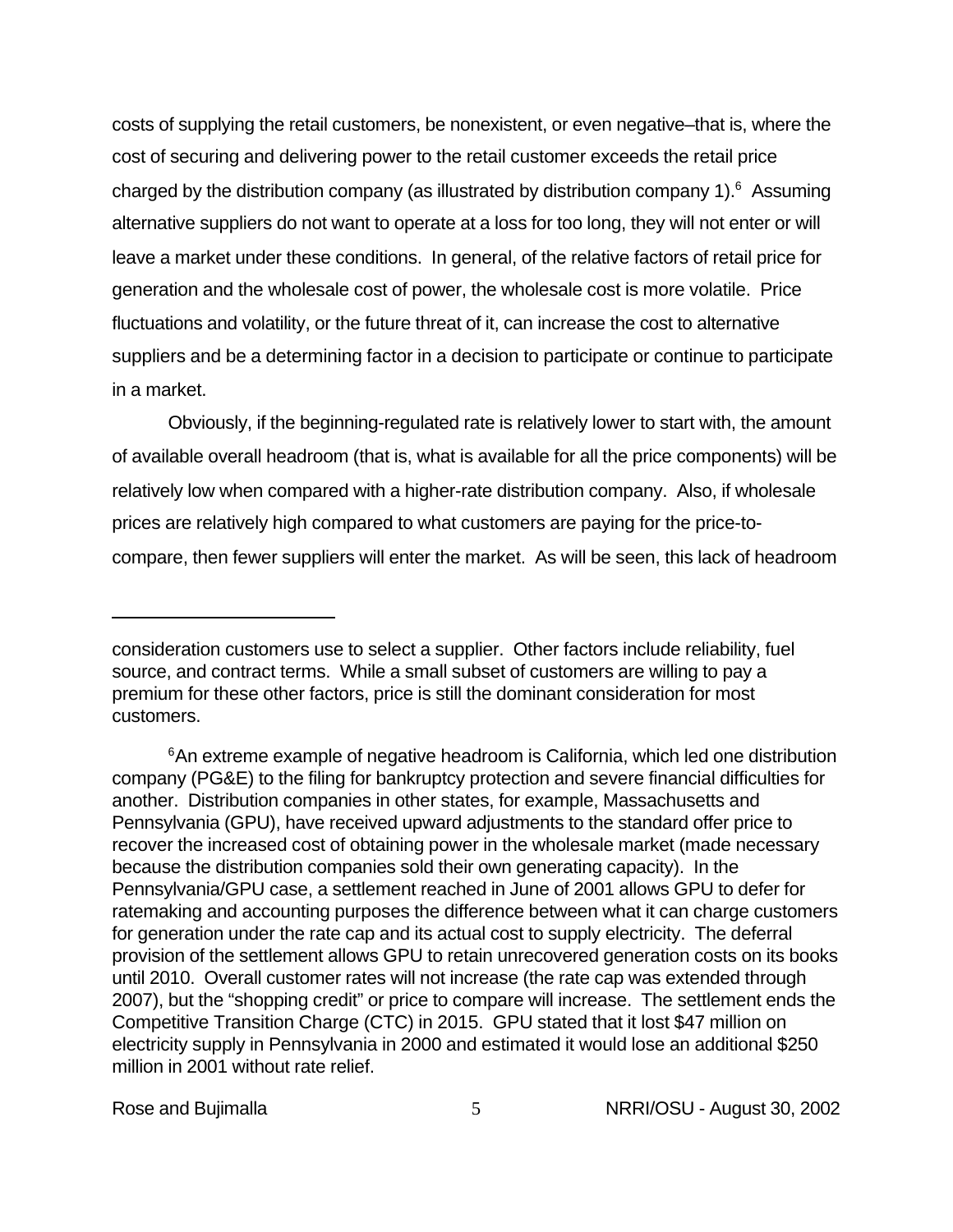is the primary reason that many retail markets currently have very little activity and, where there is retail market activity, it is primarily in states or distribution companies that were relatively higher cost before restructuring began. A numerical example of this effect is presented in Section II, in the discussion of the PJM wholesale market.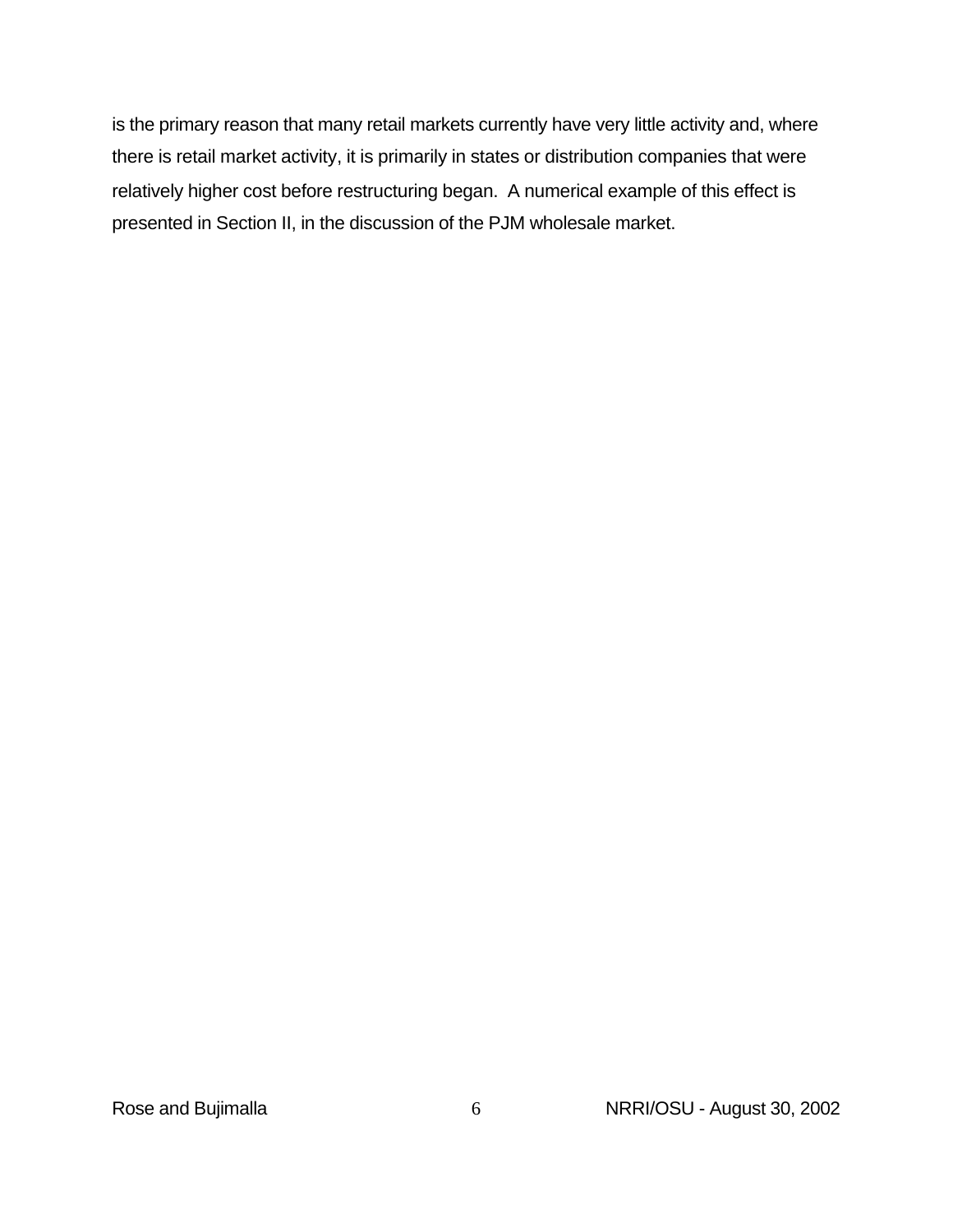# **Section I: Status of Electric Retail Markets**

This Section provides an overview of the status and activity of state restructuring and retail access. Specific states that share the general geographic region with Virginia are then briefly summarized and a more comprehensive look is taken of four states that have had considerably active retail markets and, consequently, are of particular interest: Maine, Ohio, Pennsylvania, and Texas. This is followed by a summary of activities in the remaining retail markets in other regions. Of particular interest to Virginia, may be the summaries of Texas and Michigan which began full retail access at the same time, January 1, 2002. Appendix A at the end of this report summarizes the retail market activity during May of this year in 17 states and the District of Columbia. This includes all states that currently allow retail access. Appendix B summarizes the expiration dates of the rate freezes and rate reductions in 14 states with retail access. There has been speculation that some of these rate caps may be extended beyond the current transition periods, depending on wholesale market developments and possible impact on retail customers.

#### **Overview of State Electric Restructuring Activities**

Currently, 17 states<sup>7</sup> and the District of Columbia allow retail access (see Figure 2). Four states that passed an electric restructuring law, however, have opted to delay restructuring. Arkansas, New Mexico, Oklahoma, and West Virginia have decided to delay or postpone retail access at this time, either pending further investigation or other action. West Virginia had planned a long transition period to full retail access, but has not proceeded to implement its restructuring law and is not expected to soon. Nevada and Oregon allow retail access for large customers only and California, which of course allowed retail access at one time, suspended its program in September of 2001.

<sup>7</sup>Arizona,Connecticut,Delaware,Illinois,Maine,Maryland,Massachusetts,Montana, Michigan, New Hampshire, New Jersey, New York, Ohio, Pennsylvania, Rhode Island, Texas, Virginia.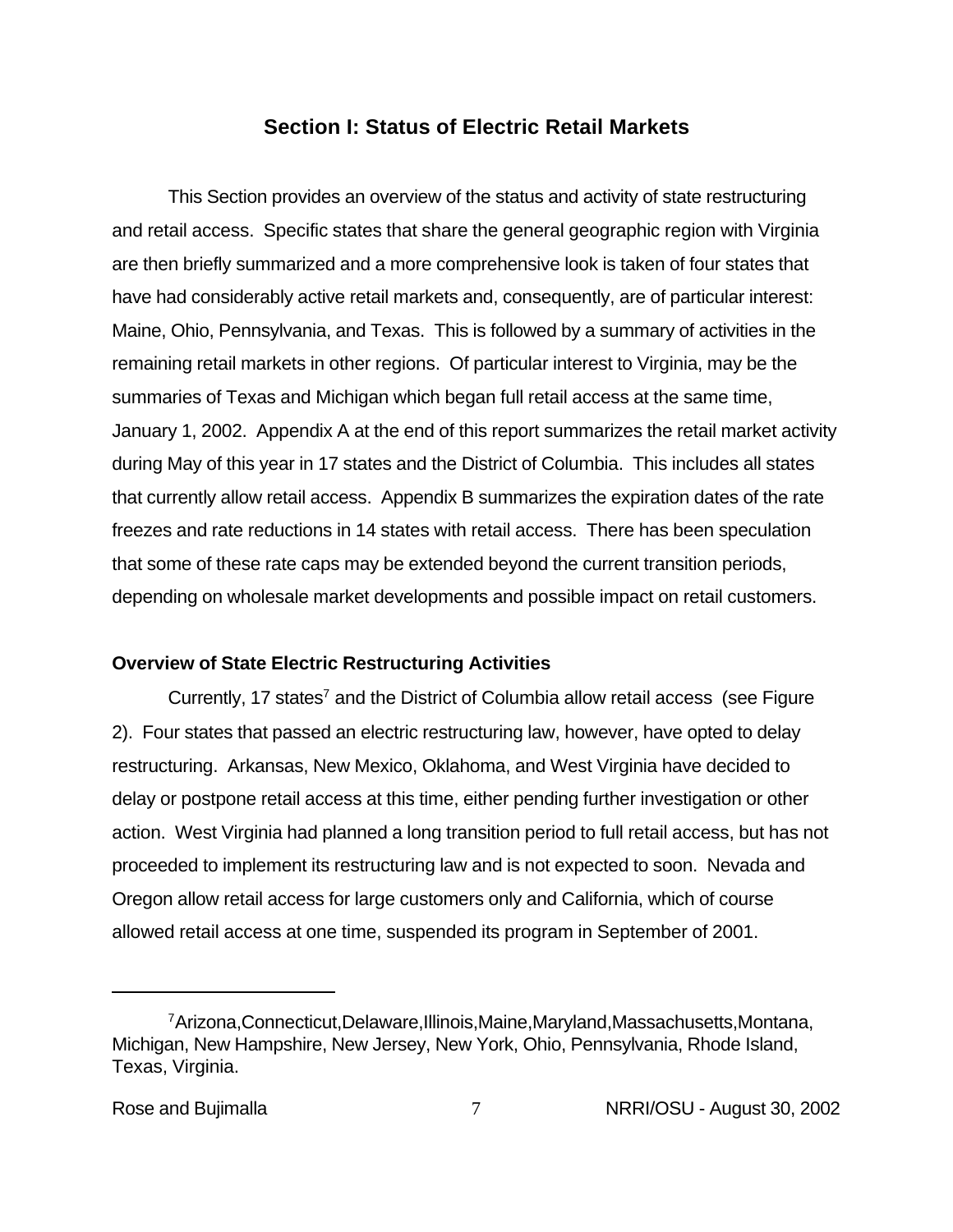

**Figure 2**. Current status of retail restructuring by state. Source: NRRI survey, July 2002.

While the issues and motives may differ in each of these states that have delayed, suspended, or allowed retail access only on a limited basis, in general these states believe that the delay would allow them time to observe how restructuring states are doing and plan accordingly.

The California crisis has only made those states that had declined to move toward electric restructuring in the first place even more reluctant to move from their original positions. This group of states generally believes that they have little to benefit from opening their electric industries to competition anytime soon, since most of these states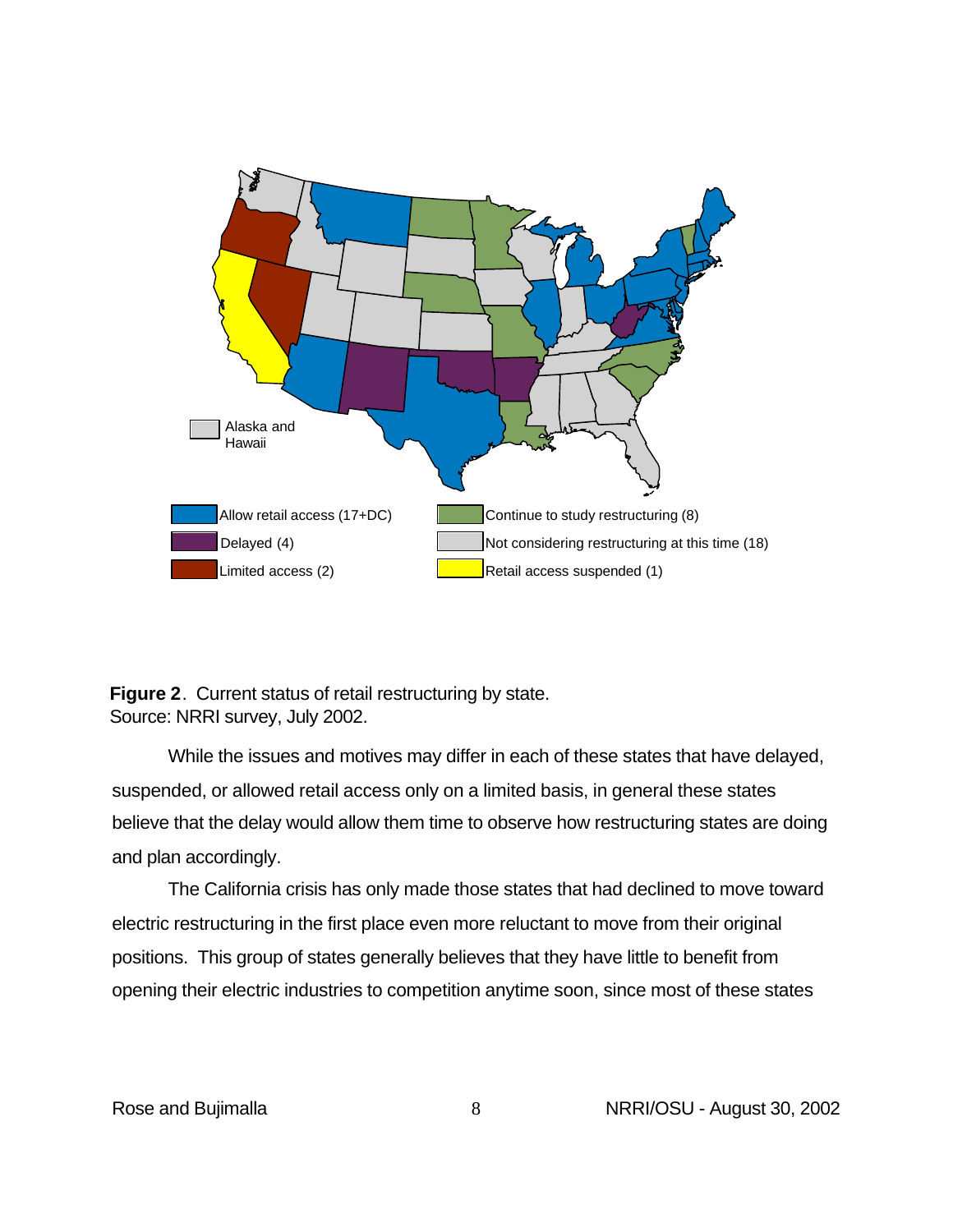have relatively low electric rates compared with the rest of the nation. In total, 18 states  $8$ have decided that electric restructuring is not in their best interest at this time and are currently no longer actively considering it. At one time, before the California meltdown, every state in the nation was at least studying the issue–as eight states<sup>9</sup> continue to do. No state has passed restructuring legislation since California's problems began during the summer of 2000 and no state at this time appears to be close to doing so. However, several states that passed legislation prior to the California crisis did proceed with implementation. This included Arizona and Ohio in January 2001 and, along with Virginia, Michigan and Texas in January of this year.

Figure 3 shows that, nationwide, retail activity this year has picked up considerably since last year. As Figure 4 shows, a substantial portion of that increase was due to Texas beginning its full retail access program. The total number of residential offers below the price-to-compare increased from nine in July of 2001 to 44 in May of 2002, however, 29 of those offers were in Texas alone. Excluding Texas the number of offers increased from nine in July of 2001 to 15 in May of 2002 and the number of distribution company service territories with offers below the price to compare increased from eight to 11 during the same period.

A recent report estimated that 36,000 MW are currently being supplied by competitive suppliers, versus the estimated 15,000 MW one year ago, or 2.2 million customers versus 1.4 million customers in 2001. Of the 36,000 MW switched, the report indicated 11,000 MW was in Texas. The four states of Illinois, California, New York, and Ohio each had more than 3,000 MW of load switching.<sup>10</sup> This means that nearly two-thirds

<sup>8</sup>Alabama, Alaska, Colorado, Florida, Georgia, Hawaii, Idaho, Indiana, Iowa, Kansas, Kentucky, Mississippi, South Dakota, Tennessee, Utah, Washington, Wisconsin, Wyoming.

<sup>9</sup>Louisiana, Minnesota, Missouri, Nebraska, North Carolina, North Dakota, South Carolina, Vermont.

<sup>&</sup>lt;sup>10</sup>Business Wire, "New Xenergy Research Finds Retail Electric Competition Alive and Well; 36,000 Megawatts Now Served Competitively in the U.S.," August 22, 2002. As noted,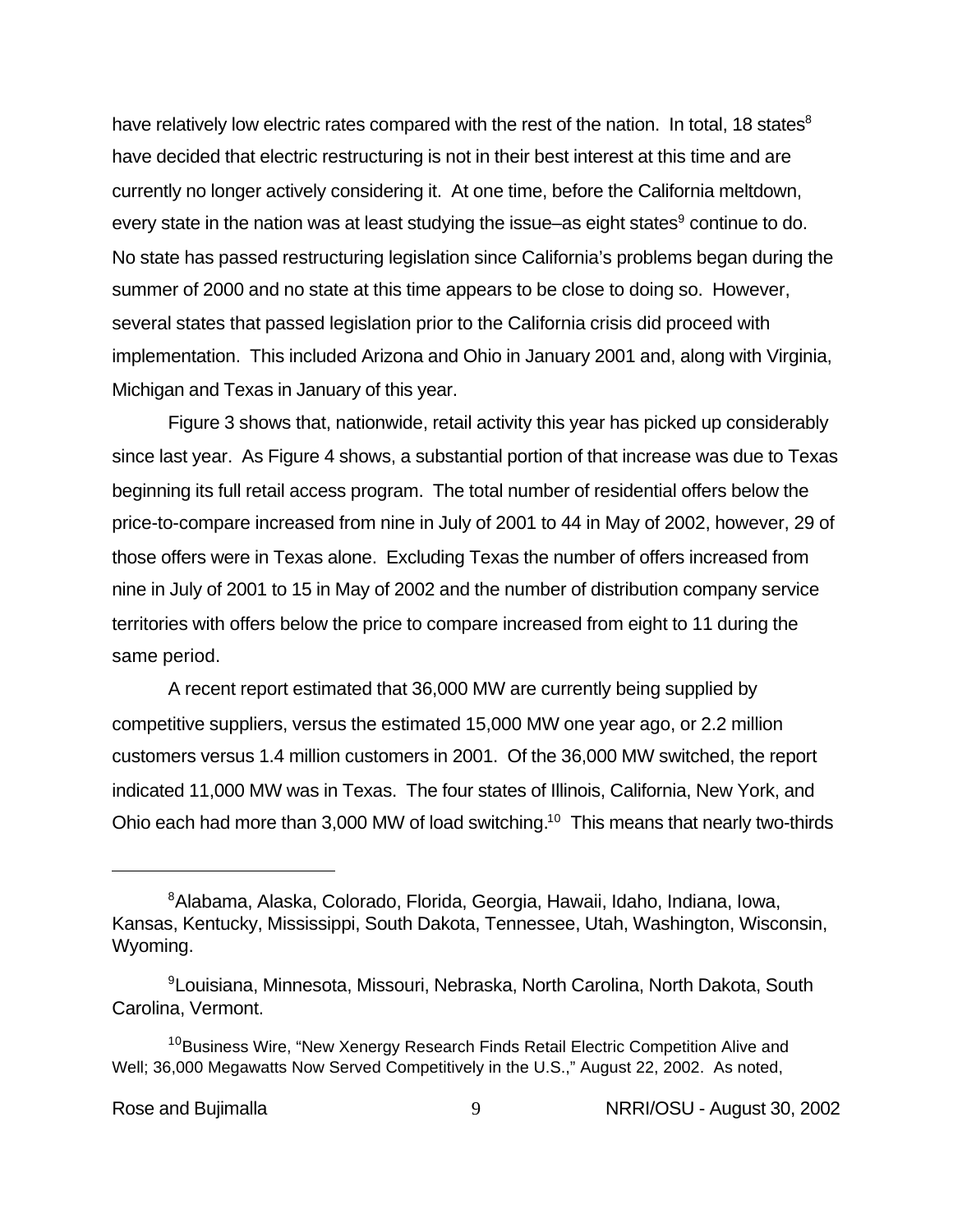of the total load that has switched in the U.S. to alternative suppliers is in these five states. These are states, or states that have distribution companies within the state, that had relatively higher rates before restructuring began.

Seven states and the District of Columbia have at least one distribution company with at least one offer below the price-to-compare. These are Connecticut, the District of Columbia, Maine, Maryland, New York, Ohio, Pennsylvania, and Texas. These states are discussed in more detail below. Appendix A summarizes the May 2002 offers for all states that allow retail access.



**Figure 3.** Residential offers nationwide. Source: www.wattagemonitor.com.

California has suspended its retail access program, however, customers that had selected an alternative supplier before the suspension are allowed to remain with their chosen supplier.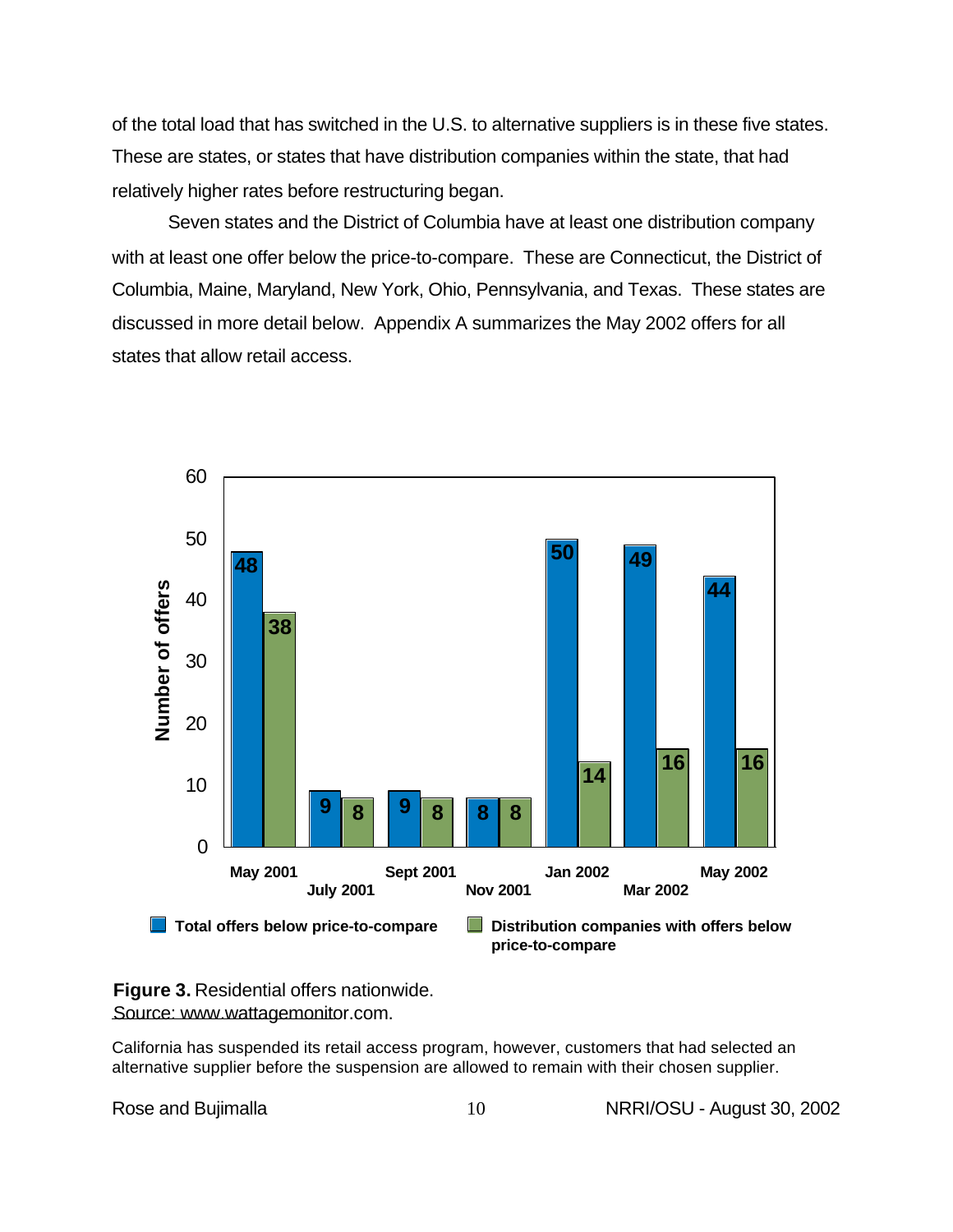

**Figure 4**. Residential offers nationwide with Texas shown separately Source: www.wattagemonitor.com.

It should be noted that the source for the residential offers used throughout this section, www.wattagemonitor.com, is no longer in operation. The May 2002 data was the last obtained from this source.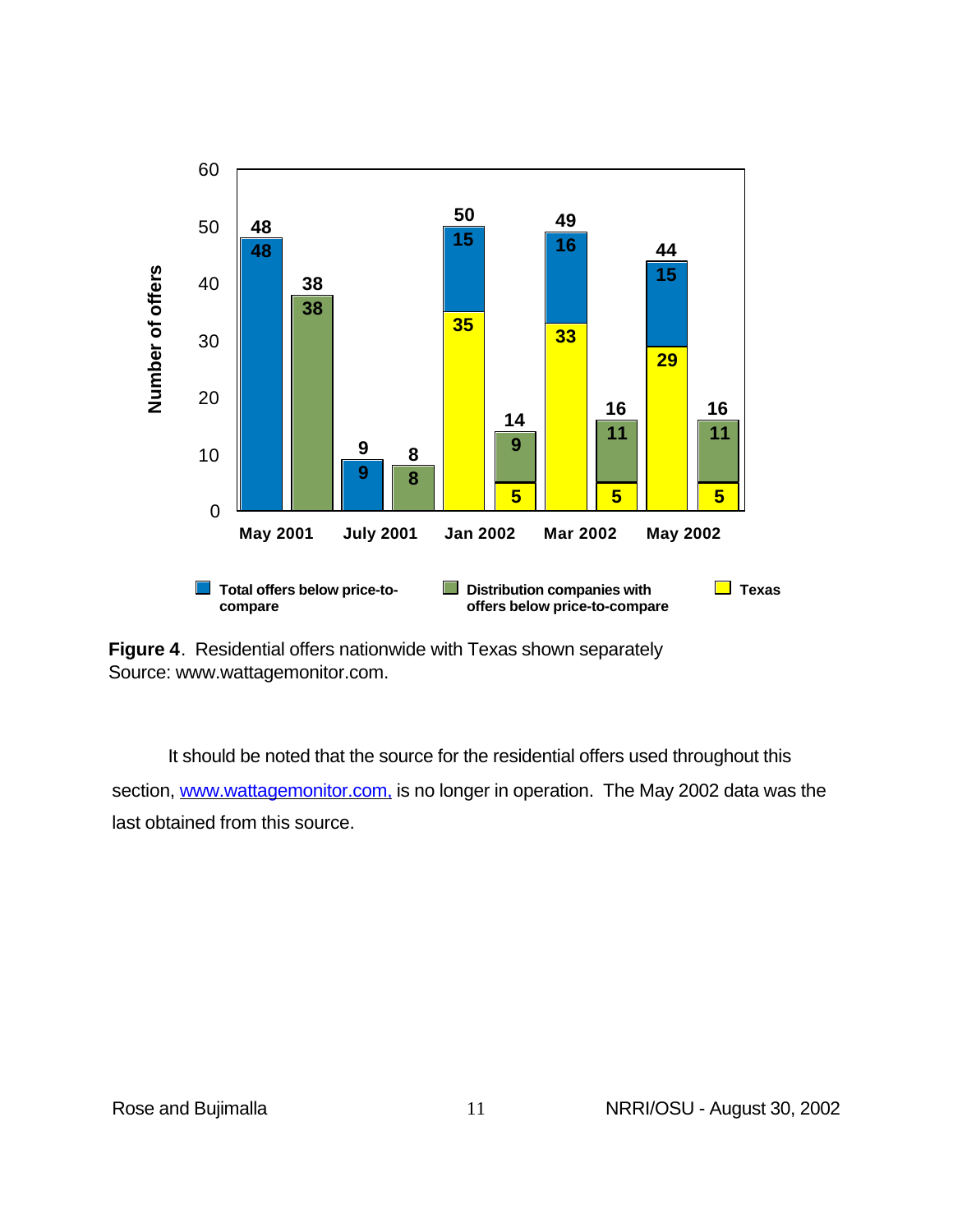# **Summary of Electric Restructuring Activity in the Mid-Atlantic Region DELAWARE**

Retail choice started in Delaware in October, 1999, but very few customers have switched. There were offers made by Allegheny Energy to Connectiv residential customers during the contract periods of January to May 2001 and from January 2002 to March 2002. Currently there are no suppliers offering a choice to residential customers. Connectiv has a total of 275,814 customers, comprising 246,051 residential and 29,763 non-residential customers. Out of these, only five non-residential customers with a capacity obligation of 119,503 kW are currently served by competitive suppliers.

Delaware Electric Cooperative also has no suppliers offering alternative supply service in its service area at this time. The cooperative had renewable offers from Sterling Planet during March to May 2001 and had a competitive price offer from ServiSense in May 2001. They have a total of 58,829 customers: 53,733 residential and 5,096 non-residential. Currently, no Delaware Electric Cooperative customer has selected an alternative supplier.

# **DISTRICT OF COLUMBIA**

In the District of Columbia, the total number of residential customers who have switched has gone up from 1,404 in September 2001 to 11,287 in June 2002. This is 5.8 percent of the residential customers and 7.1 percent of total electricity. The total number of non-residential customers who have switched has also gone up from 4,295 in September 2001 to 5,227 in June 2002, which is 19.5 percent of the total number of customers. Alternative electric suppliers account for 56.7 percent of the total consumption by the non-residential sector. An offer to residential customers from Washington Gas Energy Services since September 2001 provides savings of three percent off PEPCO service rates for winter and six percent off summer rates. PEPCO Energy Service also provides services with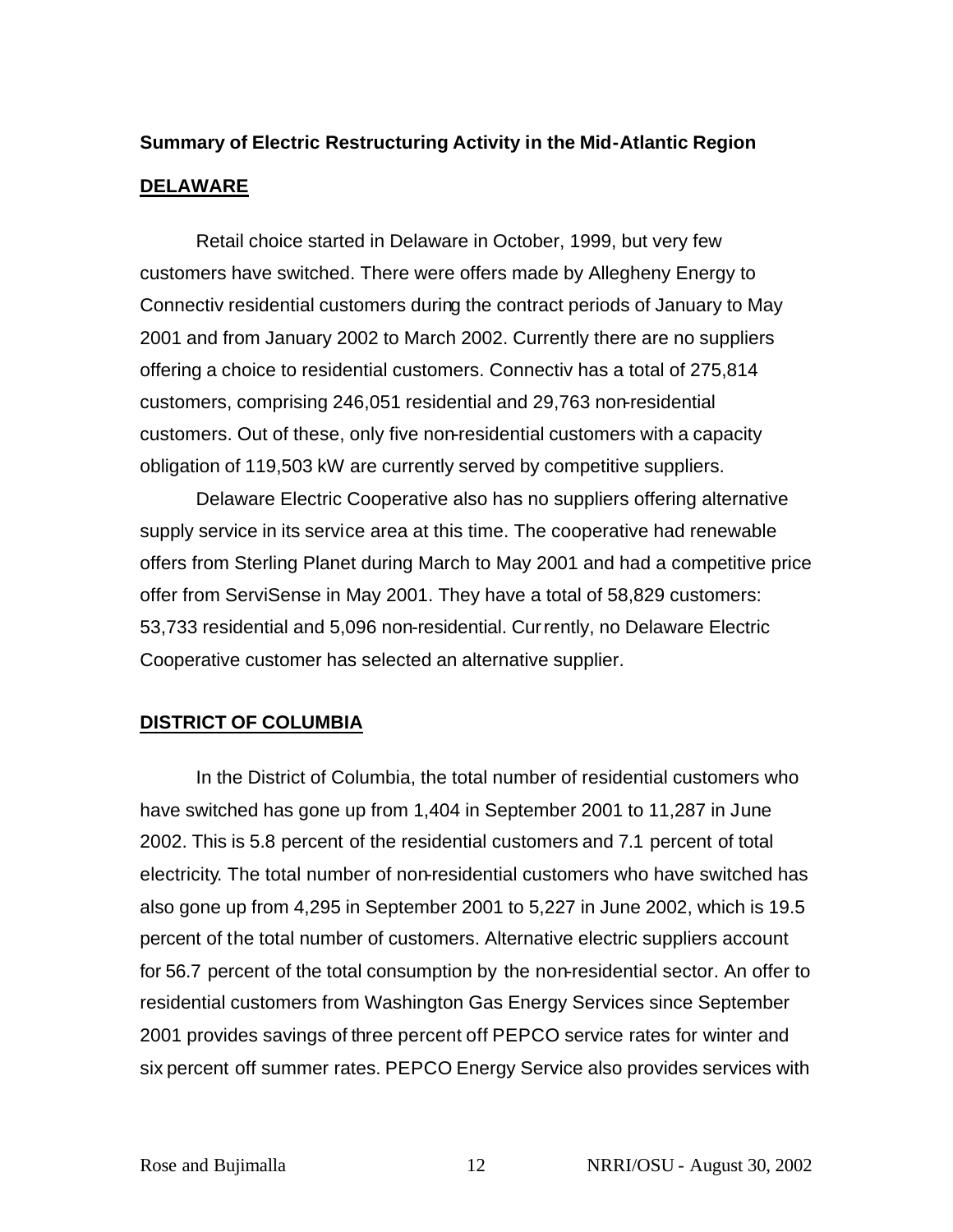rates lower than PEPCO's Standard Offer Service rates. These likely contributed to the large increase in the customers choosing an alternative supplier.

### **MARYLAND**

Maryland's residential market had relatively fewer offers since March 2001. There are some offers to residential customers in the service area of Potomac Electric Power (PEPCO) since March 2002 and in Baltimore Gas and Light (BGE) since May 2002.

Less than one percent of residential customers purchase their generation from an alternative supplier in the Allegheny Power (AP), Connectiv Power Delivery (Connectiv) and BGE service territories. In the Connectiv and AP areas, no residential customers are served by competitive suppliers. In BGE's area twelve residential customers are served by an alternative supplier. PEPCO is the most active retail market at this time in Maryland with 58,572 accounts representing thirteen percent of the total accounts being served by competitive suppliers. The number of customers buying from suppliers has increased steadily over the past two years. In PEPCO's area, 238 MW (14.5 percent of the residential peak load obligation) is served by alternative suppliers. Over all, about 3.2 percent of Maryland residential customer accounts (4.18 percent of peak residential load) are served by competitive suppliers. Table 1 shows the percentage of residential customers who have chosen an alternative supplier in Maryland.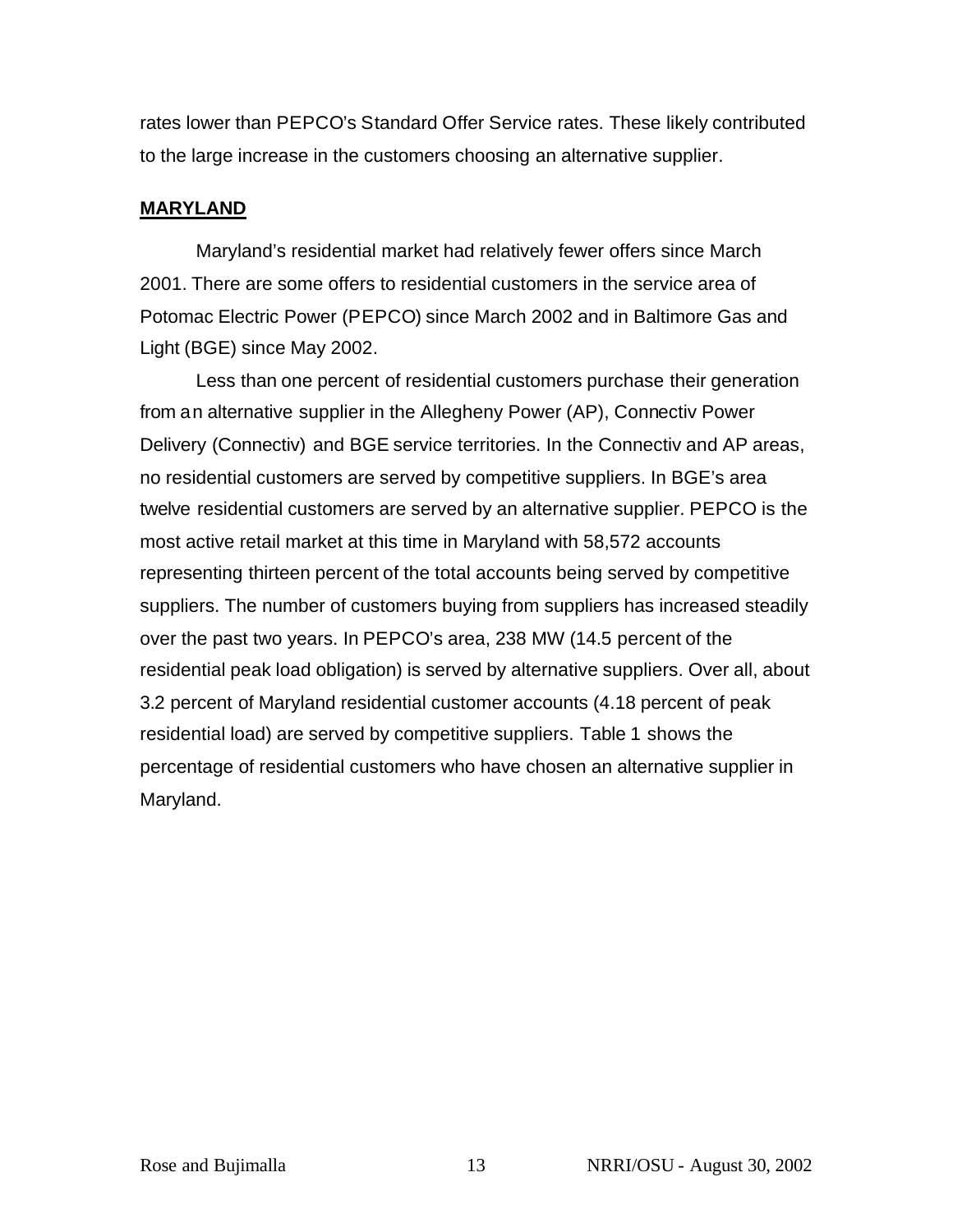| <b>Month</b>  | Allegheny | <b>Baltimore</b> | <b>Connectiv</b> | <b>Potomac</b> | <b>State Total</b> |
|---------------|-----------|------------------|------------------|----------------|--------------------|
| Sep-00        |           |                  |                  | 0.1            | 0.0                |
| <b>Oct-00</b> |           |                  | O                | 1.0            | 0.2                |
| Jan-01        |           |                  |                  | 2.5            | 0.6                |
| Apr-01        |           |                  | O                | 5.6            | 1.3                |
| <b>Jul-01</b> |           |                  |                  | 9.6            | 2.3                |
| <b>Oct-01</b> |           |                  | 0                | 10.9           | 2.6                |
| $Jan-02$      |           |                  | O                | 11.0           | 2.6                |
| Apr-02        |           |                  | 0                | 12.0           | 2.9                |
| <b>Jun-02</b> |           |                  |                  | 13.0           | 3.2                |

**Table 1.** Summary of Maryland residential retail electric switch rates (percent customers)

Source: Complied with data from Maryland Public Service Commission Website

Table 2 shows the percentage of non-residential accounts served by competitive suppliers. In almost all areas of the state, competitive suppliers provide service to some non-residential customers. AP has two accounts, BGE has 628 accounts, Connectiv has 163 accounts and PEPCO has 11,465 accounts served by competitive suppliers. Suppliers serve less than one percent of non-residential load in the APS service territory. PEPCO load served by suppliers has increased steadily since choice began. As of June 2002, 24.7 percent of the non-residential PEPCO customer accounts, using 47.1 percent of the peak load, are served by competitive suppliers. Non-residential load served by suppliers has grown rapidly to 28 percent in BGE's area, as frozen generation rates for BGE's large commercial and industrial customers ended on June 30, 2002 and the default rate for their customers is now the spot market price plus a retail cost adder of seven mills.<sup>11</sup> Connectiv load served by suppliers peaked in December 2001 at 12.8 percent. This has declined to seven percent in June 2002 as suppliers returned load to Connectiv, as they did in the summer of 2001. Alternative suppliers may again pick up that load as summer congestion prices decline. In the entire state, 5.8 percent of the non-residential customers with 27.6 percent of peak load are served by competitive suppliers.

 $\overline{a}$ 

 $11$  Part III of this report "Recommendations to facilitate effective competition in Commonwealth."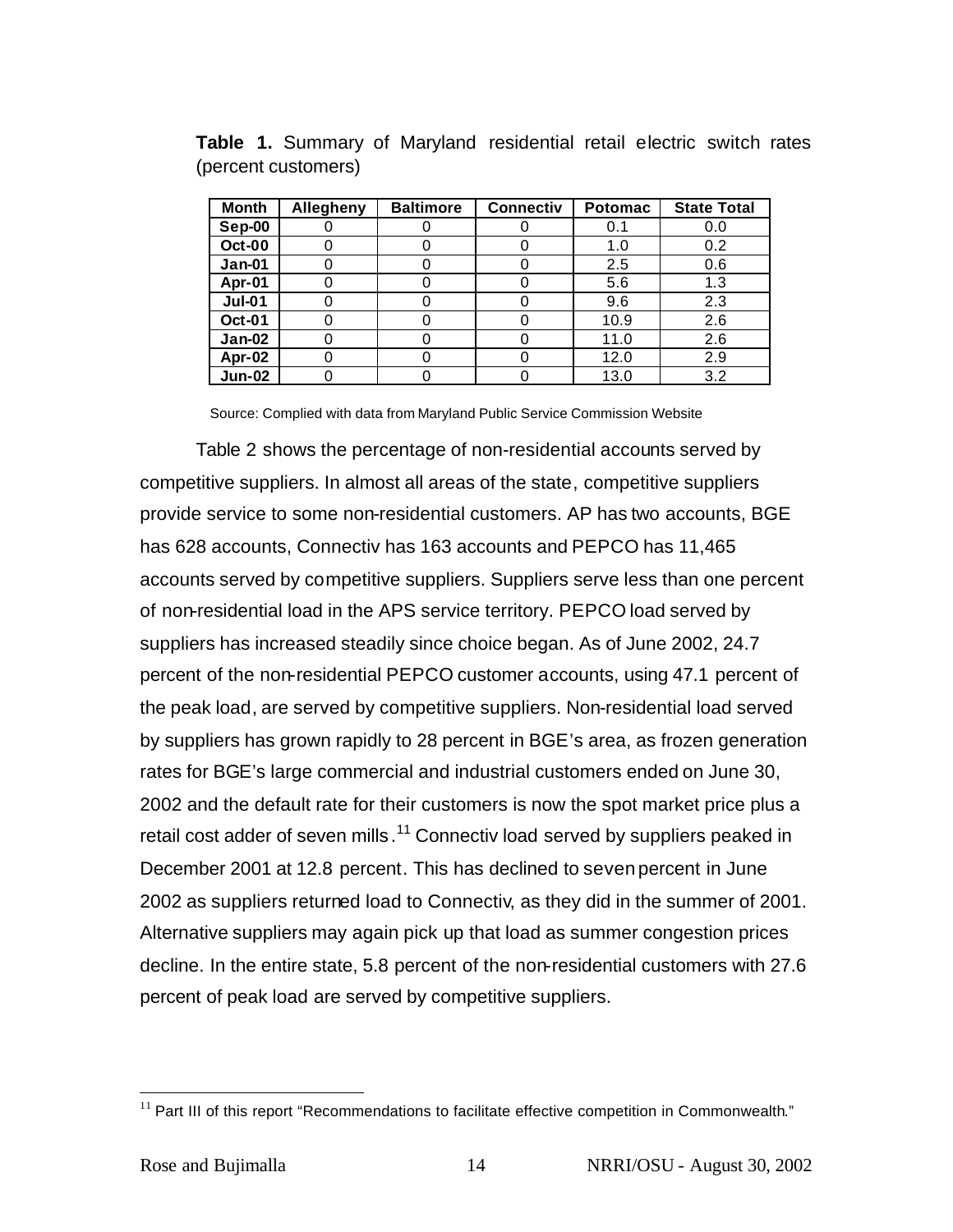| <b>Month</b>  | <b>Allegheny</b> | <b>Baltimore</b> | <b>Connectiv</b> | <b>Potomac</b> | <b>State Total</b> |
|---------------|------------------|------------------|------------------|----------------|--------------------|
| Sep-00        | 0.1              | 0.1              | 0.1              | 0.0            | 0.1                |
| Oct-00        | 0.1              | 0.1              | 0.1              | 0.2            | 0.1                |
| $Jan-01$      | 0.2              | 0.3              | 0.2              | 4.4            | 1.2                |
| Apr-01        | 0.1              | 0.3              | 0.1              | 6.9            | 1.7                |
| <b>Jul-01</b> | 0.0              | 0.2              | 0.0              | 11.9           | 2.8                |
| <b>Oct-01</b> | 0.0              | 0.2              | 0.7              | 14.9           | 3.5                |
| $Jan-02$      | 0.0              | 0.2              | 0.8              | 19.0           | 4.4                |
| Apr-02        | 0.0              | 0.3              | 0.8              | 23.7           | 5.5                |
| <b>Jun-02</b> | 0.0              | 0.6              | 0.7              | 24.7           | 5.8                |

**Table 2.** Summary of Maryland non-residential retail electric switch rates (percent customers)

Source: Compiled with data from Maryland Public Service Commission Website

Generation rates in Maryland restructuring settlements generally represent the estimated embedded cost of generation at the time the settlements were reached and approved by the Commission in 1999. It is likely that suppliers find it difficult to compete with AP transition generation rate levels because of AP's historically low generation costs. The Maryland Staff believes that the level of competition in the BGE service territory could be similar to PEPCO if it were not for the level of BGE's competitive transition charge which resulted in a lower price to compare.

The situation with Connectiv is more perplexing. Although Connectiv has the highest Standard Offer Service (SOS) rates for most customer classes in Maryland, it appears that higher congestion-related wholesale generation costs, and perhaps other market factors as well, have prevented any competition for the residential market and limited competition in the non-residential market.

PEPCO has a large and high profile market with dual-fuel sales opportunities in both Maryland and the District of Columbia because of retail gas choice. Transition SOS rates are close enough to market prices to encourage competition.

The Maryland Public Service Commission (MPSC) initiated a proceeding in December 2001, for the purpose of resolving how and at what price SOS or default generation service will be provided to customers after the current generation rate caps expire. The first caps on residential electricity prices in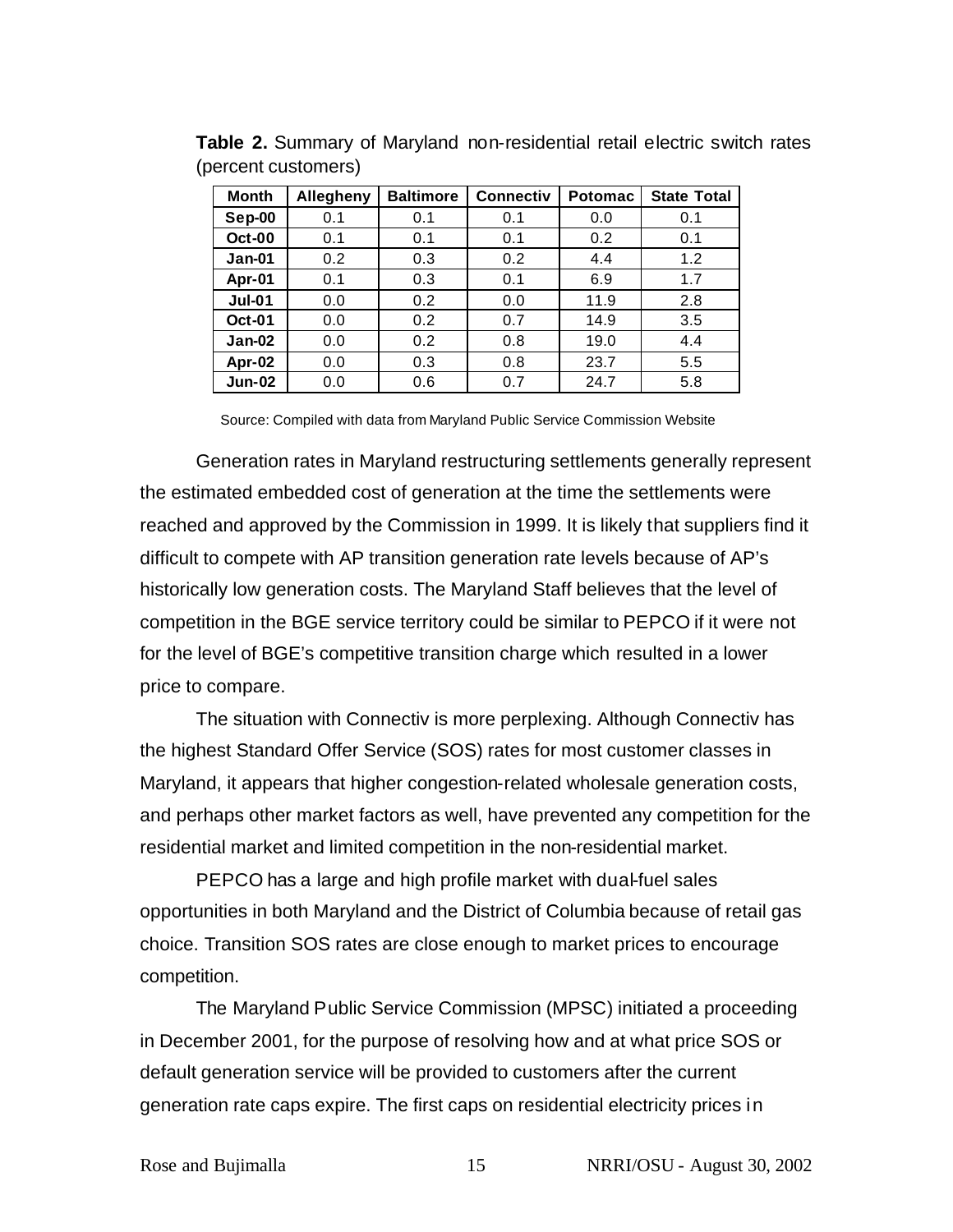Maryland in the PEPCO and Connectiv service territories are set to be removed in 2004.

Maryland passed a law that requires utilities in the state to conduct a study to track generation and emissions. The study will be submitted to the MPSC and the Department of the Environment on or before December 31, 2003, and then be updated and re-submitted on December 31, 2005. If, after a review of the report, the Department of Environment determines that the emissions levels impose a higher emission burden in the state than now exists, it will consult with the MPSC regarding the appropriateness and feasibility of requiring an air quality surcharge. The goal of the surcharge would be to protect Maryland's environment in connection with the implementation of customer choice of electricity providers.<sup>12</sup>

# **NEW JERSEY**

Since retail access began in New Jersey, there has been a decline in the percentage of customers served by alternative suppliers. Table 3 shows the percentage of customers who have switched to alternative suppliers. Currently, in the entire state, only about 0.2 percent of residential customers and 0.1 percent of non-residential customers are served by an alternative supplier.

**Table 3.** Summary of customer switching in New Jersey (percent customers)

|                    |               | <b>Residential</b> |               | <b>Non-Residential</b> |          |               |  |
|--------------------|---------------|--------------------|---------------|------------------------|----------|---------------|--|
|                    | <b>Nov-00</b> | $May-01$           | <b>Jun-02</b> | <b>Nov-00</b>          | $May-01$ | <b>Jun-02</b> |  |
| <b>Connectiv</b>   | 5.9           | 1.5                | 0.1           | 11.8                   | 1.1      | 0.7           |  |
| <b>GPU</b>         | 1.0           | 0.2                | 0.0           | 5.8                    | 1.1      | 0.0           |  |
| <b>PSE&amp;G</b>   | 1.8           | 1.5                | 0.3           | 6.3                    | 5.2      | 0.1           |  |
| <b>State Total</b> | 2.2           | 1.1                | 0.2           | 6.9                    | 3.4      | 0.1           |  |

Source: Compiled with data from New Jersey Board of Public Utilities Website

There are no offers below the price-to-compare for residential customers in the service territories of any distribution company. The total number of offers to residential customers has also declined from eighteen in July 2000 to four in May

 $\overline{a}$ 

<sup>&</sup>lt;sup>12</sup>EnergyCentral.com.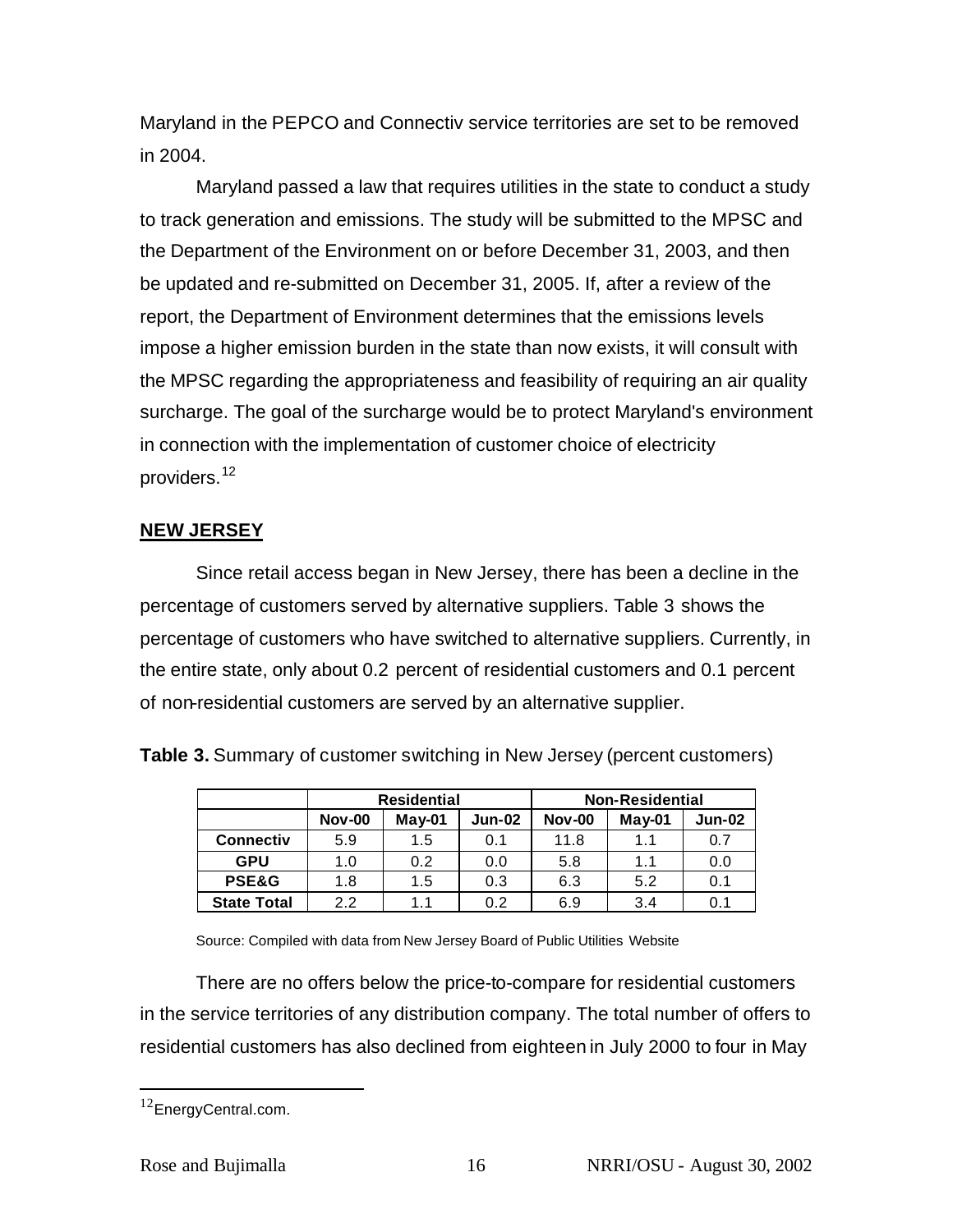



Source: Compiled with data from www.wattagemonitor.com

Between September 2001 and May 2002, in the Public Service Electric and Gas Company (PSE&G) territory the generation price of electricity has gone down from 5.65 cents to 5.35 cents in November 2001 and then increased to 5.36 cents per kWh in January 2002. In GPU, it has declined from 6.63 cents in September 2001 to 5.21 cents in November 2001 and then gradually increased to 5.36 cents per kWh by May 2002. Connectiv Power Delivery (Connectiv) service territory has seen a continuous decline in the generation price. Table 4 shows a summary of the offers, generation prices and potential savings to customers who switch to alternative suppliers.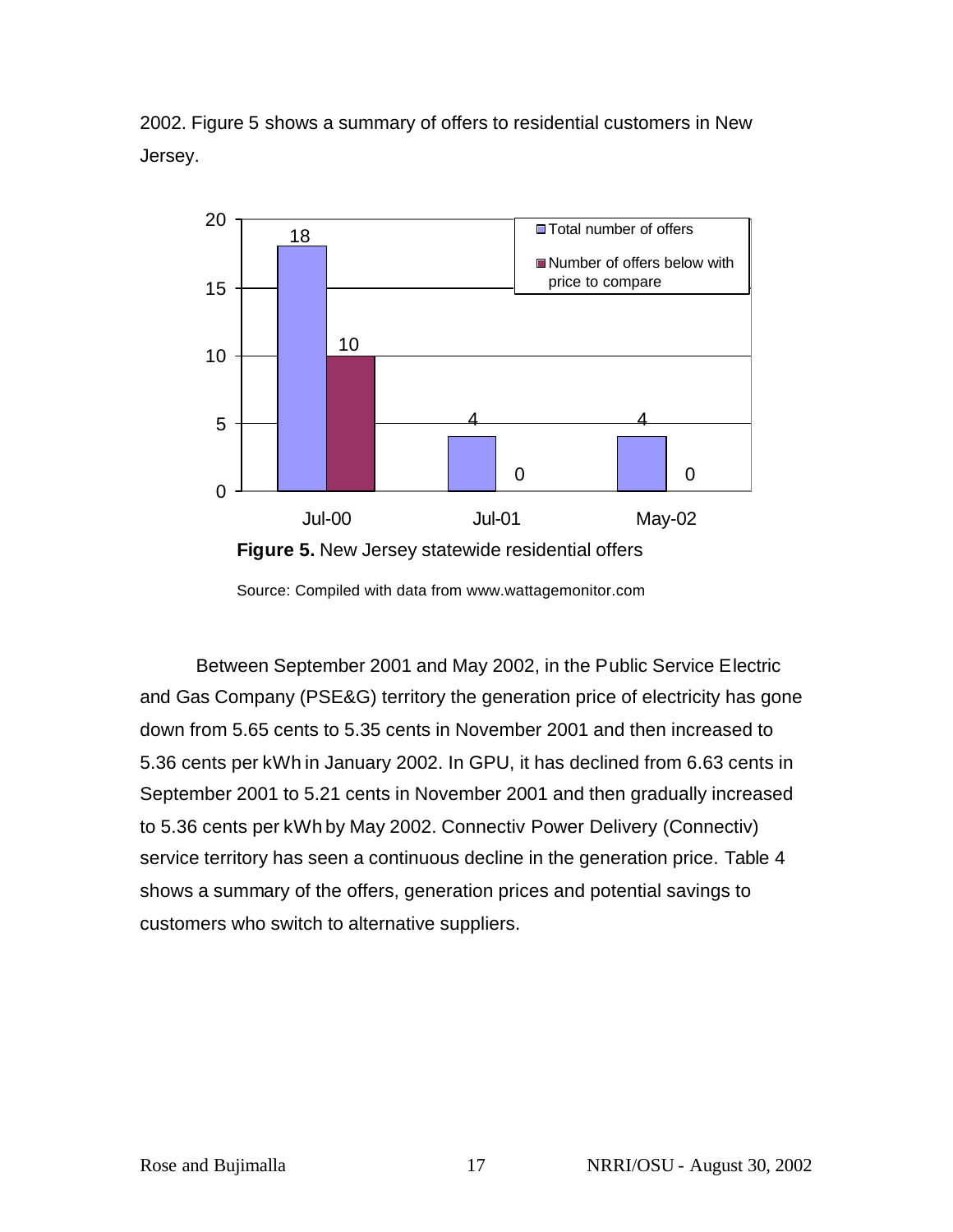| <b>Public Service Electric and Gas Company</b> | Sep<br>2001        | <b>Nov</b><br>2001 | Jan<br>2002    | Mar<br>2002    | May<br>2002    |
|------------------------------------------------|--------------------|--------------------|----------------|----------------|----------------|
| Number of renewable offers                     | 1                  |                    | 1              | 1              |                |
| Number of variable offers                      | 1                  |                    | $\overline{2}$ | $\overline{2}$ | 1              |
| Total number of offers                         | $\overline{2}$     | $\overline{2}$     | $\overline{3}$ | 3              | $\overline{2}$ |
| Number of monthly contracts                    | 1                  |                    | $\overline{2}$ | $\overline{2}$ | 1              |
| No. of more than a year-long contracts         | 1                  |                    | 1              | 1              | 1              |
| No.of offers below price to compare            | 0                  | $\overline{0}$     | 0              | $\overline{0}$ | $\mathbf 0$    |
| Number of suppliers                            | $\overline{2}$     | $\overline{2}$     | $\overline{3}$ | 3              | $\overline{2}$ |
| <b>Generation Price</b>                        | 5.65               | 5.35               | 5.36           | 5.36           | 5.36           |
| Percentage savings on lowest offer             |                    |                    |                |                |                |
| <b>GPU/Jersey Central Power and Light</b>      | <b>Sep</b><br>2001 | <b>Nov</b><br>2001 | Jan<br>2002    | Mar<br>2002    | May<br>2002    |
| Number of renewable offers                     | 1                  | 1                  | 1              |                |                |
| Number of variable offers                      | $\Omega$           | $\Omega$           | 1              | 1              | $\Omega$       |
| Total number of offers                         | 1                  | 1                  | $\overline{2}$ | $\overline{2}$ | 1              |
| Number of monthly contracts                    | 1                  | 1                  | $\overline{2}$ | $\overline{2}$ | 1              |
| No.of more than a year-long contracts          | 0                  | 1                  | 1              | 1              | 1              |
| No.of offers below price to compare            | 0                  | $\mathbf 0$        | $\Omega$       | $\Omega$       | $\Omega$       |
| Number of suppliers                            | 1                  |                    | $\overline{2}$ | $\overline{2}$ |                |
| <b>Generation Price</b>                        | 6.63               | 5.21               | 5.31           | 5.31           | 5.36           |
| Percentage savings on lowest offer             |                    |                    |                |                |                |
| <b>Connectiv</b>                               | Sep<br>2001        | <b>Nov</b><br>2001 | Jan<br>2002    | Mar<br>2002    | May<br>2002    |
| Number of renewable offers                     | 1                  | 1                  | 1              | 1              |                |
| Number of variable offers                      | $\mathbf 0$        | 0                  | 0              | $\overline{0}$ | 0              |
| Total number of offers                         | 1                  |                    | 1              | 1              | 1              |
| Number of monthly contracts                    | 1                  |                    | 1              | 1              | 1              |
| No.of more than a year-long contracts          | 0                  | 1                  | 1              | 1              | 1              |
| No.of offers below price to compare            | 1                  | 1                  | 0              | $\overline{0}$ | $\Omega$       |
| Number of suppliers                            | 1                  | 1                  | 1              | 1              |                |
| <b>Generation Price</b>                        | 7.02               | 7.02               | 6.78           | 6.29           | 6.29           |
| Percentage savings on lowest offer             | 1.99%              | 1.99%              | $\blacksquare$ | $\blacksquare$ |                |

### **Table 4.** Summary of New Jersey's residential retail electric offers

Source: Compiled with data from www.wattagemonitor.com

In February 2002, the New Jersey Board of Public Utilities (BPU) approved the results of a Basic Generation Service (BGS) auction to meet the electric demands of customers who have not selected an alternative electric supplier or who are dropped by a third-party supplier. More than twenty companies participated in the auction held on the Internet from February 4 to February 13, 2002. During this auction firms bid simultaneously to supply capacity, energy, and ancillary services to customers at a competitive price per kWh for the period of August 1, 2002 through July 31, 2003. This auction was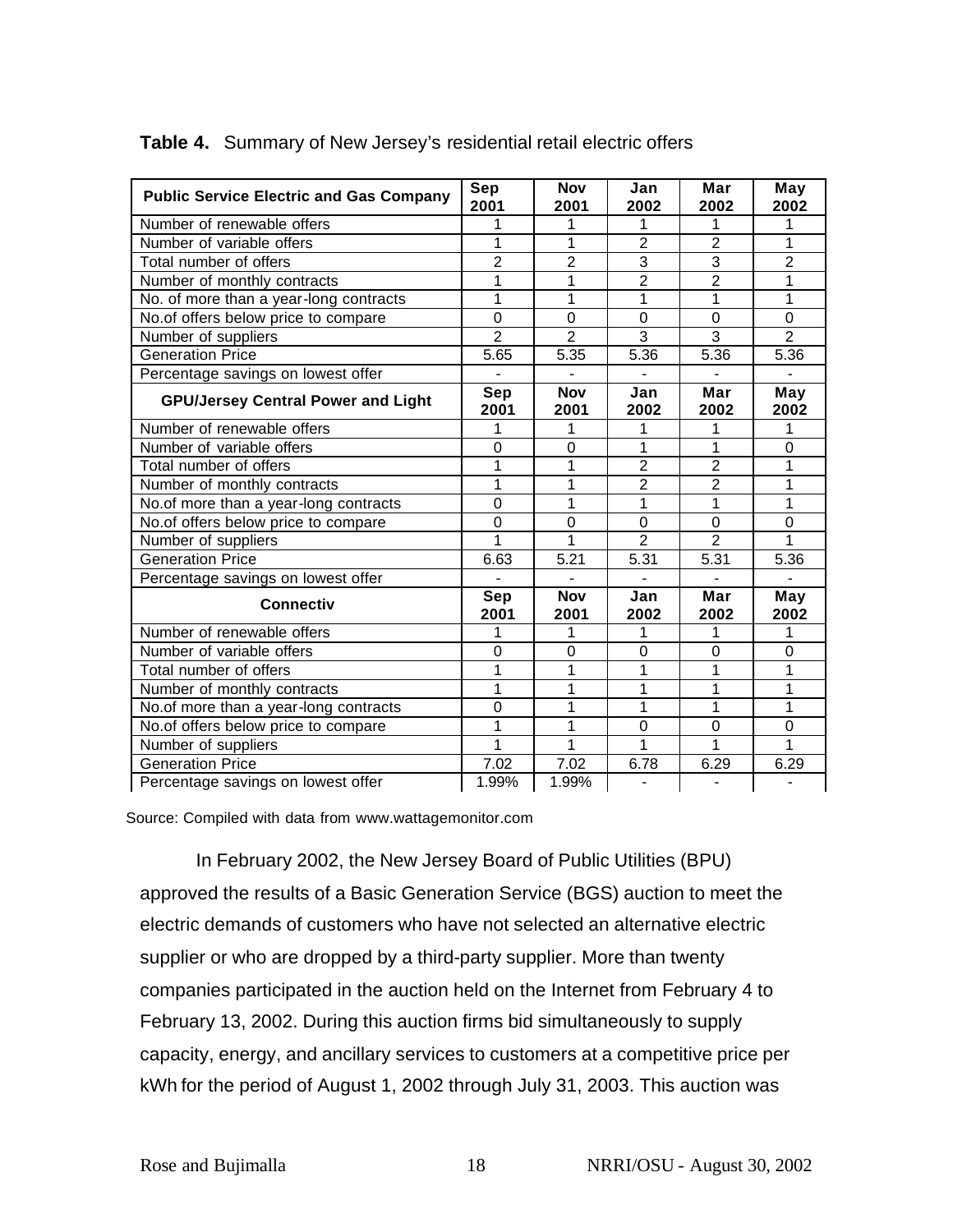conducted under the requirement of the restructuring law that utilities facilitate competition of the supply of electricity to customers who have not switched companies under deregulation. The auction set lower than expected prices for the utilities' BGS. GPU's price will be 4.87 cents per kWh compared to the customers' previous rate of 5.06 cents per kWh. Conectiv's price is set at 5.12 cents per kWh compared to its previous customer rate of 5.17 cents charged from January to August of last year. Because electricity consumers' rates are capped until August 2003, consumers may not see any change with the new prices. But, the new prices should help minimize any rate increase that could occur when caps are lifted in 2003 (presumably, this is because the higher rates now may lead to the deferral of fewer expenses).<sup>13</sup>

#### **NEW YORK**

Customer choice in New York has been moderate with most competitive offers and switching being in industrial and commercial sectors. In the entire state, 26.2 percent of the non-residential and 5.5 percent of the residential load is served by competitive suppliers. In the non-residential sector, 6.9 percent of the customers and in the residential sector five percent of the customers have switched suppliers. Among all areas, the highest switching in the non-residential sector has occurred in the Rochester Gas and Electric (RG&E) service territory. In this area, 27.4 percent of non-residential customers (42.4 percent of load) and 11.9 percent of residential customers (14.1 percent of load) have switched to competitive suppliers. There have been two competitive offers for some time for residential customers in this service territory, one each from Energy Co-Operative of New York (ECN) and Energetix. The offer of Energetix is 2.10 cents per kWh as against 2.22 cents per kWh of RG&E for generation and the offer of ECN has five percent savings from the price of RG&E. Thirty two percent of load migration has occurred in this area. In the residential sector, the highest percentage of switching has occurred in Orange and Rockland Utilities (O&R)

 $\overline{a}$ 

 $13$  Compiled with News release, New Jersey Board of Public Utilities, February 15, 2002; Reuters, February 15, 2002; Ashbury Press, February 16, 2002; PSEG Fact Sheet, November, 2001 and Restructuring Weekly.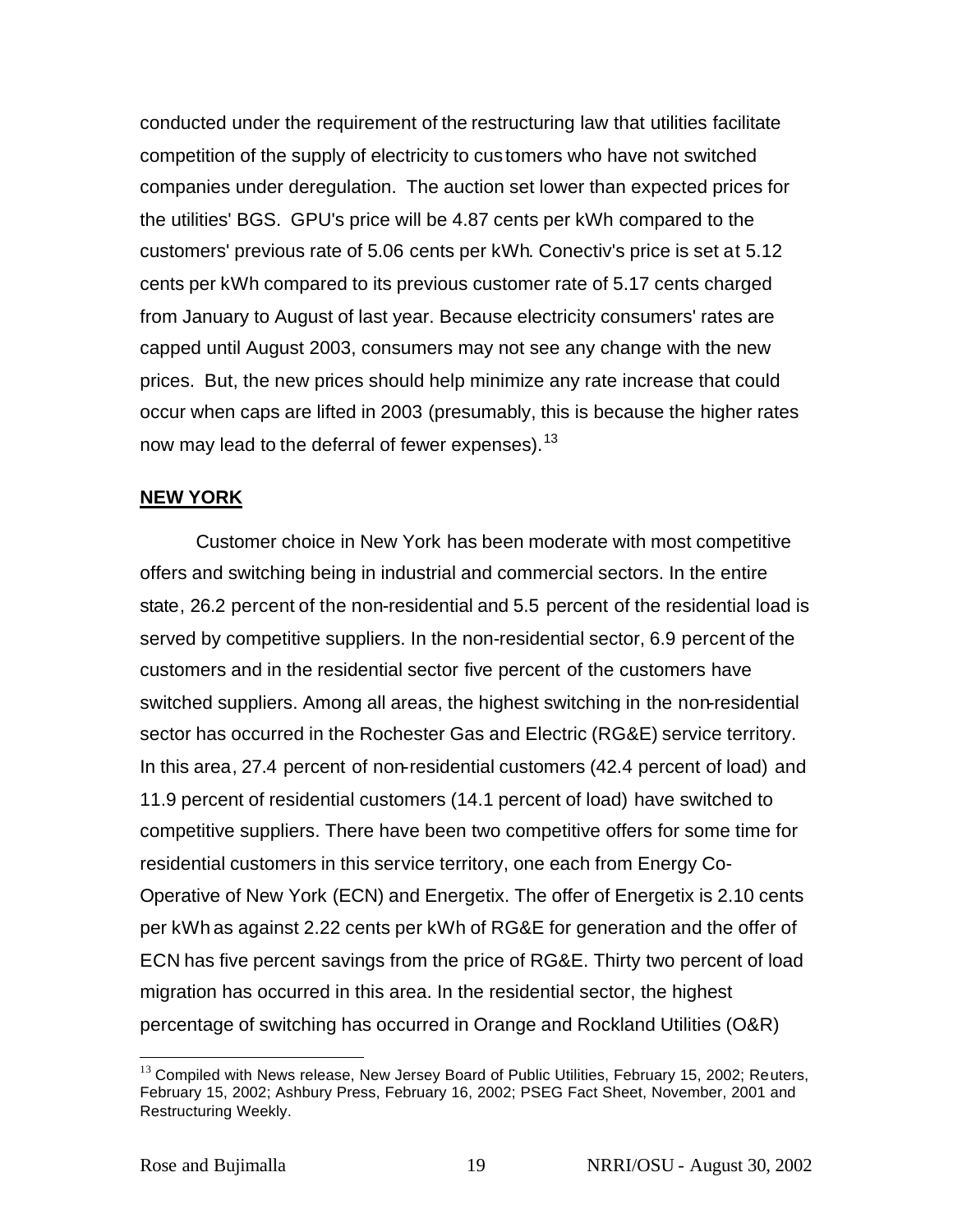service territory. In this area, 21 percent of customers (24.3 percent of the load) have migrated to alternative suppliers, including 19.2 percent of non-residential customers (32.3 percent of load). O&R service territory has the highest (20.8 percent) percentage of customers served by alternative suppliers. In other service areas, switching in the residential sector is relatively less active, though ECN has offers providing savings of five to six percent in the service territories of New York State Electric and Gas (NYSEG), Niagara Mohawk Power Corporation (NMPC) and RG&E.

Figure 6 shows load migration in each of the service territories in New York as of May 2002.



**Figure 6.** Load migration in New York as of May 2002

Source: Compiled with data from New York State Public Service Commission Website

Figure 7 shows customer migration in each of the service territories in New York.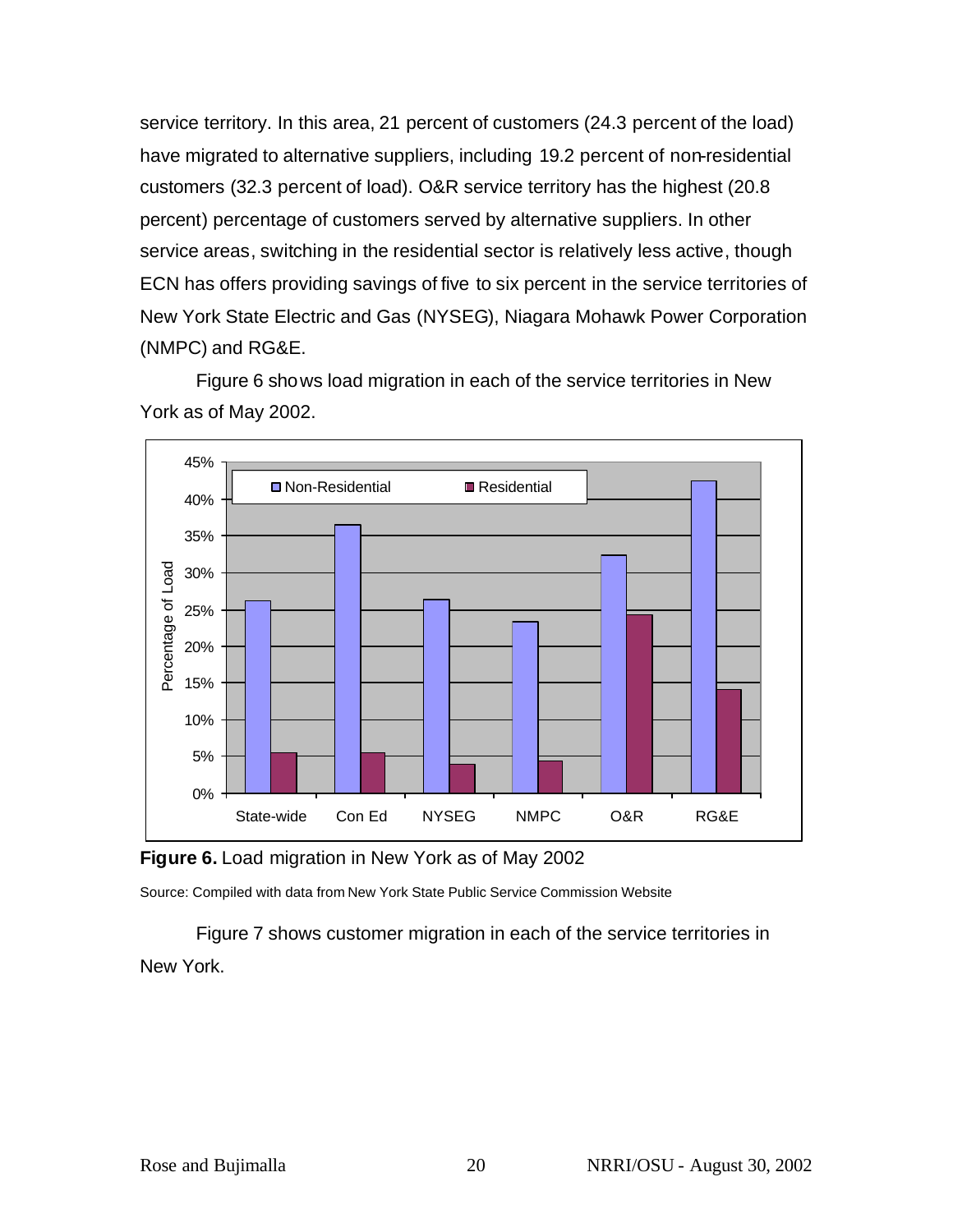



Due to the increase in wholesale power prices, customers have seen prices go up. For example, NMPC which sold most of its generating assets has to purchase power from the wholesale market now. As a result, residential customers have seen the price of generation go up from 3.29 to 4.76 cents per kWh. In May, the New York Public Service Commission (PSC) approved NMPC's green power program. This supports the state's policies to promote renewable energy and to require state agencies to purchase 20 percent of their electricity from renewable energy sources by 2010.

In January 2002, the New York PSC approved new financial requirements for energy service companies (ESCOs). ESCOs doing business in New York will now have to meet a minimum bond rating from an independent rating agency before offering prepayment plans or requiring security deposits. ESCOs that do not earn the minimum rating will have to put security deposits in escrow or issue an irrevocable letter of credit.<sup>14</sup>

 $\overline{a}$ 

 $14$  Energy Central Professional, January 23, 2002.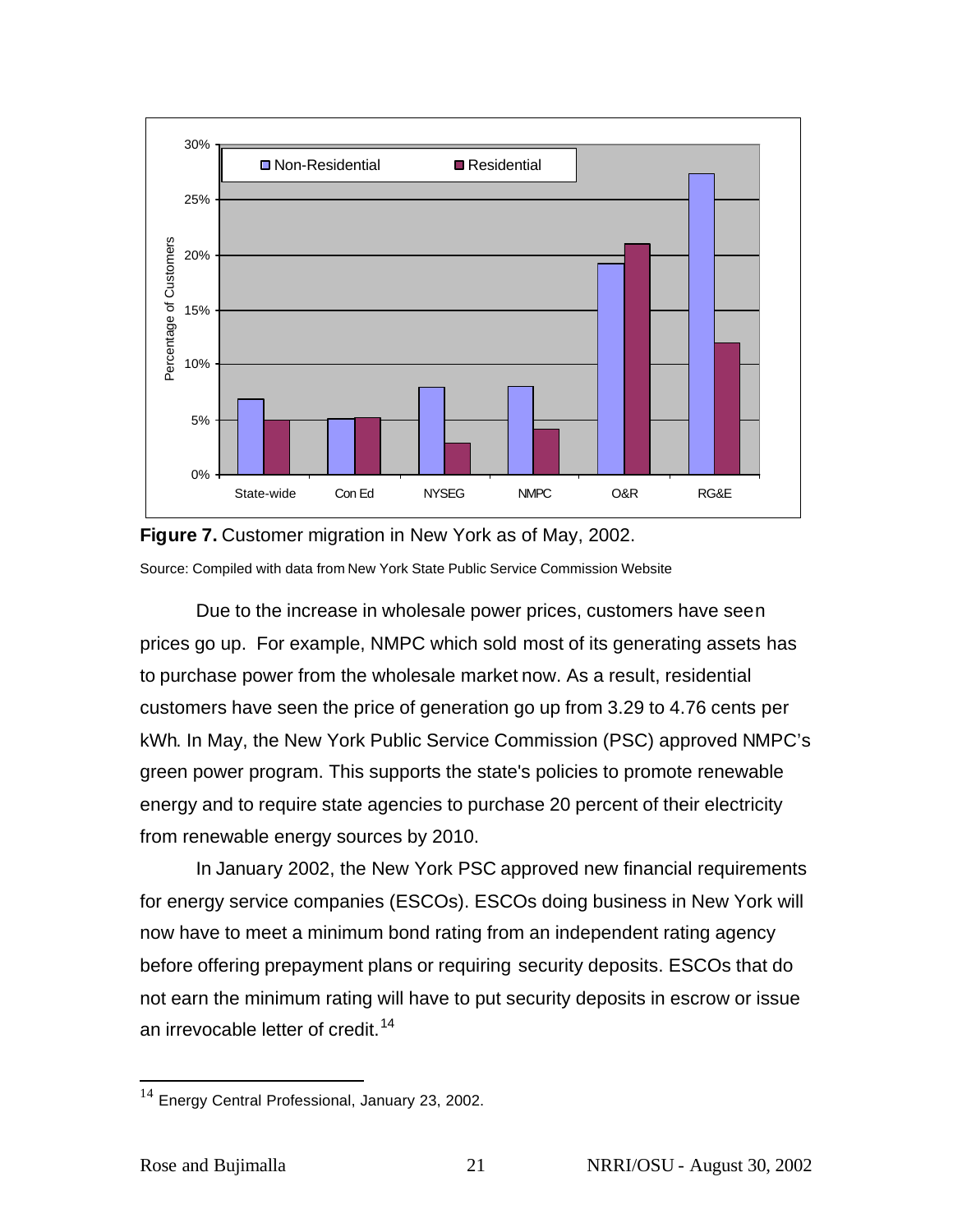In **Georgia,** retail access is not being considered at this time. In 1998, workshops were held and a report was issued which resulted in the opening of a number of dockets to deal with the issues related to restructuring. At this time work on these dockets has been put "on hold." No formal decision by the Commission or legislature has been taken either way, however.

In **North Carolina,** a legislative study commission adopted a recommendation with a time line for moving to retail competition, but no legislation has been introduced in the legislature. The study commission itself is no longer taking actions consistent with the time line it adopted.

The 2000 session of the **South Carolina** legislature studied restructuring but took no action. There has been no action subsequently**.** 

In March 2000, the **West Virginia** legislature adopted a retail competition plan that scheduled choice for all customers to begin in January 2001 with implementation of this plan made contingent on enactment of tax reform legislation in 2001, which did not occur. In 2002, however the legislature has said that it intends to hire an independent consultant to consider the Commission's plan on restructuring in light of activities in other states.

# **Review of Key States: Maine, Ohio, Pennsylvania and Texas**

### **MAINE**

Maine's Restructuring Act required complete divestiture of transmission and distribution utilities' generation assets. Some observers believe that this was a key element for the program's success so far, as it eliminated any incentive for utilities to favor one supplier over another. Under Maine's restructuring law, distribution utilities are entitled to recovery of stranded costs through a stranded cost charge, which is included in the transmission and distribution rates of the distribution utility. Stranded costs which are eligible for recovery include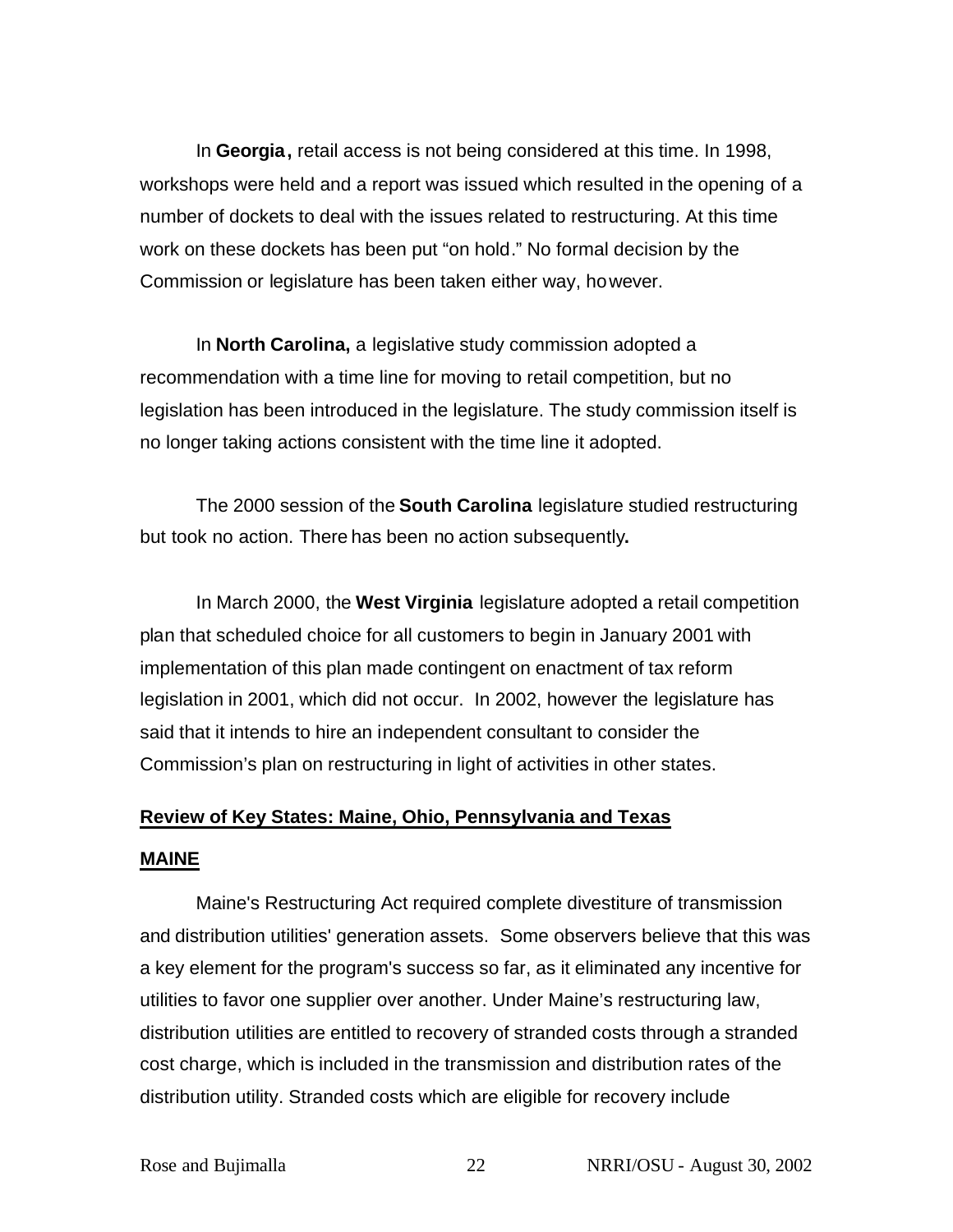regulatory assets from generation, the difference between net plant investments associated with the distribution utility's generation assets and the market value of generation assets and the difference between future contract payments and the market value of the distribution utility's purchased power contracts. Distribution utilities must make mitigation efforts, and they will be allowed recovery of stranded costs comparable to their recovery prior to the start of retail competition. The MPUC calculated stranded costs for all distribution utilities and may adjust and correct stranded cost estimates and charges at any time. In 2003 and every three years thereafter, the MPUC is required to review stranded costs and correct estimates and adjust costs.<sup>15</sup>

Industrial and large commercial customers in Maine have a diverse selection of electricity suppliers from which to choose.<sup>16</sup> With many options available, about 3,102 non-residential consumers have switched to alternative electricity suppliers in Maine. The residential market is relatively less active in Bangor Hydro-electric Company (BHE) and Central Maine Power Company (CMP) service territories. There have been no offers in the service areas of BHE and CMP since July 2001. Maine Public Service Company (MPS) territory, which has a relatively large percentage of residential and small commercial customers served by an alternative supplier, has also seen a sizeable increase in the rate of switches in May and June, 2002. This could be because of a competitive offer at 5.14 cents per kWh in May 2002 by Energy Atlantic, whereas the standard offer service price is 5.69 cents per kWh. Another possible reason could be the relatively low number of customers served by MPS, that is 35,467 residential, 193 medium and sixteen large customers.

Electricity prices have also fallen since restructuring was implemented and the standard offer (the default energy service) prices (which represent generation portion only) were recently lowered by forty to fifty percent (sic) for medium and large commercial and industrial customers of both CMP and BHE. About 37 percent of the states' load is served by competitive suppliers as of July 2002.

 $\overline{a}$ 

 $15$  Me. Rev. Stat. Ann. Public Utilities 35-A, 3208(2000).

<sup>&</sup>lt;sup>16</sup> Business Wire, March 27, 2002: Maine Public Utilities Commission Website, March 28, 2002.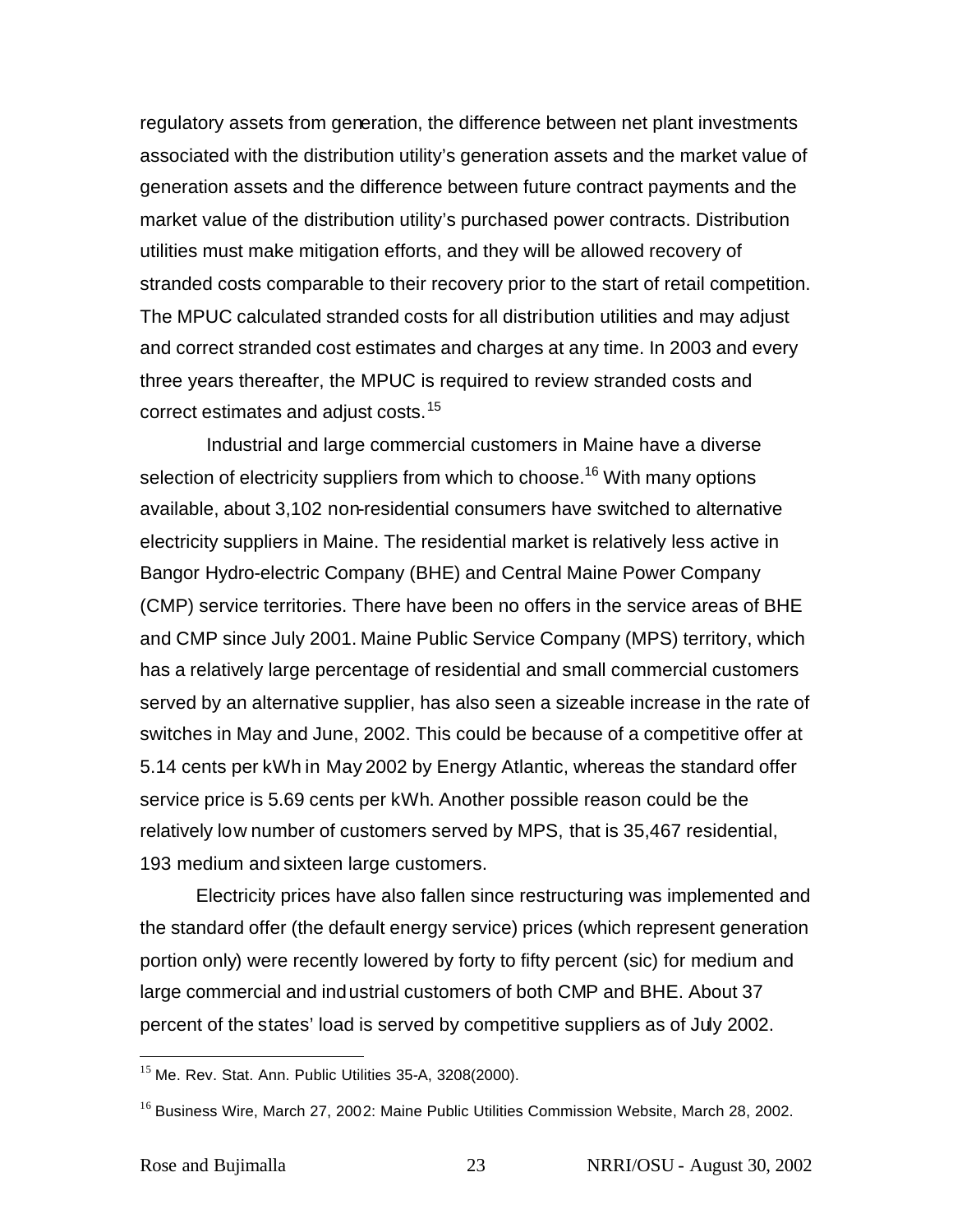Table 5 shows the percentage of different categories of load served by competitive suppliers.

|          |                 | <b>BHE</b> |       |                 | <b>CMP</b> |       | <b>MPS</b>      |        |       |                              |
|----------|-----------------|------------|-------|-----------------|------------|-------|-----------------|--------|-------|------------------------------|
| Month    | Res/S.<br>Comm. | Medium     | Large | Res/S.<br>Comm. | Medium     | Large | Res/S.<br>Comm. | Medium | Large | <b>STATE</b><br><b>TOTAL</b> |
| Jun-00   | $< 1\%$         | 2%         | 46%   | $1\%$           | 6%         | 65%   |                 |        |       |                              |
| Oct-00   | $<$ 1           | 3          | 28    | $<$ 1           | 9          | 64    | 9               | 76     | 52    | 27                           |
| $Jan-01$ | $<$ 1           | 3          | 29    | $<$ 1           | 15         | 65    | 9               | 65     | 74    | 29                           |
| Apr-01   | $<$ 1           | 7          | 31    | $<$ 1           | 21         | 75    | 9               | 63     | 53    | 33                           |
| $Jul-01$ | $<$ 1           | 9          | 41    | $<$ 1           | 29         | 81    | 9               | 52     | 82    | 37                           |
| $Oct-01$ | $<$ 1           | 20         | 69    | $<$ 1           | 36         | 88    | 4               | 37     | 88    | 43                           |
| $Jan-02$ | $<$ 1           | 28         | 74    | $<$ 1           | 45         | 90    | 10              | 56     | 88    | 46                           |
| Apr-02   | $<$ 1           | 35         | 86    | $<$ 1           | 47         | 89    | 14              | 65     | 99.6  | 47                           |
| $Jul-02$ | $<$ 1           | 35         | 43    | $<$ 1           | 33         | 80    | 31              | 69     | 99    | 37                           |

#### **Table 5.** Summary of load switching in Maine

Source: Compiled with data from Maine Public Utilities Commission Website

According to the 2001 Annual Report of the Maine Public Utilities Commission (MPUC), the high level of migration is due to a sharp increase and subsequent decline in generation market prices. In fall 2000, natural gas prices rose to historically high levels. This price spike was reflected in the prices electric suppliers bid for standard offer service. When natural gas prices and generation market prices subsequently declined, the earlier effect remained embedded in standard offer prices, offering competitive suppliers an attractive opportunity to sell to Maine consumers. Another reason cited is aggregation. The number of licensed aggregators increased from sixteen in 2000 to eighteen in 2001. Four active aggregators recruited large and medium customers during 2000 and expanded their recruitment to additional medium customers during 2001. Less formal groupings accomplished similar results. In addition to aggregation, competitive providers directly solicited some individual large customers as well as companies with multiple branches.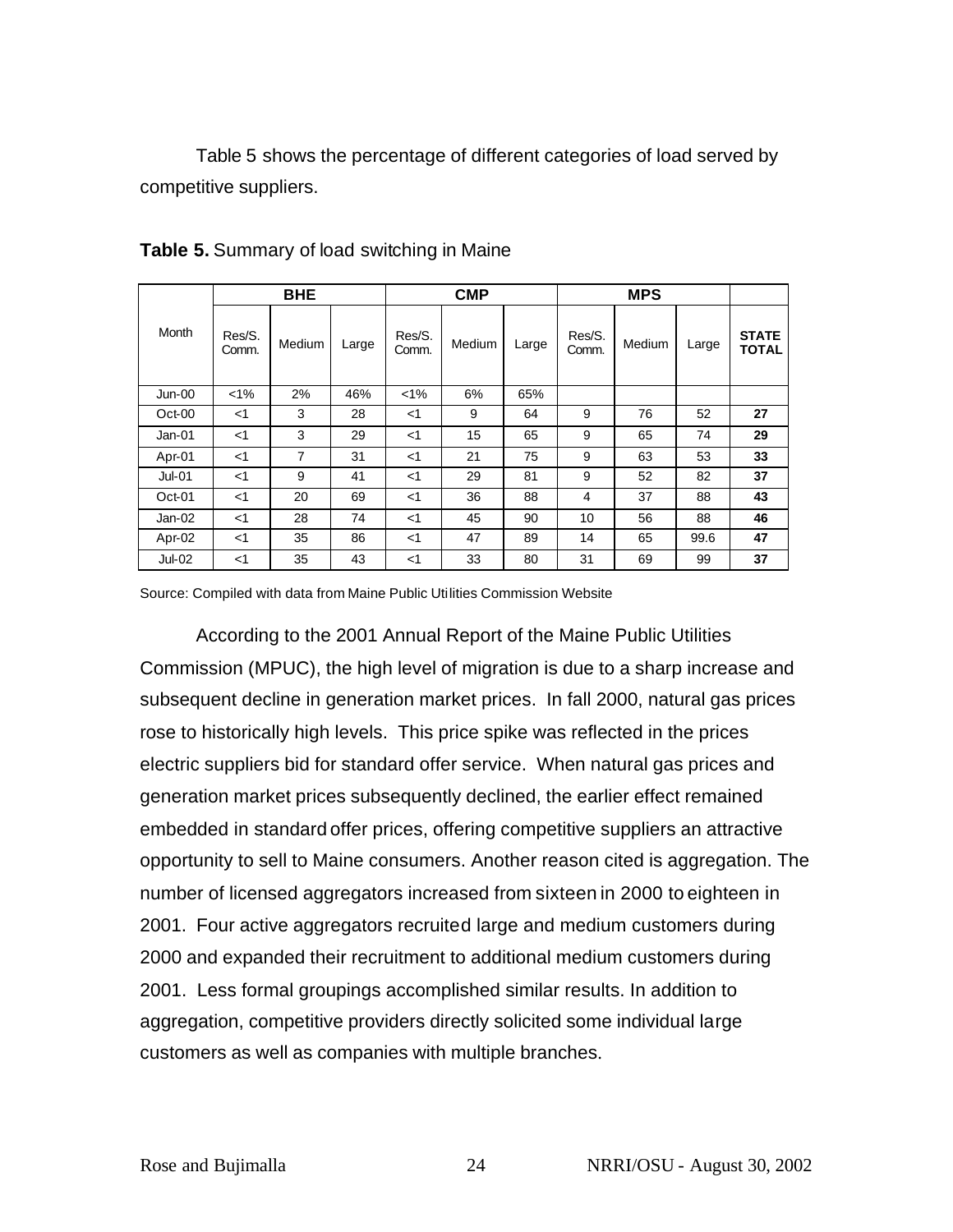The report also finds that the development of a residential market has occurred only in Northern Maine, where as many as ten percent of residential customers had migrated to competitive suppliers during 2001. There are a variety of reasons for the slow development of this market. Some providers assert that the standard offer price is below market price -- where the standard offer price has been set through an open market bid process. Furthermore, MPS's standard offer price of 4.29 cents in 2000 and 5.577 cents in 2001 resulted in at least some migration, but BHE's higher price of 7.3 cents in 2001 resulted in virtually no migration, suggesting that factors other than price influence market development. Limited transmission access has been mentioned as a factor.

## **OHIO**

Ohio's restructuring legislation allowed electric power generation to be competitive beginning January 1, 2001. The Public Utilities Commission of Ohio (PUCO) will initiate a proceeding by March 31, 2003, to determine the feasibility of competition in metering, billing, collection and ancillary services. During Ohio's market development period, incumbent distribution utilities continue to provide standard offer service to customers who do not choose an alternative supplier and for those customers whose chosen supplier defaults in providing service. During the market development period customers will receive standard offer service at prices approved by the PUCO. Residential customers received a five percent rate reduction on the distribution utility's unbundled generation service component effective January 1, 2001. The PUCO can alter or remove this rate reduction if it determines that this rate reduction has discouraged entry by competitive suppliers. After the market development period, standard offer service will be provided at market rates,<sup>17</sup> which may be obtained by competitive bidding for either the customers or the load. A distribution utility, that offers both

 $17$  The rule governing the post-market development period has yet to be determined. The market development period for all distribution companies other than Dayton Power and Light Company ends on December 31, 2005. For Dayton Power and Light Co. it will end on Dec 31, 2003. Further details are in Appendix B.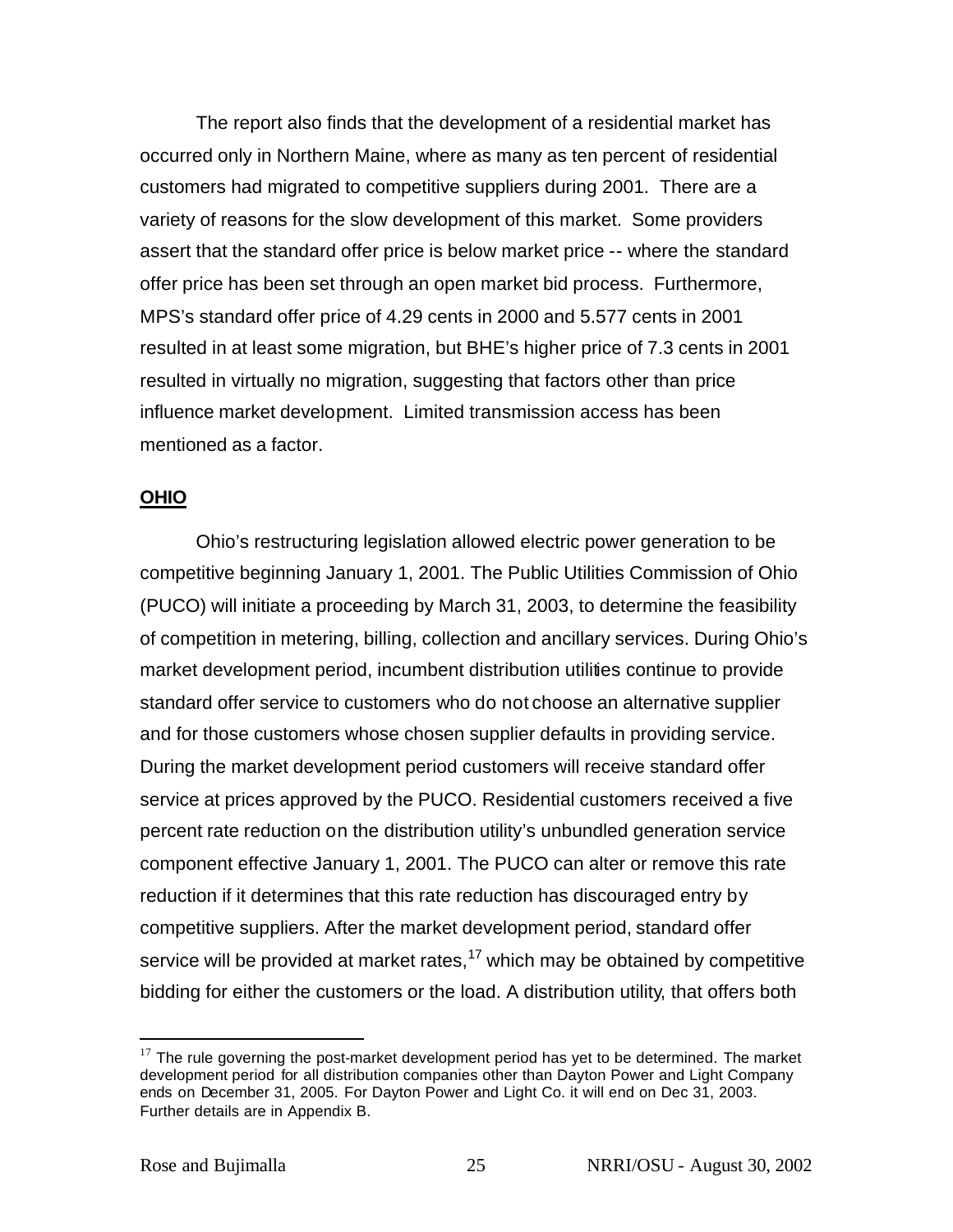competitive and non-competitive services, is required to form separate affiliates and meet accounting requirements determined by the PUCO. The utility needs to obtain approval of the PUCO for the corporate separation plan. Ohio's restructuring law allowed the utilities to recover PUCO-approved stranded costs attributable to net costs related to generation service that are unrecoverable in the competitive market, regulatory assets and employee assistance costs. The utilities may recover these costs from their customers through the standard offer rate, and through a per kWh charge from customers who switch to a competitive supplier.

In August 2001, the PUCO approved rules for allowing electric demand aggregation by local governments. These rules require local governments to obtain majority support of the community to act as an aggregator. Under Ohio's law the customers are automatically enrolled with the community's chosen supplier unless a customer returns an "opt-out" card mailed to all eligible customers. The North East Ohio Public Energy Council (NOPEC) formed an electric buying group to represent 100 communities with more than 600,000 potential members. Toledo and seven local governments in the area of Toledo formed an aggregation group of more than 131,600 members.

According to the Division of Market Monitoring & Assessment of the PUCO, as of March 31, 2002 a total of 647,600 people or 13.85 percent of eligible consumers switched to new electric suppliers. Cleveland Electric Illuminating Company had 52.5 percent of its residential customers and Toledo Edison had 45.8 percent of its residential customers switch to alternative suppliers. In the area of Ohio Edison 16.4 percent of residential customers have switched, but in the areas of Dayton Power and Light Company and Ohio Power Company no residential customer has chosen an alternative supplier. Cincinnati Gas and Electric and Southern Power each had less than one percent of residential customer switching.

Customer aggregation by local governments in the area of Toledo and by Northwest Ohio Aggregation coalition and NOPEC in other areas contributed to substantial switching in the services areas of Cleveland Electric Illuminating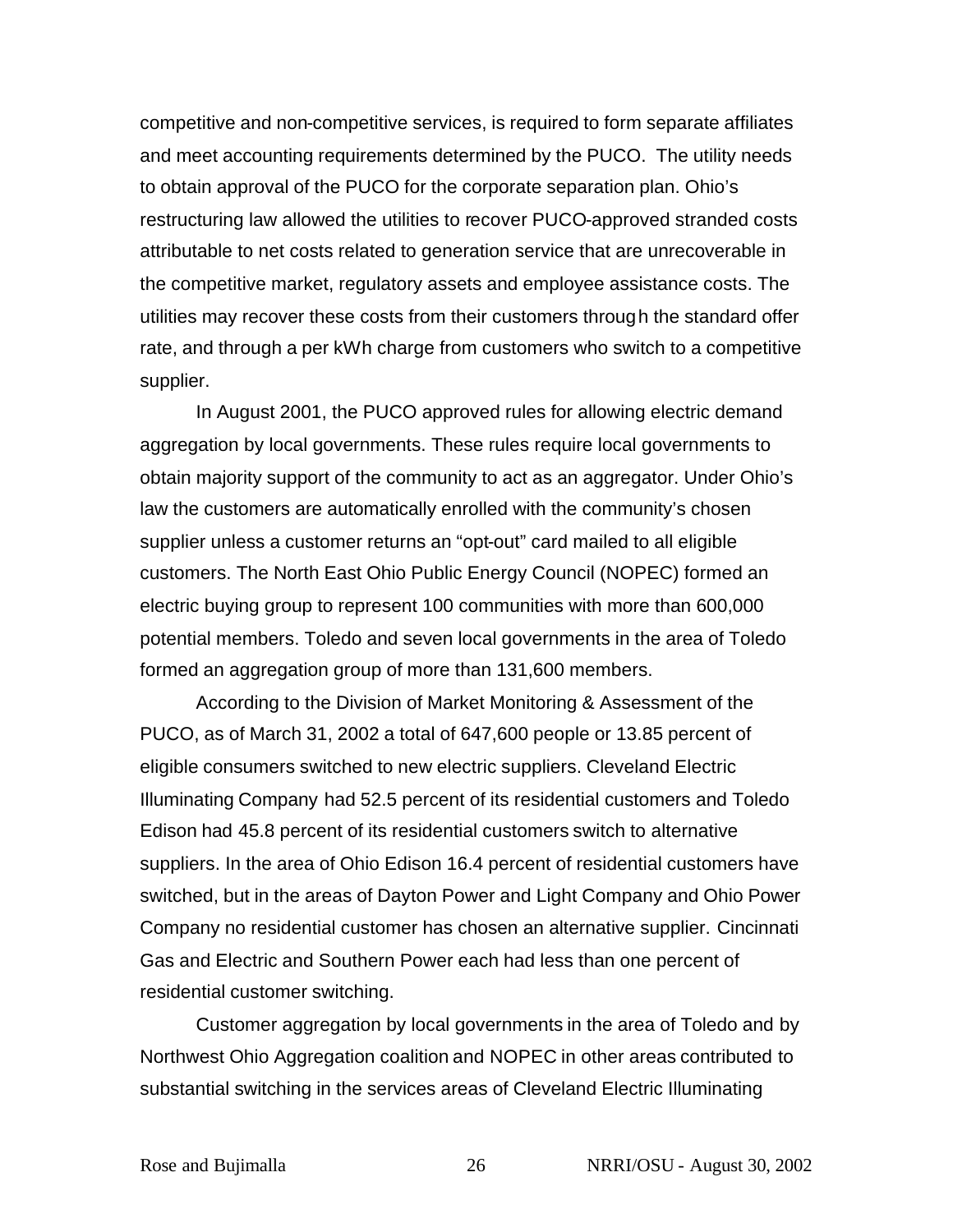Company and Ohio Edison. As of March 2002, aggregation programs account for 80.6 percent of residential, 59 percent of the commercial and 21 percent of the industrial customer switching in Ohio. Table 6 illustrates the contribution of aggregation programs to customer switching.

| As of March<br>2002 | <b>Customer</b><br><b>Switching thru</b><br>Aggregation | Total<br><b>Customer</b><br><b>Switching</b> | <b>Percent</b><br><b>Switching thru</b><br><b>Aggregation</b> |
|---------------------|---------------------------------------------------------|----------------------------------------------|---------------------------------------------------------------|
| <b>Residential</b>  | 501074                                                  | 621716                                       | 80.60%                                                        |
| <b>Commercial</b>   | 14684                                                   | 24911                                        | 58.95%                                                        |
| <b>Industrial</b>   | 223                                                     | 1049                                         | 21.26%                                                        |

**Table 6.** Aggregation activity in Ohio

Source: Compiled with data from PUCO website

Pursuant to an agreement with the NOPEC, Green Mountain Energy will construct a 25-kilowatt solar array at Lake Farmpark in Kirtland, Ohio. Under another agreement with municipal aggregation services provider American Municipal Power-Ohio (AMPO), Green Mountain Energy Company will provide green electricity to residents in the Ohio communities of Alliance, Sandusky, London, and the village of Lagrange. The customers will have the option to receive electricity from Green Mountain or remain with their current supplier.

Figure 8 shows the percentage of residential customers that have switched to alternative suppliers as of March, 2002.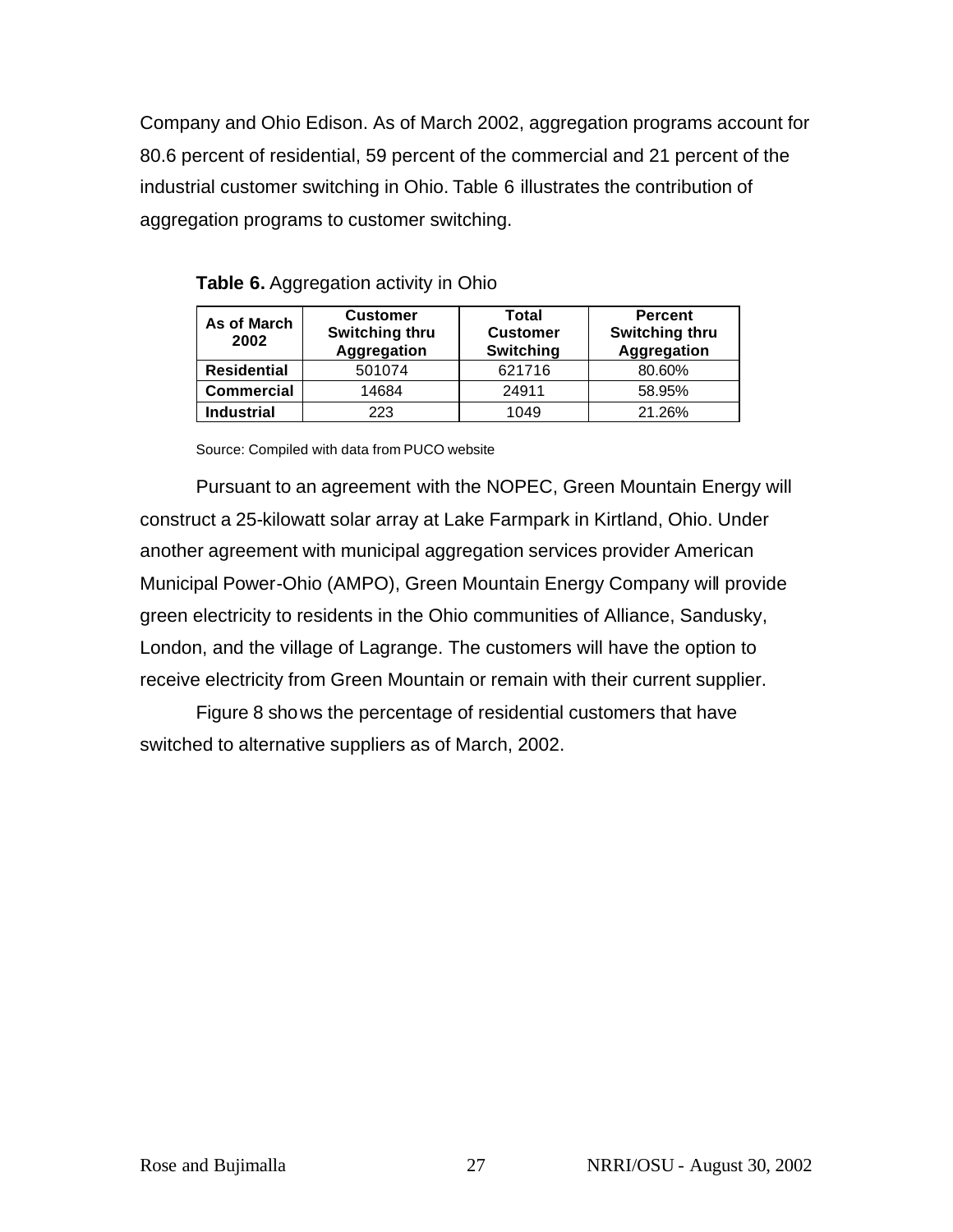

**Figure 8.** Ohio: Residential customers served by alternative suppliers Source: Drawn with data from PUCO Website

Figure 9 shows the percentage of residential load that has switched to alternative suppliers as of March, 2002.



**Figure 9.** Ohio: Residential load served by alternative suppliers Source: Drawn with data from PUCO Website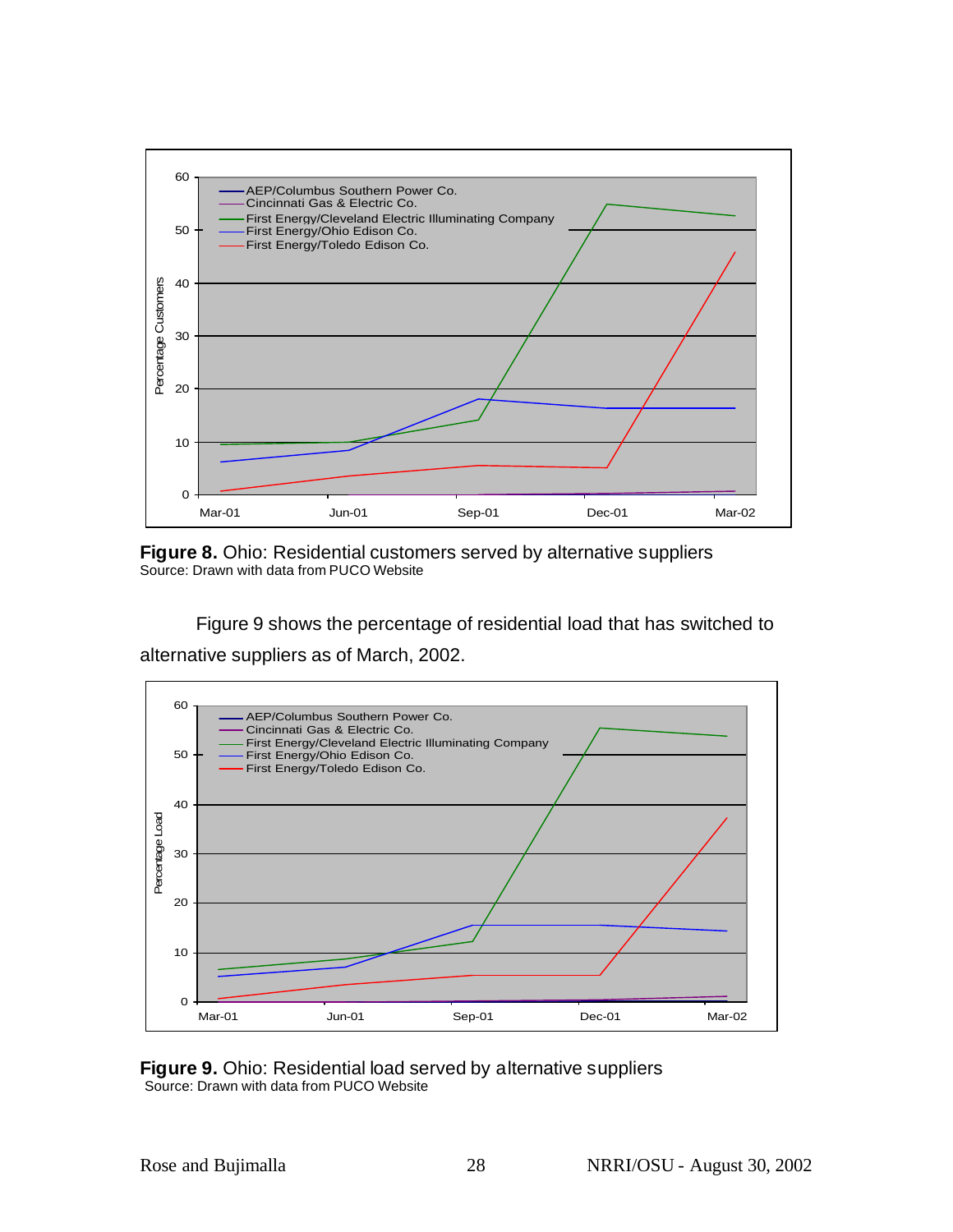Under an agreement with the PUCO and various parties, First Energy agreed to make available 1,120 MW of "Market Support Generation" (MSG) to non-affiliated marketers, brokers and aggregators for sales to retail customers during the "market development period," which runs for five years beginning January 1, 2001. This capacity was made available on a first-come-first-served basis to competitive suppliers for committed capacity sales to First Energy's customers. Of the total MSG capacity, 500 MW is reserved for residential customers. Total power allocations for the three northern Ohio First Energy companies are 560 MW from Ohio Edison, 400 MW from Cleveland Electric Illuminating, and 160 MW from Toledo Edison. Prices for the capacity are based on customer class and increase each year that the capacity is made available. Industrial and commercial customer prices are the same for all the three First Energy companies, beginning at \$26.23/MWh and \$30.83/MWh respectively in 2001 and rising to \$31.88/MWh and \$37.19/MWh respectively in 2005. Residential customer prices for the MSG capacity are \$30.03/MWh for Toledo Edison, \$31.19/MWh for Ohio Edison, and \$31.64 for Cleveland Electric Illuminating. These prices rise to \$36.28/MWh, \$37.69/MWh, and \$38.24/MWh respectively in 2005. It is believed that these prices are initially below market prices for each customer class.<sup>18</sup>

Figure 10 shows a summary of residential offers for the entire state. The total number of offers has gone down from eight in January 2001 to three in May 2002, though the number of distribution company areas with offers has gone up from one in January 2001 to three in May 2002. Currently, there is one offer in each of the First Energy Companies, Ohio Edison Co., Cleveland Electric Illuminating Co., and Toledo Edison, with savings of 3.5 percent from the utility's bill. All these offers are from First Energy Solutions, an affiliate of the utility. There are currently no offers in the service areas of the remaining five utilities. After the bankruptcy declaration of NewPower, First Energy Solutions is the only supplier making offers in the state.

<sup>&</sup>lt;sup>18</sup> From 2001 Performance Review of Electric Power Markets By Ken Rose, Selina Lim, Venkata Bujimalla Review conducted for Virginia State Commission Corporation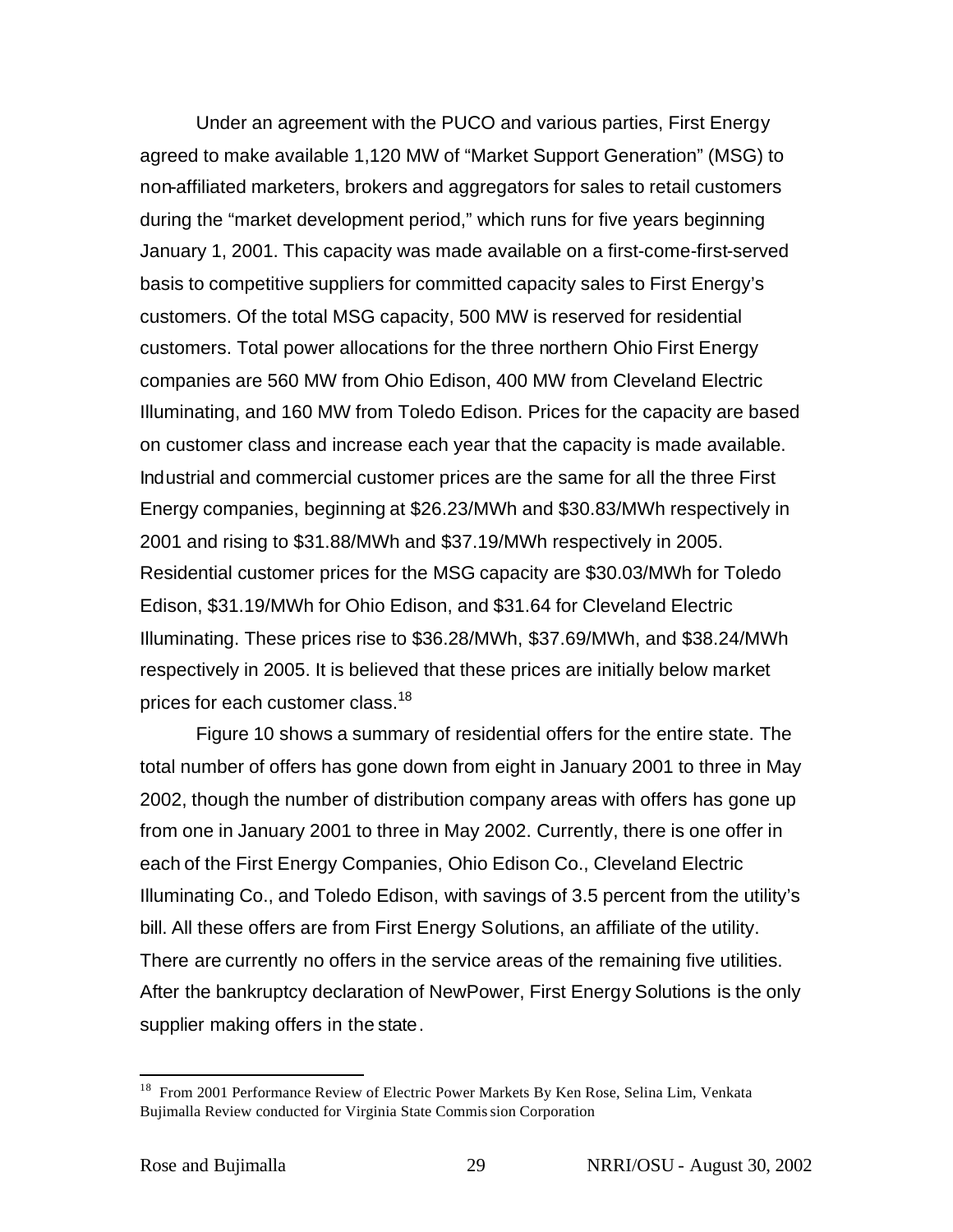

#### **Figure 10.** Ohio: Summary of competitive offers

Source: Drawn with data from www.wattagemonitor.com

\*These offers are available one each in the service territories of only three distribution companies

According to the "report card" issued in January 2002 by the Ohio Consumers' Counsel (OCC), typical consumers who used 850 kWh of electricity per month had average annual savings from \$10 to \$110 in 2001. OCC also reported that only two alternate suppliers are actively marketing to Ohio residential customers.<sup>19</sup> The OCC warned that time is running out on the threeyear rate freeze for Dayton power and Light customers which is due to expire on December 31, 2003. The OCC stated that if certain crucial issues are not addressed, the price consumers pay is likely to rise, because residential customers have not had any opportunities to switch suppliers. <sup>20</sup>

Table 7 shows summary of offers in the service areas of each of the distribution companies.

 $19$  They were NewPower Company and First Energy Solutions. At this time only one supplier i.e. First Energy Solutions which is affiliated with three distribution utilities in Ohio, is making offers in the service areas of the same three distribution companies.

<sup>&</sup>lt;sup>20</sup> Ohio Consumers' Counsel Website.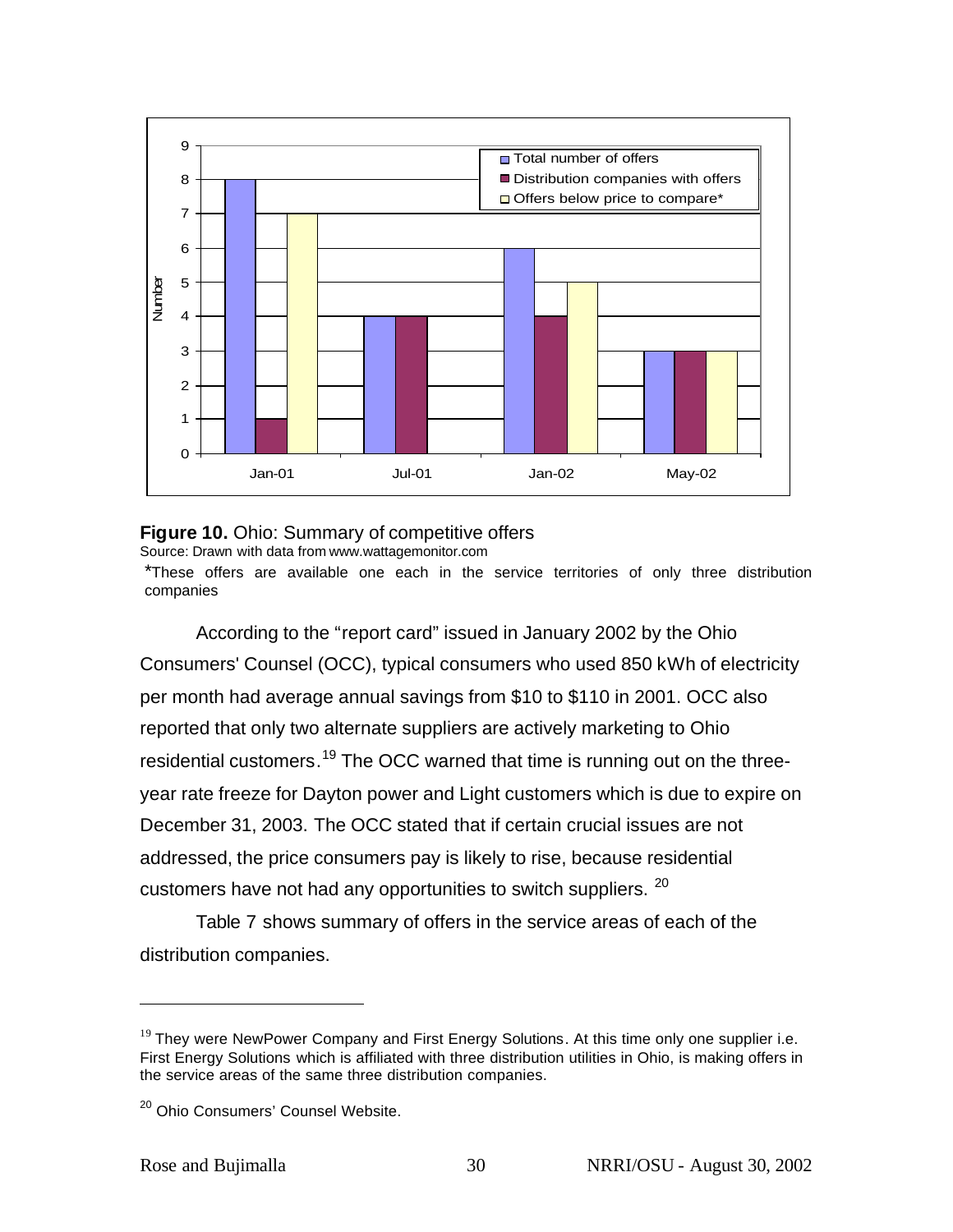| <b>AEP/Columbus Southern Power Co.</b> | Jan<br>2001   | Mar<br>2001      | May<br>2001             | Jul<br>2001   | Sep<br>2001 | Nov<br>2001  | Jan<br>2002    | Mar<br>2002  | May<br>2002  |
|----------------------------------------|---------------|------------------|-------------------------|---------------|-------------|--------------|----------------|--------------|--------------|
| Number of renewable offers             | 0             | 0                | 1                       | 0             | 0           | 0            | 0              | 0            | 0            |
| Number of offers from various sources  | 0             | 0                | $\overline{2}$          | 1             | 1           | 1            | 1              | 0            | 0            |
| Total number of offers                 | 0             | 0                | 3                       | 1             | 1           | 1            | 1              | 0            | 0            |
| Number of monthly contracts            | 0             | 0                | 2                       | 0             | 0           | 0            | 0              | 0            | 0            |
| No.of long-term or year-long contracts | 0             | 0                | 1                       | 1             | 1           | 1            | 1              | 0            | 0            |
| No.of offers below price-to-compare    | 0             | 0                | 1                       | 0             | 1           | 1            | 0              | 0            | 0            |
| Number of suppliers                    | $\mathbf 0$   | 0                | 3                       | 1             | 1           | 1            | 1              | 0            | 0            |
| Generation price                       | <b>NA</b>     | <b>NA</b>        | 5.48                    | 5.48          | 5.12        | 5.12         | 5.12           | <b>NA</b>    | <b>NA</b>    |
| % Savings on lowest generation price   |               |                  | NA.                     |               | 5.08%       | 5.08%        |                |              |              |
| <b>Cincinnati Gas &amp; Electric</b>   | Jan<br>2001   | Mar<br>2001      | May<br>2001             | Jul<br>2001   | Sep<br>2001 | Nov<br>2001  | Jan<br>2002    | Mar<br>2002  | May<br>2002  |
| Number of renewable offers             | 0             | 1                | 1                       | 0             | 0           | 0            | 0              | 0            | 0            |
| Number of offers from various sources  | 0             | 2                | $\overline{2}$          | 1             | 1           | 1            | $\mathbf{1}$   | 1            | $\mathbf{1}$ |
| Total number of offers                 | 0             | 3                | 3                       | 1             | 1           | 1            | 1              | 1            | 1            |
| Number of monthly contracts            | 0             | 2                | 2                       | 0             | 0           | 0            | 0              | 0            | 0            |
| No.of long-term or year-long contracts | 0             | 1                | 1                       | 1             | 1           | 1            | 1              | 1            | 1            |
| No.of offers below price-to-compare    | 0             | 1                | 1                       | 0             | 1           | 1            | 1              | 1            | 1            |
| Number of suppliers                    | 0             | 3                | 3                       | 1             | 1           | 1            | 1              | 1            | 1            |
| Generation price                       | <b>NA</b>     | 4.47             | 4.47                    | 4.47          | 5.27        | 5.27         | 5.27           | 5.27         | 5.27         |
| % Savings on lowest generation price   |               | 8.7%             | <b>NA</b>               | $\frac{1}{2}$ | 14.0%       | 14.0%        | 7.0%           | 7.0%         | 7.0%         |
| First Energy/ Ohio Edison Co.          | Jan<br>2001   | Mar<br>2001      | May<br>2001             | Jul<br>2001   | Sep<br>2001 | Nov<br>2001  | Jan<br>2002    | Mar<br>2002  | May<br>2002  |
| Number of renewable offers             | 0             | 1                | 1                       | 0             | 0           | 0            | 0              | 0            | 0            |
| Number of offers from various sources  | 8             | 2                | $\overline{c}$          | 1             | 1           | 1            | 2              | 1            | 1            |
| Total number of offers                 | 8             | 3                | 3                       | 1             | 1           | 1            | 2              | $\mathbf{1}$ | 1            |
| Number of monthly contracts            | 5             | 2                | 2                       | 0             | 0           | 0            | 0              | 0            | 0            |
| No.of long-term or year-long contracts | 0             | 1                | 1                       | 1             | 1           | 1            | 2              | 1            | 1            |
| No.of offers below price-to-compare    | 7             | 1                | 1                       | 0             | 1           | 1            | 2              | 1            | 1            |
| Number of suppliers                    | 6             | 3                | 3                       | 1             | 1           | $\mathbf{1}$ | 1              | 1            | $\mathbf{1}$ |
| Generation price                       | 4.24          | 4.21             | 4.21                    | 4.21          | 4.42        | 4.42         | 4.42           | 4.42         | 4.42         |
| % Savings on lowest generation price   | 25.7%         | 13.3%            | NА                      |               | 2.0%        | 0.7%         | 12.9%          | 3.5%         | 3.5%         |
| First Energy/ Toledo Edison Co.        | Jan<br>2001   | Mar<br>2001      | May<br>2001             | Jul<br>2001   | Sep<br>2001 | Nov<br>2001  | Jan<br>2002    | Mar<br>2002  | May<br>2002  |
| Number of renewable offers             | 0             | $\mathbf{1}$     | $\mathbf{1}$            | $\mathbf 0$   | 0           | 0            | 0              | 0            | 0            |
| Number of offers from various sources  | 0             | 2                | $\overline{\mathbf{c}}$ | 1             | 1           | 1            | 2              | 1            | $\mathbf{1}$ |
| Total number of offers                 | 0             | 3                | 3                       | 1             | 1           | 1            | $\overline{2}$ | $\mathbf{1}$ | $\mathbf{1}$ |
| Number of monthly contracts            | 0             | $\boldsymbol{2}$ | $\overline{c}$          | 0             | $\mathbf 0$ | $\mathbf 0$  | 0              | 0            | 0            |
| No.of long-term or year-long contracts | $\mathbf 0$   | 1                | $\mathbf{1}$            | 1             | 1           | 1            | $\overline{2}$ | 1            | 1            |
| No.of offers below price-to-compare    | $\pmb{0}$     | $\mathbf{1}$     | $\mathbf{1}$            | 0             | 1           | 1            | $\overline{c}$ | $\mathbf{1}$ | $\mathbf{1}$ |
| Number of suppliers                    | 0             | 3                | 3                       | 1             | 1           | 1            | 1              | 1            | 1            |
| Generation price                       | <b>NA</b>     | <b>NA</b>        | 4.23                    | 4.23          | 4.70        | 4.70         | 4.70           | 4.70         | 4.70         |
| % Savings on lowest generation price   | $\frac{1}{2}$ | 13.2%            | <b>NA</b>               |               | 6.2%        | 4.9%         | 16.6%          | 3.5%         | 3.5%         |

# **Table 7.** Summary of Ohio's residential retail electric offers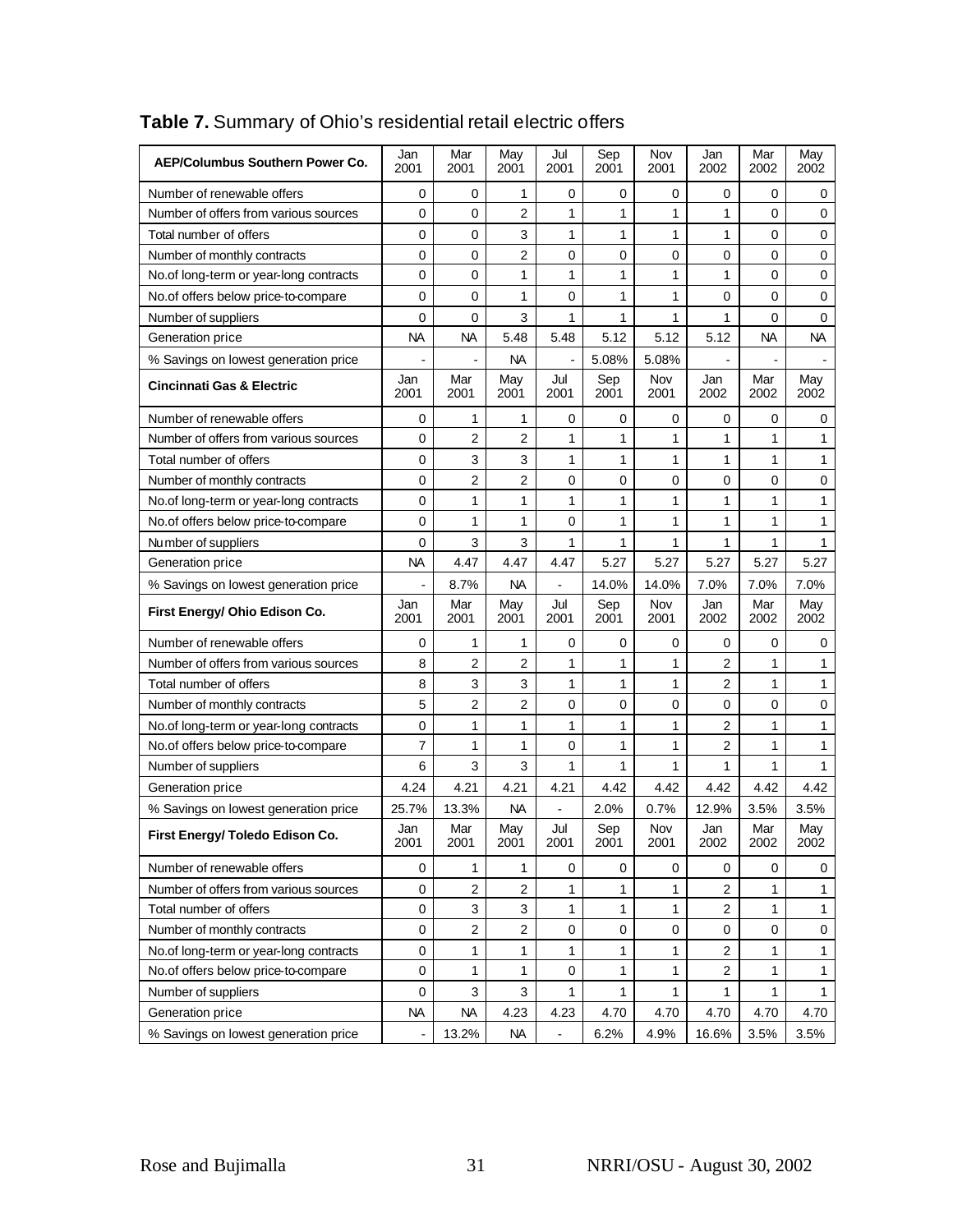| First Energy/ Illuminating Co.         | Jan<br>2001    | Mar<br>2001 | May<br>2001    | Jul<br>2001 | Sep<br>2001 | Nov<br>2001        | Jan<br>2002 | Mar<br>2002 | May<br>2002 |
|----------------------------------------|----------------|-------------|----------------|-------------|-------------|--------------------|-------------|-------------|-------------|
| Number of renewable offers             | 0              | 0           | 0              | 0           | 0           | 0                  | 0           | 0           | 0           |
| Number of offers from various sources  | 0              | 0           | 0              | 0           | 0           | $\mathbf 0$        | 0           | 0           | $\mathbf 0$ |
| Total number of offers                 | 0              | 0           | 0              | 0           | 0           | 0                  | 0           | 0           | $\mathbf 0$ |
| Number of monthly contracts            | 0              | 0           | 0              | 0           | 0           | 0                  | 0           | 0           | 0           |
| No.of long-term or year-long contracts | 0              | 0           | 0              | 0           | $\mathbf 0$ | 0                  | $\mathbf 0$ | 0           | $\mathbf 0$ |
| No.of offers below price-to-compare    | 0              | 0           | 0              | 0           | 0           | $\mathbf 0$        | 0           | 0           | $\mathbf 0$ |
| Number of suppliers                    | $\mathbf 0$    | 0           | 0              | $\mathbf 0$ | $\mathbf 0$ | $\mathbf 0$        | 0           | 0           | $\mathbf 0$ |
| Generation price                       | <b>NA</b>      | <b>NA</b>   | NА             | <b>NA</b>   | <b>NA</b>   | <b>NA</b>          | <b>NA</b>   | <b>NA</b>   | <b>NA</b>   |
| % Savings on lowest generation price   |                |             |                |             |             |                    |             |             |             |
| <b>AEP/Ohio Power Co.</b>              | Jan<br>2001    | Mar<br>2001 | May<br>2001    | Jul<br>2001 | Sep<br>2001 | <b>Nov</b><br>2001 | Jan<br>2002 | Mar<br>2002 | May<br>2002 |
| Number of renewable offers             | 0              | 1           | 1              | 0           | 0           | 0                  | 0           | 0           | 0           |
| Number of offers from various sources  | $\mathbf 0$    | 1           | $\mathbf{1}$   | $\mathbf 0$ | $\mathbf 0$ | $\mathbf 0$        | $\mathbf 0$ | 0           | $\pmb{0}$   |
| Total number of offers                 | 0              | 2           | 2              | 0           | 0           | 0                  | $\mathbf 0$ | 0           | 0           |
| Number of monthly contracts            | 0              | 2           | $\overline{c}$ | 0           | $\mathbf 0$ | $\mathbf 0$        | $\mathbf 0$ | 0           | $\mathbf 0$ |
| No.of long-term or year-long contracts | 0              | 0           | 0              | 0           | 0           | 0                  | 0           | 0           | 0           |
| No.of offers below price-to-compare    | $\mathbf 0$    | 1           | 1              | 0           | 0           | $\mathbf 0$        | 0           | 0           | $\mathbf 0$ |
| Number of suppliers                    | $\mathbf 0$    | 2           | $\overline{2}$ | 0           | 0           | $\mathbf 0$        | 0           | 0           | $\mathbf 0$ |
| Generation price                       | NA             | 3.80        | 3.80           | NА          | <b>NA</b>   | NА                 | NА          | NА          | NА          |
| % Savings on lowest generation price   | $\blacksquare$ | 8.95        | <b>NA</b>      |             |             |                    |             |             |             |
| Dayton Power & Light                   | Jan<br>2001    | Mar<br>2001 | May<br>2001    | Jul<br>2001 | Sep<br>2001 | Nov<br>2001        | Jan<br>2002 | Mar<br>2002 | May<br>2002 |
| Number of renewable offers             | 0              | 1           | 1              | 0           | 0           | 0                  | 0           | 0           | 0           |
| Number of offers from various sources  | 0              | 1           | 1              | 0           | 0           | 0                  | 0           | 0           | 0           |
| Total number of offers                 | 0              | 2           | 2              | 0           | 0           | $\mathbf 0$        | 0           | 0           | 0           |
| Number of monthly contracts            | 0              | 2           | 2              | 0           | $\mathbf 0$ | 0                  | 0           | 0           | 0           |
| No.of long-term or year-long contracts | 0              | 0           | 0              | 0           | 0           | $\mathbf 0$        | 0           | 0           | $\mathbf 0$ |
| No.of offers below price-to-compare    | 0              | 1           | 1              | $\mathbf 0$ | $\mathbf 0$ | $\mathbf 0$        | $\mathbf 0$ | 0           | $\pmb{0}$   |
| Number of suppliers                    | 0              | 2           | 2              | 0           | 0           | 0                  | 0           | 0           | 0           |
| Generation price                       | <b>NA</b>      | NA          | 4.11           | NA.         | <b>NA</b>   | <b>NA</b>          | <b>NA</b>   | NA.         | <b>NA</b>   |
| % Savings on lowest generation price   |                |             | NА             |             |             |                    |             |             |             |
| Monongahela Power Company              | Jan<br>2001    | Mar<br>2001 | May<br>2001    | Jul<br>2001 | Sep<br>2001 | Nov<br>2001        | Jan<br>2002 | Mar<br>2002 | May<br>2002 |
| Number of renewable offers             | 0              | 0           | 0              | 0           | 0           | 0                  | $\mathbf 0$ | 0           | 0           |
| Number of offers from various sources  | 0              | 0           | 0              | 0           | 0           | 0                  | $\mathbf 0$ | 0           | 0           |
| Total number of offers                 | 0              | $\mathbf 0$ | 0              | 0           | $\pmb{0}$   | $\mathbf 0$        | $\mathbf 0$ | 0           | $\mathbf 0$ |
| Number of monthly contracts            | 0              | 0           | 0              | 0           | $\mathbf 0$ | $\mathbf 0$        | 0           | 0           | 0           |
| No.of long-term or year-long contracts | $\mathbf 0$    | 0           | 0              | 0           | 0           | 0                  | $\Omega$    | 0           | 0           |
| No.of offers below price-to-compare    | $\pmb{0}$      | 0           | 0              | 0           | 0           | $\mathbf 0$        | $\mathbf 0$ | 0           | 0           |
| Number of suppliers                    | 0              | 0           | 0              | 0           | 0           | 0                  | 0           | 0           | 0           |
|                                        |                |             |                |             |             |                    |             |             |             |
| Generation price                       | <b>NA</b>      | <b>NA</b>   | <b>NA</b>      | <b>NA</b>   | <b>NA</b>   | <b>NA</b>          | <b>NA</b>   | <b>NA</b>   | <b>NA</b>   |

Source: www.wattagemonitor.com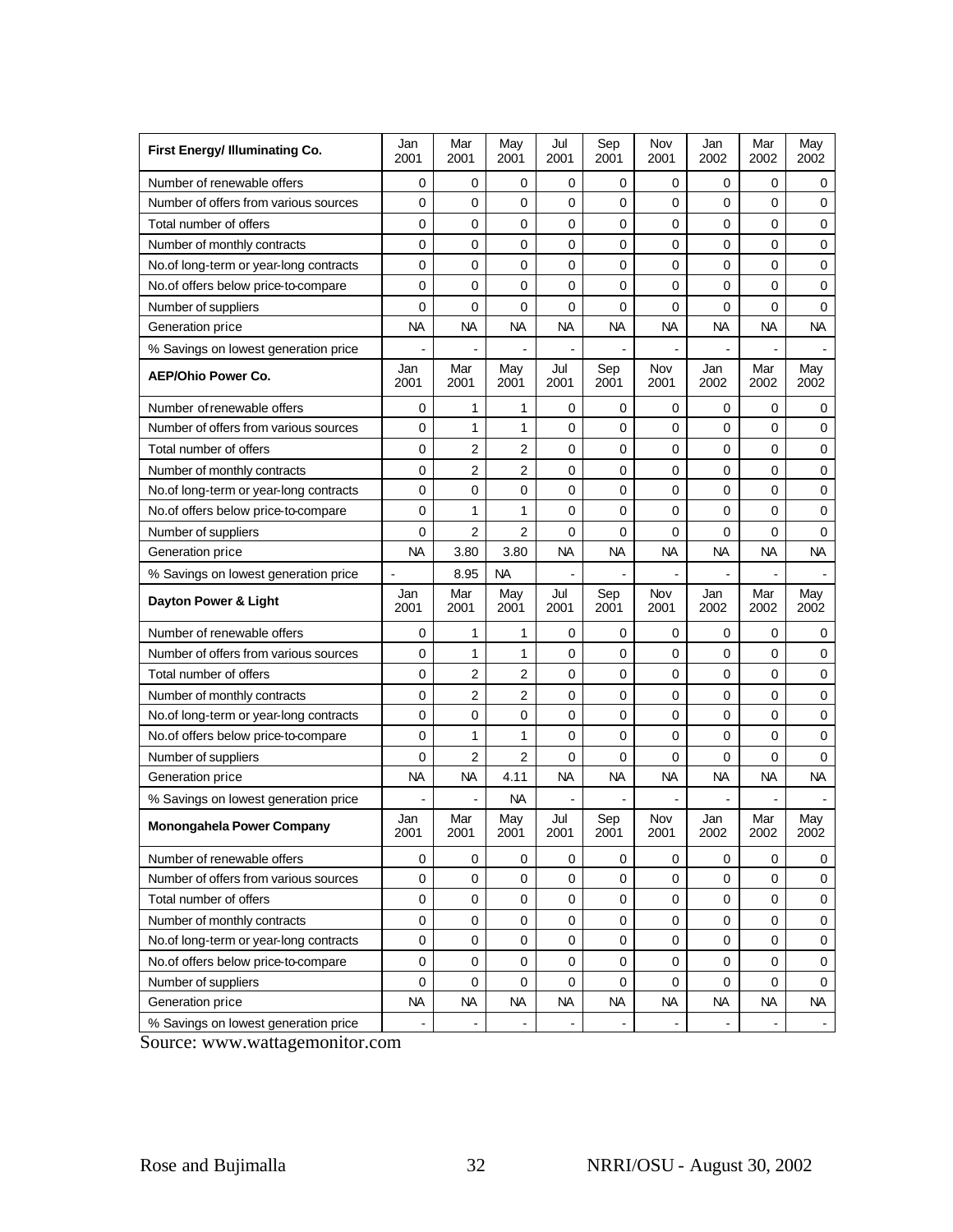## **PENNSYLVANIA**

There has been a marked decline in retail activity in Pennsylvania since the early part of 2001. The number of customers and amounts of load served by alternate suppliers saw a continuous decline until October 2001, but showed marginal improvement in late 2001. With the transfer of 180,000 customers of NewPower (an affiliate of Enron that ceased to be a competitive supplier) back to PECO Energy in April 2002, the number of customers and load supplied by alternative suppliers has declined in April-July 2002 quarter. Figure 11 shows load served by alternative suppliers since July 2000.





The total number of offers and offers below the price-to-compare to residential customers has also declined from July 2000. Figure 12 shows total number of offers and offers below the price-to-compare.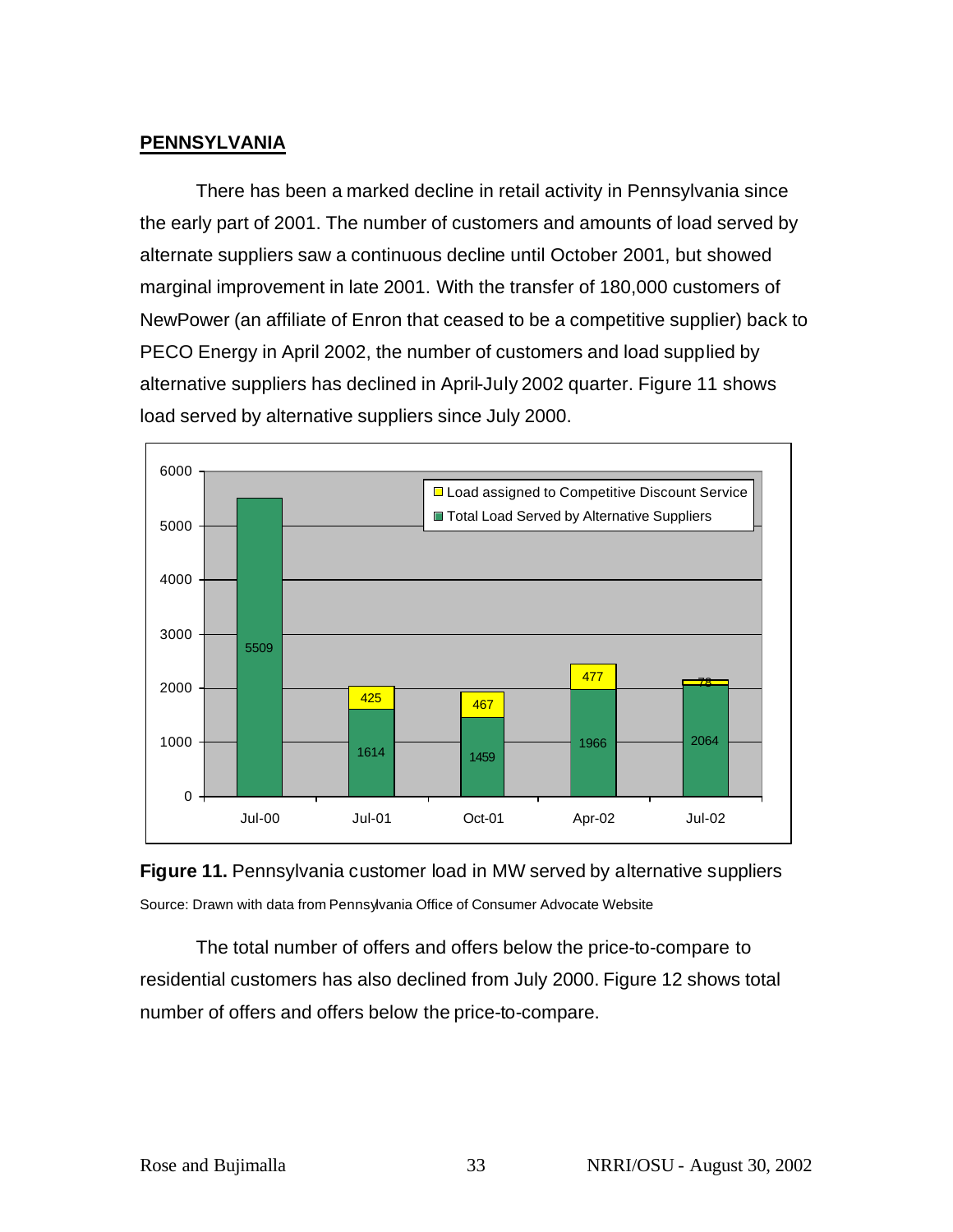



As of July 1, 2002 some 305,422 customers accounting for a load of 2,142 MW are served by alternate suppliers comparing to 535,445 customers accounting for 8,320 MW of load served as of April 1, 2000. Of this decrease, a substantial reduction in numbers occurred in spring 2001.The decline in load has been more dramatic. This is explained by the expiration of a large number of long-term contracts that were held by large industrial and commercial customers. Many suppliers who entered the Pennsylvania power market in 1999 have subsequently left, when wholesale prices skyrocketed because of high natural gas prices and tight electric capacity. This resulted in substantial industrial and commercial load switching back to their traditional electric utility. Between April 1, 2001, and July 1, 2001, the number of commercial and industrial customers using an alternative supplier fell by 78 percent and 81 percent respectively.

On January 1, 2001, PJM Interconnection raised installed capacity requirements to 119 percent of the expected demand of the companies. This is the requirement on all "load serving entities" in PJM to either own capacity or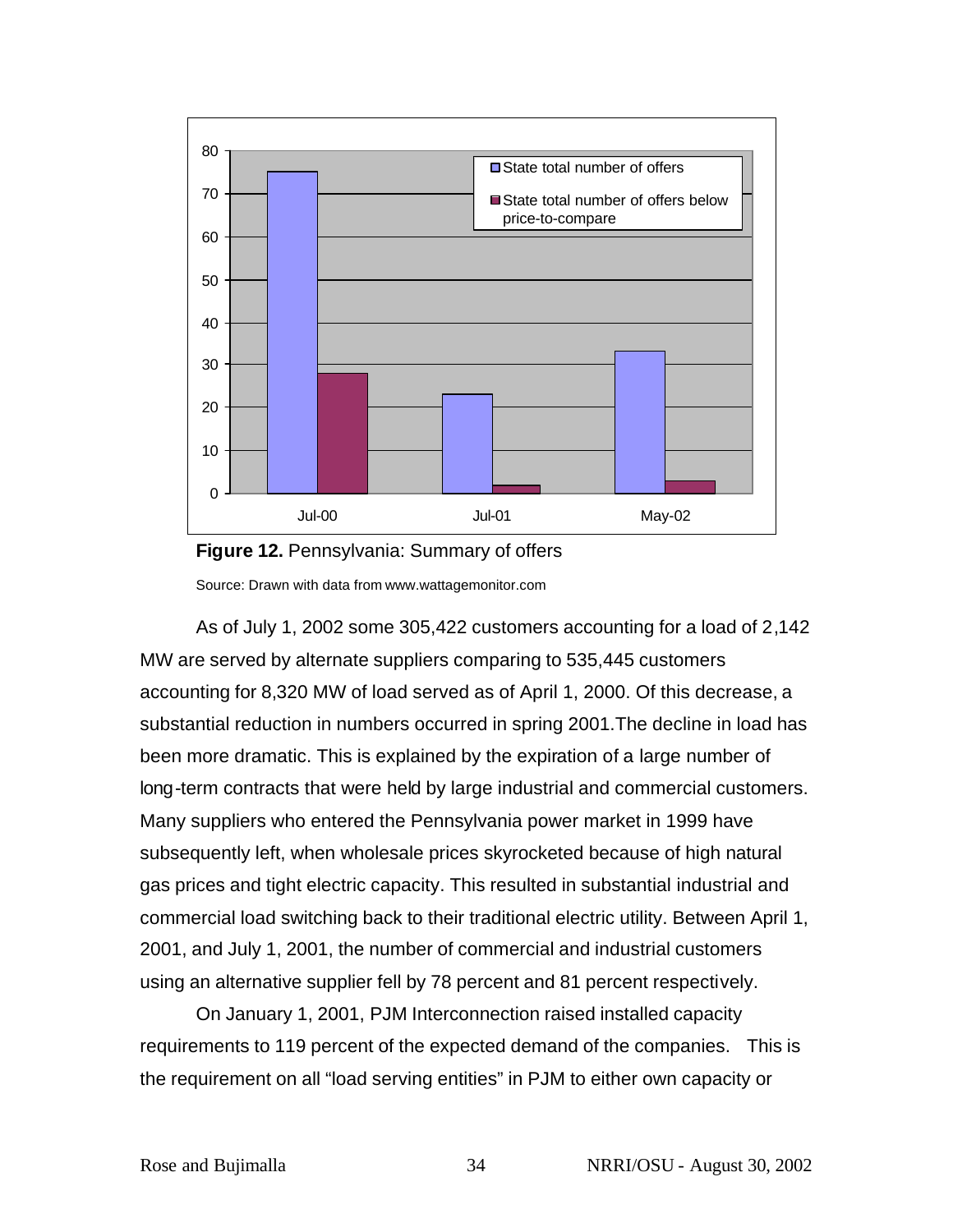purchase a capacity credit. After the new requirement was established, the price of installed capacity sold by PPL Corporation increased sharply from \$5 or less, to \$177 per megawatt per day and, during constrained periods, to \$354 per megawatt per day. Several power suppliers were forced to pull out of the market as a result. During its investigation, the Pennsylvania Public Utility Commission found evidence that PPL EnergyPlus unfairly manipulated wholesale electricity markets in early 2001, damaging the wholesale and retail electricity markets. A detailed discussion of the impact is in the wholesale section of this report.

According to Douglas l. Biden, president of the Electric Power Generation Association "Pennsylvania's electric rates, which were almost 15 percent above the national average in 1997, before Pennsylvania's deregulation law passed are one percent lower now." While some point out that deregulation has saved consumers in Pennsylvania \$4 billion, others argued that most of the savings have come from state-mandated rate caps and other one-time reductions and hence the credit should go to the mandatory regulatory accomplishment rather than a market-based outcome.

 Pennsylvania's Electricity Generation Customer Choice and Competition Act allowed utilities to pass power plant construction costs, or stranded costs, to customers. In March 2002, Pennsylvania's Duquesne Light Company became the first utility to eliminate the Competitive Transition Charge (CTC) from the electric bills of its residential customers. Duquesne Light sold its power plants to Orion Midwest in 2000 and has used the sale to pay off its stranded costs. Duquesne customers can expect a 16 percent decrease on their bills from the elimination of the CTC. Last year, Duquesne Light's 500,000 customers paid \$274 million in stranded costs. Other Pennsylvania utilities are expected to eliminate their CTCs in seven years. <sup>21</sup>

Table 8 is a summary of offers to residential customers in the service territories of each of the distribution companies in Pennsylvania. As can be seen, there has been a decline in the total number of offers in the service territories of each of the utilities.

 $21$  Pittsburg Post-Gazette, March 27, 2002; Duquesne Light Website, March 28, 2002.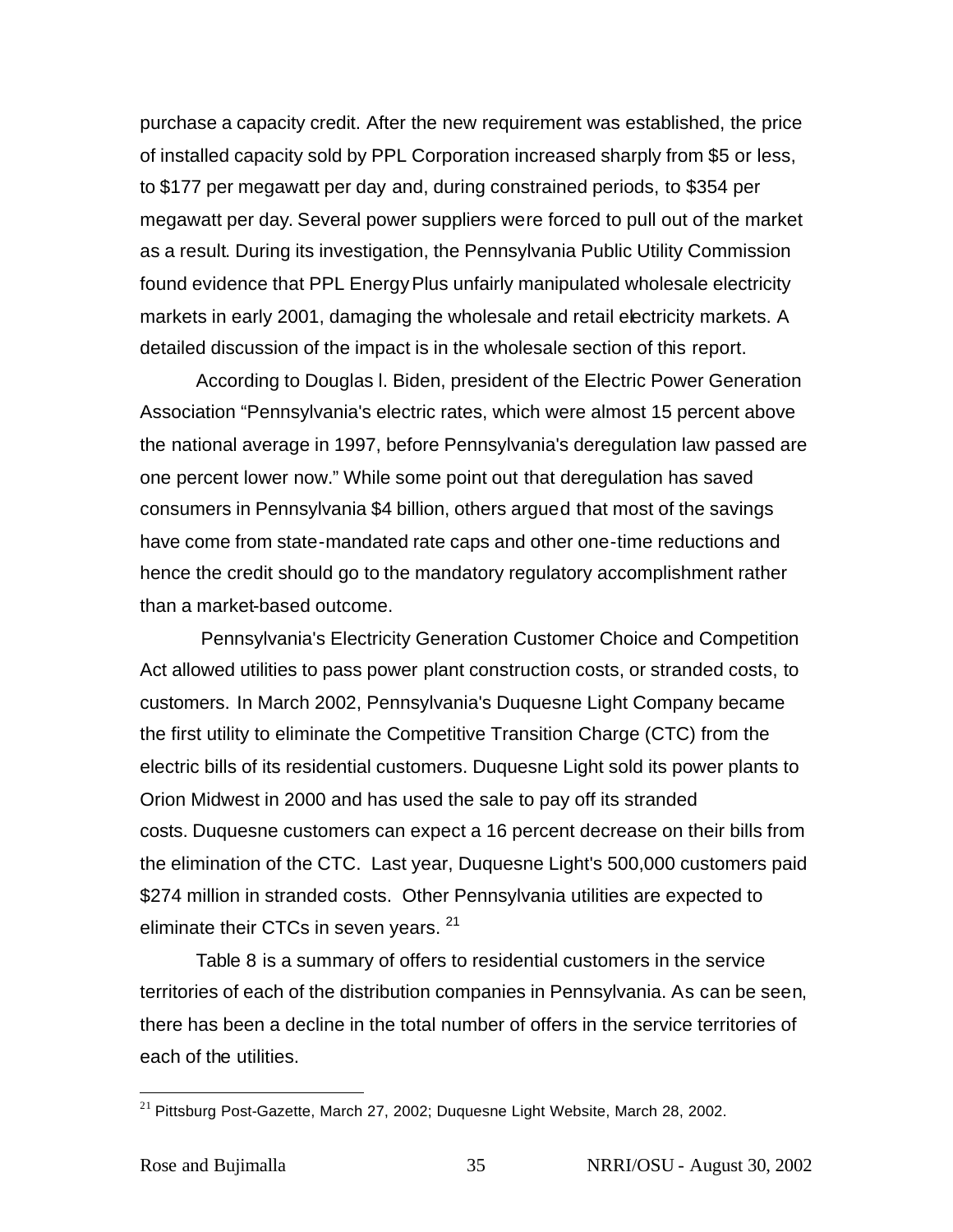| <b>Allegheny Power</b>                        | Jul<br>2000             | Jan<br>2001             | Jul<br>2001              | Jan<br>2002    | Mar<br>2002    | May<br>2002             |
|-----------------------------------------------|-------------------------|-------------------------|--------------------------|----------------|----------------|-------------------------|
| Number of renewable offers                    | 4                       | 3                       | $\overline{2}$           | 3              | 3              | 3                       |
| Number of offers from various sources         | $\overline{2}$          | $\mathbf{1}$            | $\overline{0}$           | $\Omega$       | $\mathsf 0$    | $\pmb{0}$               |
| Number of offers                              | 6                       | 4                       | $\overline{2}$           | 3              | 3              | 3                       |
| Number of monthly contracts                   | $\overline{\mathbf{4}}$ | $\overline{\mathbf{4}}$ | $\overline{2}$           | $\overline{3}$ | 3              | $\overline{3}$          |
| Number of long-term or year-long<br>contracts | $\overline{2}$          | $\mathbf 0$             | 0                        | $\mathbf 0$    | $\mathbf 0$    | 0                       |
| Number of offers below price-to-              |                         |                         |                          |                |                |                         |
| compare                                       | $\overline{2}$          | 1                       | 0                        | 0              | 0              | 0                       |
| Number of suppliers                           | $\overline{3}$          | $\overline{2}$          | $\overline{2}$           | $\overline{2}$ | $\overline{2}$ | $\overline{2}$          |
| Bundled "Price to Compare" *                  | 6.76                    | 6.76                    | 7.34                     | 3.30           | 3.30           | 3.30                    |
| Percent savings on lowest offer               | 4.81%                   | 5.03%                   | $\overline{\phantom{a}}$ |                |                |                         |
| <b>Duquesne Light</b>                         | Jul<br>2000             | Jan<br>2001             | Jul<br>2001              | Jan<br>2002    | Mar<br>2002    | May<br>2002             |
| Number of renewable offers                    | 4                       | 3                       | $\overline{2}$           | 4              | 4              | 4                       |
| Number of offers from various sources         | 3                       | 3                       | $\mathbf{1}$             | 1              | 1              | $\mathbf{1}$            |
| Number of offers                              | $\overline{7}$          | 6                       | 3                        | 5              | 5              | 5                       |
| Number of monthly contracts                   | 5                       | 5                       | $\overline{2}$           | $\overline{4}$ | 4              | $\overline{\mathbf{4}}$ |
| Number of long-term or year-long<br>contracts | $\overline{2}$          | 1                       | 1                        | 1              | 1              | $\mathbf{1}$            |
| Number of offers below price-to-              |                         |                         |                          |                |                |                         |
| compare                                       | 3                       | 3                       | 0                        | 0              | 0              | 0                       |
| Number of suppliers                           | 4                       | $\overline{4}$          | 3                        | 4              | 4              | 4                       |
| Bundled "Price to Compare" *                  | 12.52                   | 12.52                   | 12.52                    | 4.72           | 4.72           | 4.72                    |
| Percent savings on lowest offer               | 7.67%                   | 5.75%                   |                          |                |                |                         |
| <b>Metropolitan Edison Company</b>            | Jul<br>2000             | Jan<br>2001             | Jul<br>2001              | Jan<br>2002    | Mar<br>2002    | May<br>2002             |
| Number of renewable offers                    | 5                       | $\sqrt{3}$              | $\overline{2}$           | 3              | 3              | 3                       |
| Number of offers from various sources         | 6                       | 3                       | $\overline{0}$           | 1              | $\mathbf{1}$   | $\pmb{0}$               |
| Number of offers                              | 11                      | 6                       | $\overline{2}$           | 4              | 4              | 3                       |
| Number of monthly contracts                   | 8                       | 6                       | $\overline{2}$           | 4              | 4              | 3                       |
| Number of long-term or year-long              |                         |                         | 0                        | $\mathbf 0$    |                |                         |
| contracts<br>Number of offers below price-to- | 3                       | $\mathsf 0$             |                          |                | 0              | 0                       |
| compare                                       | 4                       | 1                       | 0                        | 0              | 0              | 0                       |
| Number of suppliers                           | 8                       | 4                       | $\overline{2}$           | 3              | 3              | $\overline{2}$          |
| Bundled "Price to Compare" *                  | 9.15                    | 9.15                    | 9.19                     | 4.78           | 4.78           | 4.78                    |
| Percent savings on lowest offer               | 9.95%                   | 5.03%                   | $\overline{a}$           | $\overline{a}$ |                | $\overline{a}$          |
|                                               |                         |                         |                          |                |                |                         |

# **Table 8.** Summary of Pennsylvania's residential retail electric offers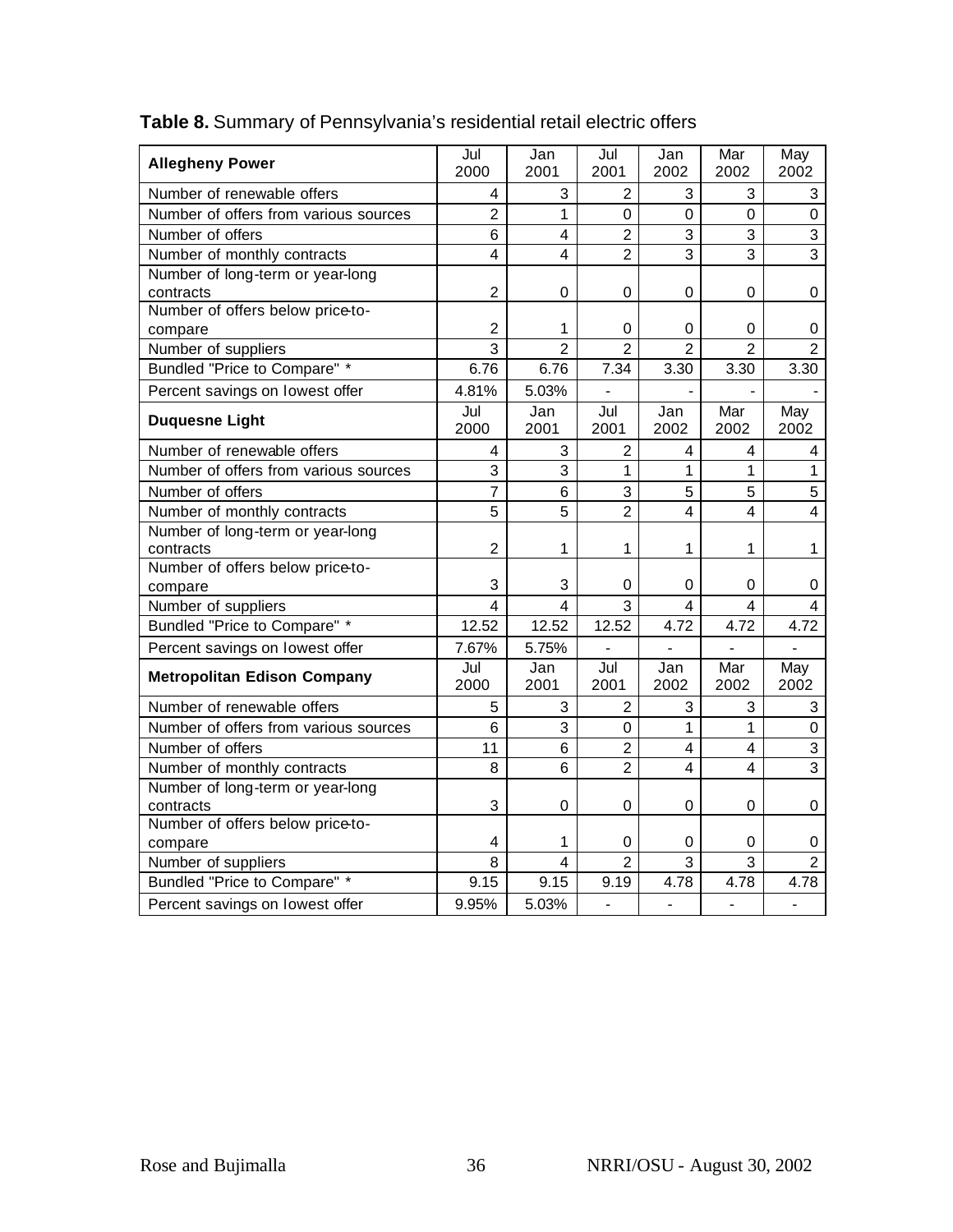| Pennsylvania Electric Company                 | Jul<br>2000    | Jan<br>2001             | Jul<br>2001    | Jan<br>2002                  | Mar<br>2002                        | May<br>2002               |
|-----------------------------------------------|----------------|-------------------------|----------------|------------------------------|------------------------------------|---------------------------|
| Number of renewable offers                    | 4              | 3                       | $\overline{2}$ | 3                            | 3                                  | 3                         |
| Number of offers from various sources         | $\overline{7}$ | 3                       | 0              | 1                            | 1                                  | $\mathbf 0$               |
| Number of offers                              | 11             | 6                       | $\overline{2}$ | 4                            | 4                                  | 3                         |
| Number of monthly contracts                   | 8              | 6                       | $\overline{2}$ | 4                            | 4                                  | 3                         |
| Number of long-term or year-long<br>contracts | 3              | 0                       | 0              | 0                            | 0                                  | 0                         |
| Number of offers below price-to-              |                |                         |                |                              |                                    |                           |
| compare                                       | 6              | 3                       | 0              | 0                            | 0                                  | 0                         |
| Number of suppliers                           | 9              | $\overline{\mathbf{A}}$ | $\overline{2}$ | 3                            | 3                                  | 3                         |
| Bundled "Price to Compare" *                  | 8.89           | 8.89                    | 8.91           | 4.77                         | 4.77                               | 4.77                      |
| Percent savings on lowest offer               | 10.24%         | 4.95%                   | $\blacksquare$ |                              |                                    |                           |
| <b>Pennsylvania Power Company</b>             | Jul<br>2000    | Jan<br>2001             | Jul<br>2001    | Jan<br>2002                  | Mar<br>2002                        | May<br>2002               |
| Number of renewable offers                    | 4              | 3                       | $\overline{2}$ | 4                            | 4                                  | 4                         |
| Number of offers from various sources         | 5              | 3                       | $\mathbf{1}$   | $\mathbf{1}$                 | 1                                  | $\mathbf 0$               |
| Number of offers                              | $\overline{9}$ | 6                       | 3              | 5                            | 5                                  | $\overline{\mathbf{4}}$   |
| Number of monthly contracts                   | $\overline{7}$ | 5                       | $\overline{2}$ | $\overline{4}$               | 4                                  | 3                         |
| Number of long-term or year-long<br>contracts | $\overline{2}$ | 1                       | 1              | 1                            | 1                                  | 1                         |
| Number of offers below price-to-              |                |                         |                |                              |                                    |                           |
| compare                                       | 3              | 3                       | 0              | 0                            | $\mathbf 0$                        | 0                         |
| Number of suppliers                           | 6              | 4                       | 3              | 4                            | 4                                  | 3                         |
| Bundled "Price to Compare" *                  | 10.41          | 10.41                   | 10.41          | 5.50                         | 5.50                               | 5.50                      |
| Percent savings on lowest offer               | 7.49%          | 5.00%                   |                |                              |                                    |                           |
| <b>Pennsylvania Power and Light</b>           | Jul<br>2000    | Jan<br>2001             | Jul<br>2001    | Jan<br>2002                  | $\overline{\mathsf{M}}$ ar<br>2002 | May<br>2002               |
| Number of renewable offers                    | 4              | 3                       | $\overline{2}$ | $\overline{2}$               | $\overline{2}$                     | 3                         |
| Number of offers from various sources         | 4              | 4                       | $\overline{0}$ | 1                            | 1                                  | $\pmb{0}$                 |
| Number of offers                              | 8              | 7                       | $\overline{2}$ | 3                            | 3                                  | $\ensuremath{\mathsf{3}}$ |
| Number of monthly contracts                   | 6              | 6                       | $\overline{2}$ | 3                            | 3                                  | 3                         |
| Number of long-term or year-long<br>contracts | $\overline{2}$ | 1                       | 0              | 0                            | 0                                  | 0                         |
| Number of offers below price-to-              |                |                         |                |                              |                                    |                           |
| compare                                       | $\overline{2}$ | $\overline{c}$          | 0              | 0                            | 0                                  | 0                         |
| Number of suppliers                           | 6              | 5                       | $\overline{2}$ | $\overline{2}$               | $\overline{2}$                     | $\overline{2}$            |
| Bundled "Price to Compare" *                  | 8.61           | 8.61                    | 8.66           | 4.86                         | 4.86                               | 4.86                      |
| Percent savings on lowest offer               | 10.57%         | 5.00%                   |                | $\qquad \qquad \blacksquare$ | $\overline{\phantom{0}}$           |                           |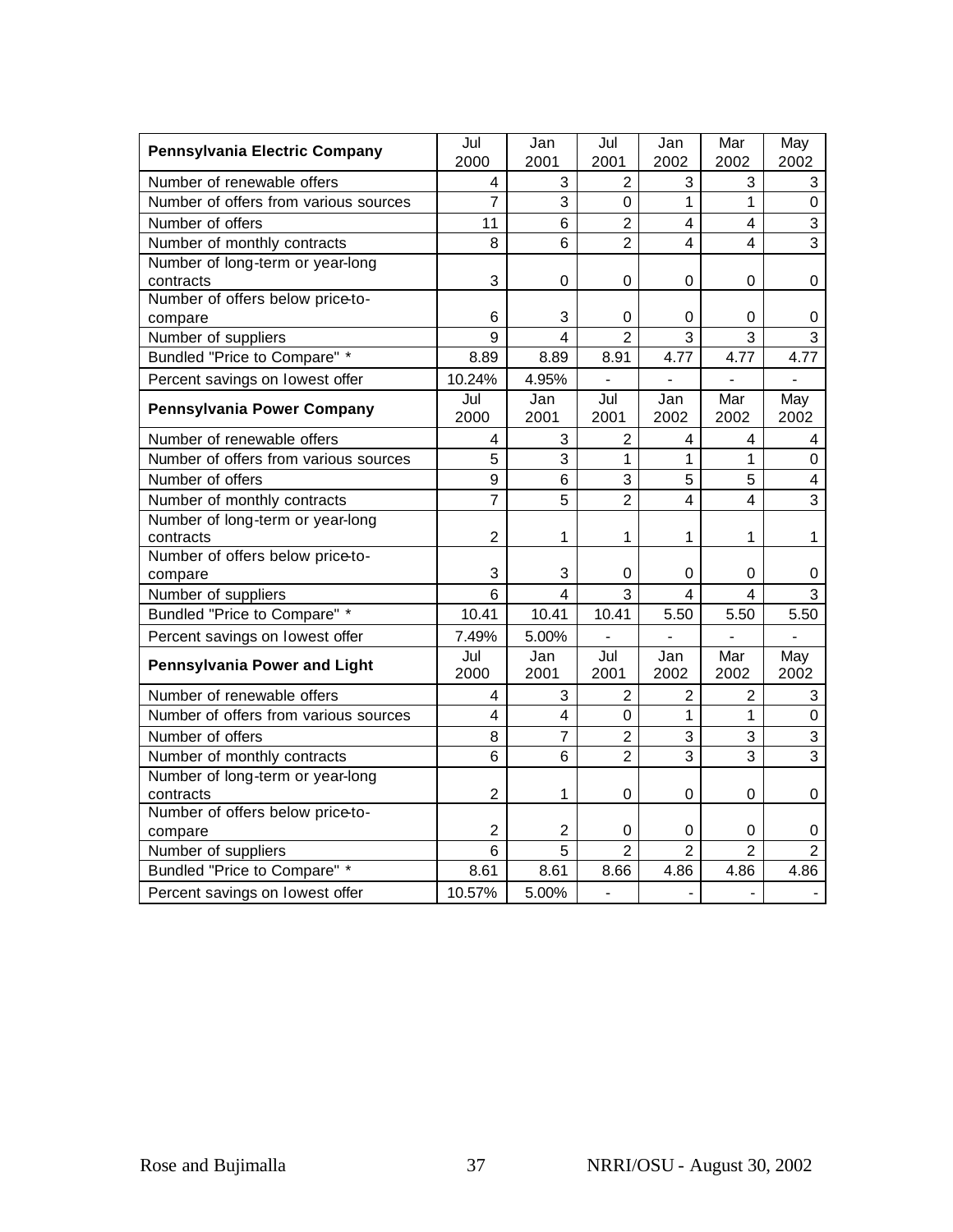| <b>PECO</b>                           | Jul            | Jan            | Jul            | Jan            | Mar            | May            |
|---------------------------------------|----------------|----------------|----------------|----------------|----------------|----------------|
|                                       | 2000           | 2001           | 2001           | 2002           | 2002           | 2002           |
| Number of renewable offers            | 5              | 6              | 5              | 6              | 6              | 7              |
| Number of offers from various sources | 11             | 9              | $\overline{2}$ | 3              | 3              | $\overline{2}$ |
| Number of offers                      | 16             | 15             | 7              | 9              | 9              | 9              |
| Number of monthly contracts           | 9              | 7              | 4              | 5              | 5              | 5              |
| Number of long-term or year-long      |                |                |                |                |                |                |
| contracts                             | 7              | 8              | 3              | 4              | 4              | 4              |
| Number of offers below price-to-      |                |                |                |                |                |                |
| compare                               | 6              | 9              | $\overline{2}$ | 3              | 3              | 3              |
| Number of suppliers                   | 13             | 12             | 7              | 7              | 7              | 7              |
| Bundled "Price to Compare" *          | 13.27          | 12.86          | 14.1           | 5.82           | 5.82           | 5.82           |
| Percent savings on lowest offer       | 8.97%          | 10.81%         | 2.55%          | 7.21%          | 7.21%          | 7.21%          |
| <b>UGI Utilities</b>                  | Jul            | Jan            | Jul            | Jan            | Mar            | May            |
|                                       | 2000           | 2001           | 2001           | 2002           | 2002           | 2002           |
| Number of renewable offers            | 4              | 3              | $\overline{2}$ | $\overline{2}$ | $\overline{2}$ | 3              |
| Number of offers from various sources | 3              | $\overline{2}$ | $\Omega$       | 1              | 1              | $\Omega$       |
| Number of offers                      | 7              | 5              | $\overline{2}$ | 3              | 3              | 3              |
| Number of monthly contracts           | 5              | 5              | $\overline{2}$ | 3              | 3              | 3              |
| Number of long-term or year-long      |                |                |                |                |                |                |
| contracts                             | $\overline{2}$ | 0              | 0              | 0              | $\Omega$       | 0              |
| Number of offers below price-to-      |                |                |                |                |                |                |
| compare                               | $\overline{2}$ | 1              | 0              | 0              | 0              | 0              |
| Number of suppliers                   | $\overline{4}$ | 3              | $\overline{2}$ | $\overline{2}$ | $\overline{2}$ | $\overline{2}$ |
| Bundled "Price to Compare" *          | 9.45           | 9.45           | 9.49           | 4.83           | 4.83           | 4.83           |
| Percent savings on lowest offer       | 7.41%          | 4.97%          |                |                |                |                |

Source: Complied with data from www.wattagemonitor.com

\* The figures until July 2001 are total bundled price and the figures from Jan 2002 are only for the generation component.

## **TEXAS**

The Texas restructuring bill passed on June 18, 1999, provided for retail competition for generation beginning January, 2002. Metering services for commercial and industrial customers will be open to competition beginning January 1, 2004. For residential customers, metering services are regulated until September 1, 2004 or until forty percent of customers have switched to an alternative supplier, whichever is later. Competition is allowed in all areas other than those served by municipal utilities and electric cooperatives, unless the governing body of the city or cooperative opts for retail competition. Texas restructuring laws also require that an independent transmission organization be established before retail competition begins in a power region.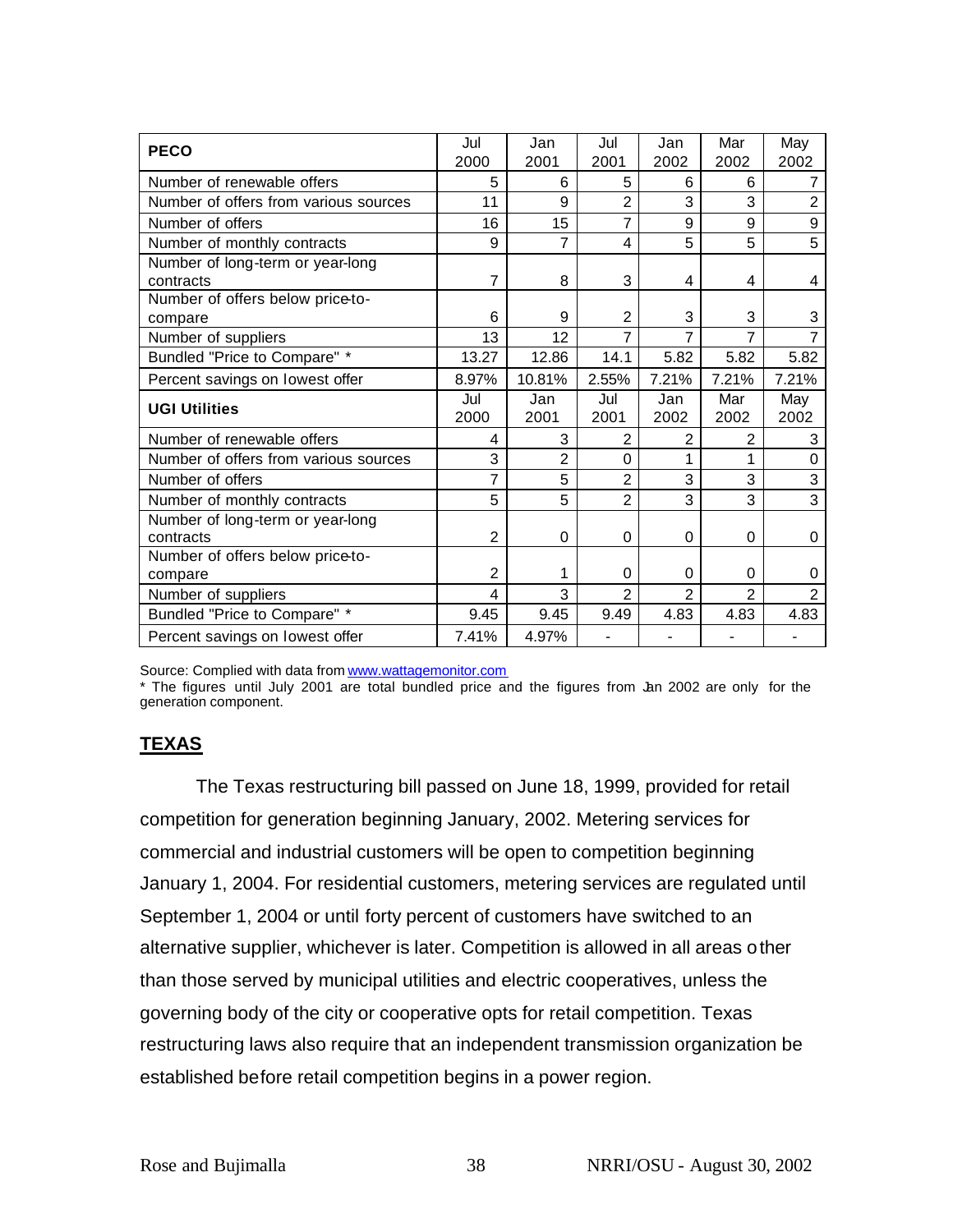Under Texas restructuring law, utilities were required to separate their business activities into three units: a wholesale electric power generation company, a transmission and distribution company (T&D company), and a retail electric provider (REP). This separation can take place either through the sale of assets to a third party, by the creation of separate holding company, or by the creation of non-affiliated companies. Wholesale power generation companies that are affiliated with a distribution utility are required to auction off fifteen percent of their installed generation capacity. Also, subject to certain exceptions, no such wholesale generation company can own more than twenty percent of the installed capacity that can be sold in the region.

Texas regulators decided to delay electric restructuring in the Southwest Power Pool (SPP) area of north Texas comprising the service territory of Southwestern Electric Power Company (SWEPCO) and the small non-ERCOT service area of West Texas Utilities (WTU). Similarly, retail electric competition for customers in southeast Texas who are served by Entergy within the Southeastern Reliability Council (SERC) was delayed until 2003. The Commission believes that these areas are ill-prepared for competition and customers would not benefit from a competitive market. In the absence of a Regional Transmission Organization there is little interest by retail providers in entering these markets. Deregulation has been delayed until at least January 1, 2005, for the El Paso area, which is served by El Paso Electric Company, and until January 1, 2007, for the Texas Panhandle, which is serviced by Xcel Energy. These companies continue to operate as regulated utilities subject to the jurisdiction of the Public Utility Commission of Texas (PUCT).

The Electricity Reliability Council of Texas (ERCOT) operates its own interconnect (grid), which includes most of Texas. It is an intrastate grid, in that no part of ERCOT crosses a state boundary. The ERCOT grid is synchronous, meaning that all generators in Texas are producing power in phase with each other. However, ERCOT is not synchronous with either the Eastern or the Western Interconnection and there are no AC interties between them. There are, however, two AC/DC/AC (basically, a DC line with an AC converter at each end)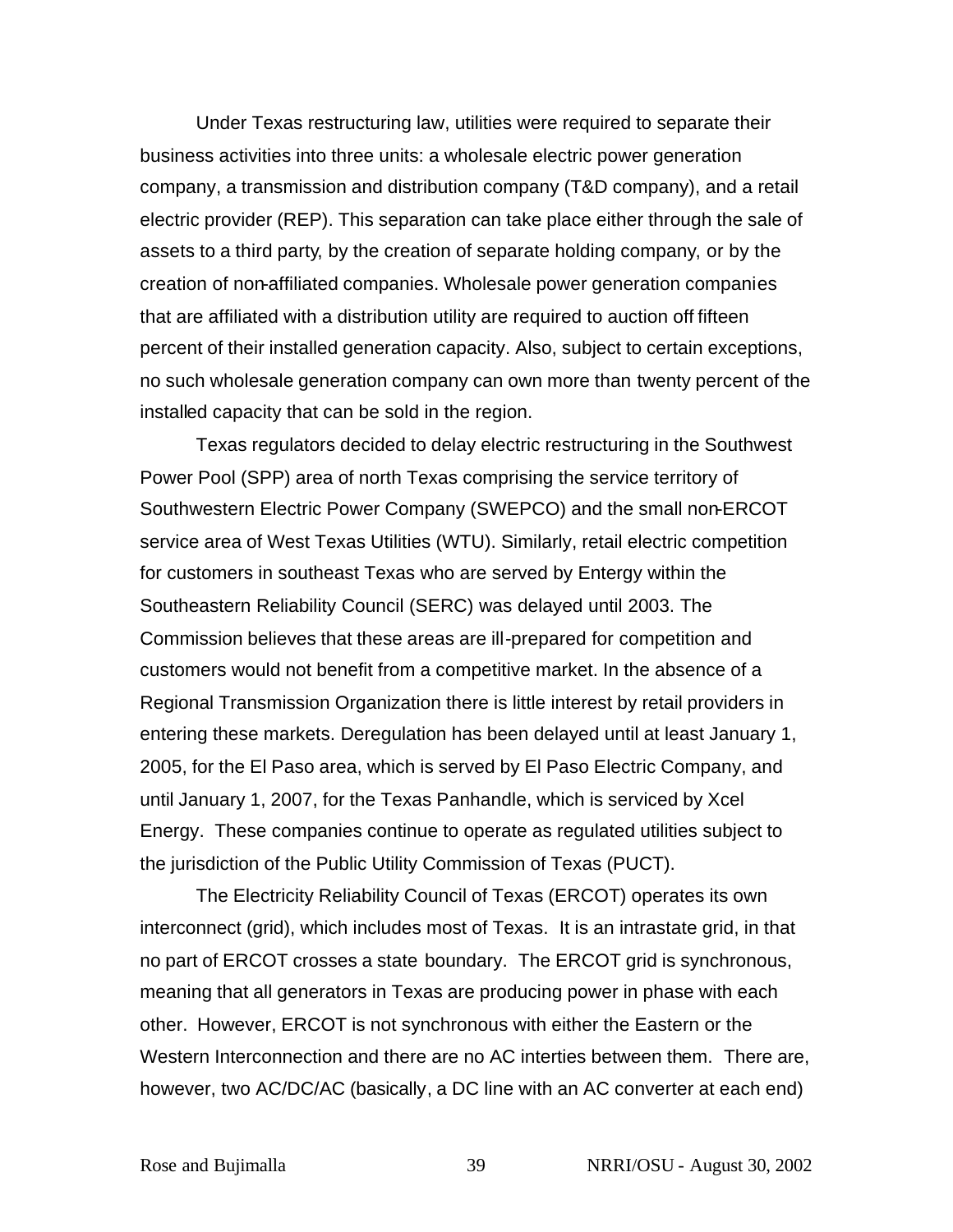interties between ERCOT and the Eastern Interconnection. This allows some minimal unilateral directional transfers of power into or out of ERCOT. These unilateral directional power flows are made without making ERCOT a synchronous part of the interstate grid. Thus, even though some power flows between the two grids, they are not in synch and the electrons flowing over the ERCOT grid are not in interstate commerce. Thus, wholesale sales within ERCOT come from Texas generators. The wholesale sales within ERCOT are not considered to be in interstate commerce. Because of this, the Public Utility Commission of Texas regulates all retail sales in Texas and the PUC of Texas regulates all of the wholesale sales and transmission service within ERCOT. Some believe that this provides Texas with a better opportunity to coordinate the ERCOT portion of the state's retail and wholesale markets since both are state jurisdictional and FERC is not involved.<sup>22</sup>

Under Texas restructuring legislation, distribution utility base rates were frozen at September 1, 1999 rates until January 1, 2002. Utilities were required to continue existing services to customers until that time. Effective January 1, 2002, standard offer customers were transferred to the retail affiliate of the distribution utility. Residential and small commercial customers receive standard offer service at the fixed "price to beat" rate, which is at least six percent less than the rate prior to January 1, 2002. Other customers are subject to marketbased rates. The utilities, Central Power and Light, Reliant Energy, TXU SESCO, TXU Electric, Texas-New Mexico Power Company, and West Texas Utilities, have established bundled price to beat rates between 5.99 and 8.88 cents per kWh. As it turned out, these rates are up to 18.08 percent below the regulated utility rates that were in effect in December 2001 and are a much higher discount than the six percent minimum mandated by the law in some areas. The utilities must offer the established price-to-beat until January 1, 2007, and can offer different rates beginning January 1, 2005, or earlier if at least forty percent of their residential and small commercial customers switch to competitors. The rates may also be changed up to twice per year if changes in natural gas prices

 $22$  Robert Burns of NRRI supplied this ERCOT/Texas information.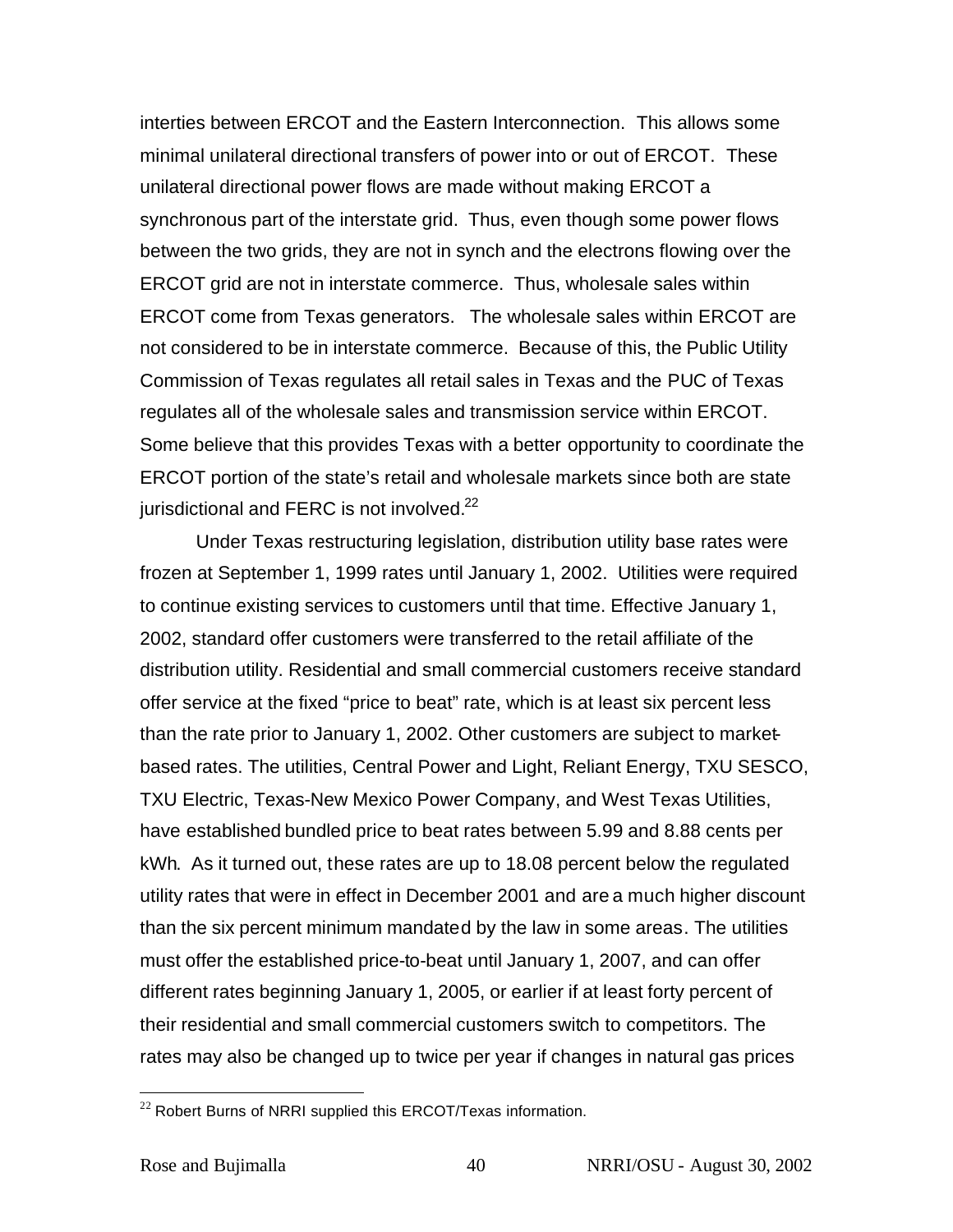and power costs occur, subject to PUCT approval. The new rates, mandated by the Texas deregulation law, offer a price reduction to customers who do not switch to a new provider when competition begins. Further, no REP affiliate of a T&D utility can offer competitive rates to residential and small commercial customers in the service territory of a T&D utility as long as the price-to-beat rates are in effect.

Independent retail suppliers are also known as "retail electric providers" or REPs. The PUCT was authorized to designate for each service territory, at least one REP as the Provider of Last Resort (POLR) to provide service to customers whose suppliers go out of business or whose service is terminated by the supplier. POLRs will provide standard offer service at a PUCT approved fixed and non-discountable rate. These rates are established through a competitive bidding process. The retail affiliate of the distribution utility cannot be the POLR in the service territory of the distribution utility except at the price-to-beat rate.

Texas distribution utilities are allowed to recover all of their net nonmitigated stranded costs through a transition charge. The Commission is authorized to determine the amount of stranded costs eligible for recovery, which include uneconomic generation related assets and purchased power contracts. The distribution utilities were allowed to securitize one hundred percent of their regulatory assets before January 1, 2001. Up to 75 percent of estimated stranded costs are allowed to be recovered over a period not exceeding fifteen years. The total securitized stranded costs are about \$2.8 billion.

The Texas electric choice pilot program, to serve five percent of the state's residential ratepayer base, originally was scheduled for June 1, 2001, but was rescheduled three times and finally began on July 31, 2001. Problems in testing of computer systems and programming issues caused the delays. The pilot program faced a number of problems in switching customers to new suppliers because of communication difficulties between the independent organization and participating companies' computers. The pilot program ended when the entire market was opened to retail access on January 1, 2002.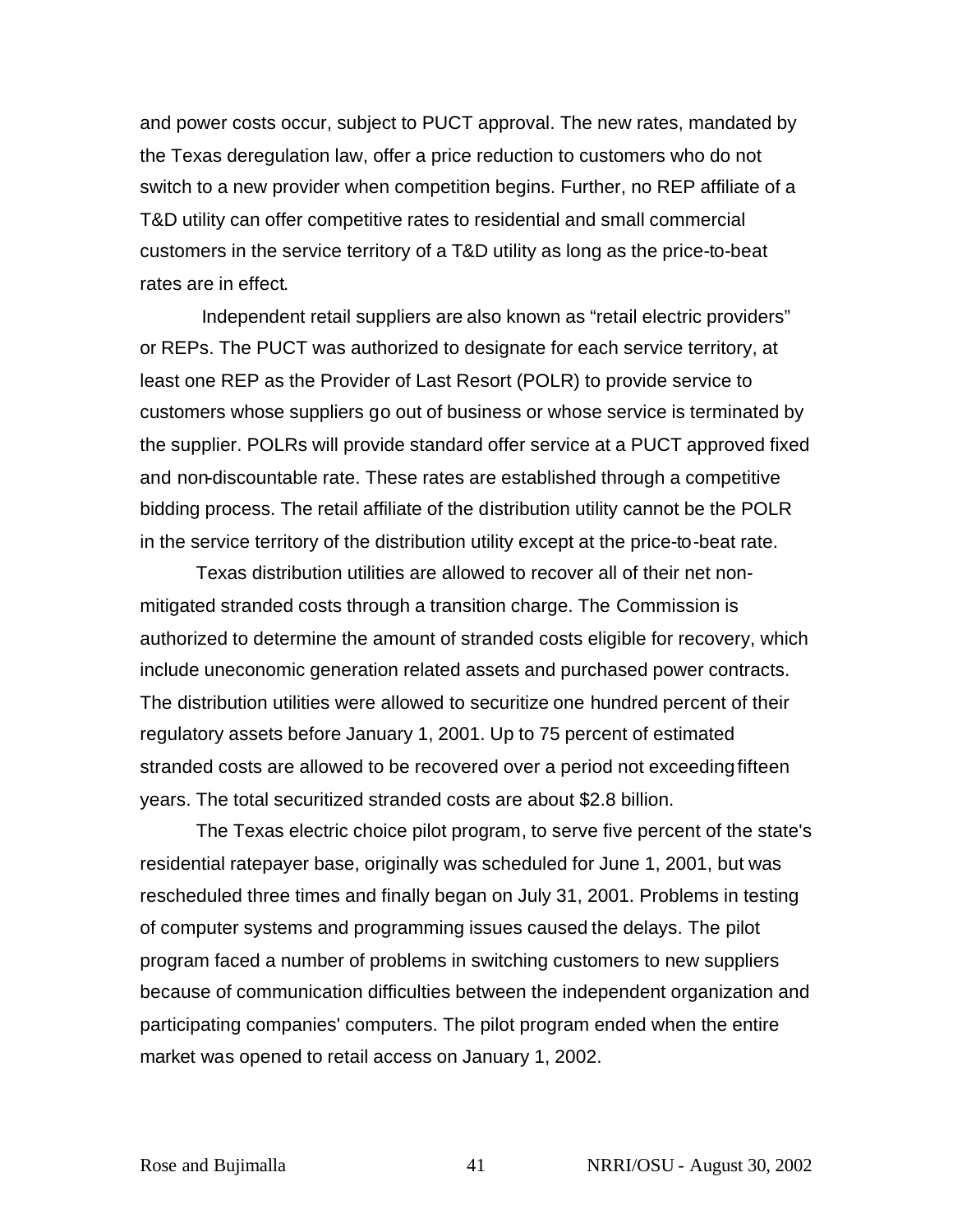The Texas wholesale market experienced significant transmission congestion in August 2001. Six companies allegedly scheduled more power than was needed in congested zones, and then collected fees to remove the power from the transmission system to clear the way for other energy providers. The PUCT investigated to determine whether this practice was the result of intentional market manipulation. The PUCT's initial analysis indicated that six companies generated at least \$1 million each by exploiting a market design flaw and over-scheduling their load projections. The commission claimed that a rule (which was changed in February 2002) allowed all companies serving load in the wholesale market to be charged for transmission congestion costs, rather than requiring the companies that caused the congestion to pay for it, and may have led to overcharges of up to \$45 million.

A number of issues regarding deregulation in Texas have surfaced. Most important among them is the slow process by which consumers moving to a new location are able to get their service. Table 9 shows the total number of customers in the service areas of each of the utilities as of 2000 (which are the latest figures available from EIA $^{23}$ ) and the number of customers whose switching has been completed, scheduled to be switched or in review as of July 22, 2002 (in column 3), and the percentage of load sold by competitive REPs (in column 5). As the table shows the highest percentage of load in MWhs served by competitive suppliers is in WTU, which has relatively fewer number of total customers. For the entire state, 19.2% of the load is served by competitive suppliers. This includes that supplied by the affiliates of other distribution companies. As noted, under Texas' restructuring law, wholesale power generation companies were required to auction off fifteen percent of their installed generation capacity, so it is likely that most of that capacity is being used to serve customers in the original utility's service territory.

 $23$  From Table 14. "Class of Ownership, Number of Bundled Ultimate Consumers, Revenue, Sales, and Average Revenue per kWh for the Residential Sector by State and Utility, 2000" on the Energy Information Administration Website at www.eia.doe.gov.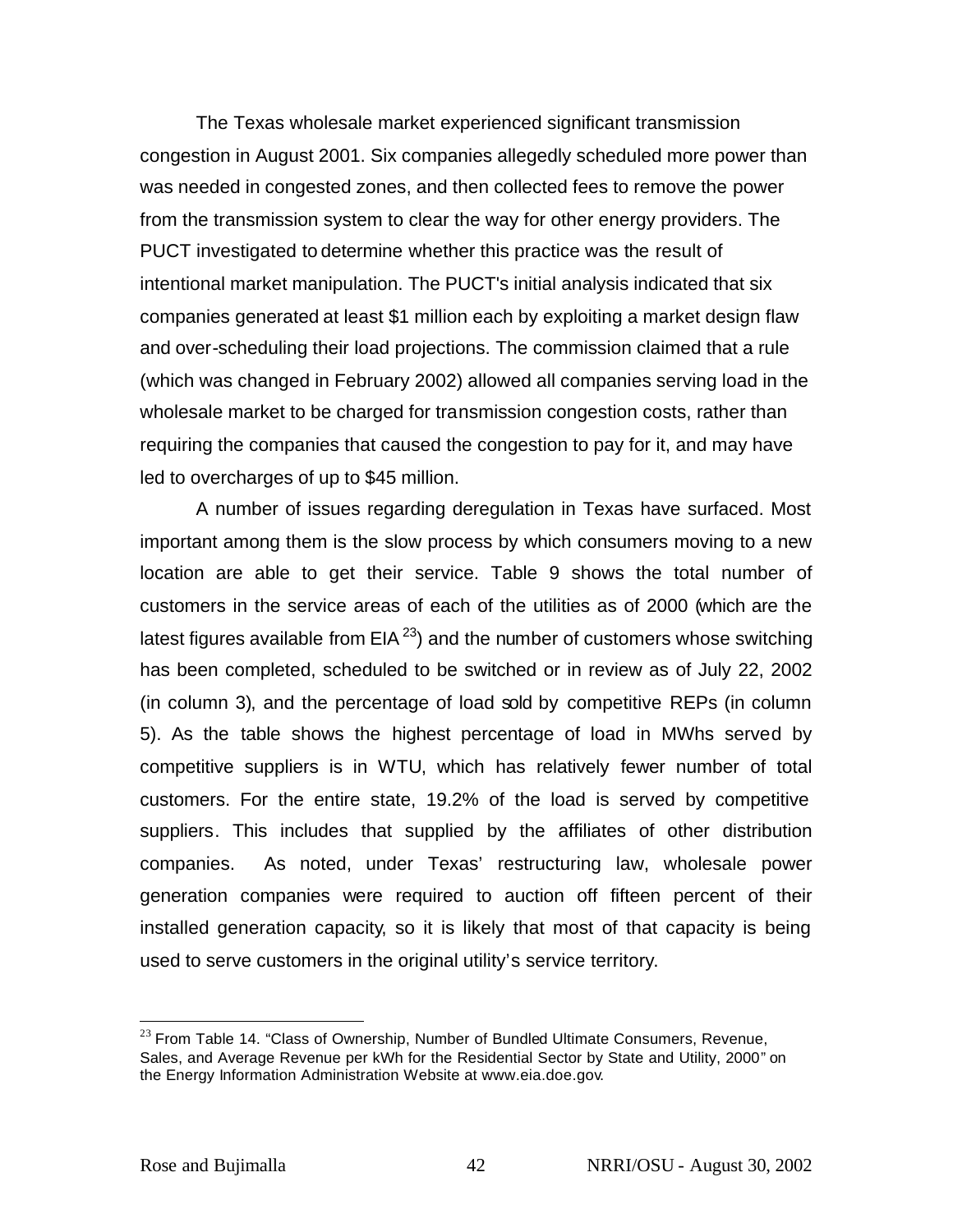| <b>T&amp;D Utility</b> | Total number of<br>customers as of<br>2000 | Number of<br>customers in the<br>process of<br>moving to<br>competitive<br>suppliers | Percentage<br>Customers in<br>the process of<br>moving to<br>competitive<br>24<br>suppliers | Percentage<br>MWh sold by<br>all REPs non-<br>affiliated to<br><b>T&amp;D Utility</b> |
|------------------------|--------------------------------------------|--------------------------------------------------------------------------------------|---------------------------------------------------------------------------------------------|---------------------------------------------------------------------------------------|
| Oncor (TXU)            | 2,603,029                                  | 199,970                                                                              | 7.68%                                                                                       | 11.9%                                                                                 |
| Reliant                | 1,694,729                                  | 160,473                                                                              | 9.47%                                                                                       | 24.7%                                                                                 |
| <b>CPL</b>             | 672,742                                    | 21,576                                                                               | 3.21%                                                                                       | 28.9%                                                                                 |
| TNMP                   | 204,078                                    | 5,975                                                                                | 2.93%                                                                                       | 21%                                                                                   |
| <b>WTU</b>             | 190,338                                    | 7,217                                                                                | 3.79%                                                                                       | 32%                                                                                   |
| <b>TXU-SESCO</b>       | 42,976                                     | $\overline{2}$                                                                       | 0                                                                                           | <b>NA</b>                                                                             |
| Total                  | 5,407,892                                  | 395,213                                                                              | 7.31%                                                                                       | 19.2%                                                                                 |

**Table 9.** Customer switching activity in Texas

Source: Compiled with data from PUCT Website and www.eia.doe.gov

In the absence of availability of information on switching to competitive suppliers by customer class who have chosen competitive suppliers, and from the percentage of load and the customers shown above, it cannot be ruled out that a larger number of large non-residential customers may have chosen competitive suppliers.

Table 10 shows a summary of offers to residential customers and the savings on the lowest offer. The savings for an average residential consumer range from approximately \$5 per month in the Texas-New Mexico Power territory to over \$8 per month in the Reliant and West Texas Utilities territories. In large metro areas, like Houston and Dallas, it appears that savings for commercial customers may exceed thirty percent a month.<sup>25</sup>

 $24$  Because of growth in the Texas area, this percentage may be overstating the amount of switching to some extent.

 $25$  Wattage Monitor Press Release, January 28, 2002; The Dallas Morning News, January 29, 2002.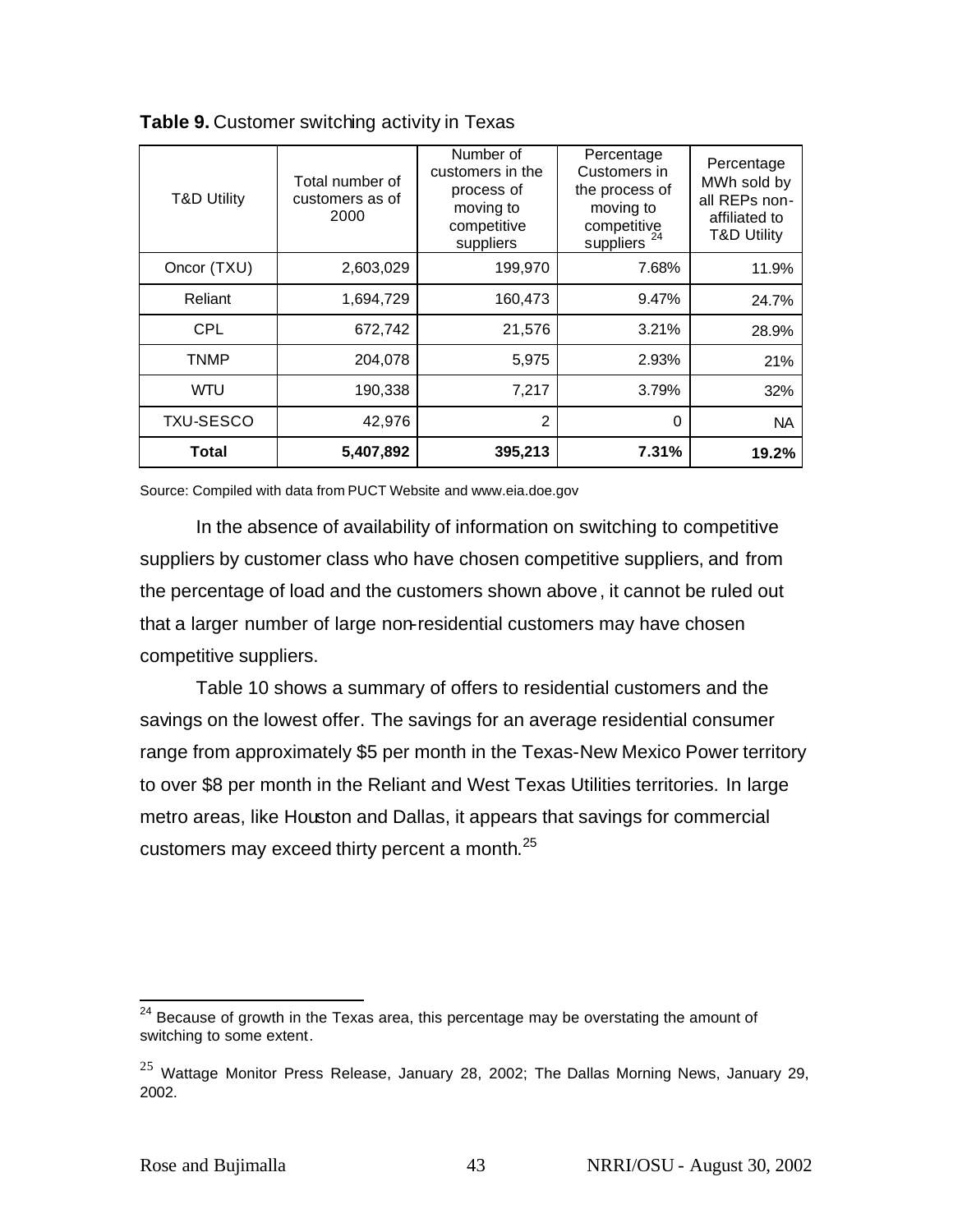| <b>TXU Electric and Gas</b>                | Jan-02         | Mar-02         | May-02                  |
|--------------------------------------------|----------------|----------------|-------------------------|
| Number of renewable offers                 | $\overline{2}$ | 2              | $\overline{2}$          |
| Number of offers from various sources      | 12             | 13             | 11                      |
| Total number of offers                     | 14             | 15             | 13                      |
| Number of monthly contracts                | 7              | 7              | 6                       |
| Number of long-term or year-long contracts | 7              | 8              | $\overline{7}$          |
| Number of offers below price-to-compare    | 11             | 10             | $\boldsymbol{9}$        |
| Number of suppliers                        | 9              | 10             | 9                       |
| Price to beat                              | 8.25           | 8.25           | 8.25                    |
| Percent savings on lowest offer            | 15.15%         | 11.51%         | 11.51%                  |
| <b>Reliant Energy</b>                      | Jan-02         | Mar-02         | May-02                  |
| Number of renewable offers                 | 1              | 1              | 1                       |
| Number of offers from various sources      | 13             | 13             | 11                      |
| Total number of offers                     | 14             | 14             | 12                      |
| Number of monthly contracts                | 7              | 7              | 6                       |
| Number of long-term or year-long contracts | 7              | 7              | 6                       |
| Number of offers below price-to-compare    | 12             | 11             | $\boldsymbol{9}$        |
| Number of suppliers                        | 10             | 10             | 9                       |
| Price to beat                              | 8.62           | 8.62           | 8.62                    |
| Percent savings on lowest offer            | 17.63%         | 9.51%          | 7.19%                   |
| <b>Central Power and Light</b>             | Jan-02         | Mar-02         | May-02                  |
| Number of renewable offers                 | 0              | 0              | 1                       |
| Number of offers from various sources      | 6              | 7              | $\overline{7}$          |
| Total number of offers                     | 6              | 7              | 8                       |
| Number of monthly contracts                | $\overline{2}$ | $\overline{2}$ | 3                       |
| Number of long-term or year-long contracts | 4              | 5              | 5                       |
| Number of offers below price-to-compare    | 5              | 4              | $\overline{\mathbf{4}}$ |
| Number of suppliers                        | 3              | 4              | 5                       |
| Price to beat                              | 8.80           | 8.80           | 8.80                    |
| Percent savings on lowest offer            | 9.77%          | 6.81%          | 6.81%                   |
| <b>Texas New Mexico Power Company</b>      | Jan-02         | Mar-02         | May-02                  |
| Number of renewable offers                 | 2              | 2              | 2                       |
| Number of offers from various sources      | 3              | 4              | 4                       |
| Total number of offers                     | 5              | 6              | 6                       |
| Number of monthly contracts                | 5              | 5              | 5                       |
| Number of long-term or year-long contracts | 0              | 1              | $\mathbf{1}$            |
| Number of offers below price-to-compare    | 21             | 3              | $\overline{c}$          |
| Number of suppliers                        | 4              | 5              | 5                       |
| Price to beat                              | 8.66           | 8.66           | 8.66                    |
| Percent savings on lowest offer            | 9.33%          | 4.15%          | 3.00%                   |

# **Table 10.** Summary of Texas' residential retail electric offers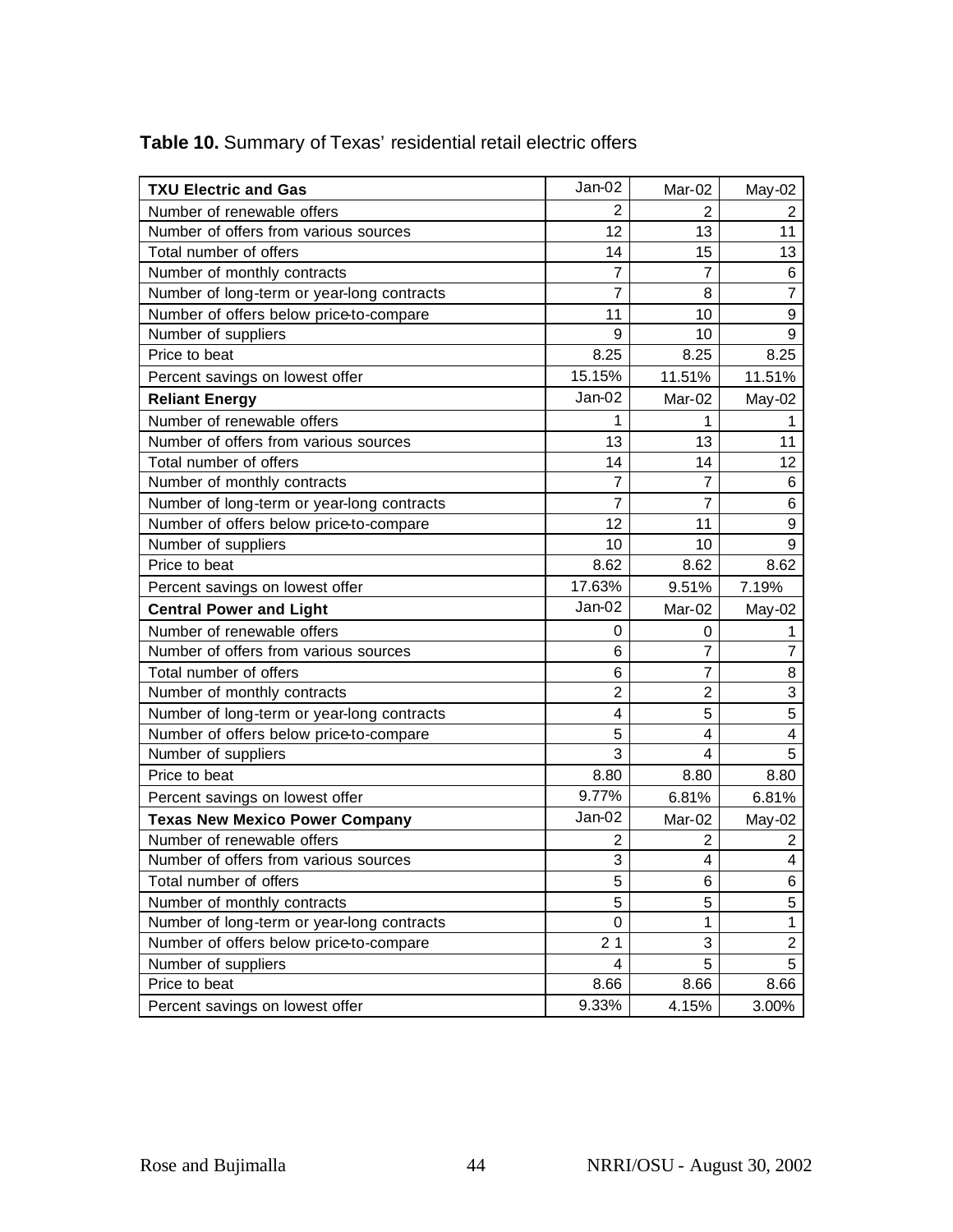| <b>West Texas Utilities</b>                | Jan-02   | $Mar-02$       | May-02         |
|--------------------------------------------|----------|----------------|----------------|
| Number of renewable offers                 | 0        | 0              |                |
| Number of offers from various sources      | 6        | 6              | 6              |
| Total number of offers                     | 6        | 6              | 6              |
| Number of monthly contracts                | 2        | $\overline{2}$ | $\overline{2}$ |
| Number of long-term or year-long contracts | 4        | 4              | 4              |
| Number of offers below price-to-compare    | 5        | 5              | 5              |
| Number of suppliers                        | 3        | 3              | 3              |
| Price to beat                              | 8.88     | 8.88           | 8.88           |
| Percent savings on lowest offer            | 14.97%   | 9.34%          | 9.91%          |
| <b>TXU Sesco</b>                           | $Jan-02$ | Mar-02         | May-02         |
| Number of renewable offers                 |          |                |                |
| Number of offers from various sources      |          |                |                |
| Total number of offers                     |          |                |                |
| Number of monthly contracts                |          |                |                |
| Number of long-term or year-long contracts |          |                |                |
| Number of offers below price-to-compare    |          |                |                |
| Number of suppliers                        |          |                |                |
| Price to beat                              |          |                |                |
| Percent savings on lowest offer            |          |                |                |

Source: Compiled with data from www.wattagemonitor.com

Analysis of offers in Table 10 shows that there are a relatively high number of offers from the affiliates of other T&D utilities in the service areas of each of the utilities. As Table 11 shows, about 57 percent of the total offers in the state and about 68 percent of the offers below the price-to-compare are from the affiliates of other utilities. First Choice Power which is an affiliate of Texas New Mexico Power Co has four offers each in the service territories of all other utilities other than TXU SESCO. TXU Energy Services which is an affiliate of TXU Electric Co has one offer each in the service areas of all other utilities other than TXU SESCO. Reliant Energy Retail, an affiliate of Reliant Energy has two offers each in TXU and TNMP. Entergy Solutions, an affiliate of Entergy Gulf States, Inc has one offer in the service area of Reliant Energy. It is not reported how much of the customer or load switching was to an affiliate of other Texas utilities.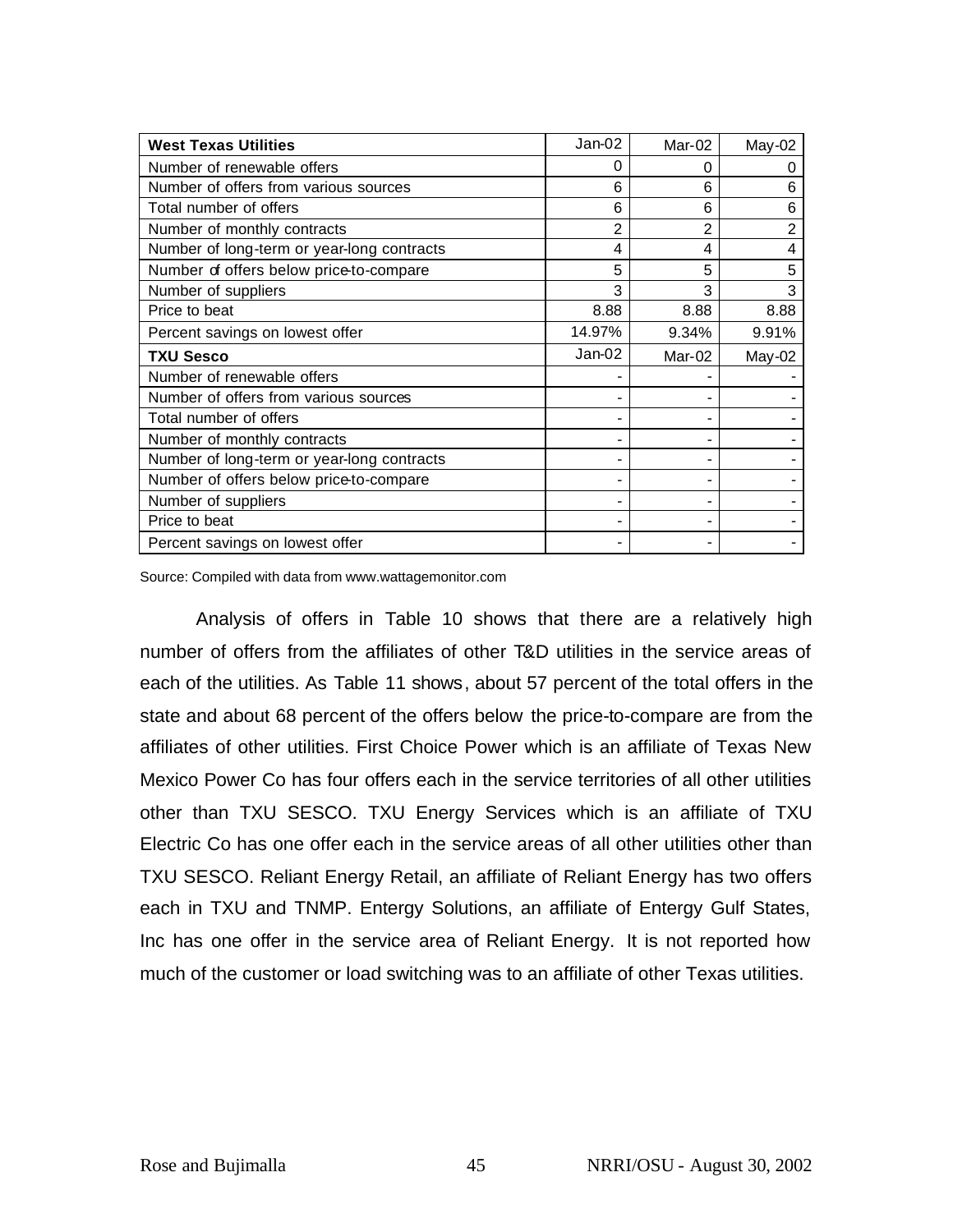| Transmission<br>and Distribution<br><b>Utility Service</b><br>Area | Total number of<br>offers in May<br>2002 | Number of offers<br>from the affiliates<br>of other T&D<br>utilities in My<br>2002 | Total number of<br>offers below the<br>price to compare<br>in May 2002 | Number of offers<br>below price to<br>compare from<br>other T&D<br>utilities in May<br>2002 |
|--------------------------------------------------------------------|------------------------------------------|------------------------------------------------------------------------------------|------------------------------------------------------------------------|---------------------------------------------------------------------------------------------|
| <b>TXU Electric</b>                                                | 13                                       | 6                                                                                  | 9                                                                      | 5                                                                                           |
| <b>Reliant Energy</b>                                              | $12 \overline{ }$                        | 6                                                                                  | 9                                                                      | 5                                                                                           |
| Central Power and<br>Light                                         | 8                                        | 5                                                                                  | 4                                                                      | 3                                                                                           |
| <b>TNMP</b>                                                        | 6                                        | 4                                                                                  | 2                                                                      | 2                                                                                           |
| <b>WTU</b>                                                         | 6                                        | 5                                                                                  | 5                                                                      | 5                                                                                           |
| <b>TXU SESCO</b>                                                   | 0                                        | O                                                                                  | 0                                                                      | 0                                                                                           |
| Total                                                              | 45                                       | 26                                                                                 | 29                                                                     | 20                                                                                          |

Source: Complied with data from www. wattagemonitor.com

Reportedly, deregulation has caused confusion on the part of customers and suppliers about the way that orders for new electricity service are placed and processed. Before January 1, 2002, only the regulated utility needed to be contacted; now there are three different entities involved in processing information relating to service requests, the new retail electricity provider, the utility (which provides delivery service) and ERCOT (the independent transmission organization). The usual wait for a service change has also gone up from 1 or 2 days to two to five days.  $26$ 

Despite the delays, customer complaints, and confusion, Texas consumers have the opportunity to benefit from lower electricity prices.

According to the 2001 ERCOT annual report, Texas needs more electricity transmission lines. The report has identified six congested interfaces where more lines are needed, including transmitting power from south to north Texas and bringing electricity into the Dallas area. Utilities in ERCOT have completed several major transmission projects recently to address these constraints, and a number of other projects are in the construction, licensing, or planning stage.

<sup>&</sup>lt;sup>26</sup> Houston Chronicle, January 17, 2002.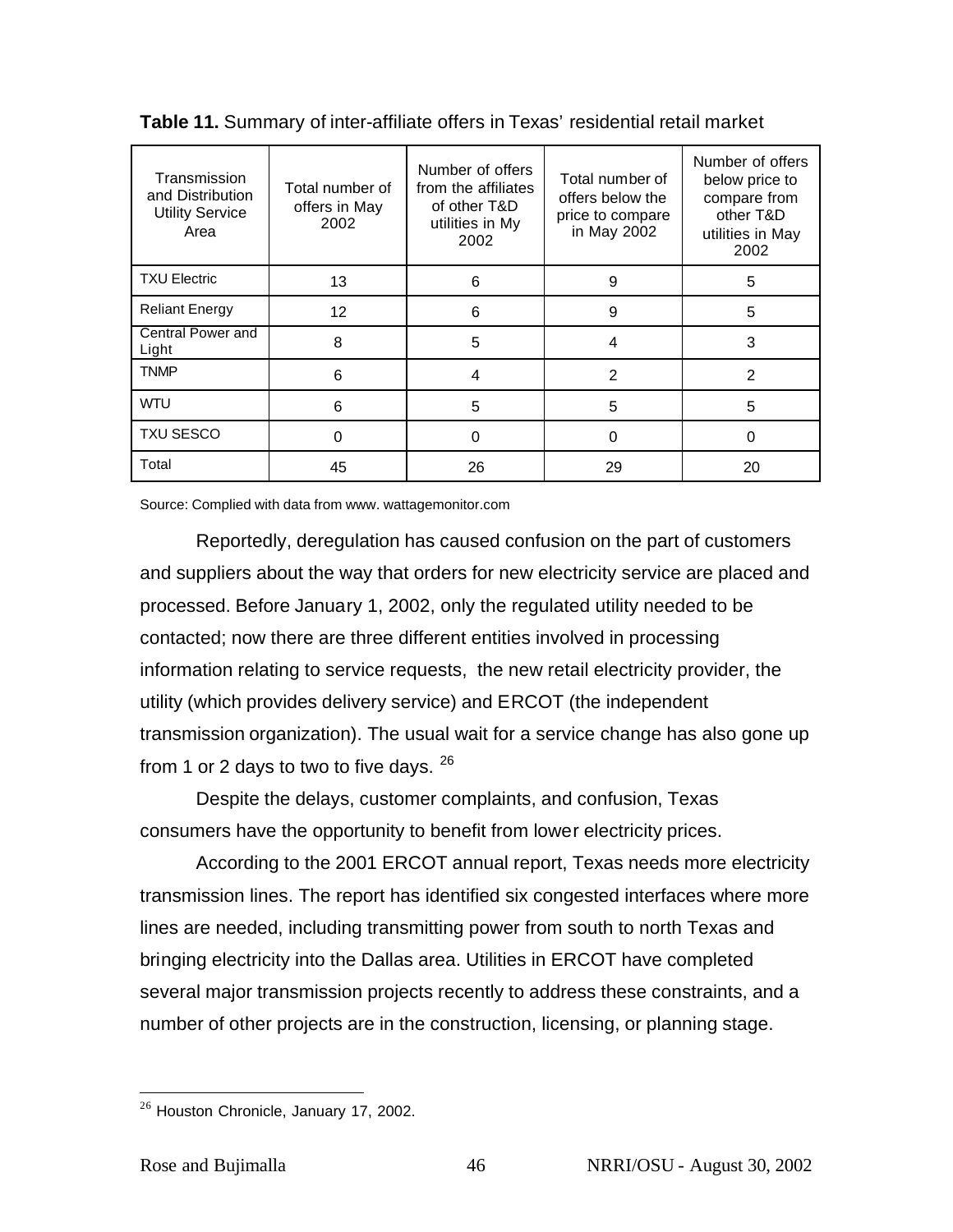# **Summary of Electric Restructuring Activity in the Northeast Region**

## **CONNECTICUT**

Since Connecticut restructured its electric industry after the enactment of SHB 5005 two years ago, customer choice is emerging slowly. Four alternative suppliers, Connecticut Energy Cooperative, Select Energy, Dominion, and Green Mountain Energy, were offering services to about 25,000 consumers. In Connecticut the standard offer price is set to guarantee savings for consumers who remain with their utility and to protect them from price spikes. Northeast Utilities (NU) has requested that the Department of Public Utility Control (DPUC) increase the standard offer rate so that suppliers can enter the market and competition can begin, with the expectation that prices will be lower in the long term. The standard offer rate is set to expire at the end of 2003. At present, the standard offer rate in Northeast Utilities area is 5.64 cents per kWh and in United Illuminating area is it is five cents per kWh. Until July 2002, Connecticut Energy Cooperative offered its EcoWatt product at 6.50 cents per kWh and guaranteed that a portion of the electricity was produced from environmentally friendly plants. Its ValueWatt product was at 5.25 cents per kWh, which was lower than the standard offer price in Northeast Utilities' area. As the cooperative went bankrupt, it is no longer offering the service. Dominion is offering service through Levco, which is an aggregator.

## **MASSACHUSETTS**

Retail activity in Massachusetts residential segment continues to be quiet. Since July 2001 there was has been no activity in the state's residential market, no offers in any of the Commonwealth's service territories. As of now only 0.6 percent of the residential- non-low-income customers are served by competitive suppliers. However, a steady increase in supplier selection activity is seen in the large commercial and industrial customers from June 2001. Figure 13 shows percentages of various categories of customers choosing a competitive supplier.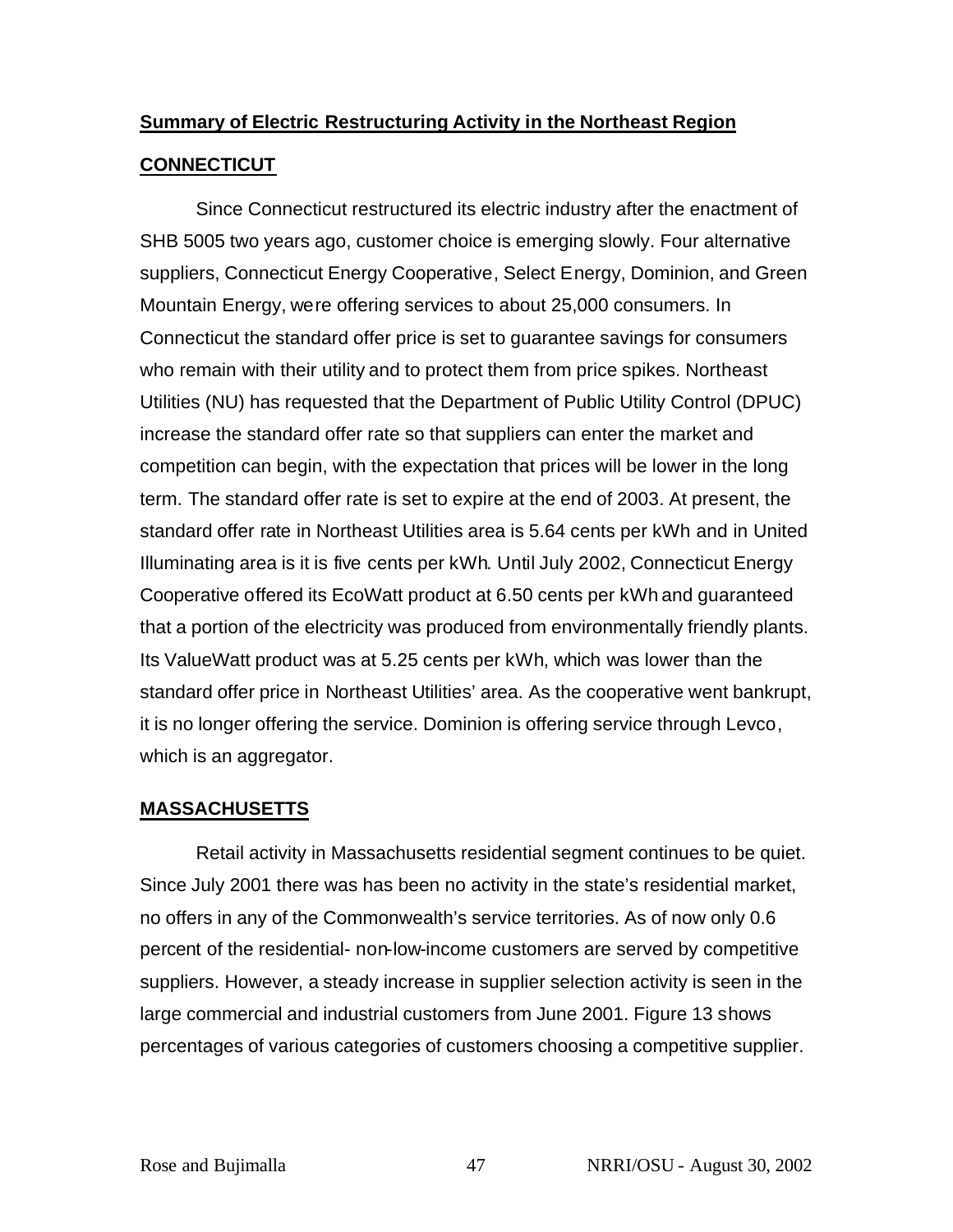



The Massachusetts Electricity Restructuring Law, passed in 1998, provides three electric generation service options to consumers: (1) standard offer service provided by distribution companies; a transition generation service available to each distribution company's customers through February 2005. Customers who had not selected a competitive supplier as of March 1, 1998, were placed on standard offer service. (2) default service provided by distribution companies; Customers who move into a distribution company's service territory after March 1, 1998, are not eligible to receive standard-offer service and are placed on default service until they select a competitive supplier and (3) competitive generation service provided by competitive suppliers.

In November 2001, Dominion Retail Inc. began making offers to residential customers in Massachusetts retail electricity market. Dominion offered an alternative choice of power supply to Massachusetts Electric's 270,000 residential customers who are receiving default service. Average default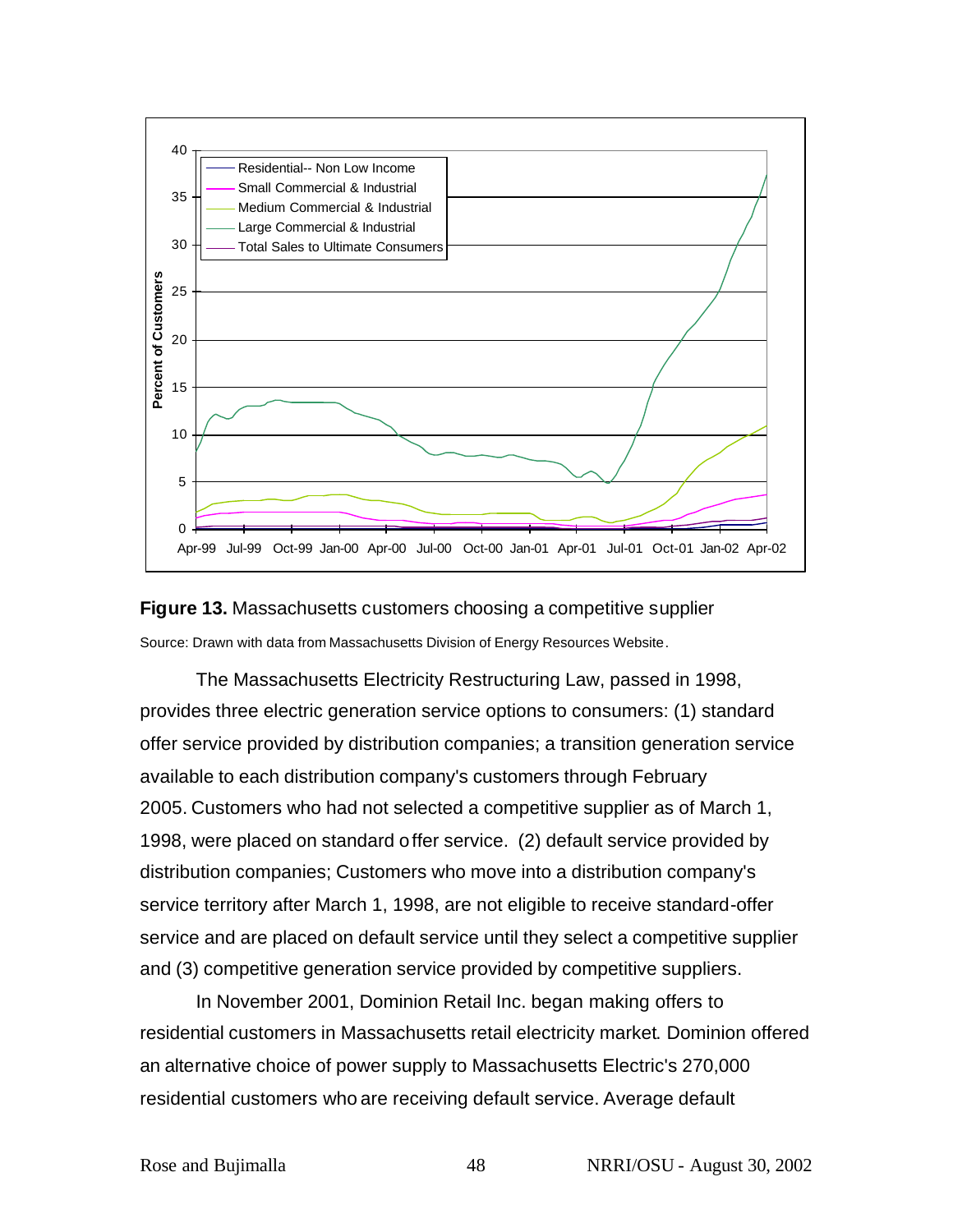residential customers can receive power from Dominion at a price of \$66.31 per month (based on average usage) if they commit to a three-year deal, which is slightly less than the \$67.75 for Massachusetts Electric default customers (i.e. a commitment for three years results in total savings of about \$52). However, it is still more than the proposed \$57.56 per month that an average Massachusetts Electric standard offer customer will pay beginning January 1, 2002, pending state approval. Currently there are already several companies competing for commercial and industrial customers in the state's electric marketplace. $^{27}$ 

In March 2002, electric market prices were below standard-offer rates and default service rates. Default rates more than doubled from a year ago, and now the market is more attractive for competitive suppliers. Although the standardoffer for Massachusetts Electric customers will likely drop from 5.6 cents per kWh hour to 4.2 cents per kWh in July 2002, competitive suppliers' rates will likely still be lower. About one percent of all Massachusetts Electric customers use a competitive supplier, but about 24 percent of those customers are companies with average monthly use in excess of 200 kilowatts.<sup>28</sup>

#### **NEW HAMPSHIRE**

New Hampshire began to allow retail access on May 1, 2001. In New Hampshire customers can join together to form a buying group to buy energy in bulk. These groups may be formed by consumers, or a third party aggregator may help organize consumers into a buying group. Though there are four registered suppliers and eight aggregators, as of July 2002, there were no offers to residential customers.

On April 25, 2002 New Hampshire General Court, the state's legislative body, passed a bill (H 718) to permit electric utilities to establish renewable energy options as part of restructuring transition services. The legislation establishes guidelines for utilities that choose to offer electricity generated from

 $^{27}$  Boston Herald, November 22, 2001; Utility Spotlight, November 26, 2001.

 $28$  Telegram & Gazette, March 5, 2002.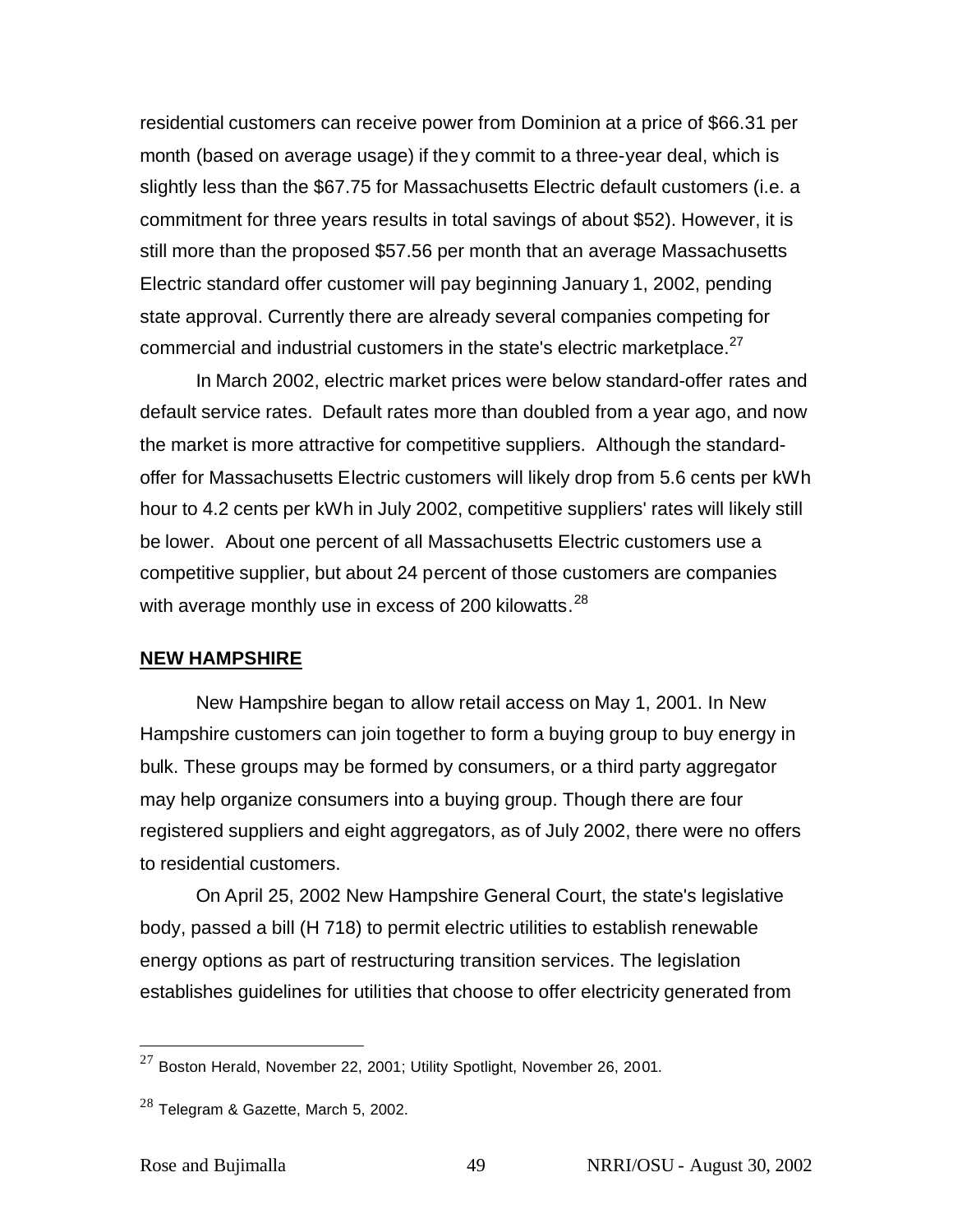renewable resources to their customers, including rate structures and regions in which the renewable energy is generated. The bill also contains a provision that allows utilities to offer energy efficiency programs partially funded through the state's system benefits charge.

## **RHODE ISLAND**

Though competition was phased in beginning July 1, 1997, in Rhode Island, few alternative suppliers have entered the Rhode Island retail market, and a large majority of 460,000 customers still buy power from the state's largest utility, Narragansett Electric. Only about 2,700 customers purchased electricity directly from outside companies as of March 2002. Figure 14 shows the customer migration in Rhode Island. About 0.58 percent customers were purchasing 12.9 percent of the load from competitive suppliers in June 2002. There are no offers to residential customers at this time. The low price-tocompare is the likely reason for the absence of competitive offers.



## **Figure 14.** Rhode Island customer migration

Source: Drawn with data from Rhode Island Public Utilities Commission & Division of Public Utilities and Carriers Website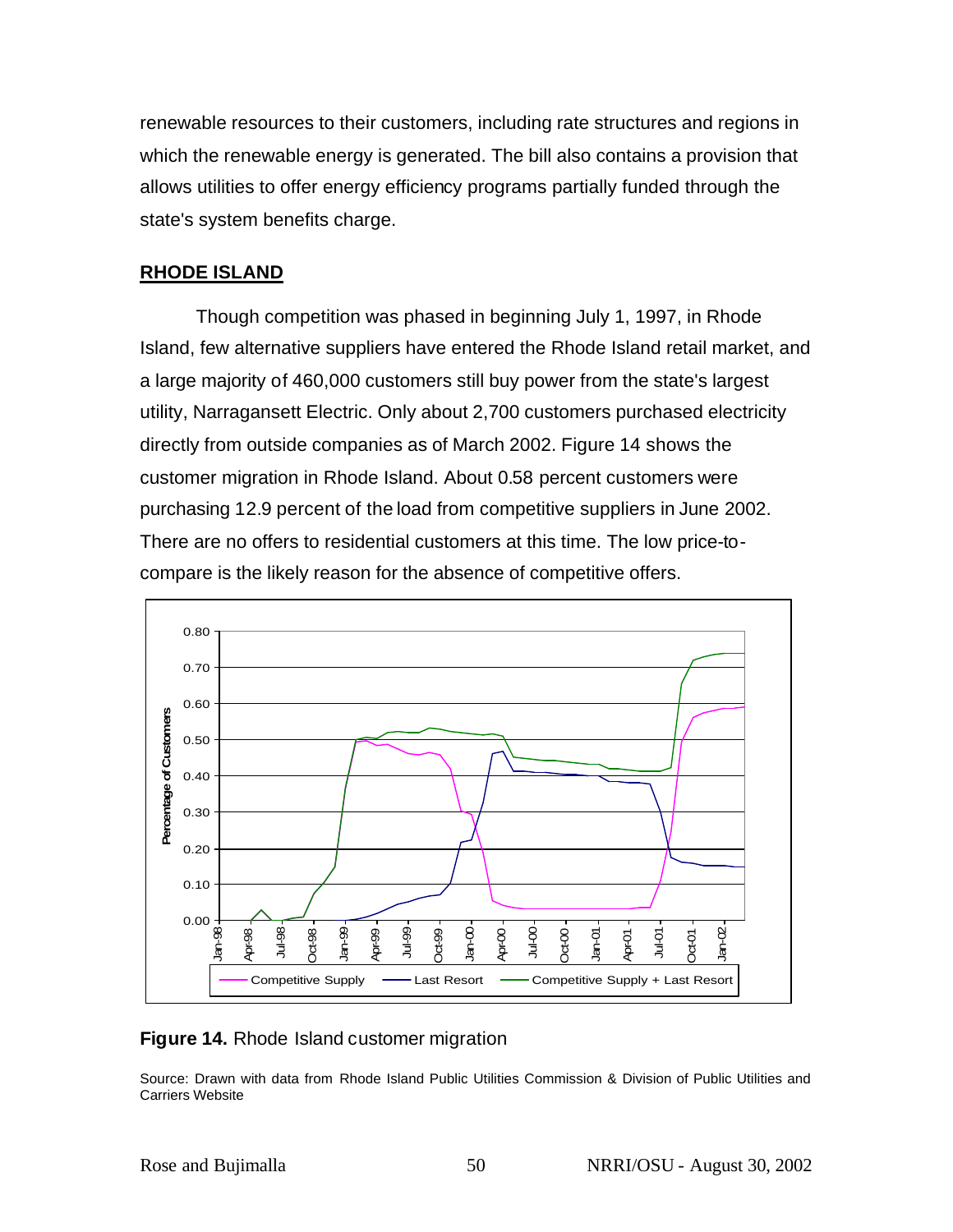The Rhode Island Public Utility Commission (PUC) approved a lower standard offer rate of 4.662 cents per kWh in January 2002, for Narragansett Electric Company despite opposition from energy marketers and suppliers, who alleged the lower rate would stifle competition. The PUC said the lower standard offer rates were set in order to give customers rate stability. The new rates are to end in three years, when the standard offer begins to expire in other areas of the region. Standard Offer service will continue to be available in Rhode Island through 2009. Restructuring measures passed in 1996 required Narragansett to sell its generation assets and focus on delivering electricity to customers. Since competition has been fairly stagnant, Narragansett has been purchasing power from outside suppliers for most of its 460,000 customers.

In 2002, the Utilities Restructuring Act of 1996 was amended to allow municipalities to aggregate customer demand on behalf of residents. According to the bill, the local utility would continue to distribute electricity to customers. A majority of voters in a municipality would have to approve the switch of generation suppliers before its implementation, and residents could choose to opt out of the plan and stay with their local utility. Residents who do not opt out must stay with the municipality's chosen supplier for two years or pay a "switching fee" if they choose to leave.

# **Summary of Electric Restructuring Activity in the Midwest Region ILLINOIS**

Illinois residential customers became eligible for electric choice on May 1, 2002. At this time, no energy companies have registered with the Illinois Commerce Commission (ICC) to serve residential market and also none of the utilities have expressed interest in serving residential customers outside their home service areas. Illinois electric utilities do not need to receive certification from the ICC to serve customers outside their home service areas. Collectively, the Alternative Retail Electric Suppliers (ARES) and the electric utilities serving outside their service areas are called "Retail Electric Suppliers" (RESs). Although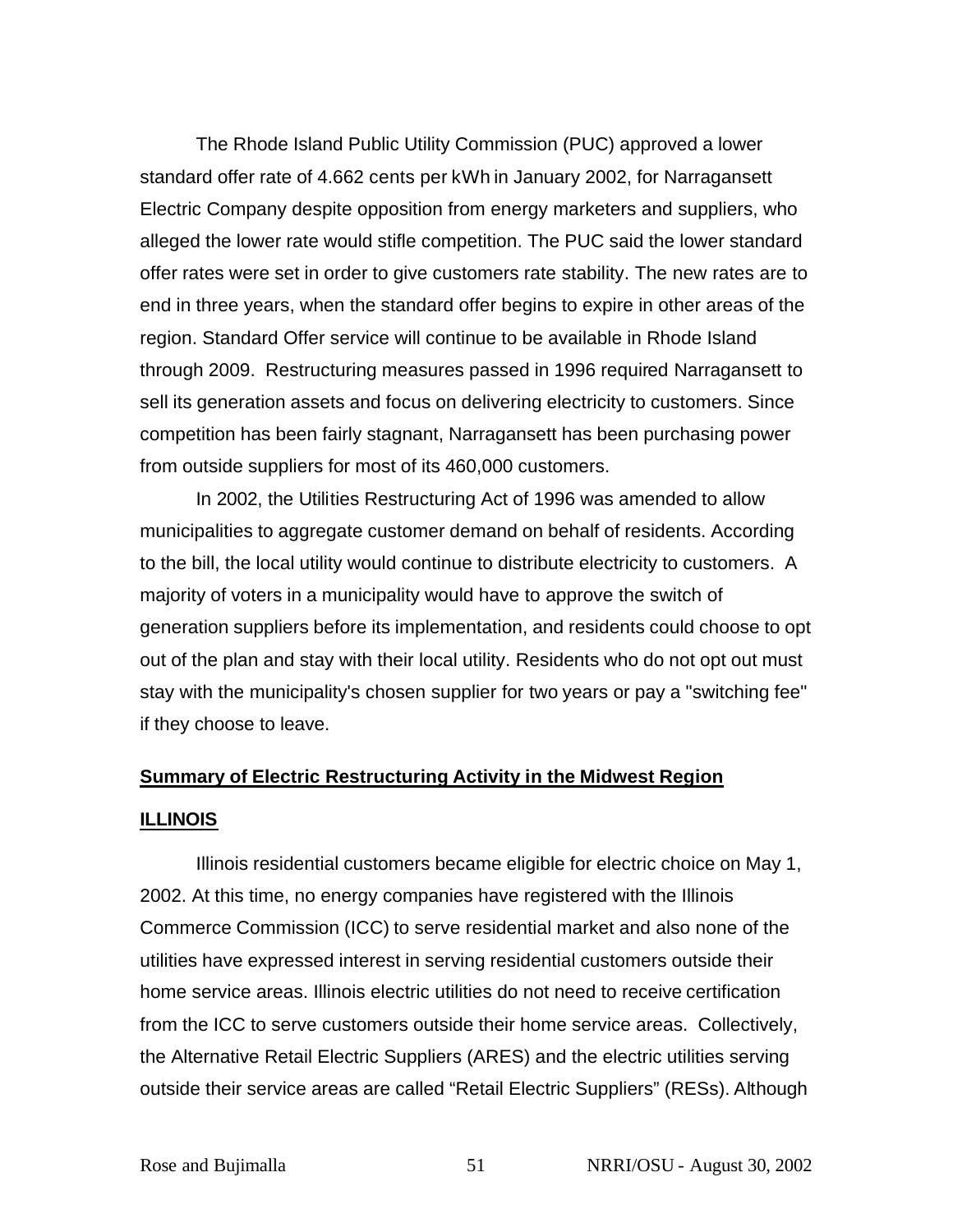there are few offers, there are approximately seventeen suppliers of which about ten are active to serve non-residential customers, who have had the opportunity to choose their electric supplier since December 31, 2000. However, mandated reductions in residential bundled rates and the rate freeze for commercial and industrial customers have provided significant consumer benefits. In 2001, about twelve million MWh representing about fourteen percent of the load eligible for delivery services were supplied by RESs. It appears that RES marketing activities were solely confined to the service areas of the state's three largest utilities, AmerenCIPS, Commonwealth Edison ("ComEd") and Illinois Power.<sup>29</sup>

In May 2002, the Illinois legislature enacted Public Act 92-537, which extended the current freeze on electricity rates until 2007. The lawmakers believe that safeguards built into the restructuring legislation passed in 1997 would assure that "excess earnings" if any, for utilities would be distributed back to consumers. The Illinois House also enacted a law that would order the ICC to conduct a study on the value of aggregating customers to negotiate electricity rates with local utilities. The study would include an analysis of the potential costs and benefits of aggregation and barriers to municipal and other forms of aggregation. The report of the study is due on January 15, 2003.

#### **MICHIGAN**

Michigan started retail access in January 2002 and the program is still in nascent stage. According to the Status of Electric Competition report of the Michigan Public Service Commission (MPSC) for 2001, competition in Michigan's retail electric choice program expanded during 2001. More than 3,200 customers were participating in the state's three Retail Open Access (ROA) programs at the end of 2001, a 30 percent increase over 2000 numbers. Five new electric generating plants began operating in 2001, bringing the total of new in-state electric generating capacity to 3,000 MW since 1999. Further, the Commission

 $^{29}$  Assessment of Retail and Wholesale Market Competition in Illinois Electric Industry in 2001 by Illinois Commerce Commission.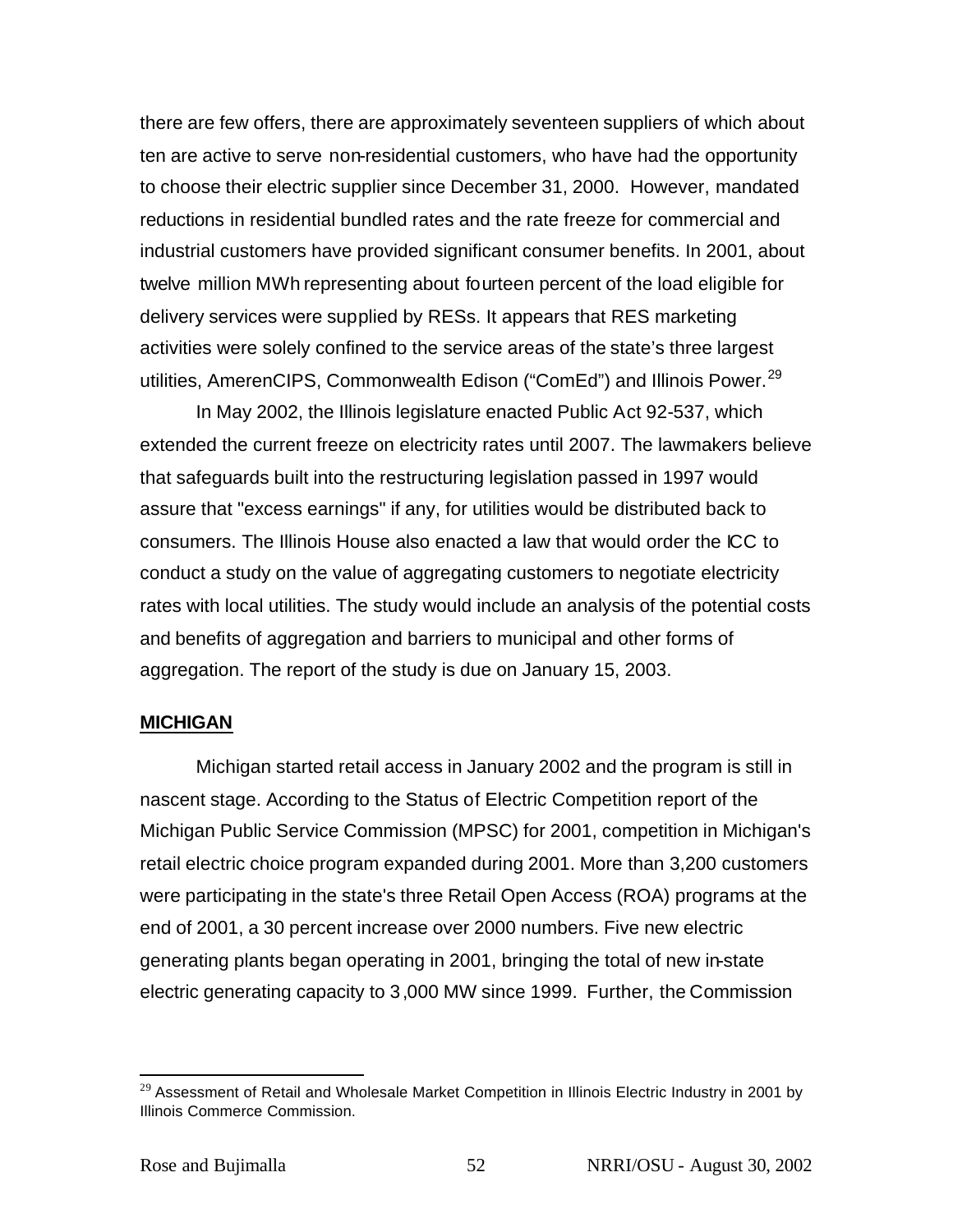has completed reviewing a plan to increase transmission capacity by 2,000 MWs by June 2002.

The MPSC, in November 2001, adopted standards to protect retail electric consumers from slamming and cramming. The Customer Choice and Reliability Act of 2000 requires the Commission to issue orders to protect Michigan's electric customers from slamming and cramming and authorizes the Commission to conduct contested proceedings to investigate any violations.

The MPSC has also adopted nine rules addressing net stranded costs, incumbent utility depreciation, unbundling, disclosure standards, distribution standards, retail open access tariffs and restructuring implementation to advance Michigan's competitive electricity environment. The rules will facilitate equitable treatment of new energy marketers, competitors, incumbents, and customers. The Commission adopted a methodology for net stranded costs as the difference between the revenue requirements associated with fixed generation assets, generation-related regulatory assets, and capacity payments associated with purchase-power agreements and the revenues available to cover those costs.<sup>30</sup> In 2002, Detroit Edison and Consumers Energy did not qualify for stranded cost recovery. The commission will review the issue annually.

Michigan Public Service Commission (MPSC) has allowed \$468 million in securitization bonds by Consumers Energy. The securitization is part of the utility's implementation of Michigan's electric competition law. Consumers Energy is required to reduce rates by five percent. The cut is to be financed through the issuance of low-cost bonds. Consumers Energy has sought approval from the MPSC for its three-year "Green Power Pilot Program." If the program is approved, customers would have the opportunity to purchase green power. Participating consumers would pay a "Green Surcharge" that would be passed on to green generators.

According to the Michigan Retailers Association, Michigan's Electric Choice program has brought significant savings to retail businesses in the state. Retail businesses have saved between ten and thirty percent on reduced electric

<sup>&</sup>lt;sup>30</sup> Electric Power Daily, December 26, 2001.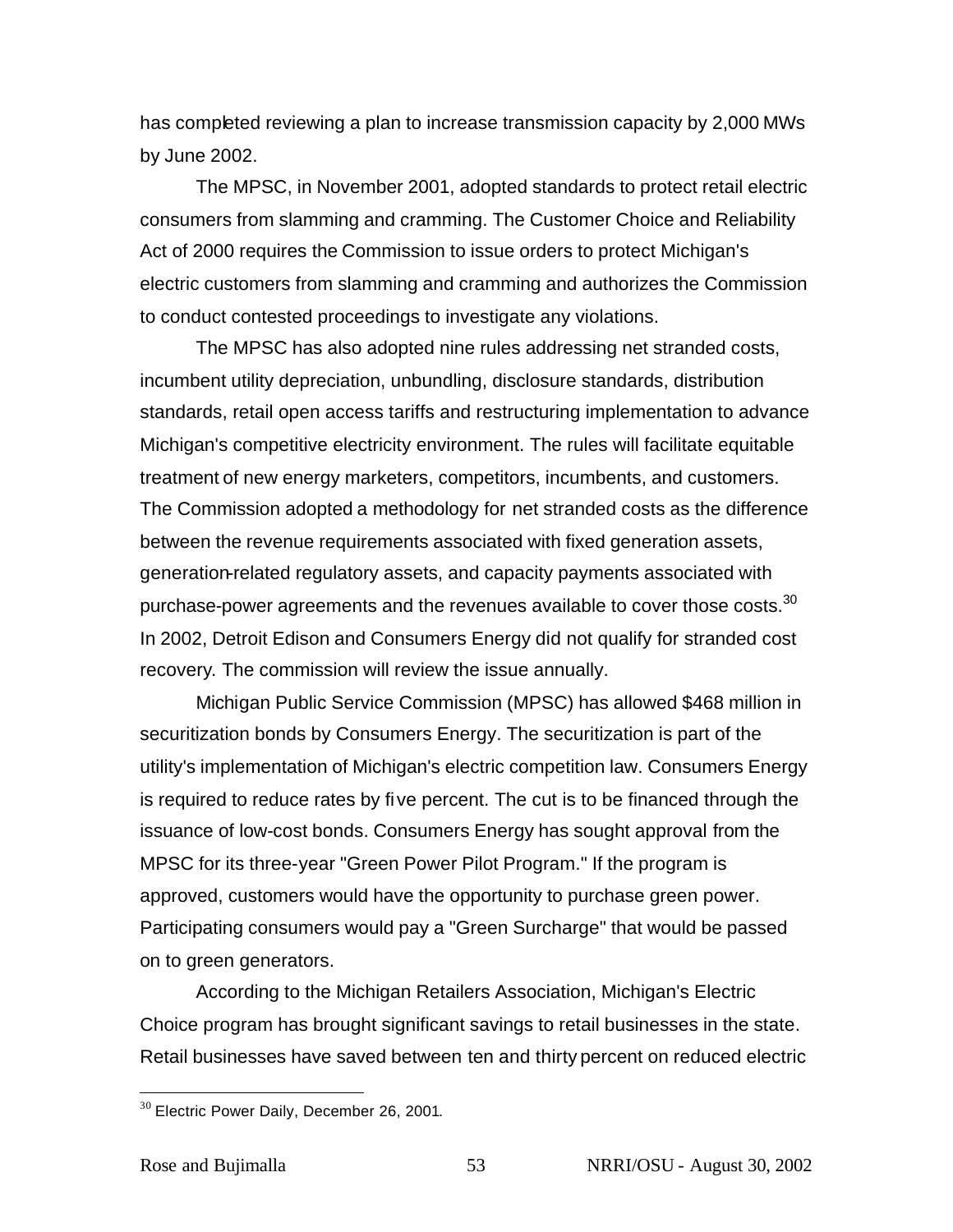bills. The program's current supplier, Quest Energy of Ann Arbor, provides electricity for fifty retail businesses with at least hundred locations. <sup>31</sup>

# **Summary of Electric Restructuring Activity in the Western Region ARIZONA**

In 1996, the Arizona Corporation Commission (ACC) adopted rules that required the start of electric competition in 1999 for the utilities that the ACC regulates. Those rules were modified in 1998, 1999, and 2000. The Electric Competition Act, (HB 2663), which was signed in 1998, allowed phased competition in Arizona for the utilities not regulated by the ACC. Since January 1, 2001 all areas of the state have been open to retail competition. There was an initial round of offers by alternative suppliers in 1999 and 2000, but there have been no offers since then and now there are no customers served by alternative suppliers. It appears that the stranded cost charges and high wholesale prices of the last year during the California crisis have made it uneconomical for marketers to compete with incumbent utilities.

 The ACC is re-examining the state's deregulation plan at the request of Commissioner William Mundell. Commissioner Mundell has asked that the rules for competition be re-evaluated in light of California's experience, in order to consider the possibility of a different path for the transition to competition. The reexamination comes amidst a request from the Arizona Public Service Company (APS) to the ACC to overturn rules that require the utility to acquire all of its power needs from the competitive market by 2004. APS argues that despite the construction of twenty new power plants, the competitive market will not be able to supply enough power by that time. Instead, APS has asked that the utility be allowed to acquire power from its parent company, Pinnacle West Capital. Competitors such as Duke Energy, Pacific Gas & Electric, and Reliant Energy argue that the change would undermine competition in Arizona<sup>32</sup>.

 $31$  Grand Rapids Business Journal, March 22, 2002.

 $32$  The Arizona Republic, December 6, 2001, Electric Power Daily, December 7, 2001.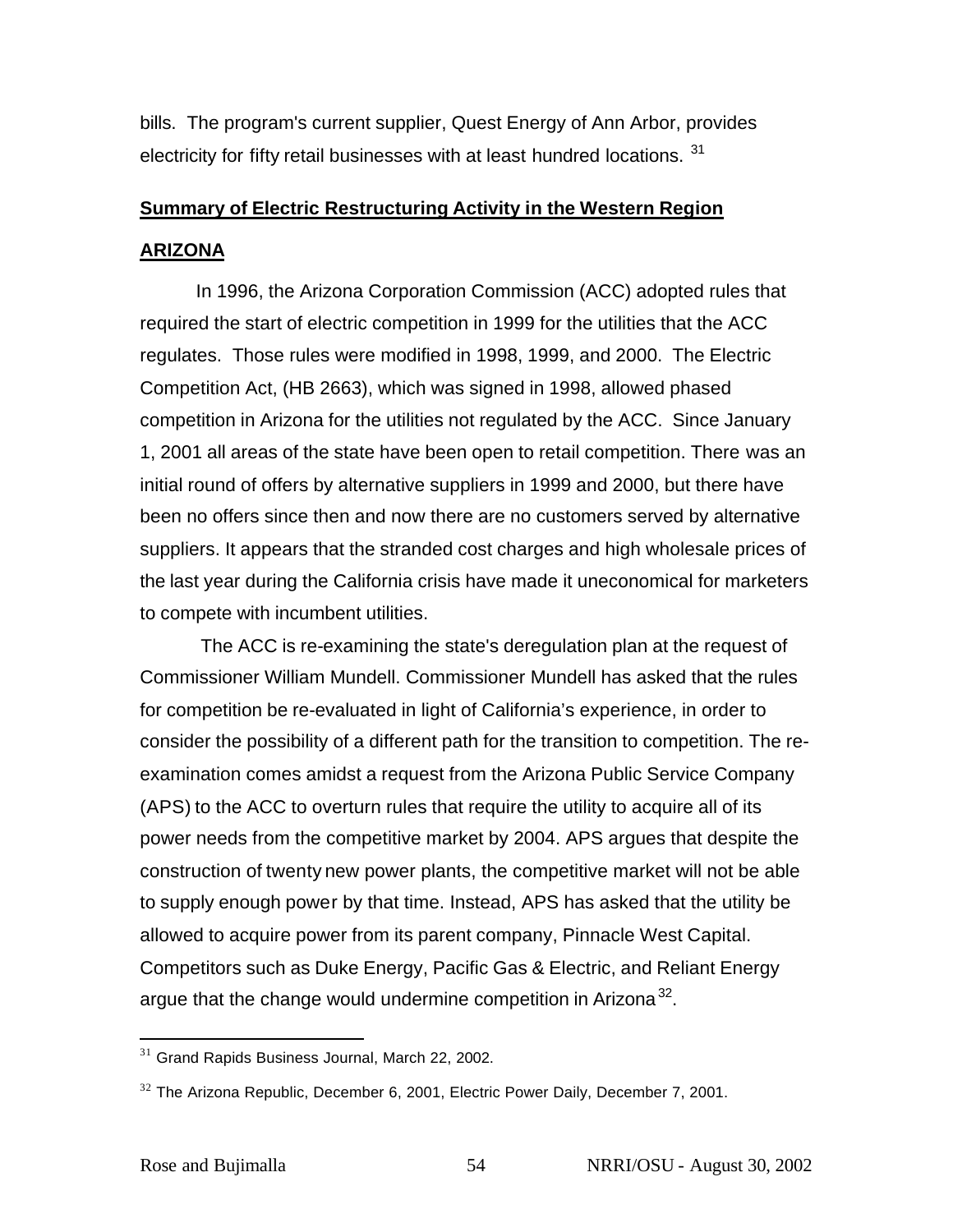#### **MONTANA**

In December 1999, as part of a transition to competition, Montana Power Company (MPC) completed its sale of generating assets to PPL Montana. MPC waived the statutory deadline for the Commission to issue a final order on the MPC transition plan. The Montana Public Service Commission (PSC) has not yet issued a final order on Montana Power Company's sale plan. In a June 26, 2001 order, the Montana PSC declared that PPL Montana, the owner of Montana Power's generating assets, must sell electricity to MPC at prices reflecting costs as if the assets had not been sold, holding that MPC's sale of its generation assets did not disintegrate MPC from an electric monopoly public utility with generation, transmission and distribution functions. PPL Montana sued the Montana PSC claiming that PSC is attempting to regulate Montana Power Company's electric rates after a legislature-mandated rate freeze. PPL Montana also sought to prevent the Montana PSC from "seeking to exercise any authority, control or regulation of wholesale sales from PPL Montana's generating assets." <sup>33</sup>

A lawsuit by Single Moms, Inc., (a group of three women) claiming that Montana's 1997 electric utility deregulation law was unconstitutional because deregulation laws have caused or would cause huge power rate increases has been rejected by Chief U.S. District Judge Don Molloy in March 2002. Judge Molloy ruled that no fundamental right was infringed by the 1997 Legislature's passage of utility deregulation and that the deregulation law was "reasonable under the circumstances existing in 1997." Judge Malloy said it is clear that the Deregulation Act of 1997 was rationally related to legitimate state purposes to regulate commerce and reduce utility rates. 34

No offers are currently being made to residential customers in Montana.

 $33$  Compiled with information from the Order No. 5968t (Docket No. D97.7.90) and The Electricity Daily, July 17, 2001.

<sup>&</sup>lt;sup>34</sup> The Montana Standard, September 13, 2001.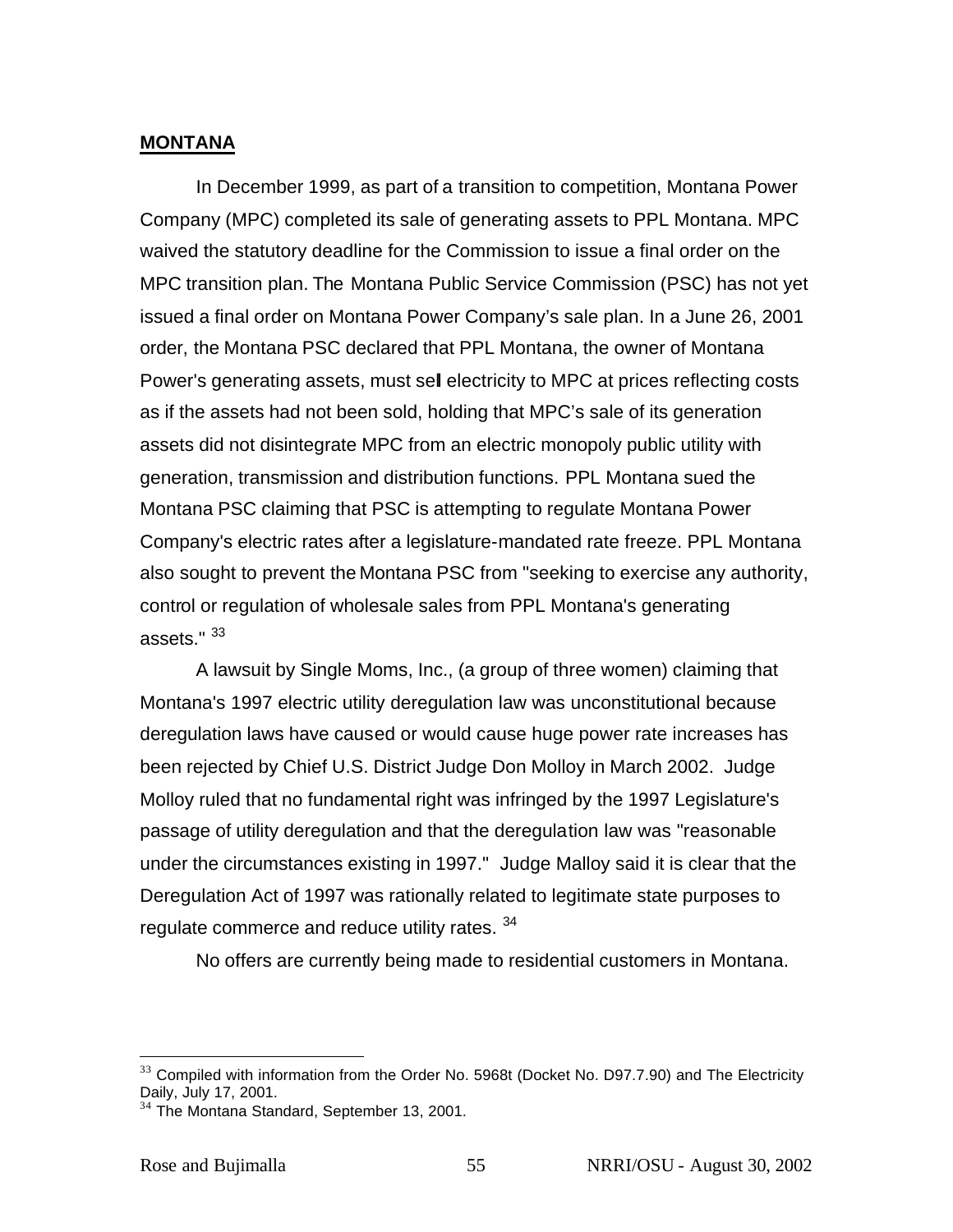In **Oregon** direct access is an available option for eligible non residential customers. However, none of the eligible customers has yet elected direct access through an alternative supplier. Oregon Revised Statue 757.601 (2) directs Public Utility Commission to report to the legislature by January 1, 2003 whether residential customers would benefit from direct access to electricity services.

**Nevada** passed restructuring legislation AB 366 in July 1997. But, due to the California crisis, the restructuring statue was revoked in April 2001. The repeal was to halt retail access permanently and freeze utility rates until early 2002. But a law enacted in July 2001 partially restored retail access for large customers with the approval of the Commission. The customer must, however, provide evidence of the impact of their leaving the system will have on other customers. The petition could be denied or an exit fee could be charged, if a significant cost is involved. The first cases are currently being processed.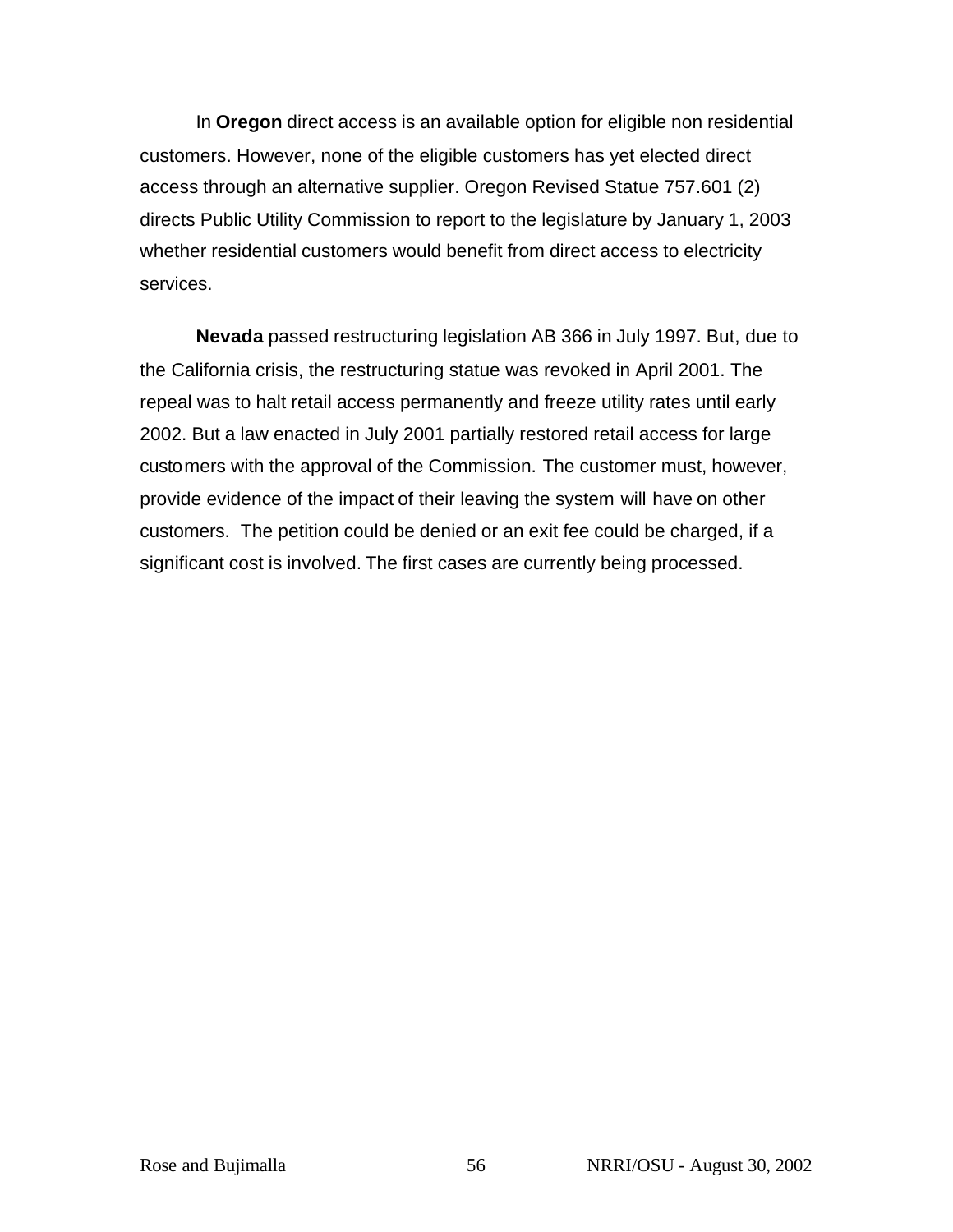## **Section II: Status of Electric Wholesale Markets**

As noted in Section I, what occurs in the wholesale markets directly affects the performance of retail markets. If retail prices are capped, then when wholesale prices for energy and capacity increase, the headroom available for alternative suppliers to be competitive is squeezed or can disappeared completely. While raising the cap can increase retail market activity, this may simply pass the higher cost of wholesale power due to market power through to retail customers. This underscores the importance of not only considering the wholesale cost of power to suppliers relative to the retail price customers pay, but also the competitiveness of the wholesale market itself and how close prices are to a competitive market outcome.

As with last year's report, price trends and performance in the wholesale markets of California, New England, PJM, and New York are reviewed. These markets continue to have more publicly available and complete price data and analyses than other regions of the country. This section summarizes, after a summary of recent events in the industry, price and other data analyses to provide an indication on how these markets are performing.

## **Recent power industry turmoil**

Since last year's report, the electric supply industry has been beset by a series of disturbing revelations and scandals, beginning with Enron Corporation's collapse<sup>35</sup> in late 2001. Enron's collapse quickly became an accounting scandal as investigations revealed improper accounting treatment of partnerships and subsidiaries. The company's stock collapse devastated many investors' portfolios, including many former Enron employees,

 $35$ The Washington Post has a comprehensive five part series on Enron's rise and collapse, "The Fall of Enron: The Private Decisions Behind the Company's Public Collapse," available online at: http://www.washingtonpost.com/wp-dyn/business/specials/energy/enron/.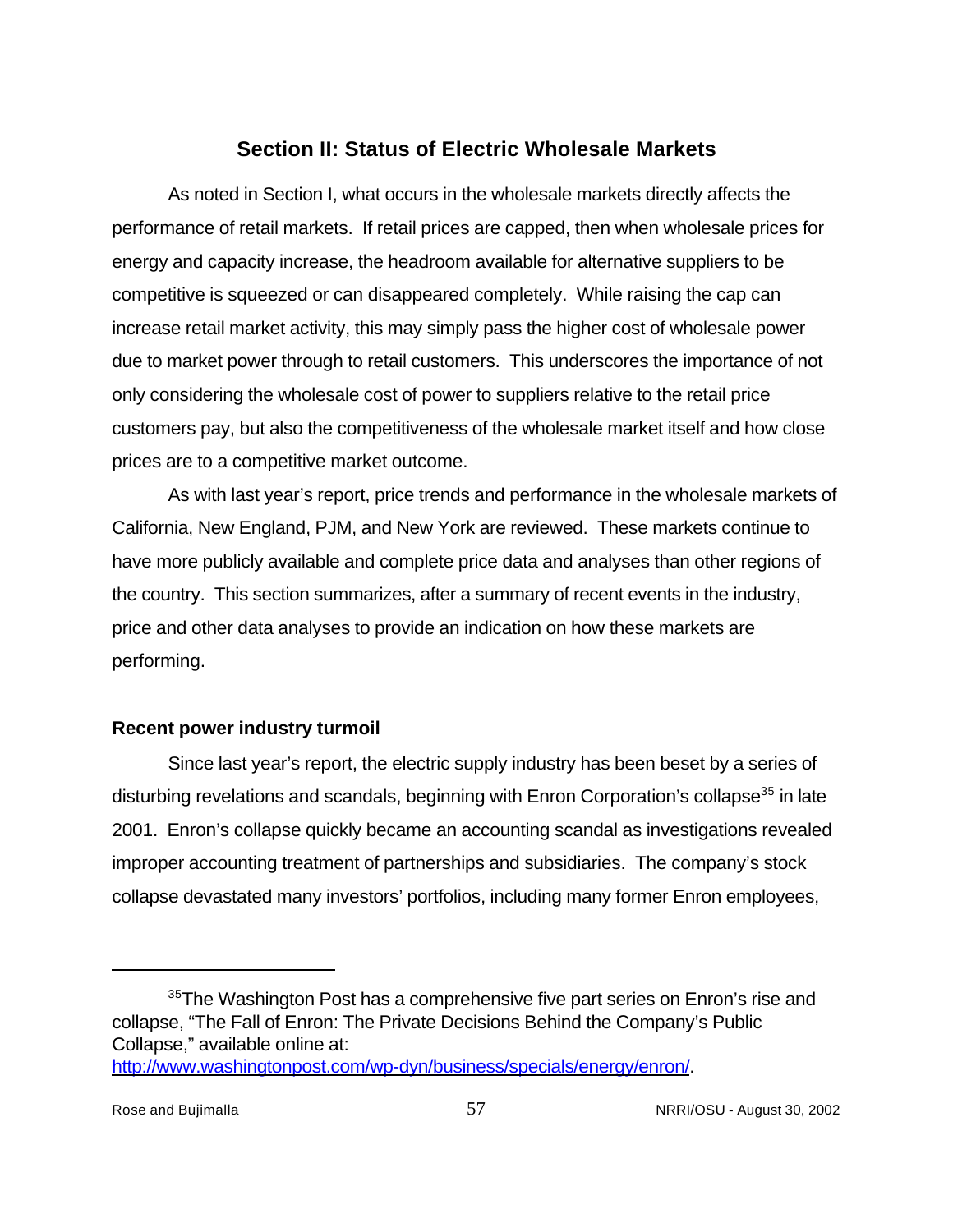and began a series of revelations of accounting improprieties in other industries that continues to this day.

The effect of Enron's collapse on the electric supply industry was two-fold. First, Enron claimed to be the largest energy trader in the country, so its disappearance should of had an immediate affect on power markets. It appears, however, that other energy market participants were able to quickly absorb the loss of Enron's presence and markets showed no immediate impacts. A reason for this may be due to Enron's own exaggeration of its trading volume and activity in wholesale power markets and the type of trades Enron was involved in. A recent FERC staff investigation noted that they had "retrieved information indicating that Enron may have been involved in considerable electricity and natural gas round trips or wash sales."<sup>36</sup> In these types of trades, a company sells power to another company or to its subsidiary with a simultaneous purchase of the same product at the same price to artificially inflate revenue and trading volume. The FERC staff investigation report gives an example of the potential negative impact on the market of such trades, stating that "wash trading provides the illusion of a deep market (that is, more volume than absent wash trades), which may lead buyers to assume they are getting a competitive price and trading in a liquid market when in fact they are not."37

Questions also began to be raised about the trading practices of other power traders and marketers as well and in May of 2002, the Federal Energy Regulatory

<sup>&</sup>lt;sup>36</sup>The Federal Energy Regulatory Commission, report prepared by the FERC staff, "Initial Report on Company-Specific Separate Proceedings and Generic Reevaluations; Published Natural Gas Price Data; and Enron Trading Strategies," Fact-Finding Investigation of Potential Manipulation of Electric and Natural Gas Prices, Docket No. PA02-2-000, August 2002, pp. 58-59.

<sup>&</sup>lt;sup>37</sup>FERC Staff Fact-Finding Investigation of Potential Manipulation of Electric and Natural Gas Prices, August 2002, p. 58.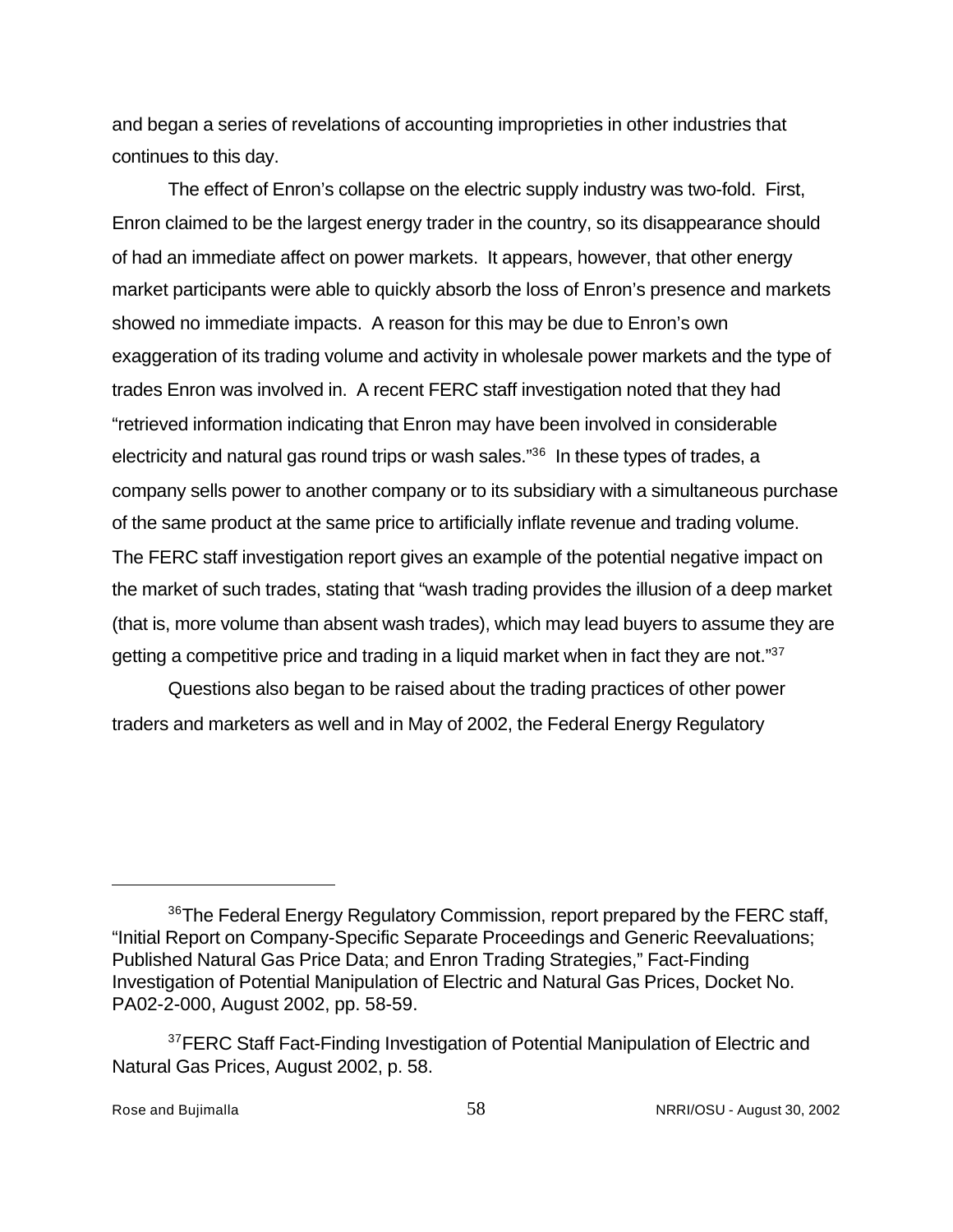Commission (FERC) ordered<sup>38</sup> 150 power traders<sup>39</sup> to disclose details of any "round trip," "wash," or "sell/buyback" trades these companies may have engaged in the western markets during the years 2000-2001. The FERC Order asked the respondents to admit or deny that their company had engaged in any wash, round trip or sell/buyback trading activities.

This FERC investigation revealed that a number of companies were engaging in these transactions. For example, it was reported that CMS Energy Corporation inflated its revenue by \$5.2 billion over the last two years, which accounted for 23.3 percent of its revenue in that period.<sup>40</sup> Duke Energy acknowledged that it made 89 round trip trades that boosted revenues by \$217 million between January 1, 1999, and June 30, 2002 (Duke's overall revenue was \$75.6 billion during this period).<sup>41</sup> Other companies have admitted to round-trip trades as well, including Dynegy, Inc and Reliant Resources, Inc.<sup>42</sup> The Securities and Exchange Commission, the Commodity Futures Trading Commission, Department of Justice, and FERC are currently investigating several dozen other power traders and other industry activities as well.

A second major impact from the Enron collapse stems from the revelation of manipulation of trading rules in California during the crisis of 2000 and 2001. Details of

<sup>40</sup>Kenneth Bredemeier, *The Washington Post*, "Caution: Energy Trading, Today the Power Industry Fears the Risk," July 26, 2002. This article also noted that CMS's chief executive and the head of its trading arm resigned after the disclosures.

<sup>41</sup>Paul Nowell, *The Associated Press*, "Duke Energy Fires 2 Over Trades," August 2, 2002. A Duke spokesperson noted in the article that none of these trades involved the California market.

<sup>42</sup>Chris Baltimore, *Reuters*, "FERC concerned by US power firm downgrades," July 17, 2002.

<sup>&</sup>lt;sup>38</sup> Federal Energy Regulatory Commission, "Fact-Finding Investigation of Potential Manipulation of Electric and Natural Gas Prices, Docket No. PA02-2-000," May 21, 2002.

<sup>39</sup>See Attachment A to May 21, 2002 "Fact-Finding Investigation," Sellers of Wholesale Electricity and/or Ancillary Services In the U.S. Portion of the WSCC During 2000-2001.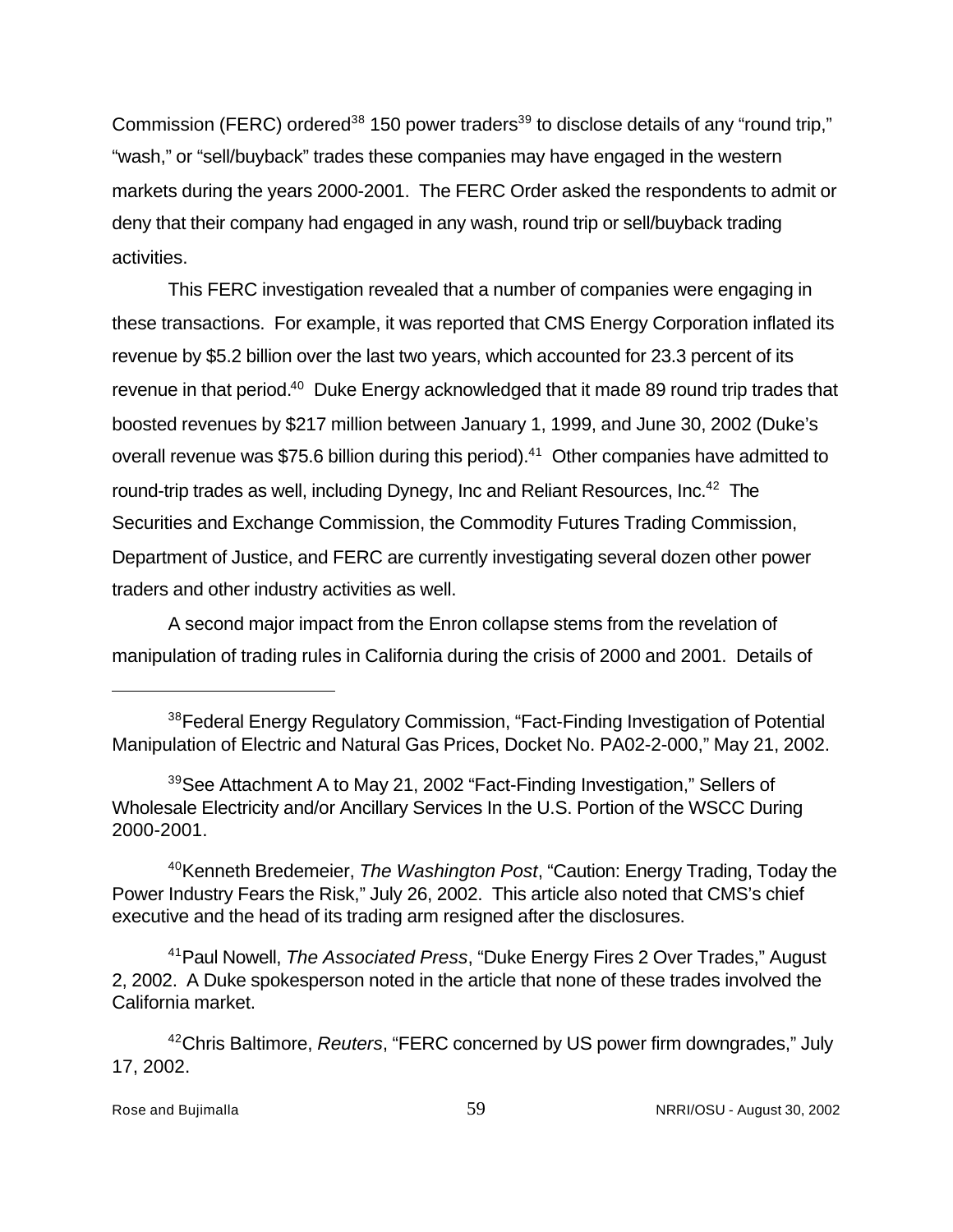how Enron was able to do this was revealed in three memos<sup>43</sup> released in May of 2002 by FERC as part of its investigation of the western market power crisis. While there is evidence that these transactions were only a small portion of the overall price runup in California<sup>44</sup> and the west, they have garnered a large share of the media attention and have raised questions about the efficacy of restructured markets. The FERC staff investigation report notes that "[w]hile the exact economic impact of the Enron trading strategies is difficult to determine precisely, Staff concludes that these now infamous trading strategies have adversely affected the confidence of markets far beyond their dollar impact on spot prices."<sup>45</sup>

The recent disclosures of wholesale market improprieties and a moderating of wholesale prices (largely from softer demand due to a slower economy) have resulted in declining credit ratings and falling share prices for many energy companies. This "credit crunch" has impacted the ability of suppliers to raise capital and forced companies to cut back on their energy trading operations and plant investments. By one estimate merchant energy companies have lost over two-thirds of their equity value over an 18 month period.<sup>46</sup>

<sup>44</sup> Frank Wolak, a professor in the Department of Economics at Stanford University and Chairman of the Market Surveillance Committee of the California ISO, estimated that "the strategies outlined in these [Enron] memos, at most, account for \$500 million when aggregated over all California market participants." This is less than five percent of the more than \$10 billion the California ISO has calculated that California customers paid from "unjust and unreasonable" wholesale electricity prices from June 2000 to June 2001. Frank Wolak, testimony before the Senate Committee on Commerce, Science and Transportation, U.S. Senate, May 15, 2002.

<sup>45</sup>FERC Staff Fact-Finding Investigation of Potential Manipulation of Electric and Natural Gas Prices, August 2002, p. 5.

<sup>46</sup>Lawrence Makovich (of Cambridge Energy Research Associates) quoted by Chris Baltimore, *Reuters*, "Energy Sector Weakness Could Threaten Power Supplies,"

<sup>&</sup>lt;sup>43</sup>These memos are currently available at

http://www.ferc.gov/electric/bulkpower/pa02-2/pa02-2.htm along with other information gather as part of FERC's investigation of western markets. These are the memos that outlined Enron's strategies with colorful names such as "Death Star," "Get Shorty," "Ricochet," and "Fat Boy."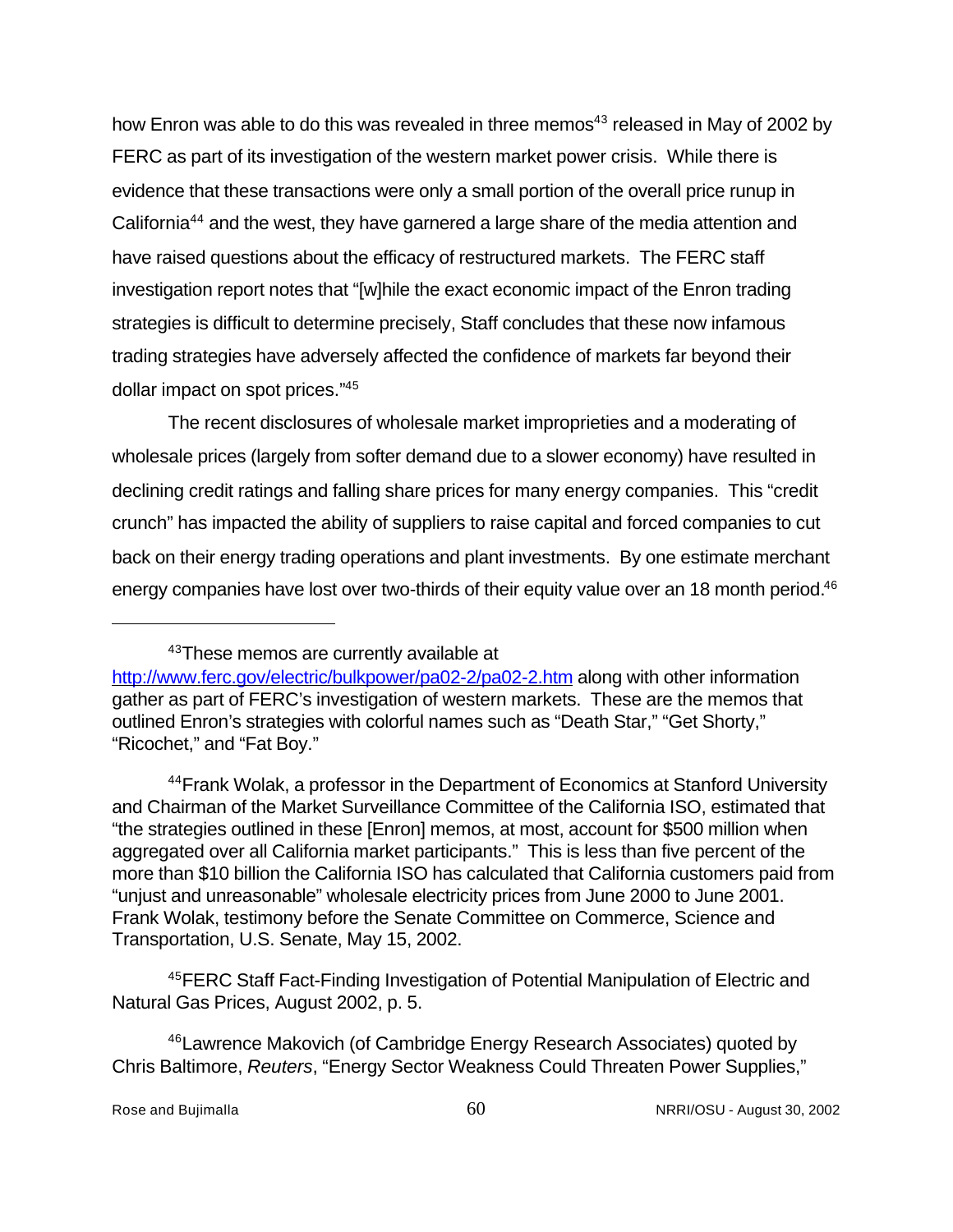Between January and late July 2002, Dynegy and Williams stock prices had each fallen 95 percent, El Paso was down 77 percent, Reliant Resources was down 73 percent, and Duke Energy had fallen 52 percent.<sup>47</sup> Some energy companies have had their corporate ratings reduced below investment grade (that is, to "junk" status). Fitch Ratings, which tracks "downgrades-to-upgrades" ratios of companies, stated that for all US corporations, the ratio was 4:1 for the first half of 2002, while for the global power group's companies, it was 18 downgrades to 1 upgrade (it was 6:1 for the first half of 2001).  $48$ 

In response to the credit crunch, power trading companies have reduced their trading staff, including Aquila, Inc., which cut 400 employees in its trading operation and was trying to sell its power trading division (the company later decided to completely exit the wholesale energy marketing and trading business), Dynegy cut 50 employees from its 300-person trading operation, El Paso cut half of its 600-person trading group, and CMS reduced its trading staff from 224 to  $158<sup>49</sup>$  Energy companies have also been selling assets as well to shore up their balance sheets. For example, Dynegy sold its Northern Natural Gas pipeline to Warren Buffett's MidAmerican Energy Holdings for \$928 million (Dynegy had paid Enron Corp.  $$1.5$  billion in November of 2001)<sup>50</sup> and is looking to sell UK assets as well. $51$ 

July 24, 2002.

<sup>48</sup>Steven Poruban, "U.S. Energy Merchants Face Period of 'Extreme Stress,'" Oil & Gas Journal, August 9, 2002.

<sup>49</sup>Kenneth Bredemeier, *The Washington Post*, "Caution: Energy Trading, Today the Power Industry Fears the Risk," July 26, 2002.

<sup>50</sup>Reuters, "Dynegy soars 36 pct, bonds rise after pipeline sale," August 19, 2002.

<sup>51</sup>Tim Webb, Sunday Business (London), "U.S. Energy Sector Collapse Sparks Asset Free-for-All in Britain," August 18, 2002. Other companies reported to be selling assets in the U.K. were Aquila, Mirant, and AES.

<sup>47</sup>Laura Goldberg and Michael Davis, *Houston Chronicle*, "Energy Traders Take Beating," July 24, 2002.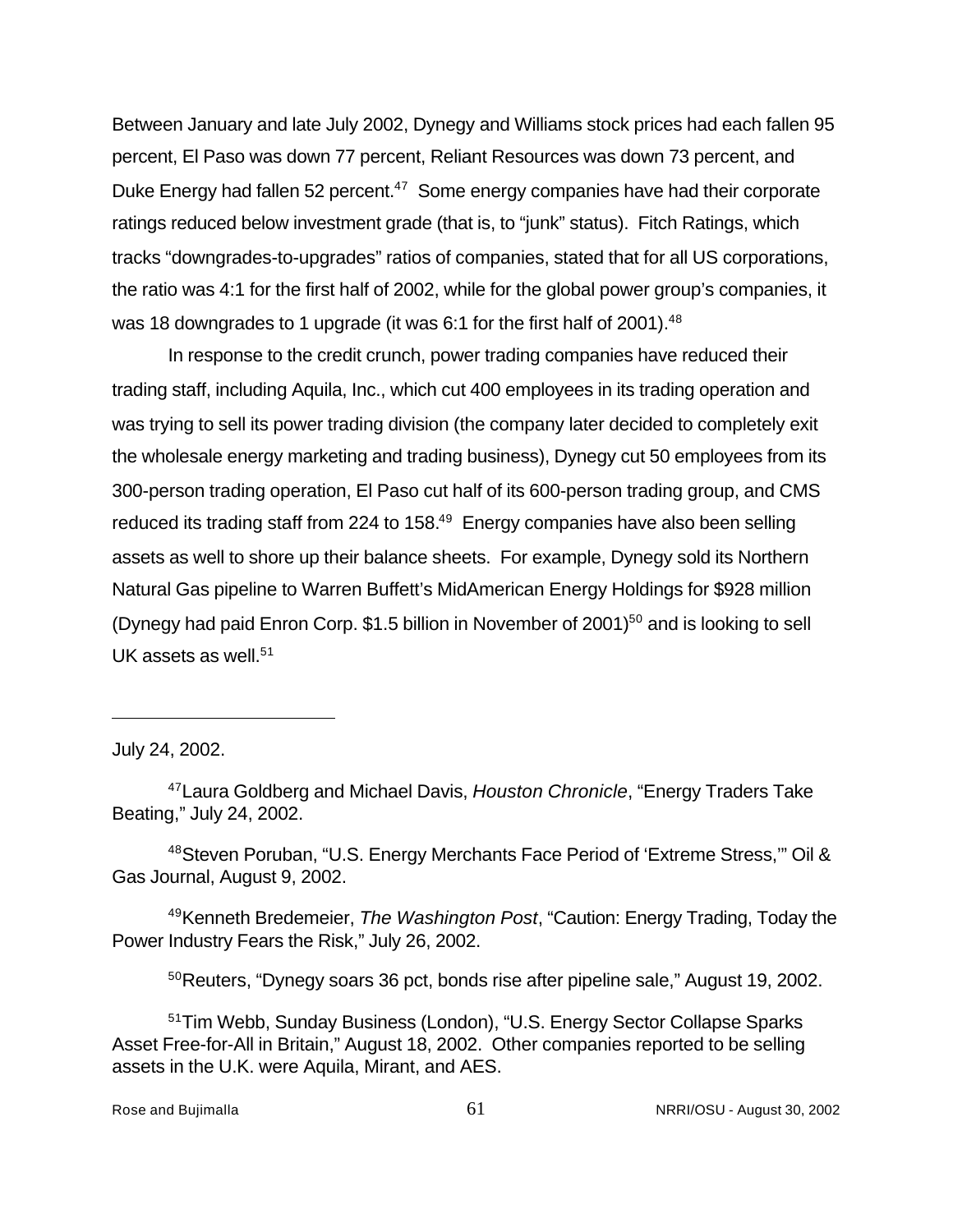Perhaps more important in the long run for consumers is that this has also led to a cut back in investment in future generating capacity. By one estimate, since the beginning of 2002, about one-third of the proposed new capacity in the country has been shelved or postponed, nearly 92,000 megawatts.<sup>52,53</sup> This means less future supply and fewer new suppliers to compete with existing suppliers; either preserving existing market power of current suppliers or increasing the potential for the exercise of market power by existing suppliers in the future. Given the long lead-time to permit, site, and build new power plants, this could also mean that power markets could be slow to react to another California-style price runup.

#### **How is wholesale market performance measured?**

Among the principal reasons<sup>54</sup> for the movement away from regulation and toward generation competition was the belief that competition would provide better incentives to control costs and that these cost savings would be passed on to consumers–resulting in lower prices for all customer classes.

This examination of the performance of the wholesale markets is based on the extent to which this goal of developing a competitive market is being met. Ideally, the economic textbook case of a perfectly competitive market, there would be many suppliers vying for business. Potential new entrants would encounter few or no entry barriers and

<sup>52</sup>Lawrence Makovich quoted by Chris Baltimore, *Reuters*, "Energy Sector Weakness Could Threaten Power Supplies," July 24, 2002.

<sup>&</sup>lt;sup>53</sup> Another indicator of this trend is an announcement last July by GE Power, a division of General Electric Co. and manufacturer of power turbines, that said it planed to lay off 2,500 workers now and possibly more next year due to falling sales. Steve Everly, "Power Industry Faces Market Where Supply Has Outrun Demand," The Kansas City Star (MO), August 6, 2002.

<sup>&</sup>lt;sup>54</sup>Other reasons include increased use of innovative technologies in generation and more customer options in terms of price, fuel source, and service.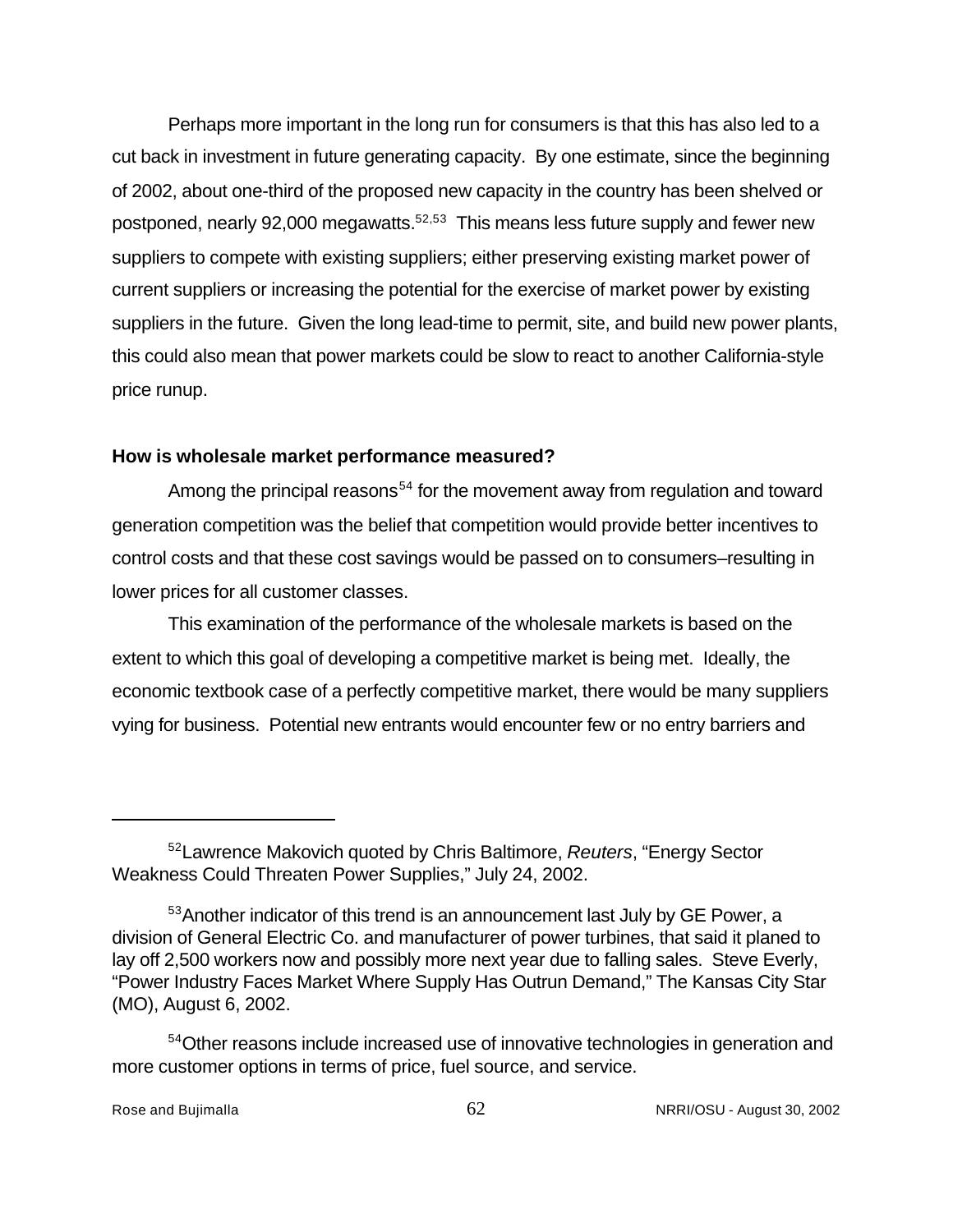this ease of entry<sup>55</sup> would provide an additional incentive to existing suppliers to control costs and offer competitive prices to retain customers. No single supplier or group of suppliers could exercise any control over the price or manipulate it in any significant way. In other words, in a *perfectly* competitive market, suppliers are "price takers" and base their choice of the quantity to supply to the market on this market-determined price. In this perfectly competitive market case, the market price will approximate the marginal cost of supply at the market-clearing quantity.

The ability of a supplier or group of suppliers to raise and maintain the price above what would occur in a competitive market is referred to as their market power. Market power is the degree of price leveraging ability a supplier or suppliers have for "price making" ability, rather than being the price takers of the perfectly competitive market. The more a firm can charge a price that exceeds the marginal cost and exert its influence upon the price, the greater the firm's degree of market power.<sup>56</sup> The price-taking competitive firm that has no market power cannot pick its own price or influence it in any significant way. In extreme cases of market power, such as with a monopolist that faces no threat of entry from rival firms, there are upper bound limits on price that even an unregulated monopolist must contend with. These include that the price cannot exceed what consumers are willing to pay for the product (that is, it cannot exceed demand at the quantity the monopolist wants to produce), nor can a monopolist charge a price that is

(Price - Marginal Cost)/Price

<sup>55</sup>For example, no or little sunk investment costs, where either the investment costs are low or the capital invested can be easily redeployed to another enterprise.

<sup>&</sup>lt;sup>56</sup>This can be estimated with the "Lerner Index," which is defined as:

which measures the markup of price over marginal cost (as a percentage of price). The larger the Lerner Index, the greater the firm's market power. If the Lerner Index equals 0.5, then 50 percent of the price is the mark-up above marginal cost; if it equals 0.02, then just two percent of the price is mark-up above marginal cost. If the Index equals 0.5, it may indicate significant market power and require some action; if it is only 0.02, it is unlikely to raise any calls for governmental action.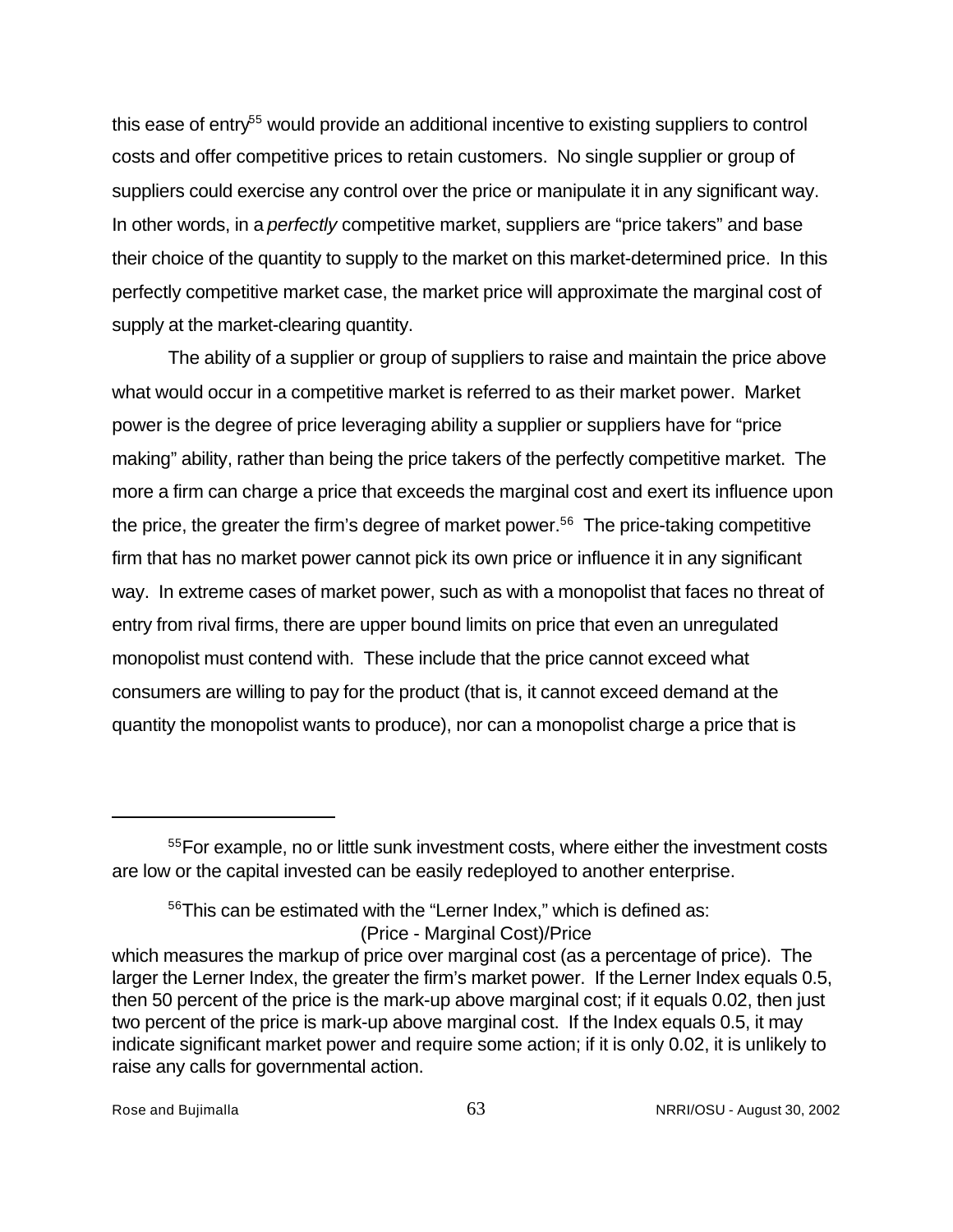sufficiently high that it creates a strong incentive for other firms to find ways around the entry barriers to the market or encourages consumers to seek alternatives.

Of course, experience tells us that markets are routinely less than ideal or perfect. Suppliers often have at least some degree of control over the price. When this control is relatively modest, as with many markets, no corrective action is required or taken. For example, if a manufacturer can raise and maintain the market price ten percent above a competitive level, the full weight and force of the U.S. Department of Justice and the Federal Trade Commission are not likely to be used to correct this market imperfection. Indeed, the corrective action may cause more harm than good by deterring new entrants or imposing additional compliance costs. Also, with low entry barriers, over time the higher price will draw the attention of potential new suppliers who will drive the price down closer to the competitive level when they enter the market. Problems arise when the price control is relatively large and has persisted, or has the potential to persist, for a long time.

How much control or price leverage a firm has is based on three factors: the overall demand characteristic of the product, the market concentration or market share of the firm, and the supply characteristics. These three factors together determine how much market power a firm can exercise. No single factor by itself would indicate a firm has considerable market power. For example, if a firm had a substantial market share, say 80 percent of the market, but entry or increased output from other firms was relatively easy and customers had suitable alternatives to the firm's product, then its actual market power potential may in fact be very low.

Unfortunately, in electric markets all three factors clearly play a role. Demand for electricity is very inelastic, particularly in the short-run (less than one year) since customers have few practical alternatives and the long life of major electrical appliances makes it difficult to respond to price changes quickly for most customers. Markets are very concentrated for most geographic regions, even for multi-state wholesale regions. And market entry from other firms requires time to build new generation and is limited from outside the area by transmission constraints, which also require time to relieve. Also, mass storage of electricity for later use during peak hours is generally impractical for many

Rose and Bujimalla 64 NRRI/OSU - August 30, 2002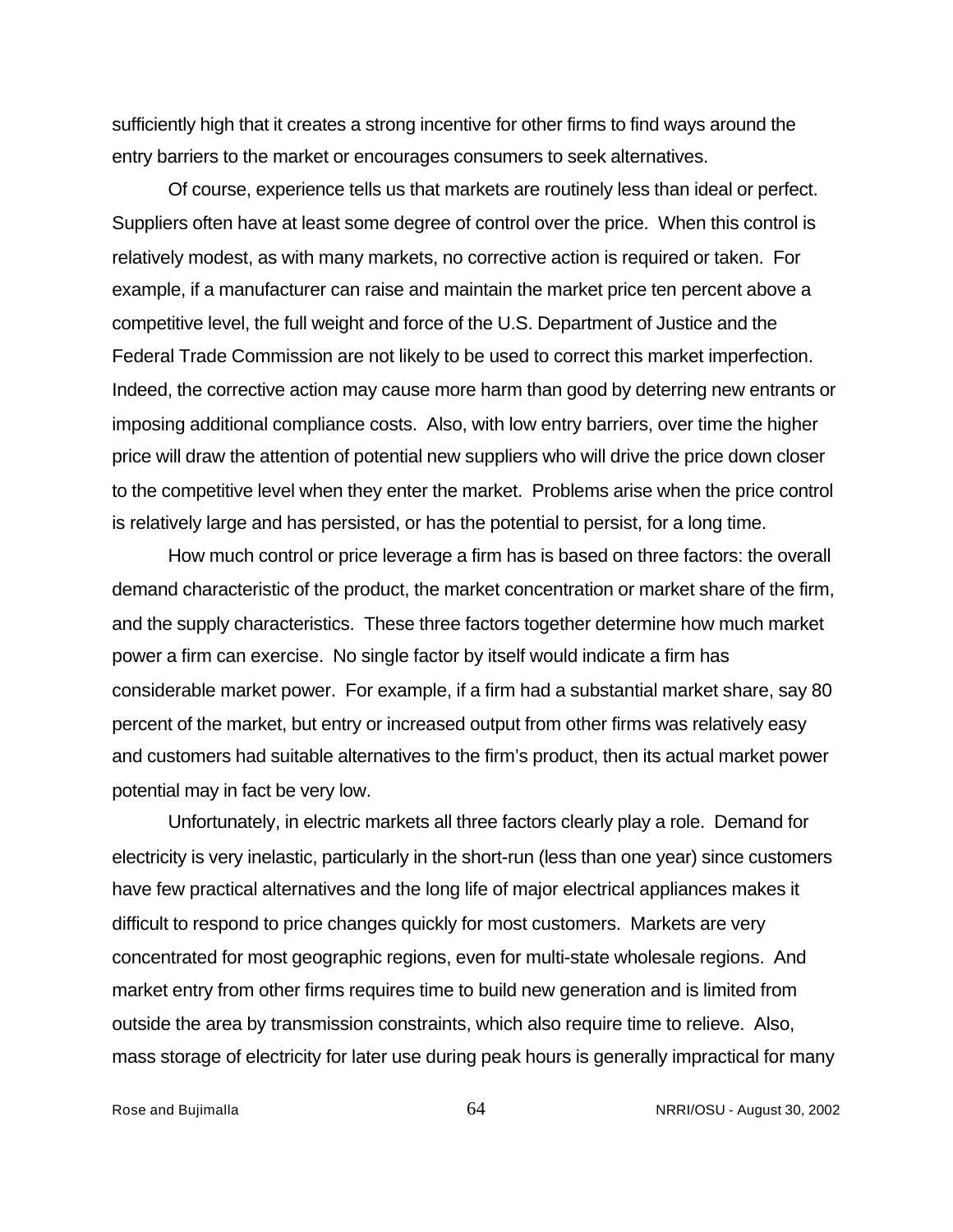regions of the country.<sup>57</sup> As economic theory would predict, because during peak hours supply is often very inelastic, that is, the quantity supplied is not very responsive to the price, markets are relatively concentrated, and demand is also very inelastic, market power has been very significant, particularly during peak hours.

The way a supplier can exercise market power in electric power markets, if they have some degree of price leverage,<sup>58</sup> is to either physically or economically withhold output from the market. Physical withholding is the actual withdraw of capacity, such as claiming that a plant or plants are down for maintenance or withdrawing capacity for other reasons. Economic withholding is bidding a relatively high price with the expectation that either the plant or plants will not be selected for dispatch, or if they are selected, the owner will receive a much higher price than the marginal cost. In either case, withholding is profitable because the revenue lost from the idled capacity is more than made up for by the increased revenue gained by the operating plants that receive the higher price.

#### **California**

The California wholesale market crisis began in late May of 2000 when the average Power Exchange (PX) price jumped from just over \$27 per MWh in April of 2000 to over \$50 per MWh in May and then to \$132 per MWh in June–on its way to a high of about \$450 per MWh in January 2001. The last power emergency occurred in early July of 2001, which can be viewed as the end of the crisis period. After this period, wholesale prices leveled off and did not return to the levels reached during the crisis. The eventual decline in prices was due to the reversing of a similar combination of factors that lead to prices rising during the crisis. These included a return of hydro-capacity, reduced demand, and lower natural gas prices. (The combination of factors that caused the crisis in California is

<sup>&</sup>lt;sup>57</sup>Pumped hydro storage, obviously, requires hydro resources to be available, and when it is available, it is usually not a significant portion of the total capacity required to meet demand.

<sup>&</sup>lt;sup>58</sup>If a firm has no or very little market power, then raising the price will mean the loss of all or a substantial number of the firm's customers.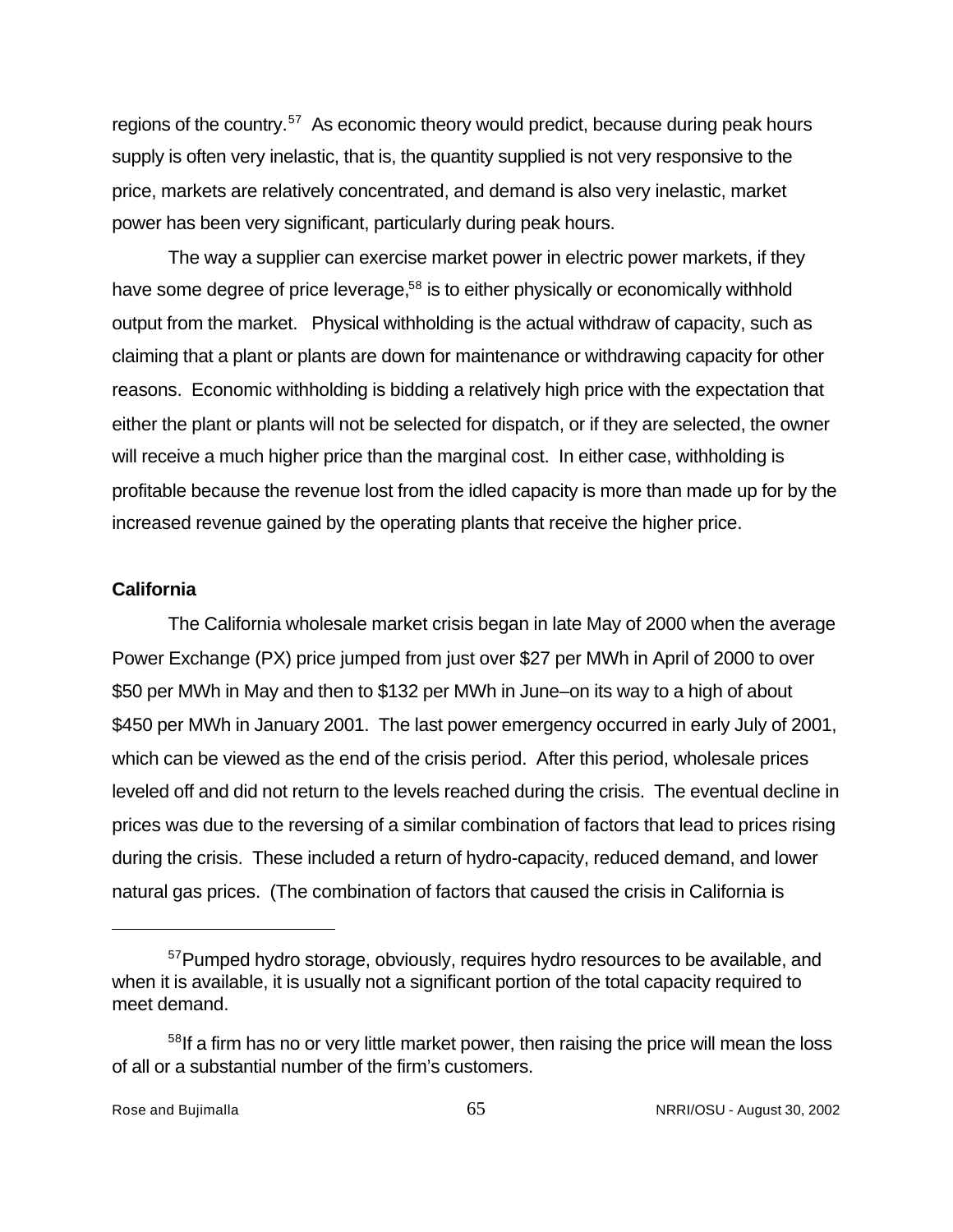discussed in last year's report.) The FERC western-wide price cap was likely imposed too late (June of 2001) to have much of an impact on prices during the crisis.<sup>59</sup> Figure 15 graphs the prices from January 2000 through March 2002.

The California power market has been studied and analyzed more than any other power market in the country. There was evidence before the summer of 2000 suggesting that market power was significant during peak hours. Since growing demand in California was not matched with additional supply and significant existing hydro capacity was unavailable due to drought conditions, there is little doubt that scarcity played a role in the price runup. It would be expected that the price would be driven up to the marginal cost of the highest cost marginal unit needed to satisfy demand–a higher marginal cost than would obtain than during times of relatively plentiful supply. However, it is clear that actual prices exceeded, and often greatly exceeded, the expected highest marginal cost. Empirical evidence of market power has been found in several analyses of the California market. A summary of the more significant studies that were discussed last year are presented again here, followed by summaries of two new analysis of California's markets.

<sup>59</sup>A FERC staff report ("Report on the Economic Impacts on Western Utilities and Ratepayers of Price Caps on Spot Market Sales," a paper prepared by the FERC staff, January 31, 2002) found that "after the Commission [FERC] issued its June 19 [2001] Order, prices in the spot market steadily declined throughout the time period at issue [late June through late November] and were well below the \$92/MWh price cap." (p. 11.) The report concluded that "a wide variety of factors other than the price cap, such as conservation efforts, a downturn in the regional economy, and adequate supply given low demand, affected sales prices in both the spot and non-spot markets." (p. 4.)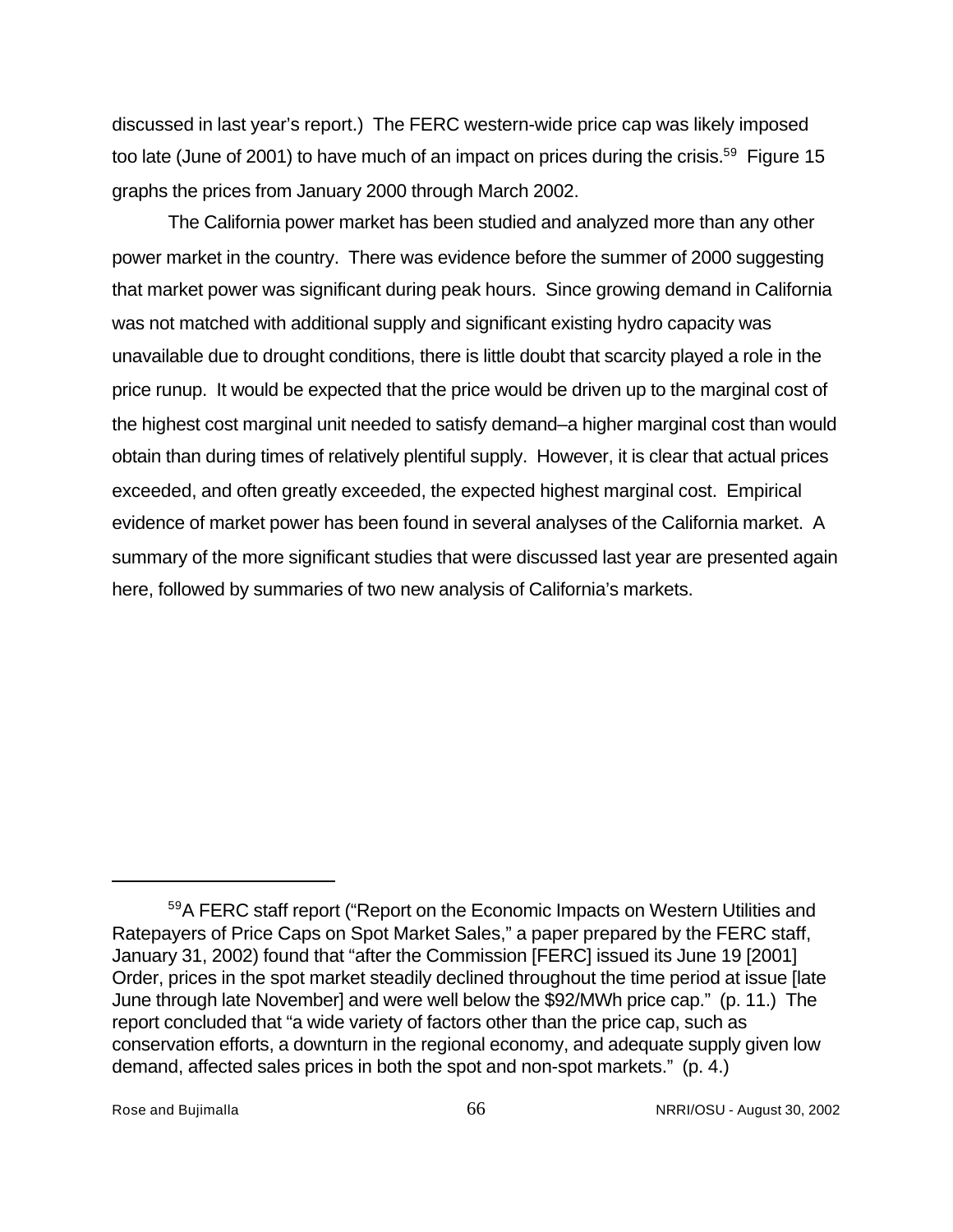

**Figure 15**. California power prices during the 2000 - 2001 crisis.

Before the California crisis of 2000 and 2001 began, a study by Borenstein, Bushnell, and Wolak<sup>60</sup> had found evidence of significant market power in the California wholesale electricity market. They estimated total payments in excess of competitive levels at \$719 million for the 16 months of their study period–June of 1998 to September of 1999. If June of 1998 is excluded, the total payment in excess of competitive levels was

<sup>&</sup>lt;sup>60</sup>Borenstein, Bushnell, and Wolak, "Diagnosing Market Power in California's Deregulated Wholesale Electricity Market," working paper of the Program on Workable Energy Regulation, University of California Energy Institute, Berkeley, California, March 2000, PWP-064.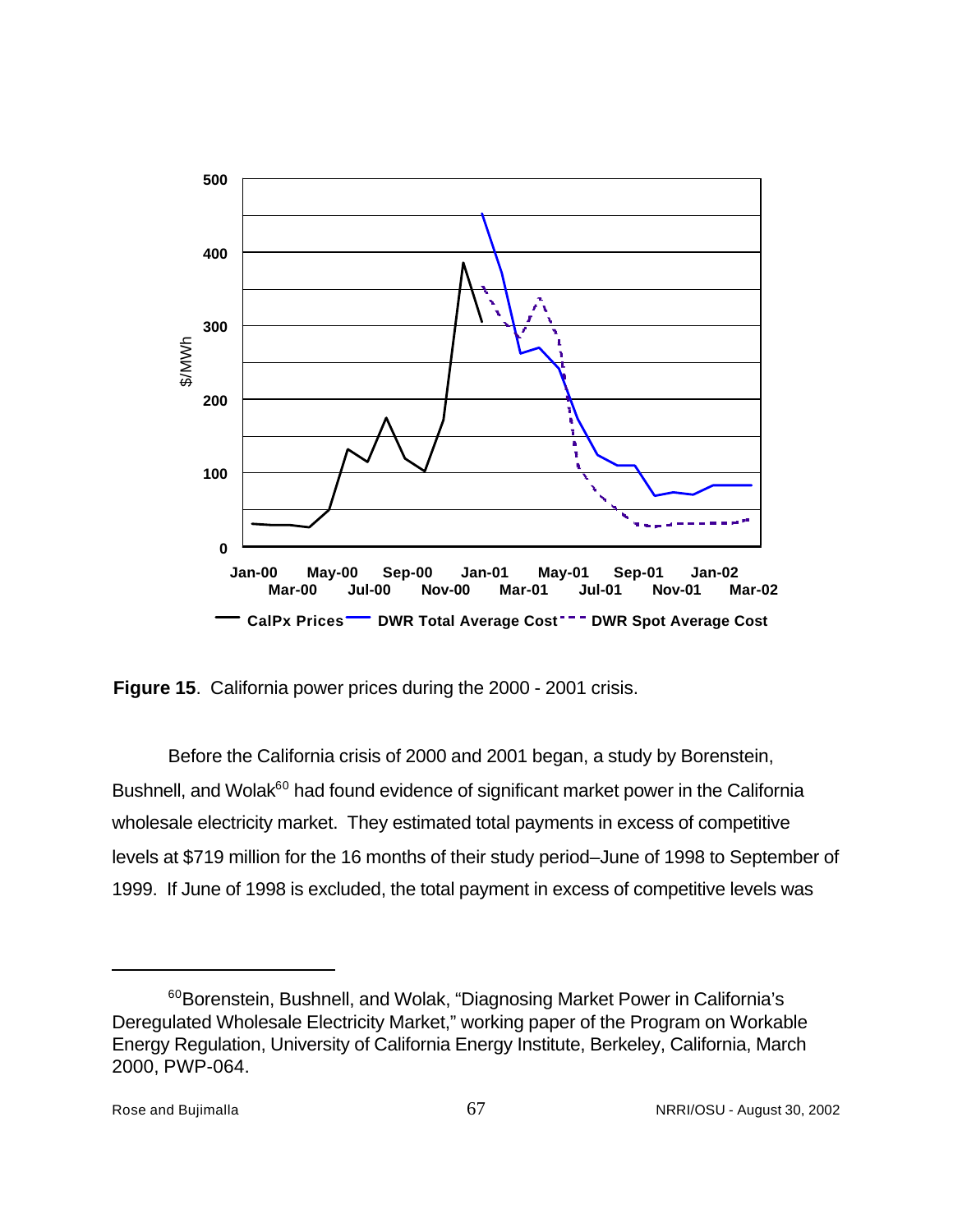determined to be \$795 million. $61$  They calculated the average markup of price over a competitive outcome at 15.7 percent or, excluding June '98, 18.3 percent. This markup occurred primarily during peak demand periods.

Dr. Anjali Sheffrin, the Director of the Department of Market Analysis of the California Independent System Operator, conducted a detailed analysis of market power and bidder strategy in California.  $62$  This study provides evidence that "many large suppliers actively engaged in strategic bidding efforts and that their activity had a direct impact on market prices." Dr. Sheffrin concludes that supplier "bidding strategy was not ad hoc, but consistent with a certain model of oligopoly pricing behavior" and that it "implies the systematic exercise of market power to maximize profit." Her findings are consistent with expected behavior of firms with considerable market power that can profitably use economic and physical withholding to raise prices. Five large in-state suppliers were found to use economic withholding 80 percent of the time and physical withholding less than 20 percent of the time. Her estimated average bid-cost markup was more than \$100/MWh during some summer months. The total market power impact was estimated at approximately \$6.2 billion from May of 2000 through February of 2001.

<sup>61</sup>As a later study (discussed below) also shows, June of 1998 had prices *below* competitive levels. This was the third month of operation of the California Power Exchange and most of the capacity was still owned by the investor-owned utilities. During this time, the utilities' competition transition charges (CTCs) were calculated as the previous regulated rate minus the mandated discount, transmission and distribution charges, other customer charges, *and the Power Exchange price* (adjusted for customer class). This meant that the lower the PX price, the greater the CTC. After divestiture by the utilities and other suppliers entered the market, this incentive was removed.

<sup>&</sup>lt;sup>62</sup>Anjali Sheffrin, "Empirical Evidence of Strategic Bidding in California ISO Real Time Market," March 21, 2001, California Independent System Operator and "What Went Wrong With California Electric Utility Deregulation?," presentation at "Current Issues Challenging The Utility Industry," held by the Center for Public Utilities, New Mexico State University, Santa Fe, New Mexico, March 26, 2001.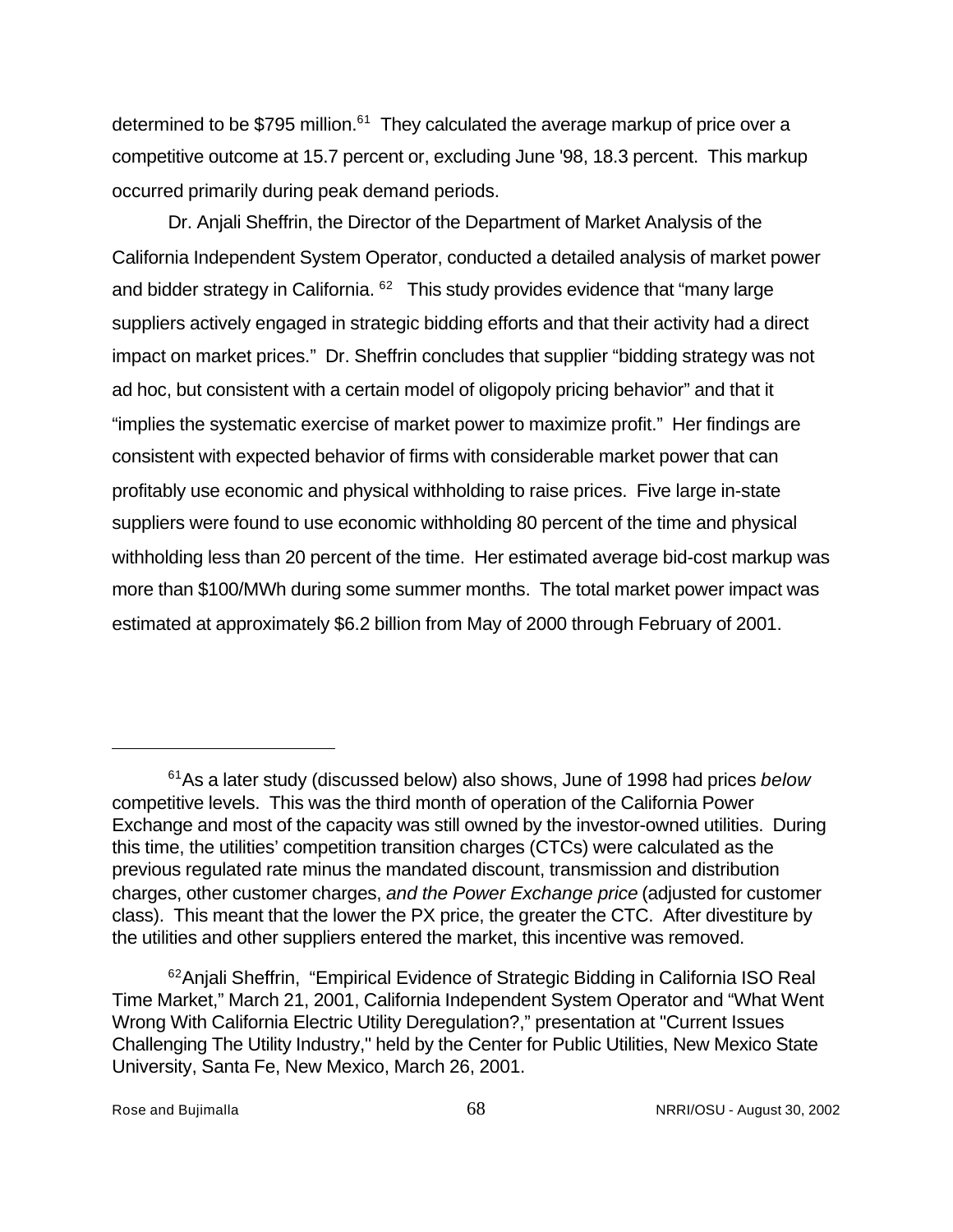An analysis by Joskow and Kahn, $63$  concludes that wholesale electricity prices in California "far exceeded" competitive levels from June through August of 2000. They could not explain the prices as the "natural outcome of 'market fundamentals' in competitive markets." This was due to the "very significant gap between actual market prices and competitive benchmark prices that take account of these market fundamentals." They estimate a competitive benchmark price of \$62.6 per MWh for June 2000 (assuming a NOx price of \$10/lb), which compares with the average PX price for the month of \$120.2 per MWh. For July the competitive benchmark was \$67.98 per MWh (\$20/lb NOx price) and a average PX price of \$105.72 per MWh. August and September competitive benchmark prices were \$121.5 and \$104.36 per MWh (both using a NOx price of \$35/lb) respectively, when average PX prices were \$166.24 in August and \$114.87 in September. The market fundamentals accounted for in their analysis included higher natural gas and emission permit prices, increased demand, and reduced availability of imports. They also found evidence that suggests that the higher prices reflected the withholding of supplies by generators and marketers.

In a recent study, Borenstein, Bushnell, and Wolak<sup>64</sup> estimated the monthly Lerner index for California from June 1998 through October 2000. These estimates are shown in Figure 16. The negative values in the first year of the ISO's operation were likely due to incentives of the investor-own utilities (that still owned most of their per-restructuring generation) to have low energy prices–and thereby increase their competition transition charges or CTCs (as previously explained in footnote 61). In general, the index peaks during the summer and early fall months when demand is at its peak and supplies are most

<sup>63</sup>Joskow and Kahn, "A Quantitative Analysis of Pricing Behavior in California's Wholesale Electricity Market During Summer 2000," an AEI-Brookings Joint Center for Regulatory Studies Working Paper (01-01), January 2001.

<sup>&</sup>lt;sup>64</sup>Severin Borenstein, James Bushnell, and Frank Wolak, "Measuring Market Inefficiencies in California's Restructured Wholesale Electricity Market," Center for the Study of Energy Markets, University of California Energy Institute, Berkeley, California, CSEM WP 102, June 2002.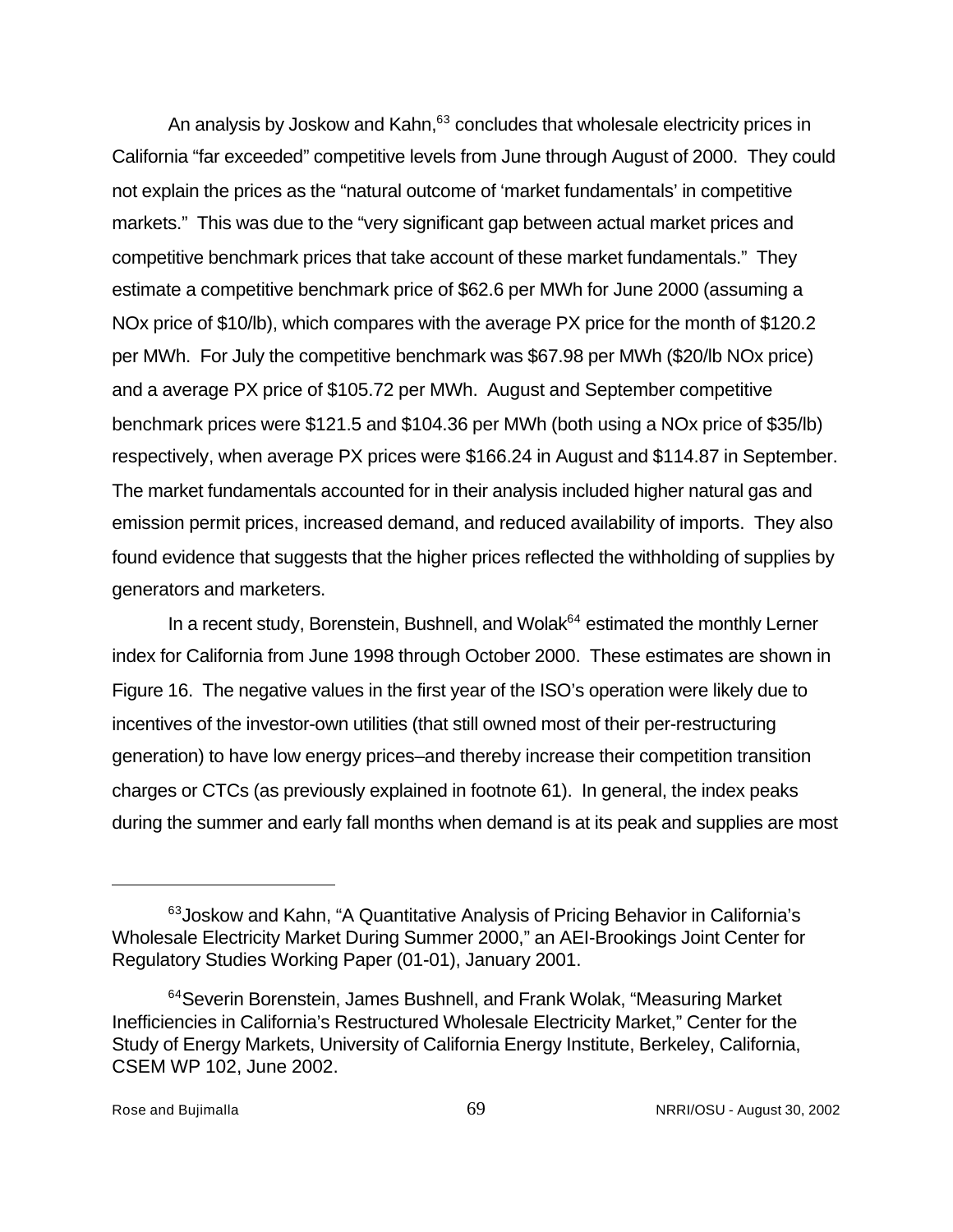



constrained. They also correlated the hourly demand level for electricity with the corresponding Lerner index for that hour,<sup>65</sup> their results are shown in Figure 17. This clearly demonstrates that as demand increases, when supplies become increasingly scarce, the ability of suppliers to leverage a higher price increases. At its peak, the index is over 0.5 (that is, 50 percent of the price is markup above marginal cost) in all three years. At only about two-thirds of the peak demand, however, the index is above 0.3 for all years. At lower levels of demand, as would be expected, suppliers have very little price leverage. It is interesting to note that all three years, including the crisis year of 2000, have a similar overall pattern. This confirms the expectation discussed above that when demand is relatively inelastic (that is, unresponsive to price as electricity generally is), the

<sup>&</sup>lt;sup>65</sup>They used "kernel" regression to determine the curves for each year.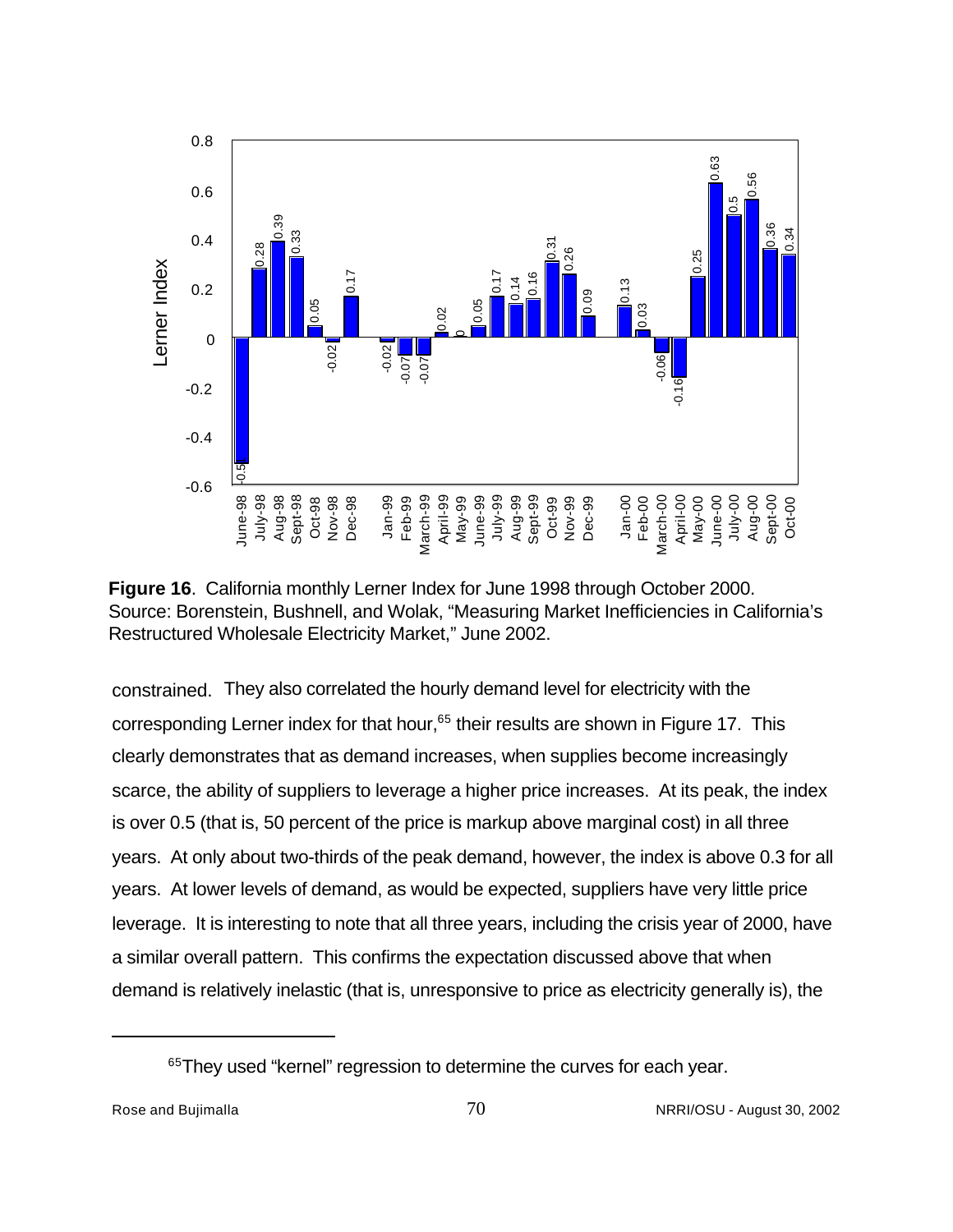market is concentrated as they were in California at that time, and as the supply from other firms becomes more restricted as demand increases, the price leveraging ability of firms increases.

Borenstein, Bushnell, and Wolak also estimated supplier economic rents<sup>66</sup> due to the exercise of market power in California. They estimate that between the summers of 1998 and 2000, "oligopoly rents," increased more than ten fold, from \$425 million in 1998 to \$4.45 *billion* in 2000 (the 1999 estimate was \$382 million). They note that while a substantial portion of the rise in the wholesale cost of power, from \$1.67 billion to \$8.98 billion, was due to rising input costs and reduced imports, this also increased the amount of the market power exercised by suppliers as well.

<sup>&</sup>lt;sup>66</sup>Economic rent is defined as what was paid to producers beyond what would have been the minimum amount required to have them continue to generate electricity.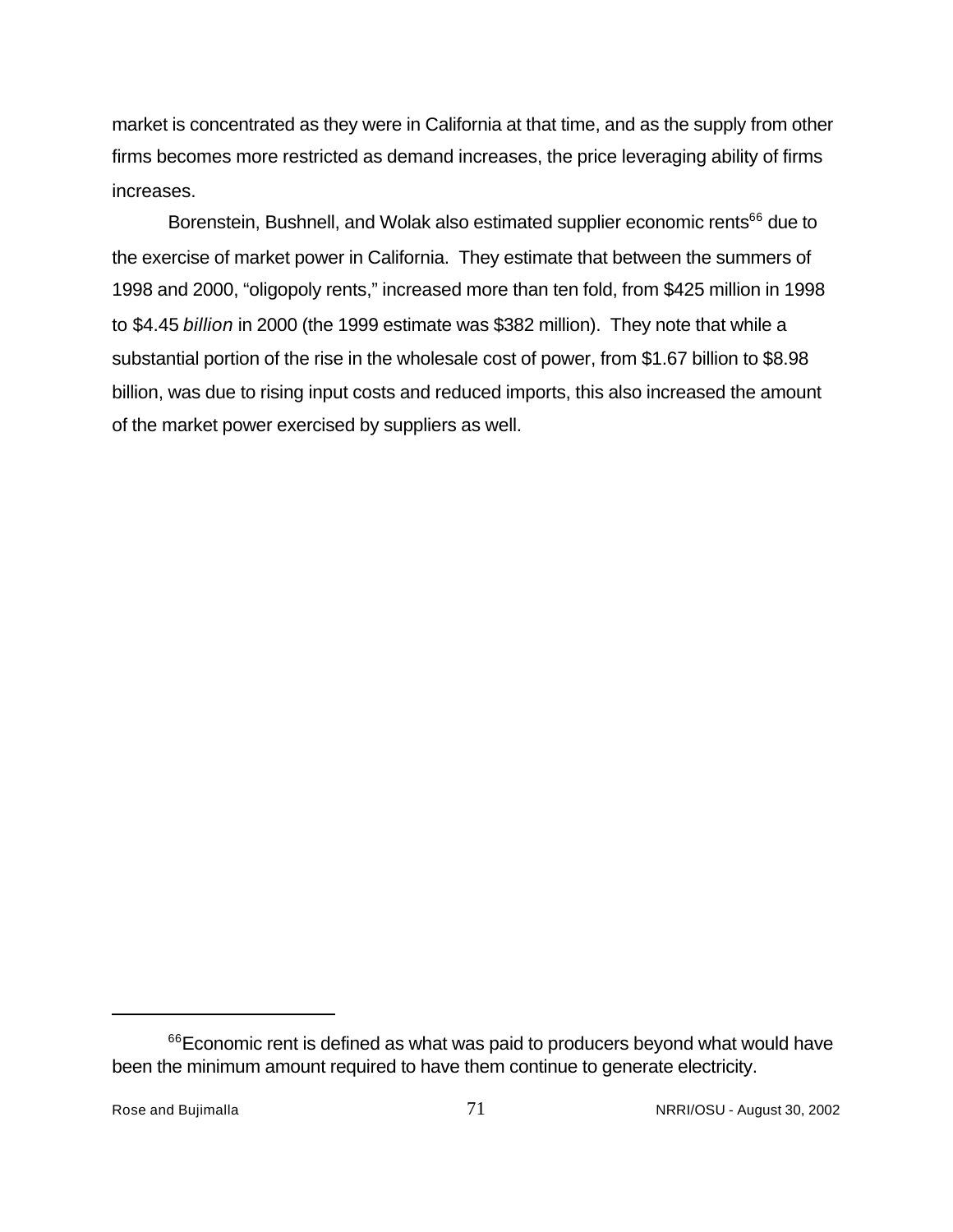



Demand Met by Instate Fossil-Fuel Generation (MW)



Source: Borenstein, Bushnell, and Wolak, "Measuring Market Inefficiencies in California's Restructured Wholesale Electricity Market," June 2002.

An analysis by the California  $ISO^{67}$  also shows that electricity suppliers in California exercised significant market power and were able to raise prices significantly above competitive levels. Figure 18 shows the markup of prices above a competitive market for the forward and real-time energy markets in California during 2000 and 2001. The area depicted in red is the estimated supplier market power markup. The California ISO's

<sup>&</sup>lt;sup>67</sup>California Independent System Operator, "Third Annual Report on Market Issues and Performance: Market Monitoring, Investigative, and Compliance Activities," January – December 2001, January 2002.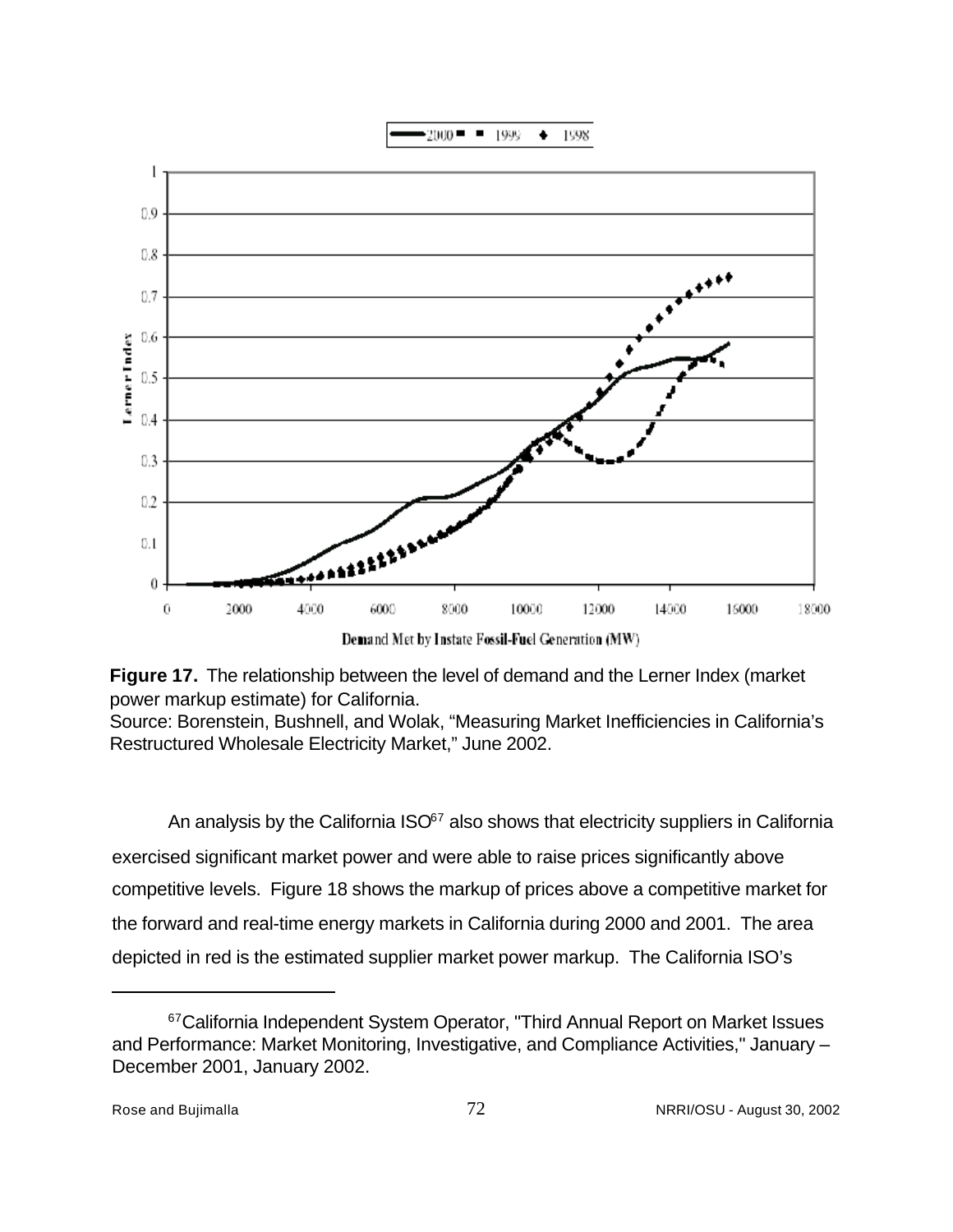report notes that the bulk of the markup observed after June is embedded in the long-term forward contracts entered into by the California Energy Resource Scheduler (CERS) during January through April 2001. Market power, they note, is therefore embedded in the long-term average costs for electricity. Supplier market power in the real-time market was substantially reduced after June of 2001, as shown in Figure 19. They note that this is because of more favorable supply/demand conditions, the imposition of a regional (western-wide) price cap by FERC, and forward purchases by the state.



**Figure 18.** Price-cost markup of forward and real-time energy.

Source: California Independent System Operator, "Third Annual Report on Market Issues and Performance Market Monitoring, Investigative, and Compliance Activities," January – December 2001, January 2002.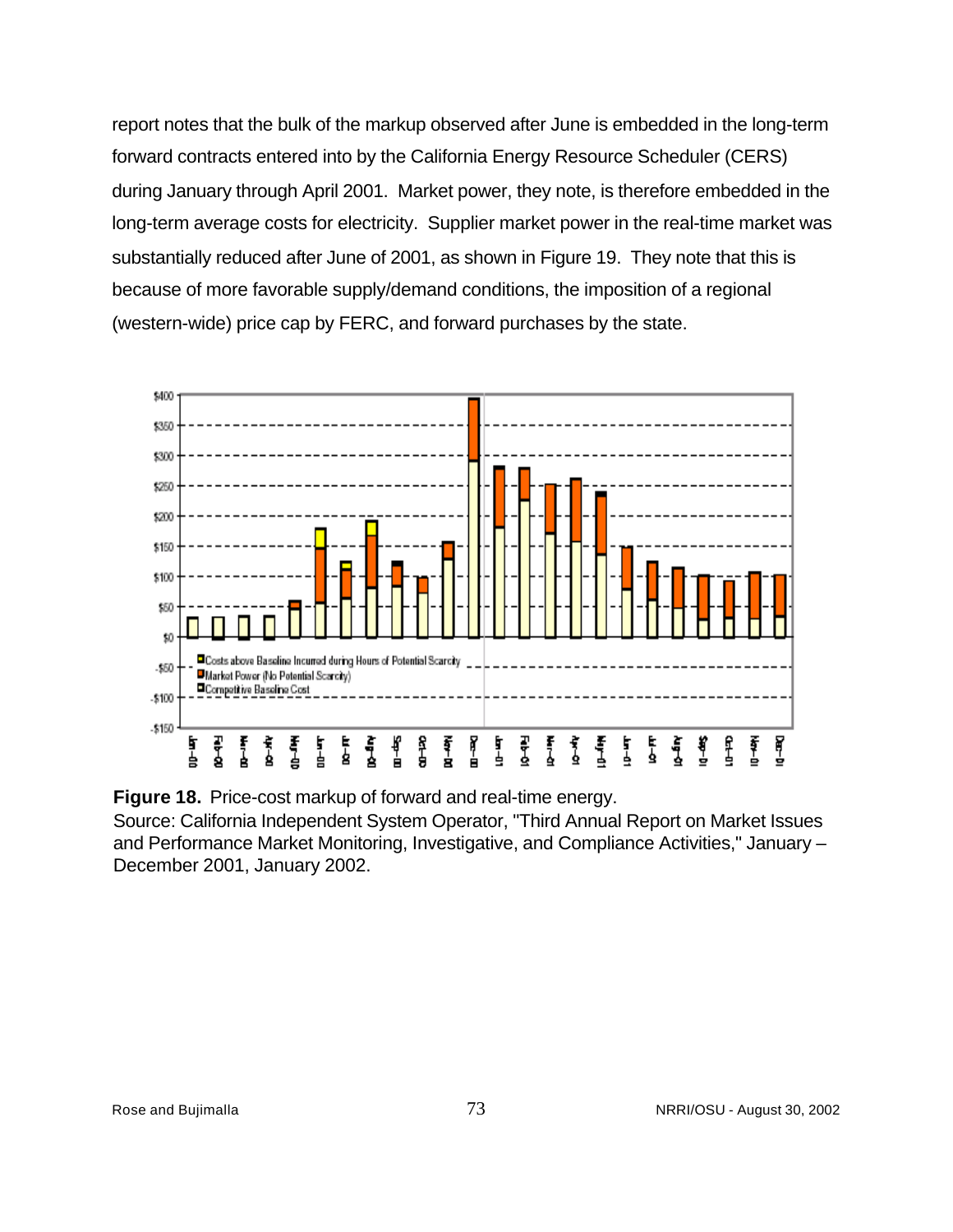

**Figure 19**. Price-cost markup in the real-time energy market.

Source: California Independent System Operator, "Third Annual Report on Market Issues and Performance Market Monitoring, Investigative, and Compliance Activities," January – December 2001, January 2002.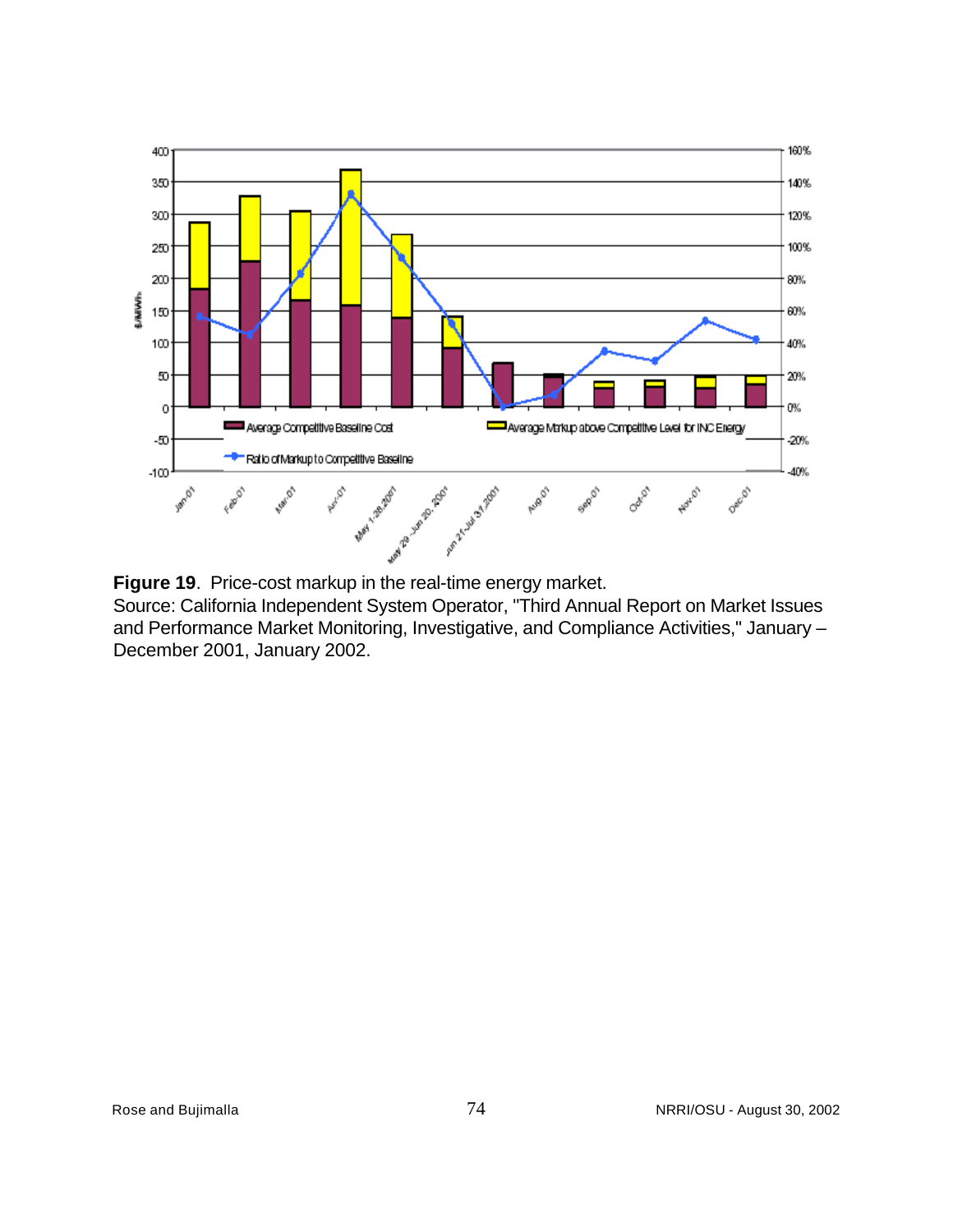#### **New England**

A study of the New England ISO market by Bushnell and Saravia<sup>68</sup> used a similar "competitive benchmark analysis" as was used in the June 2002 Borenstein, Bushnell, and Wolak analysis. The competitive benchmark is the estimated price that would result if all firms acted as price-taking firms–that is, no firm exercises market power.<sup>69</sup> The study examined the period of May 1999 through September 2001. The results of the Lerner index estimation are summarized in Figure 20 (this is the estimation using ISO-NE Energy Clearing Prices). The results are similar to the California estimation (Figure 16) with relatively higher indices during the summer months, but without sustained periods of very high monthly markups lasting several months.

Bushnell and Saravia also graphed the relationship between demand and the Lerner index for May to September for 1999, 2000, and 2001, which is shown in Figure 21. The graph is flatter than for California for a wider range of demand, indicating that for up to moderate levels of demand the Lerner index (and market power markup) is lower. However, at high levels of demand, the index rises quickly and reaches values that are similar to the California result. A comparison of California, New England, and PJM is presented later in this section of the report.

The authors pronounce the overall results "encouraging," but caution:

The results described above occur in a market with many layers of continued regulation. The vertical integration of some suppliers and the transition contracts imposed on others provide a powerful mitigating influence on the incentives of these firms to exercise market power. Any new contracts that replace those imposed during the transition will be set at terms determined by market conditions, rather than regulatory proceedings. The pending

<sup>68</sup> James Bushnell and Celeste Saravia, "An Empirical Assessment of the Competitiveness of the New England Electricity Market," Center for the Study of Energy Markets (CSEM WP-101), University of California Energy Institute, Berkeley, California, May 2002.

<sup>&</sup>lt;sup>69</sup>This is based on an estimated incremental cost of the cheapest unit that is not needed to serve demand in a given hour.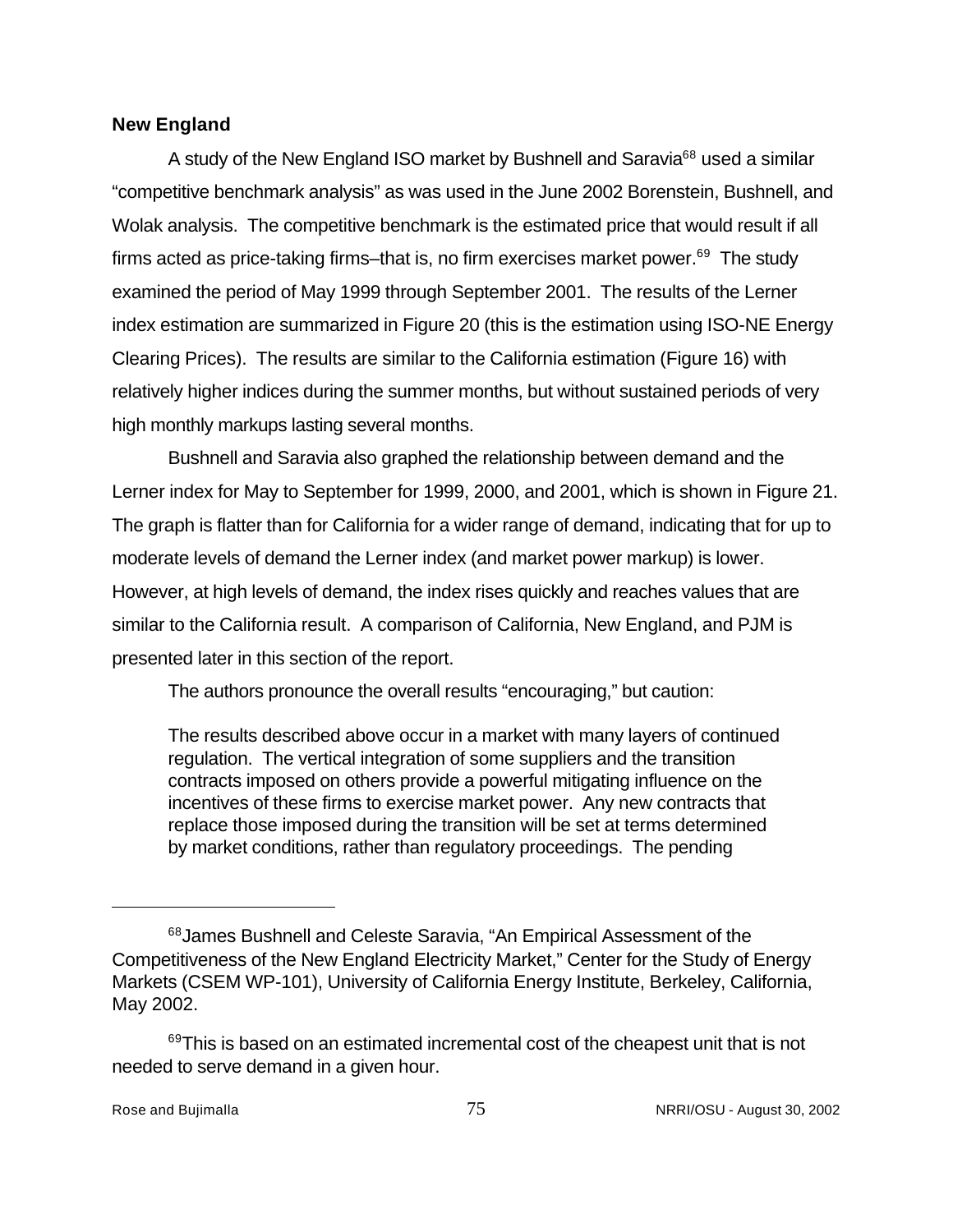expiration of transition periods and potential consolidation of supply portfolios will reverse this effect.70



**Figure 20**. Monthly Lerner index for New England electricity market, May 1999 to September 2001.

Source: Bushnell and Saravia, "An Empirical Assessment of the Competitiveness of the New England Electricity Market," May 2002.

<sup>70</sup>Bushnell and Saravia, p. 21.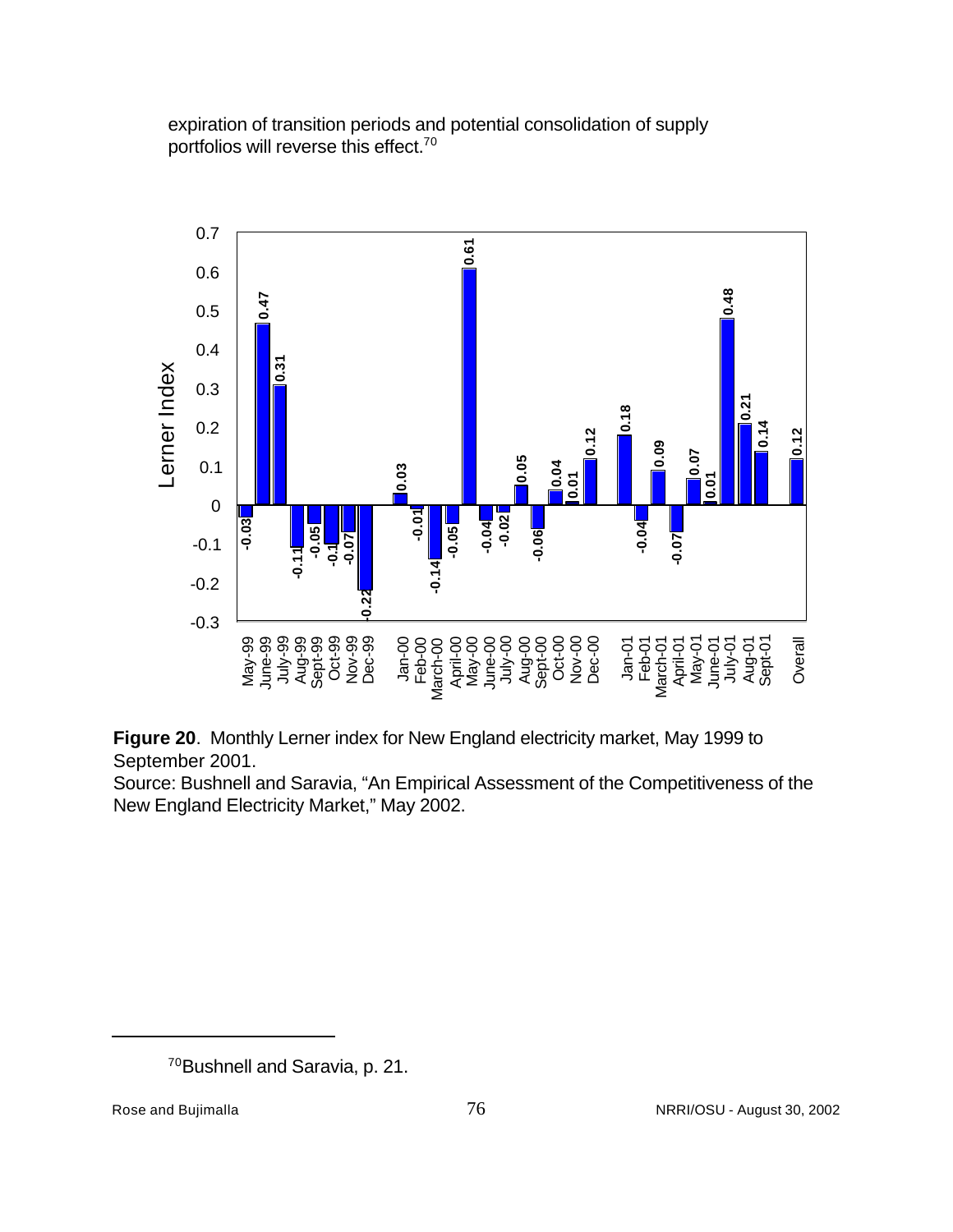



Source: Bushnell and Saravia, "An Empirical Assessment of the Competitiveness of the New England Electricity Market," May 2002.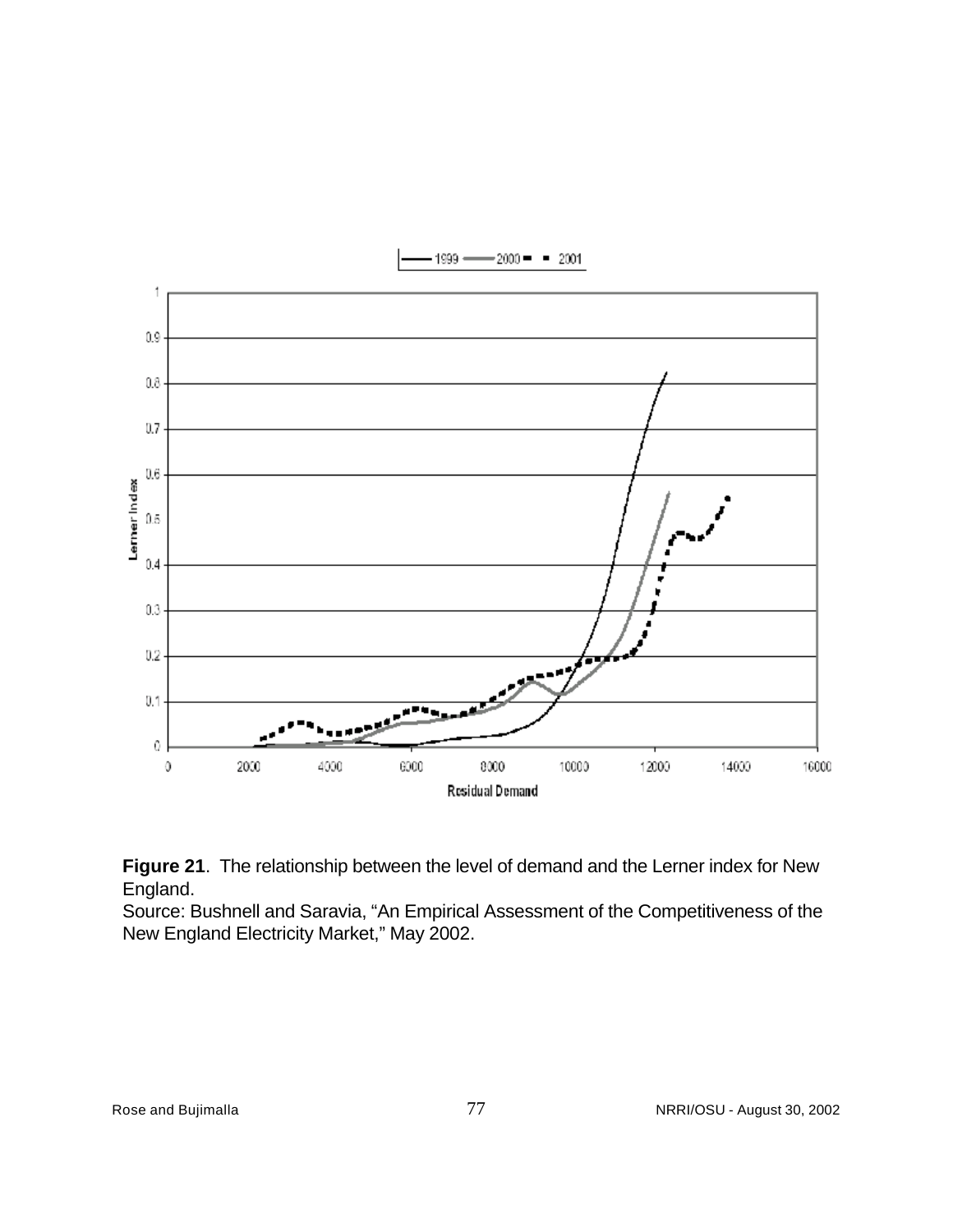New England ISO's monthly weighted average prices are shown in Figure 22. Daily and peak hourly weighted average prices are shown in Figure 23 for July 2001 through June 2002. The impact on prices from the hot weather in late July and early August of 2001 can clearly be seen.



**Figure 22**. New England ISO Weighted Average Energy Clearing Prices.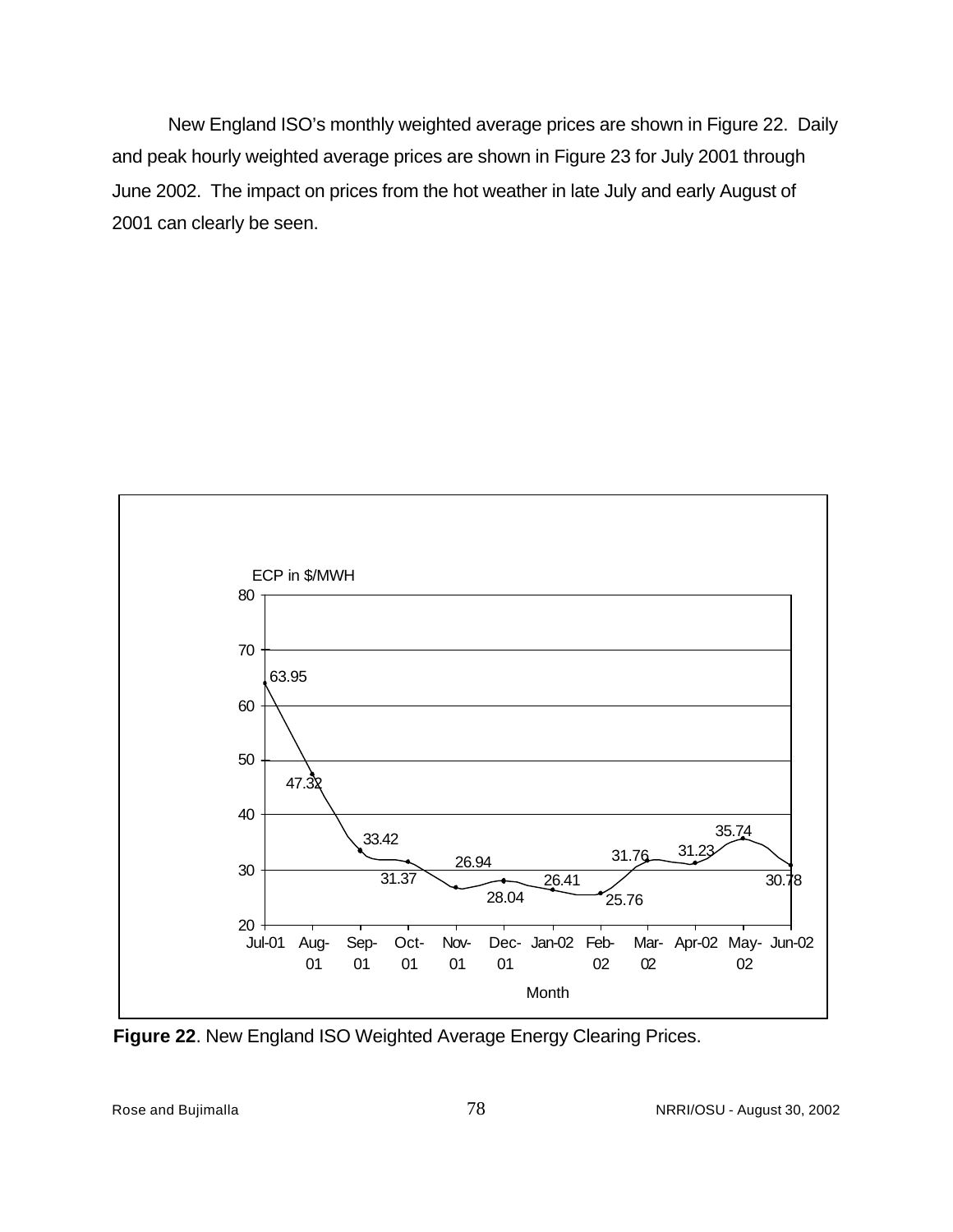

**Figure 23**. New England ISO Energy Clearing Prices.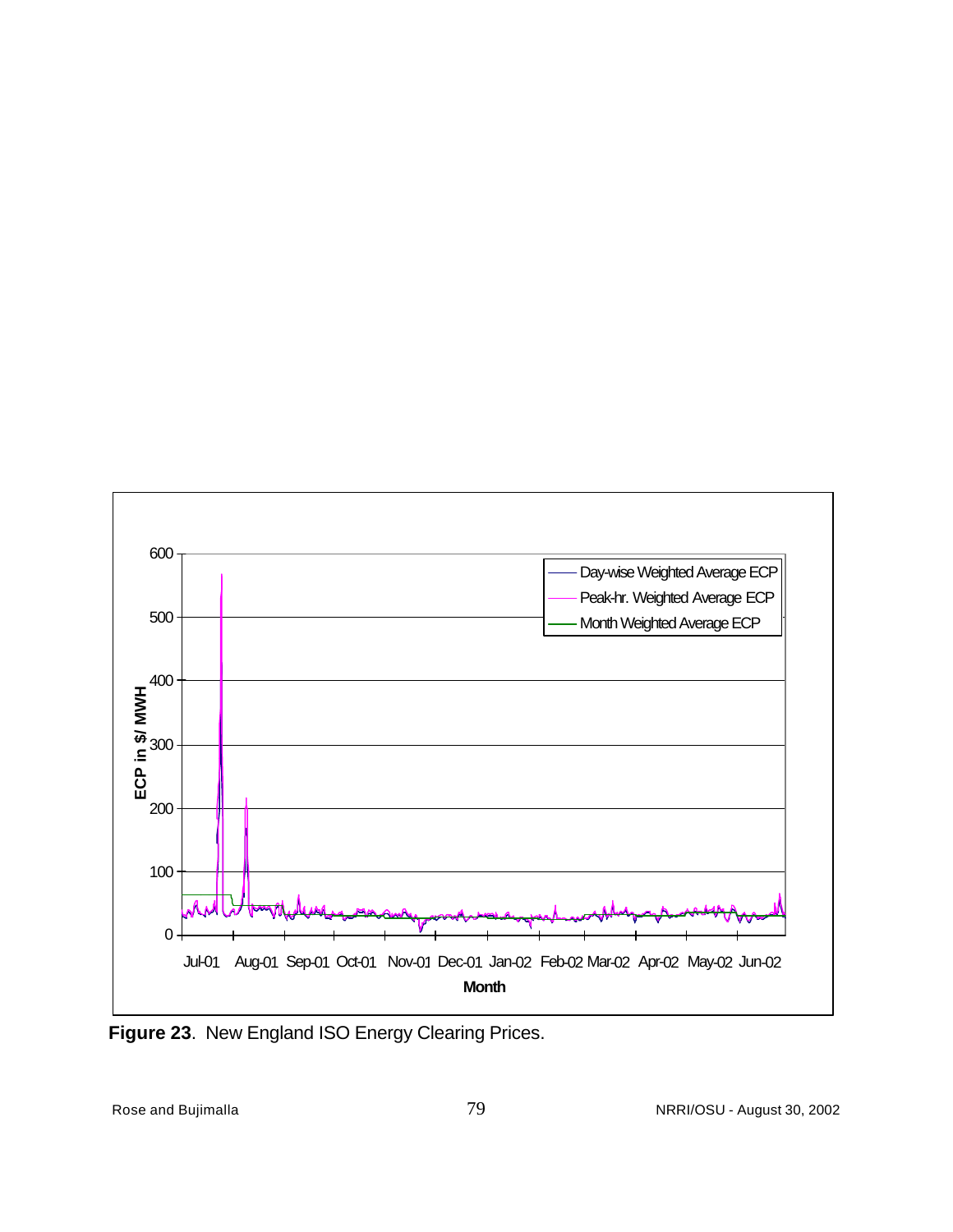#### **PJM**

In an analysis summarized in last year's report, it was noted that Erin T. Mansur<sup>71</sup> had found that market imperfections in the PJM spot energy market (which account for 10 percent to 15 percent of the market) for the period April through August of 1999 totaled \$224 million. She estimated that total costs in PJM were 41 percent higher than would have occurred with perfect competition. When bilateral contracts are added (an additional 30 percent of the market) the sum of the spot market and bilateral contract costs is \$827 million, or a 48 percent increase over competitive costs. She calculated a load-weighted Lerner Index of 0.293 (29 percent of the price) for the spot energy market and 0.323 (32 percent) when bilateral contracts are included.<sup>72</sup> These were considerably larger than PJM's Market Monitoring Unit's (MMU) estimate of an average markup of about 0.02 (2 percent) for April through December of 1999 and the year's maximum markup in July of 0.08 (8 percent).

In this year's PJM MMU's report of the year  $2000<sup>73</sup>$  the markups or Lerner indices are again much lower than Mansur's or as seen in other markets. The average markup for 2001 was calculated to be 0.02 (2 percent), with a maximum monthly markup of 0.05 (5 percent) for January and a minimum of less than 0.01 (less than 1 percent) for November. They also calculate monthly markups assuming that there is a 10 percent markup over cost, since generators in PJM are allowed to provide cost-based offers with up to a 10 percent markup over cost. An adjusted markup calculation removes the assumed potential

<sup>&</sup>lt;sup>71</sup> Erin T. Mansur, "Pricing Behavior in the Initial Summer of the Restructured PJM Wholesale Electricity Market," University of California Energy Institute (PWP-083), April 2001.

 $72$ Her methodology is similar to Borenstein, Bushnell, and Wolak, "Diagnosing Market Power in California's Deregulated Wholesale Electricity Market" and Wolak, "What Went Wrong with California's Re-structured Electricity Market?"

<sup>&</sup>lt;sup>73</sup>Market Monitoring Unit, PJM Interconnection, L.L.C, "PJM Interconnection State of the Market Report 2001," June 2002.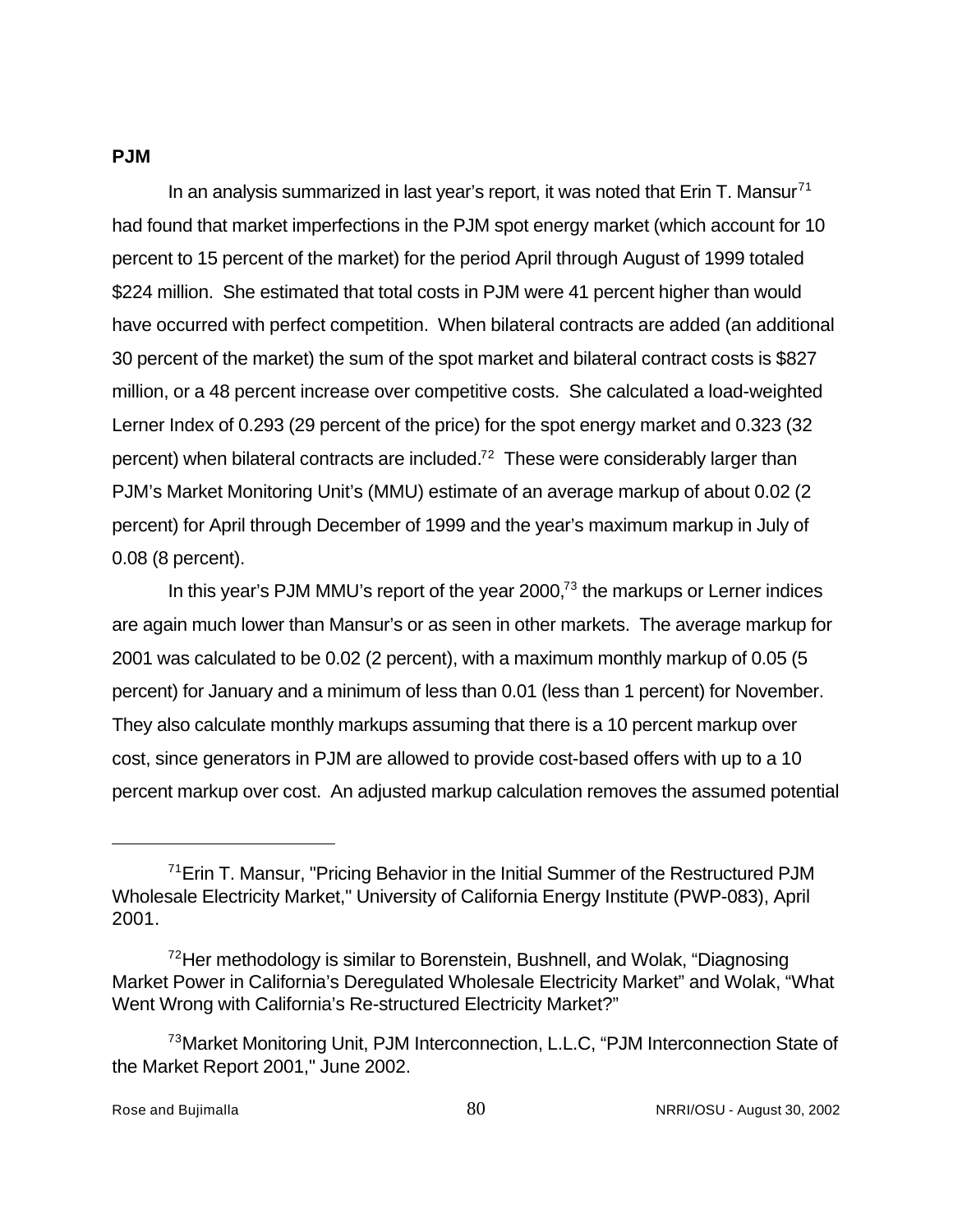10 percent increase over cost and results in the average markup for 2001 to increased to 0.11 (11 percent) with a monthly maximum of 0.13 (13 percent) in January and a minimum of 0.09 (9 percent) for October.

It appears that these markup calculations are based on "cost-based offers" as the marginal cost rather than an estimate of marginal cost based on the resource costs, as others have done.<sup>74</sup> If this is the case, then this will likely understate the markups (or Lerner) index.<sup>75</sup> This is because suppliers are bidding an offer price that is not necessarily their marginal cost. A supplier with market power will, by definition, bid at a price that is above their marginal cost. Since marginal cost is usually not known directly, it can be estimated based on resource costs (fuel, operation and maintenance costs, etc.) of production. For example, Bushnell and Saravia (May 2002) estimate a "competitive benchmark" for the marginal cost, which is the estimated market price if there was a perfectly competitive market. This is estimated to be the incremental cost<sup>76</sup> of the lowest cost unit that is not needed to serve demand.

The MMU concluded that there was an exercise of market power in PJM's capacity credit markets (the "ICAP" market) during the first quarter of 2001.<sup>77</sup> Load Serving Entities in PJM must either have their own capacity or purchase capacity credits from a supplier that does own capacity. If a Load Serving Entity does not have their own capacity or the

 $74$ An inquiry was sent to a PJM representatives to clarify this calculation (plus an appeal to a second representative for a response from the MMU). No response has been received.

<sup>&</sup>lt;sup>75</sup>Recall that the markup or Lerner index is calculated as: (Price - Marginal Cost)/Price. If the marginal cost is overestimated, the markup will be understated.

<sup>&</sup>lt;sup>76</sup>Since actual marginal cost is unknown, "incremental cost" is used to refer to the estimated marginal cost based on the resource costs of production.

<sup>&</sup>lt;sup>77</sup>PJM Interconnection, L.L.C., Market Monitoring Unit, "Report to the Pennsylvania Public Utility Commission, Capacity Market Questions," November 2001.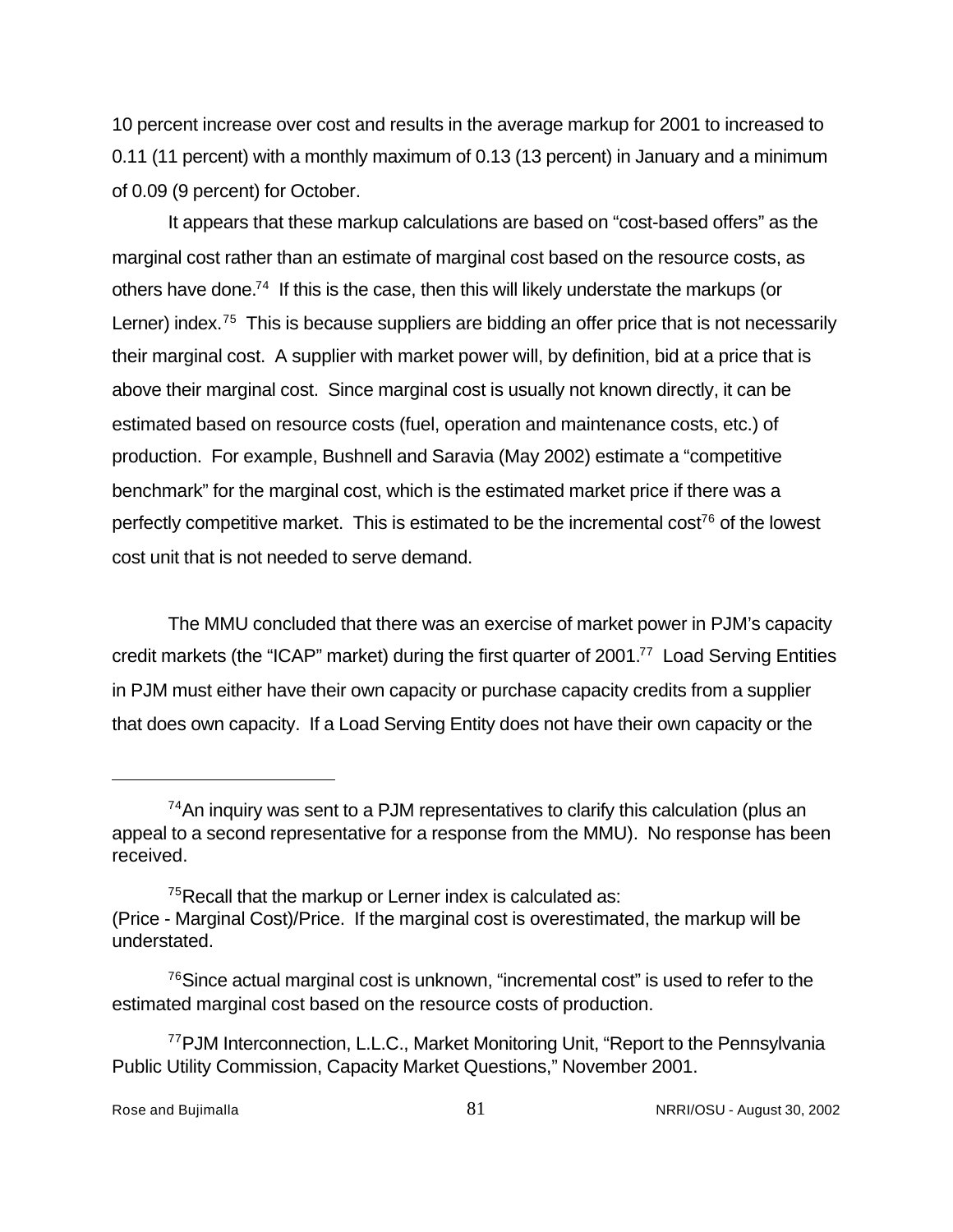capacity credits, then they must pay a Capacity Deficiency Rate of \$177.30 per MW-day. During the summer of 2000 and early in 2001, prices in the daily capacity credit market jumped from zero or near zero to about \$177, the Capacity Deficiency Rate, as shown in Figure 10. During this time, there were also price spikes to \$354 per MW-day–since market rules require the capacity deficient party to pay twice the Capacity Deficiency Rate on a day when the overall market is deficient. The MMU concluded that one supplier ("Entity 1") was unilaterally able to exercise undue market power during the first quarter of 2001 through the use of economic withholding, that is, withholding capacity by offering the capacity at prices greater than the Capacity Deficiency Rate. The MMU points out that this company held more net capacity than the total excess capacity in the market. The MMU stated that it believed because of changes in the underlying market conditions, actions by market participants, and rule changes proposed by PJM and approved by FERC, prices in the daily, monthly, and multi-monthly markets have declined, as can be seen in Figure 24.

In an "Investigation Report," the Pennsylvania Public Utility Commission<sup>78</sup> concluded:

that there is reason to believe that anticompetitive or discriminatory conduct including the unlawful exercise of market power and the threat of future recurrences of similar conduct is preventing the retail customers in this Commonwealth [of Pennsylvania] from obtaining the benefits of a properly functioning and workable competitive retail electricity market.<sup>79</sup>

The Commission noted that 36 licensed electric suppliers have exited the Pennsylvania market by surrendering their licenses and only seven have entered.

The Pennsylvania PUC referred the matter to the Pennsylvania Attorney General, the United States Department of Justice, and FERC and authorized the Commission's Law Bureau to intervene in any proceedings.

<sup>78</sup>Pennsylvania Public Utility Commission, "Investigation Report," Re: Investigation Upon the Commission's Own Motion With Regard to PJM Installed Capacity Credit Markets, Docket No. I-00010090, Public Meeting held June 13, 2002.

<sup>&</sup>lt;sup>79</sup> Pennsylvania Public Utility Commission, "Investigation Report," pp. 3 - 4.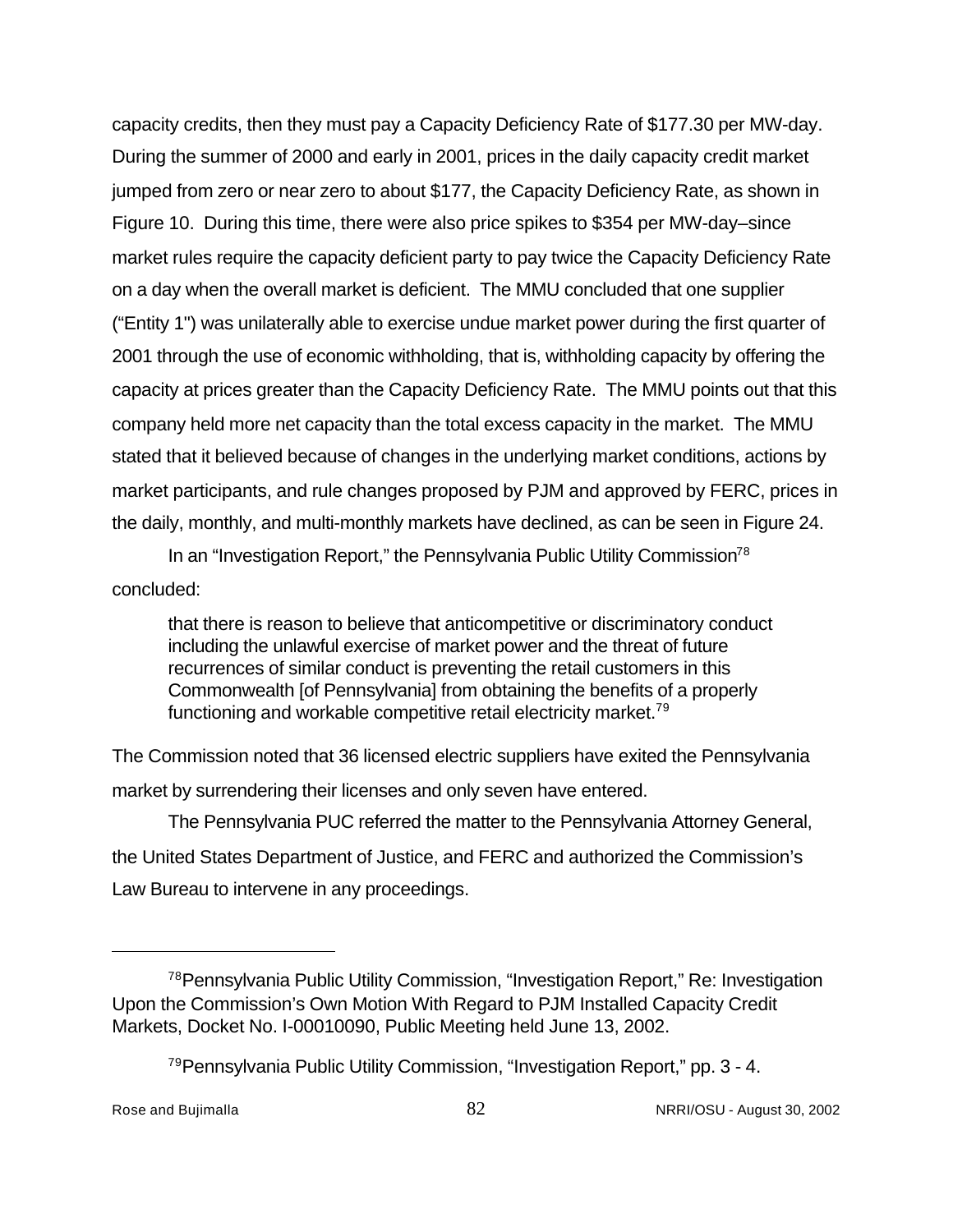The capacity credit market's problems combined with the energy market prices in early 2001 clearly caused the drop off in retail market activity in Pennsylvania and other PJM states as described in Part I. The highest "shopping credit" or price to compare for generation service in Pennsylvania at that time was in PECO Energy's territory, at 5.67 cents/kWh.<sup>80</sup> When energy prices are over \$50/MWh, as it averaged during December of 2000 and again in August of 2001, adding \$10/MWh for capacity<sup>81</sup> would place the total cost over \$60/MWh or 6 cents/kWh, well above the fixed PECO Energy price to compare. Alternative suppliers that need to secure capacity to serve a retail load in PJM would face a loss of at least 0.33 cents/kWh for each kilowatthour sold. Even when energy prices are in the \$30 to \$40/MWh range as they averaged from January through May of 2001, the margin for a gain would be very thin and risky given the price volatility in both the energy and capacity markets. This also leaves very little room for marketing costs, administrative costs, cost of risk management, or an adequate profit.

<sup>&</sup>lt;sup>80</sup>Current annual average price to compare for regular residential service.

<sup>&</sup>lt;sup>81</sup>The PJM Market Monitoring Unit in its report on the 2000 market issued in 2001, states that "[a] maximum capacity market price of \$160/MW-day is equivalent to a net energy price differential of \$10/MWh for a 16-hour forward market standard energy contract."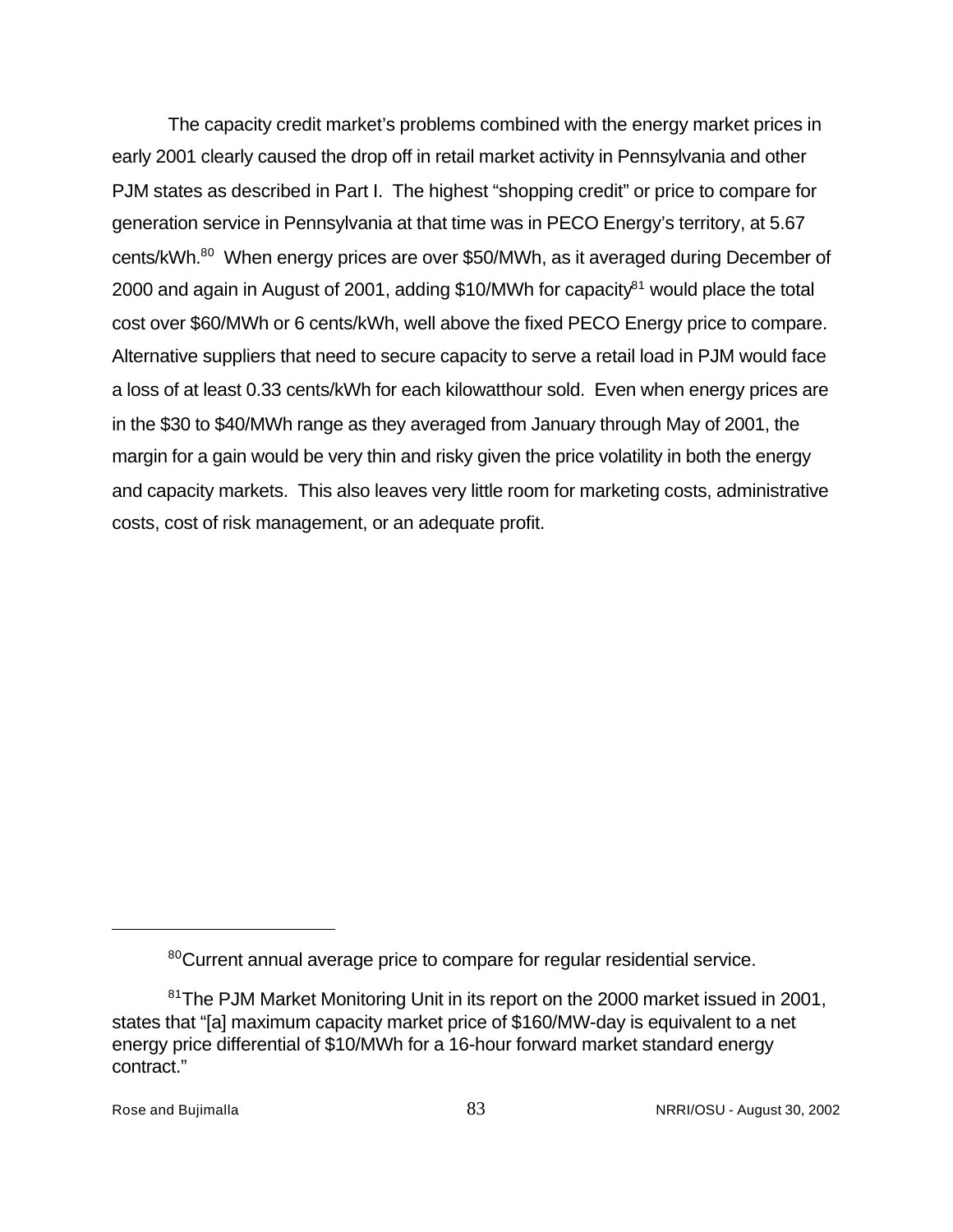

**Figure 24**. PJM Daily Capacity Credit Market.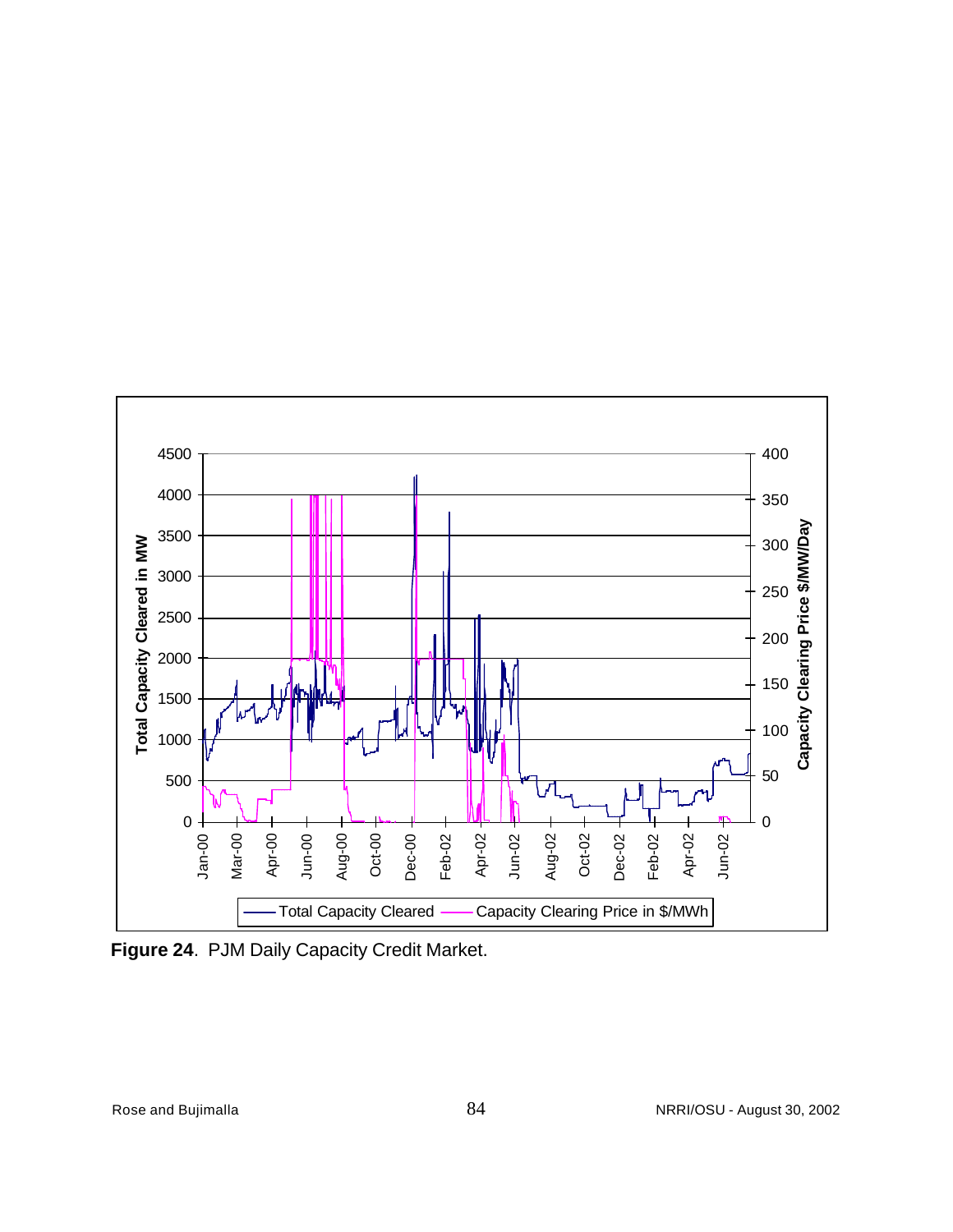Figure 25 compares the capacity ratio (residual demand divided by capacity) and Lerner index relationship for California, New England, and PJM for the same time period of May to December 1999. The California regression line exceeds a Lerner index of 0.2 at about only .35 capacity ratio and is over 0.4 just before .60 capacity ratio is reached. However, while both New England and PJM remain below a Lerner index of 0.1 through about .65 capacity ratio, both regressions lines rise very quickly and exceed a Lerner



**Figure 25.** Comparison of California, New England, and PJM relationship between demand level and Lerner index.

Source: Bushnell and Saravia, "An Empirical Assessment of the Competitiveness of the New England Electricity Market," May 2002.

Rose and Bujimalla **85** NRRI/OSU - August 30, 2002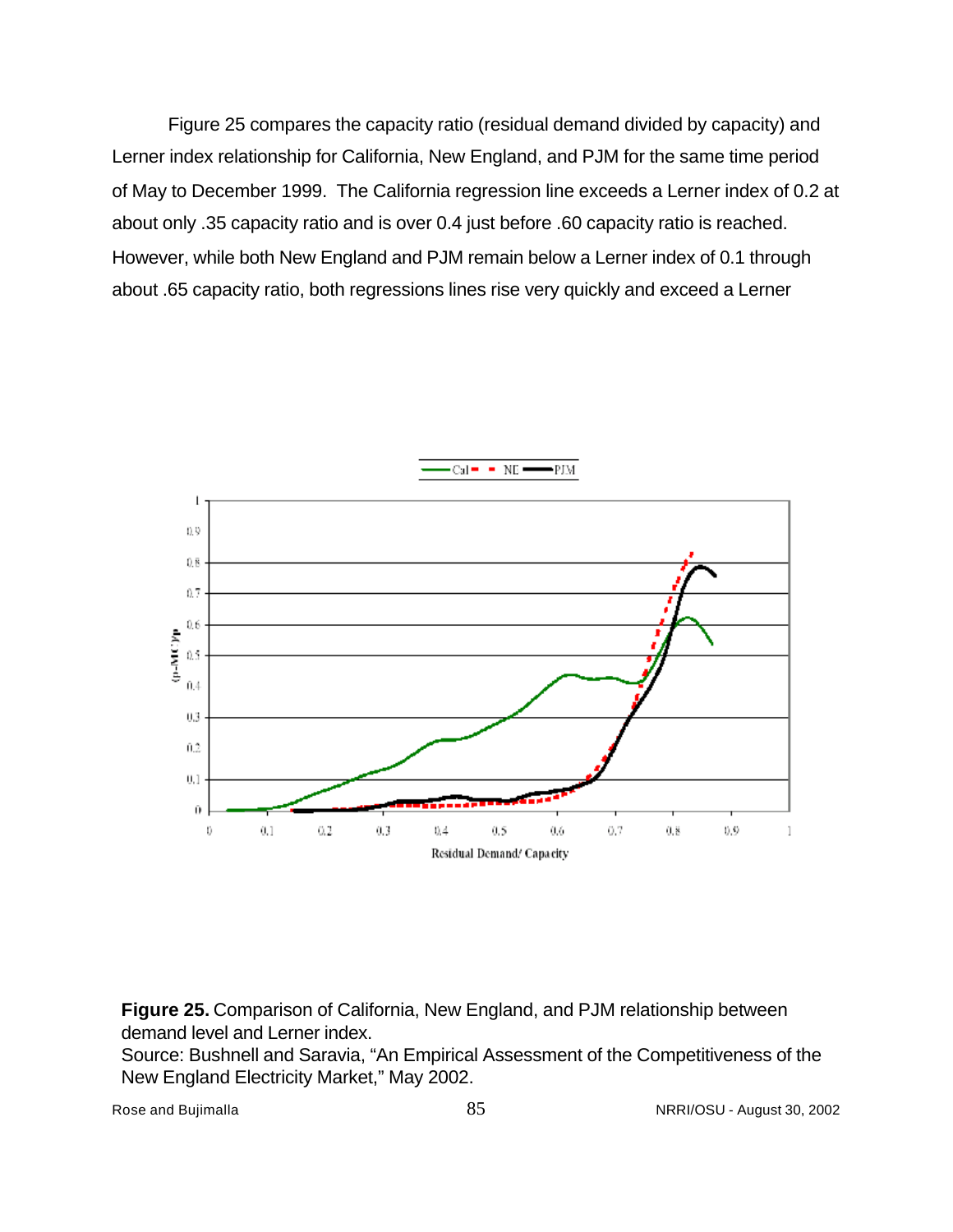index of 0.2 by .70 capacity ratio and reach a higher peak than California's regression line at just over .80 capacity ratio.

PJM's monthly weighted average prices are shown in Figure 26 and daily and peak hour weighted average prices are shown in Figure 27 for July 2001 through June 2002. Here again, the impact on prices from hot weather in late July and early August of 2001 can clearly be seen, as well as April and June of 2002.



**Figure 26.** PJM Day Ahead Weighted Average LMPs.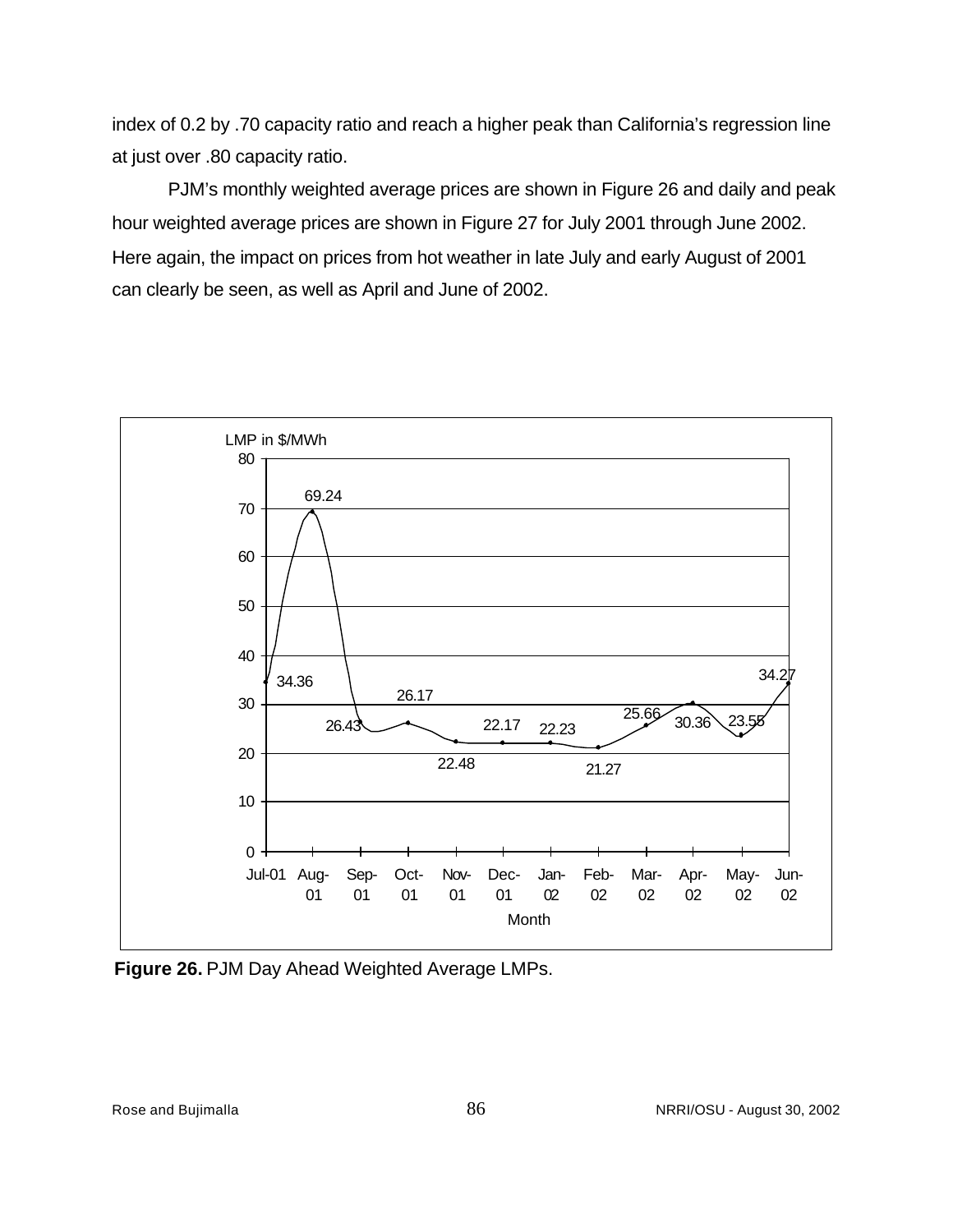

**Figure 27.** PJM Day Ahead Locational Marginal Prices.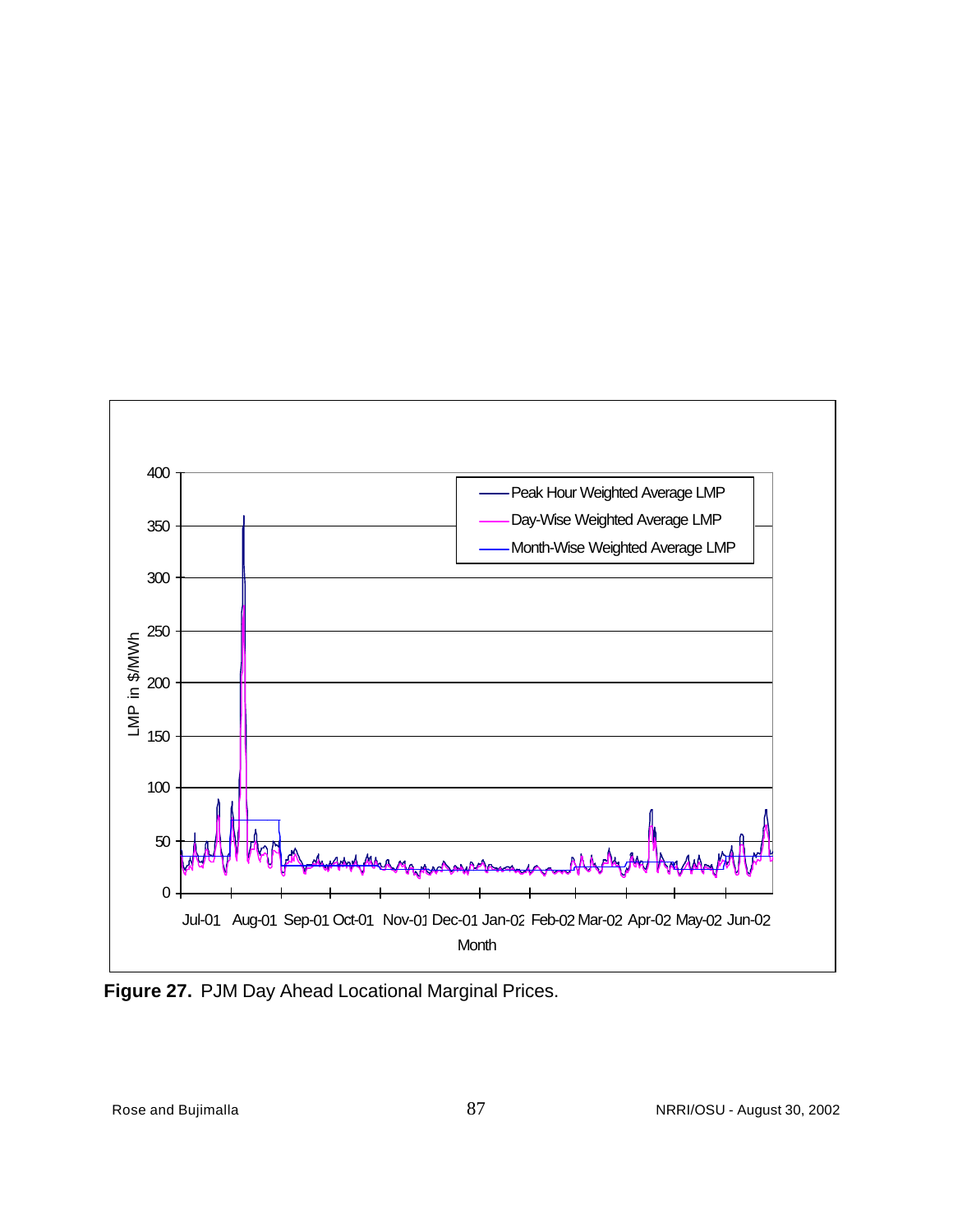### **New York**

Figure 28 shows the weighted average prices for the New York ISO.

The independent market advisor to the New York ISO stated that markets are "workably competitive, with limited instances of significant withholding or other strategic conduct" and that the New York ISO's "market power mitigation measures were sufficient to address these instances."<sup>82</sup>

The New York ISO has forecasted a need for an additional 7,100 MW of capacity by 2005, with 2,000 to 3,000 MW that must be located in New York City. They believe 750 to 1,000 MW are needed for Long Island "as soon as possible to alleviate severe reliability risks and high prices."83

<sup>82</sup>David B. Patton and Michael T. Wander, "2001 Annual Report on the New York Electricity Markets," June 2002.

<sup>83</sup>New York Independent System Operator, "Power Alert II: New York's Persisting Energy Crisis," March 27, 2002.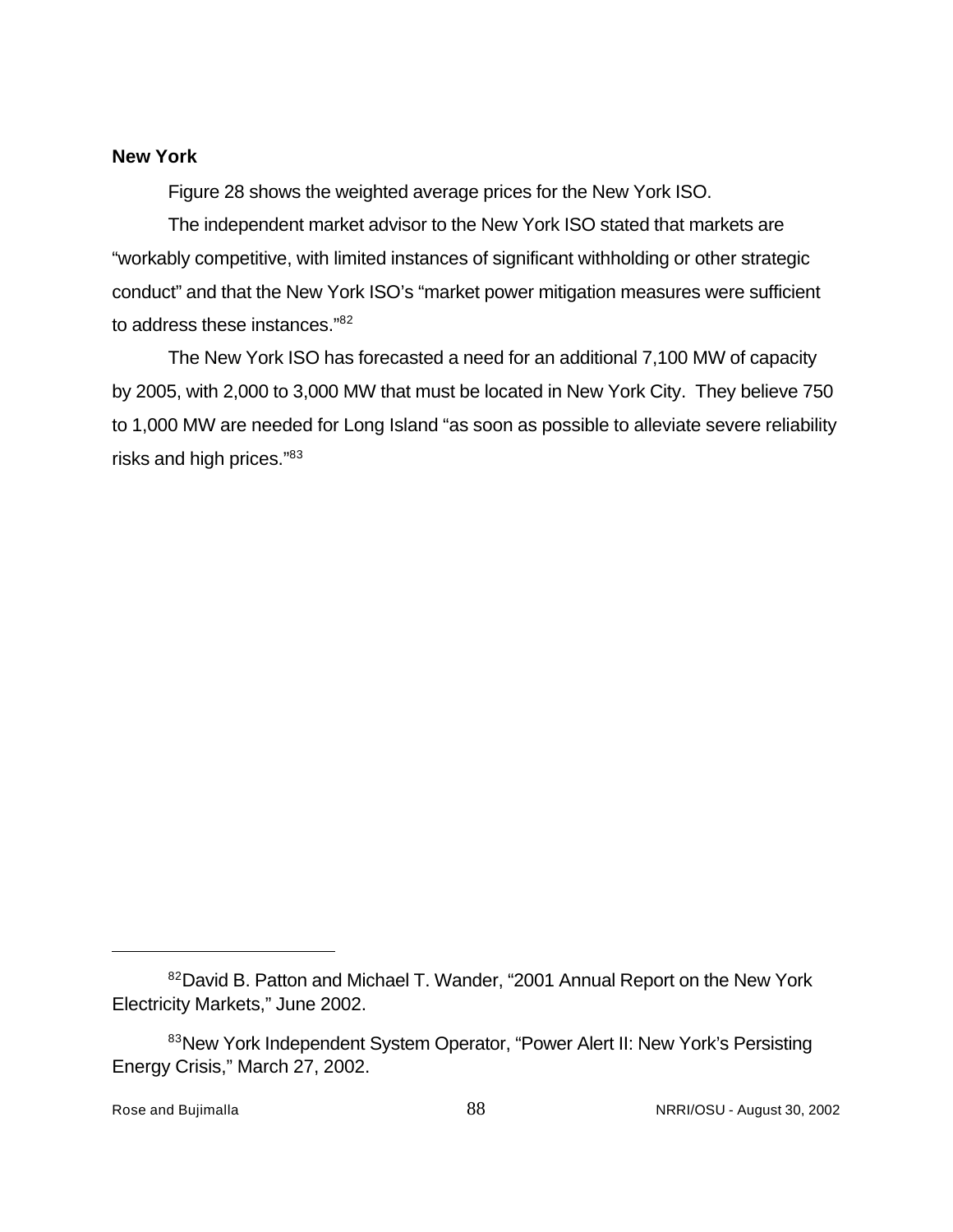

**Figure 28**. New York ISO Weighted Average Locational-Based Marginal Prices (LBMPs).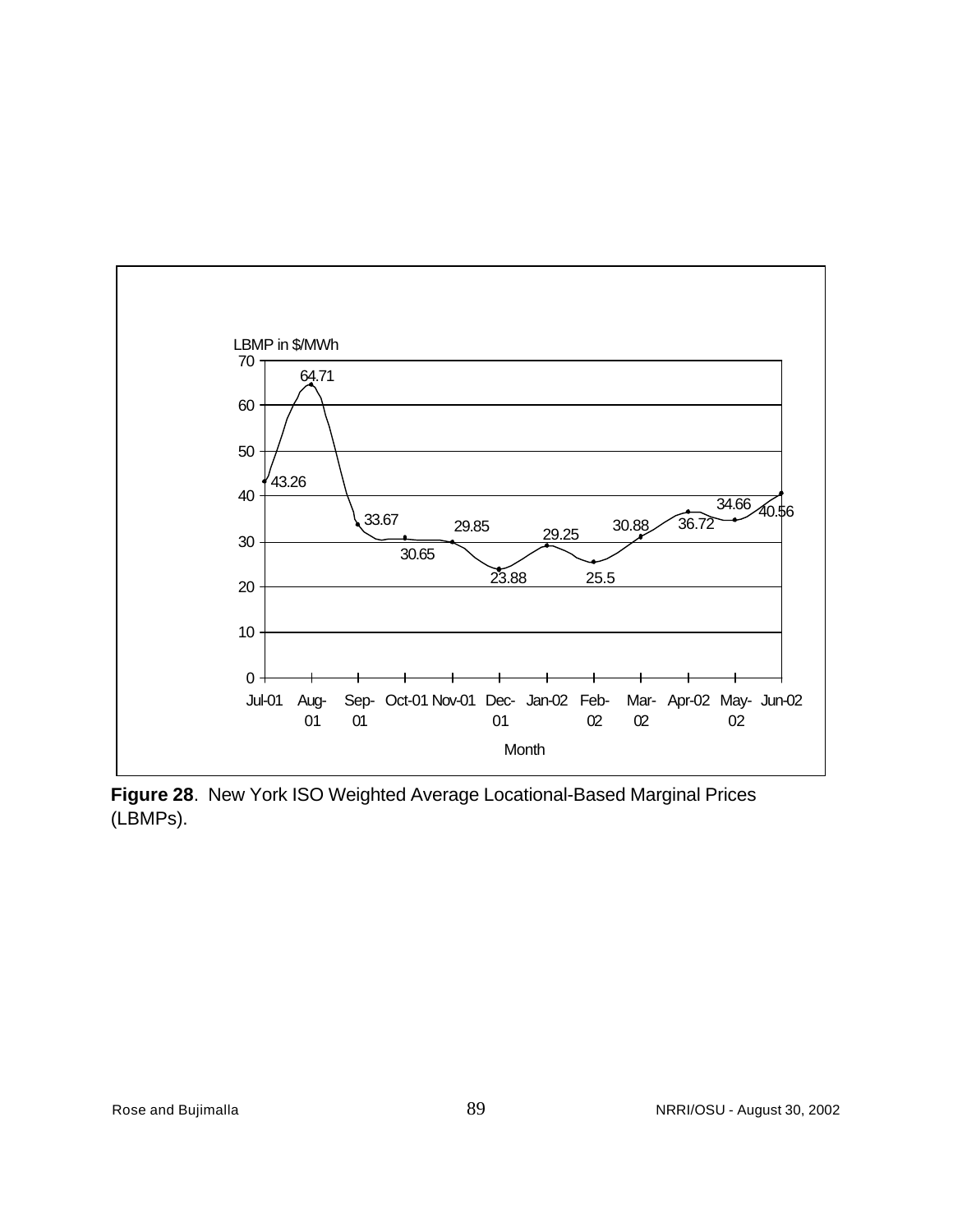| <b>State and</b><br><b>Dist. Company</b>                       | <b>Renewable</b><br>offers | <b>Offers</b><br>from<br>various<br>sources | Long<br><b>Term</b><br><b>Contracts</b> | <b>Offers</b><br>below<br>price-to-<br>compare | <b>Number</b><br>of<br>suppliers | <b>Percent</b><br>savings<br>on<br>lowest<br>offer |
|----------------------------------------------------------------|----------------------------|---------------------------------------------|-----------------------------------------|------------------------------------------------|----------------------------------|----------------------------------------------------|
| <b>Arizona</b>                                                 |                            |                                             |                                         |                                                |                                  |                                                    |
| Arizona Public<br>$\blacktriangleright$<br>Service             | $\overline{0}$             | $\overline{0}$                              | $\overline{0}$                          | $\overline{0}$                                 | $\overline{0}$                   |                                                    |
| <b>Tucson Electric</b><br>$\blacktriangleright$<br>Power       | $\overline{0}$             | $\mathbf 0$                                 | $\pmb{0}$                               | $\overline{0}$                                 | $\pmb{0}$                        |                                                    |
| <b>California</b>                                              |                            |                                             |                                         |                                                |                                  |                                                    |
| Pacific Gas &<br>$\blacktriangleright$<br>Electric             | 0                          | $\mathbf 0$                                 | $\mathbf 0$                             | $\mathbf 0$                                    | 0                                |                                                    |
| San Diego Gas &<br>$\blacktriangleright$<br>Electric           | 0                          | 0                                           | 0                                       | 0                                              | 0                                |                                                    |
| Southern California<br>$\blacktriangleright$<br>Edison         | 0                          | $\mathbf 0$                                 | 0                                       | $\Omega$                                       | 0                                |                                                    |
| <b>Connecticut</b>                                             |                            |                                             |                                         |                                                |                                  |                                                    |
| Connecticut Light &<br>$\blacktriangleright$<br>Power          | 3                          | $\overline{1}$                              | $\mathbf{3}$                            | $\mathbf{1}$                                   | $\overline{2}$                   | 6.91%                                              |
| United Illuminating<br>$\blacktriangleright$                   | 3                          | $\mathbf{1}$                                | $\mathbf{3}$                            | $\overline{0}$                                 | $\overline{2}$                   | ٠                                                  |
| <b>District of Columbia</b>                                    |                            |                                             |                                         |                                                |                                  |                                                    |
| Potomac Electric<br>$\blacktriangleright$<br>Power Co. (PEPCO) | $\mathbf 0$                | $\mathbf{1}$                                | $\mathbf{1}$                            | $\mathbf{1}$                                   | 1                                | Wi - 3%<br>Su - 6%                                 |
| <b>Delaware</b>                                                |                            |                                             |                                         |                                                |                                  |                                                    |
| <b>Conectiv Power</b><br>$\blacktriangleright$                 | $\overline{0}$             | $\mathbf{0}$                                | $\mathbf{0}$                            | $\overline{0}$                                 | $\pmb{0}$                        |                                                    |
| <b>Delaware Electric</b><br>$\blacktriangleright$<br>Coop      | $\Omega$                   | $\overline{0}$                              | $\pmb{0}$                               | $\overline{0}$                                 | $\overline{0}$                   |                                                    |
| <b>Illinois</b>                                                |                            |                                             |                                         |                                                |                                  |                                                    |

# **Appendix A: Summary of residential offers by state - May 8, 2002.**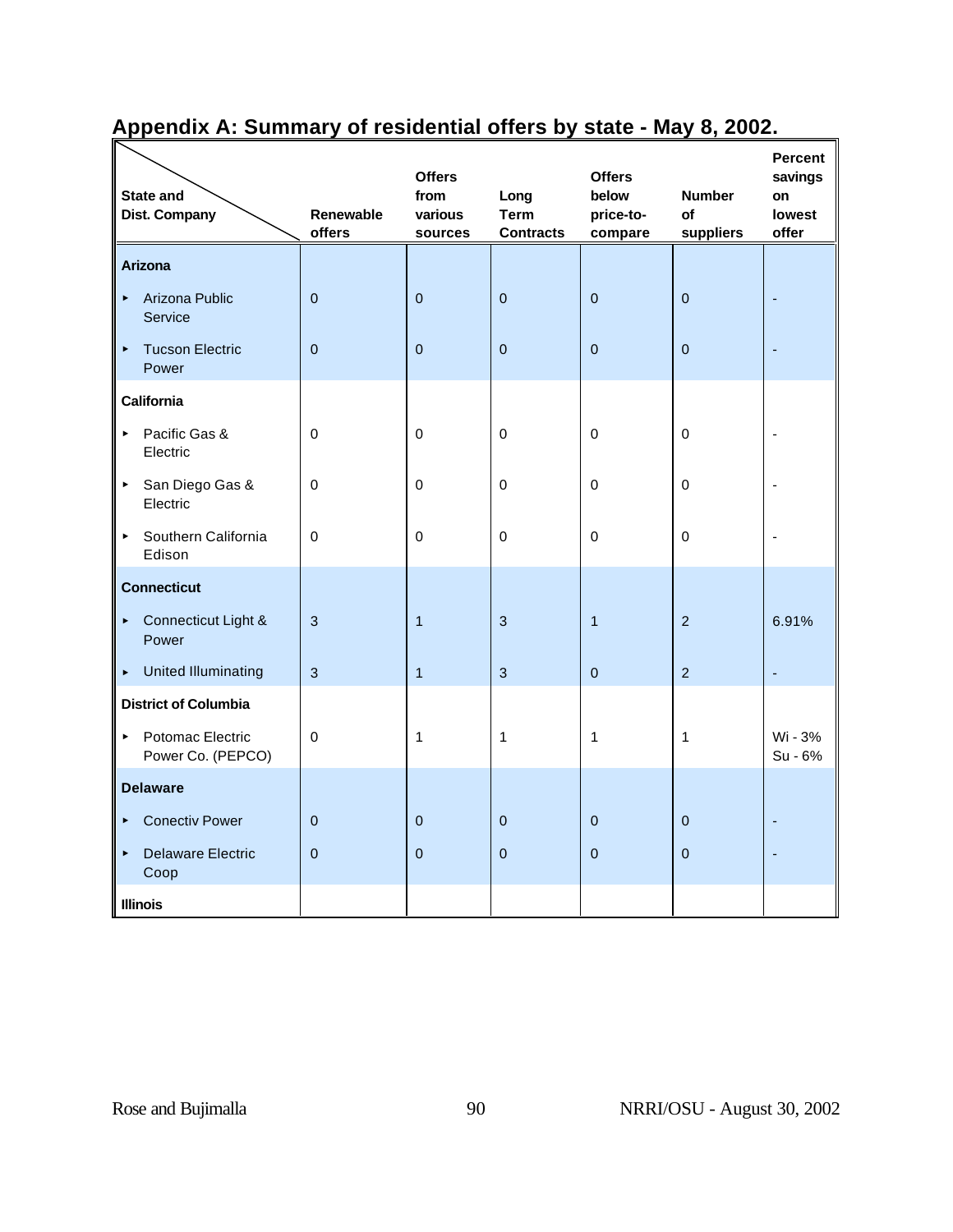|                       | <b>State and</b><br>Dist. Company     | Renewable<br>offers | <b>Offers</b><br>from<br>various<br>sources | Long<br><b>Term</b><br><b>Contracts</b> | <b>Offers</b><br>below<br>price-to-<br>compare | <b>Number</b><br>of<br>suppliers | <b>Percent</b><br>savings<br>on<br>lowest<br>offer |
|-----------------------|---------------------------------------|---------------------|---------------------------------------------|-----------------------------------------|------------------------------------------------|----------------------------------|----------------------------------------------------|
|                       | <b>Maine</b>                          |                     |                                             |                                         |                                                |                                  |                                                    |
| $\blacktriangleright$ | <b>Central Maine Power</b><br>Co.     | $\mathbf 0$         | $\mathbf 0$                                 | $\pmb{0}$                               | $\mathbf 0$                                    | $\mathbf 0$                      |                                                    |
| $\blacktriangleright$ | Bangor Hydro Elect<br>Co.             | $\mathbf 0$         | $\pmb{0}$                                   | $\,0\,$                                 | $\pmb{0}$                                      | $\pmb{0}$                        |                                                    |
| $\blacktriangleright$ | Maine Public Service<br>Co.           | $\mathbf 0$         | $\mathbf{1}$                                | 1                                       | $\mathbf{1}$                                   | $\mathbf{1}$                     | 9.66%                                              |
|                       | <b>Maryland</b>                       |                     |                                             |                                         |                                                |                                  |                                                    |
| $\blacktriangleright$ | <b>Allegheny Power</b>                | $\overline{0}$      | $\mathbf{0}$                                | $\boldsymbol{0}$                        | $\mathbf{0}$                                   | $\mathbf 0$                      |                                                    |
| $\blacktriangleright$ | <b>Baltimore Gas &amp;</b><br>Energy  | $\overline{2}$      | $\mathbf{0}$                                | $\overline{2}$                          | $\mathbf{0}$                                   | $\mathbf{1}$                     |                                                    |
| $\blacktriangleright$ | Delmarva Power &<br>Light / Conectiv  | $\mathbf 0$         | $\mathbf 0$                                 | $\pmb{0}$                               | $\mathbf 0$                                    | $\pmb{0}$                        |                                                    |
| $\blacktriangleright$ | Potomac Electric<br>Power Co. (PEPCO) | $\overline{2}$      | $\overline{0}$                              | $\overline{2}$                          | $\overline{2}$                                 | $\mathbf{1}$                     | 9.24%                                              |
|                       | <b>Massachusetts</b>                  |                     |                                             |                                         |                                                |                                  |                                                    |
| $\blacktriangleright$ | Commonwealth<br>Electric Co.          | $\mathbf 0$         | $\mathbf 0$                                 | 0                                       | $\mathbf 0$                                    | $\mathbf 0$                      |                                                    |
| $\blacktriangleright$ | Cambridge Electric<br>Co.             | $\mathbf 0$         | $\mathbf 0$                                 | $\,0\,$                                 | $\mathbf 0$                                    | $\boldsymbol{0}$                 |                                                    |
| $\blacktriangleright$ | Western Mass<br>Electric Co.          | 0                   | 0                                           | 0                                       | 0                                              | 0                                |                                                    |
| $\blacktriangleright$ | Boston Edison Co.                     | $\mathbf 0$         | $\boldsymbol{0}$                            | $\pmb{0}$                               | $\boldsymbol{0}$                               | $\pmb{0}$                        | $\overline{a}$                                     |
| $\blacktriangleright$ | Fitchburg Gas &<br>Electric Light Co. | $\mathbf 0$         | $\mathbf 0$                                 | $\pmb{0}$                               | $\mathbf 0$                                    | $\pmb{0}$                        | $\overline{a}$                                     |
| $\blacktriangleright$ | Massachusetts<br>Electric Co.         | $\mathbf 0$         | $\pmb{0}$                                   | $\pmb{0}$                               | $\mathbf 0$                                    | $\pmb{0}$                        |                                                    |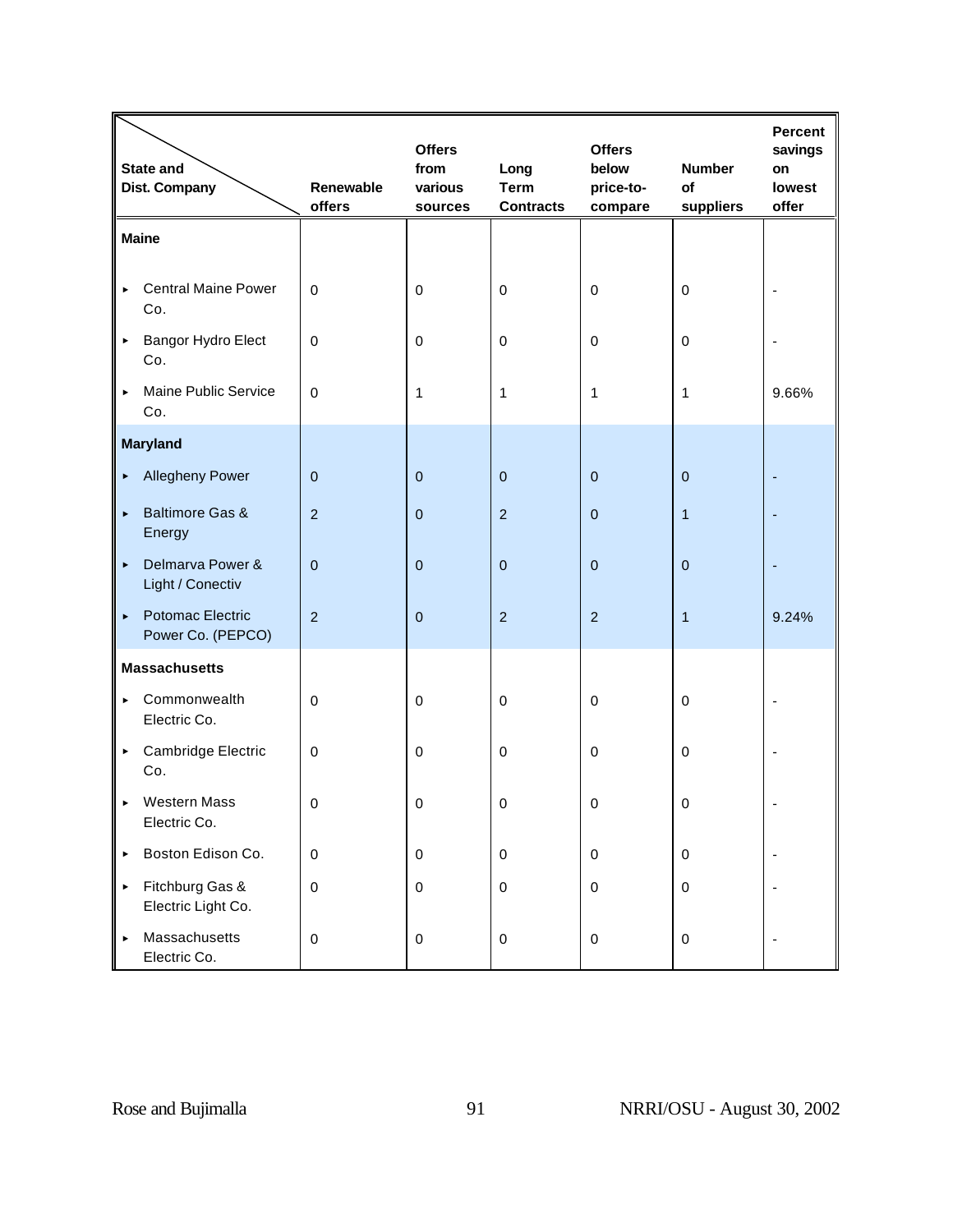|                       | <b>State and</b><br>Dist. Company              | <b>Renewable</b><br>offers | <b>Offers</b><br>from<br>various<br>sources | Long<br><b>Term</b><br><b>Contracts</b> | <b>Offers</b><br>below<br>price-to-<br>compare | <b>Number</b><br>of<br>suppliers | <b>Percent</b><br>savings<br>on<br>lowest<br>offer |
|-----------------------|------------------------------------------------|----------------------------|---------------------------------------------|-----------------------------------------|------------------------------------------------|----------------------------------|----------------------------------------------------|
|                       | <b>Michigan</b>                                |                            |                                             |                                         |                                                |                                  |                                                    |
| ×.                    | <b>American Electric</b><br>Power Company      | $\overline{0}$             | $\mathbf 0$                                 | $\pmb{0}$                               | $\overline{0}$                                 | $\mathbf 0$                      |                                                    |
| $\blacktriangleright$ | Alpena Power<br>Company                        | $\Omega$                   | $\Omega$                                    | $\mathbf 0$                             | $\Omega$                                       | $\Omega$                         |                                                    |
| $\blacktriangleright$ | <b>Consumers Energy</b><br>Company             | $\overline{0}$             | $\mathbf 0$                                 | $\pmb{0}$                               | $\mathbf 0$                                    | $\pmb{0}$                        |                                                    |
| k,                    | <b>Detroit Edison</b><br>Company               | $\mathbf 0$                | $\mathbf 0$                                 | $\mathbf 0$                             | $\mathbf 0$                                    | $\pmb{0}$                        |                                                    |
| $\blacktriangleright$ | <b>Edison Sault Electric</b><br>Company        | $\overline{0}$             | $\mathbf 0$                                 | $\mathbf 0$                             | $\overline{0}$                                 | $\mathbf 0$                      |                                                    |
|                       | <b>Montana</b>                                 |                            |                                             |                                         |                                                |                                  |                                                    |
| ь.                    | Montana Power Co.                              | $\Omega$                   | $\mathbf 0$                                 | $\mathbf 0$                             | $\mathbf 0$                                    | $\mathbf 0$                      |                                                    |
|                       | <b>New Hampshire</b>                           |                            |                                             |                                         |                                                |                                  |                                                    |
|                       | <b>New Jersey</b>                              |                            |                                             |                                         |                                                |                                  |                                                    |
| ×                     | <b>GPU/Jersey Central</b><br>Power & Light Co. | 1                          | $\mathbf 0$                                 | $\mathbf 0$                             | $\mathbf 0$                                    | 1                                |                                                    |
| $\blacktriangleright$ | <b>Atlantic City Energy</b><br>Co./Conectiv    | 1                          | $\mathbf 0$                                 | 0                                       | 0                                              | 1                                |                                                    |
| $\blacktriangleright$ | <b>Public Service</b><br>Electric & Gas Co.    | 1                          | 1                                           | 1                                       | $\mathbf 0$                                    | $\overline{2}$                   |                                                    |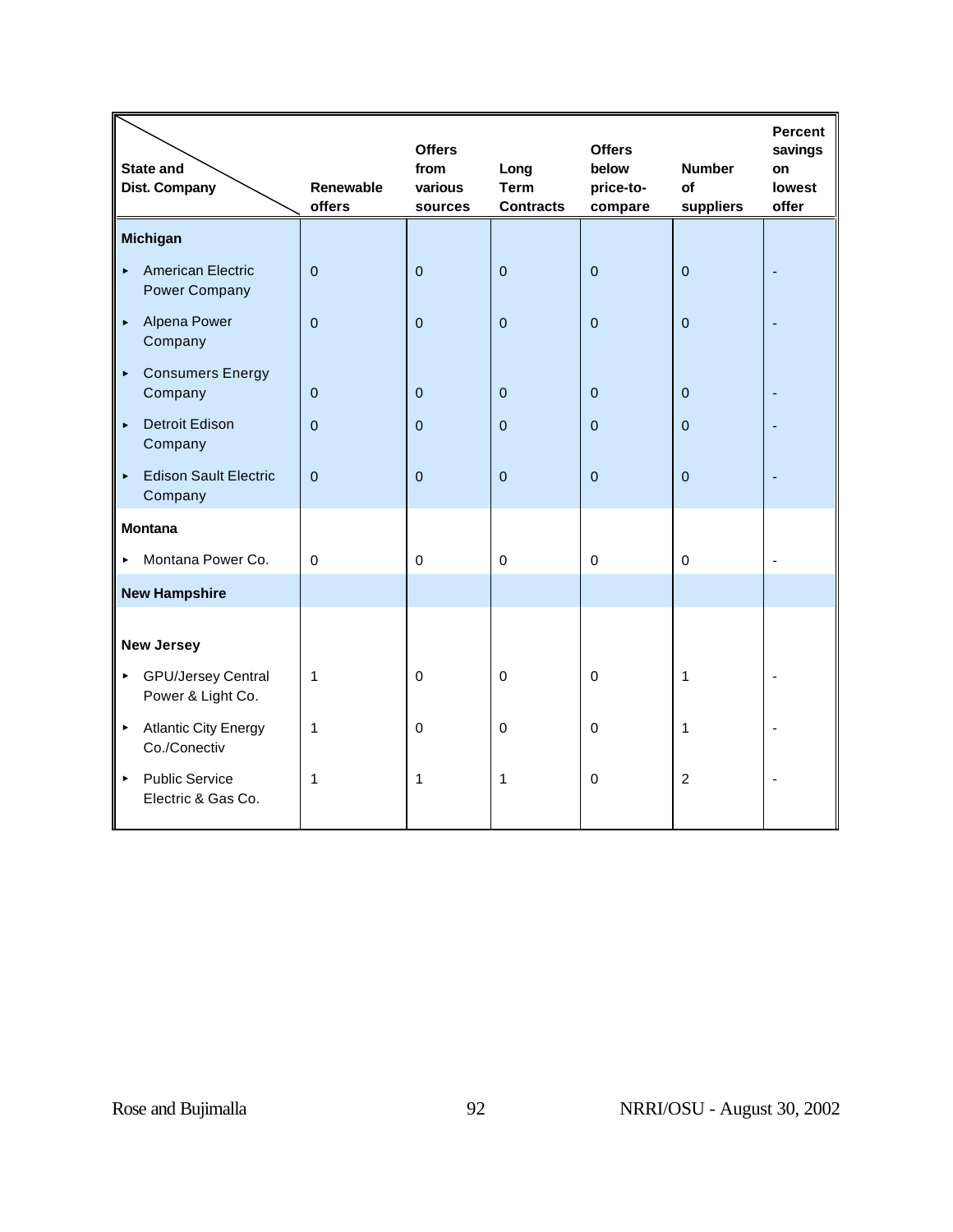|                       | State and<br><b>Dist. Company</b>             | Renewable<br>offers | <b>Offers</b><br>from<br>various<br>sources | Long<br><b>Term</b><br><b>Contracts</b> | <b>Offers</b><br>below<br>price-to-<br>compare | <b>Number</b><br>of<br>suppliers | <b>Percent</b><br>savings<br>on<br>lowest<br>offer |
|-----------------------|-----------------------------------------------|---------------------|---------------------------------------------|-----------------------------------------|------------------------------------------------|----------------------------------|----------------------------------------------------|
|                       | <b>New York</b>                               |                     |                                             |                                         |                                                |                                  |                                                    |
| $\blacktriangleright$ | <b>Central Hudson Gas</b><br>& Electric Corp. | $\mathbf{0}$        | $\mathbf{0}$                                | $\mathbf{0}$                            | $\overline{0}$                                 | $\mathbf{0}$                     |                                                    |
| $\blacktriangleright$ | <b>Consolidated Edison</b><br>Co. of New York | $\mathbf 0$         | 3                                           | $\overline{2}$                          | $\overline{0}$                                 | $\mathbf{3}$                     |                                                    |
| $\blacktriangleright$ | <b>New York State</b><br>Electric & Gas Corp. | $\Omega$            | $\overline{1}$                              | $0^*$                                   | $\mathbf{1}$                                   | $\mathbf{1}$                     | Upto<br>5%                                         |
| $\blacktriangleright$ | Niagara Mohawk<br>Power Corp.                 | $\mathbf{0}$        | $\mathbf{1}$                                | $0^*$                                   | $\mathbf{1}$                                   | $\mathbf{1}$                     | Upto<br>5-6%                                       |
| $\blacktriangleright$ | Orange & Rockland<br><b>Utilities</b>         | $\Omega$            | $\mathbf{0}$                                | $\mathbf{0}$                            | $\Omega$                                       | $\mathbf{0}$                     |                                                    |
| $\blacktriangleright$ | Rochester Gas &<br>Electric Corp.             | $\mathbf{0}$        | $\overline{2}$                              | $0^*$                                   | $\overline{2}$                                 | $\overline{2}$                   | 5.41%                                              |
| Ohio                  |                                               |                     |                                             |                                         |                                                |                                  |                                                    |
| $\blacktriangleright$ | AEP/Columbus<br>Southern Power Co.            | $\mathbf 0$         | $\mathbf 0$                                 | $\mathbf 0$                             | $\mathbf 0$                                    | $\mathbf 0$                      |                                                    |
| $\blacktriangleright$ | AEP/Ohio Power Co.                            | $\Omega$            | $\Omega$                                    | $\pmb{0}$                               | $\Omega$                                       | $\mathbf 0$                      |                                                    |
| $\blacktriangleright$ | Cincinnati Gas &<br>Electric Co.              | $\mathbf 0$         | $\mathbf{1}$                                | 1                                       | 1                                              | 1                                | 7.02%                                              |
| ٠                     | Dayton Power & Light                          | $\mathbf 0$         | 0                                           | 0                                       | $\Omega$                                       | $\mathbf 0$                      |                                                    |
| $\blacktriangleright$ | First<br>Energy/Illuminating<br>Co.           | $\mathbf 0$         | 0                                           | $\mathbf 0$                             | $\Omega$                                       | $\Omega$                         |                                                    |
| $\blacktriangleright$ | First Energy/Ohio<br>Edison Co.               | $\mathbf 0$         | $\mathbf{1}$                                | $1***$                                  | $\mathbf{1}$                                   | $\mathbf{1}$                     | 3.50%                                              |
| $\blacktriangleright$ | First Energy/Toledo<br>Edison Co.             | $\boldsymbol{0}$    | $\mathbf{1}$                                | $1***$                                  | $\mathbf{1}$                                   | $\mathbf{1}$                     | 3.50%                                              |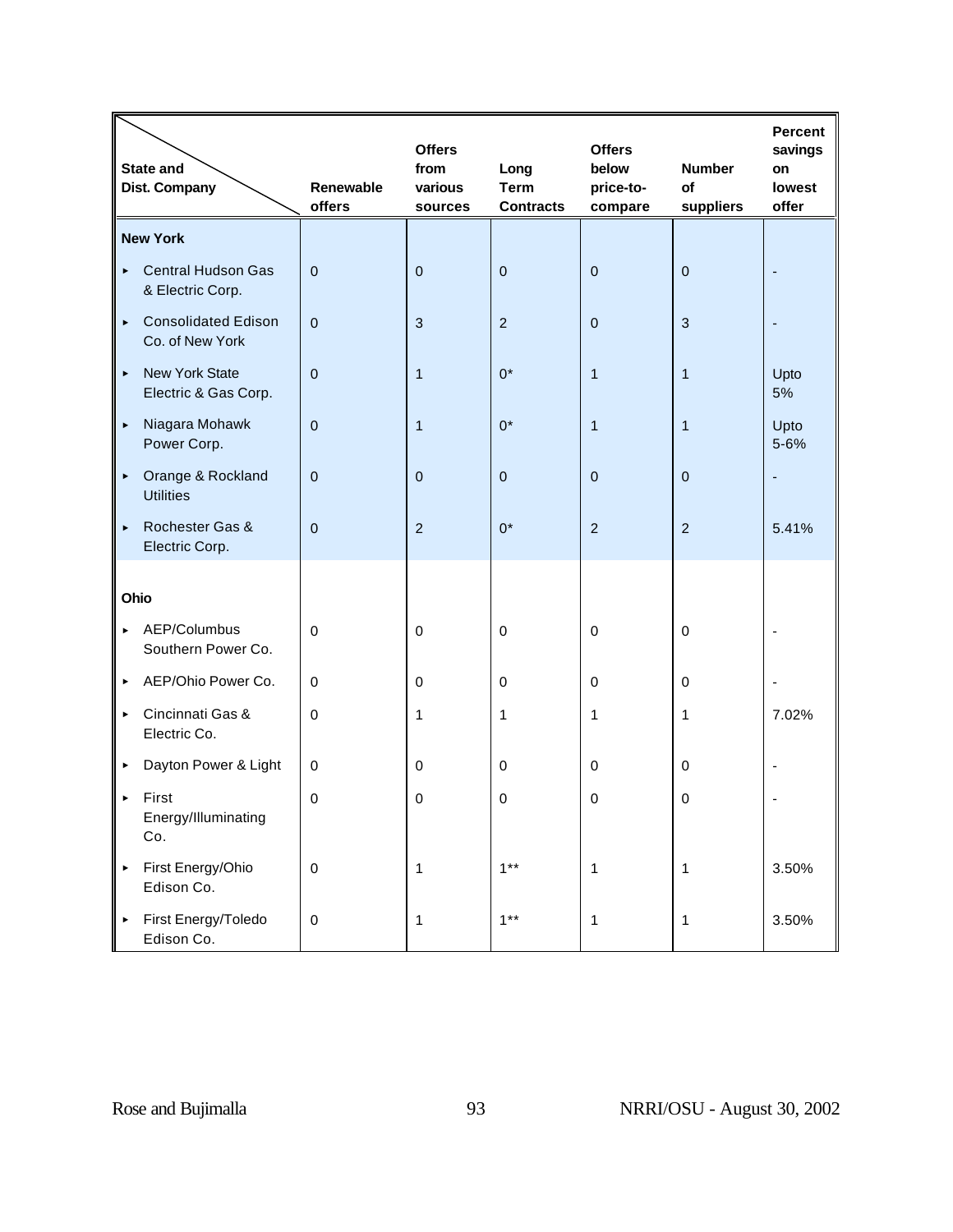|                       | <b>State and</b><br><b>Dist. Company</b> | <b>Renewable</b><br>offers | <b>Offers</b><br>from<br>various<br>sources | Long<br><b>Term</b><br><b>Contracts</b> | <b>Offers</b><br>below<br>price-to-<br>compare | <b>Number</b><br>of<br>suppliers | <b>Percent</b><br>savings<br>on<br>lowest<br>offer |
|-----------------------|------------------------------------------|----------------------------|---------------------------------------------|-----------------------------------------|------------------------------------------------|----------------------------------|----------------------------------------------------|
|                       | Pennsylvania                             |                            |                                             |                                         |                                                |                                  |                                                    |
| ٠                     | Allegheny Power                          | 3                          | $\mathbf 0$                                 | 0                                       | $\mathbf 0$                                    | $\overline{c}$                   |                                                    |
| ٠                     | Duquesne Light Co.                       | $\overline{4}$             | 1                                           | 1                                       | $\mathbf 0$                                    | 4                                |                                                    |
| $\blacktriangleright$ | GPU/Metropolitan<br>Edison Co.           | 3                          | $\mathbf 0$                                 | 0                                       | $\Omega$                                       | $\overline{c}$                   |                                                    |
| $\blacktriangleright$ | PECO                                     | $\overline{7}$             | 2                                           | 4                                       | 3                                              | $\overline{7}$                   | 7.21%                                              |
| ٠                     | GPU/Pennsylvania<br>Electric Co.         | 3                          | $\mathbf 0$                                 | $\mathbf 0$                             | $\mathbf 0$                                    | $\overline{c}$                   |                                                    |
| $\blacktriangleright$ | Pennsylvania Power<br>Co.                | $\overline{4}$             | $\mathbf 0$                                 | 1                                       | $\mathbf 0$                                    | 3                                |                                                    |
| $\blacktriangleright$ | Pennsylvania Power<br>& Light            | 3                          | $\mathbf 0$                                 | $\mathbf 0$                             | $\mathbf 0$                                    | $\overline{c}$                   |                                                    |
| ٠                     | <b>UGI Utilities</b>                     | 3                          | $\mathbf 0$                                 | $\mathbf 0$                             | $\mathbf 0$                                    | $\overline{c}$                   |                                                    |
|                       | <b>Rhode Island</b>                      |                            |                                             |                                         |                                                |                                  |                                                    |
| $\blacktriangleright$ | Narragansett Electric<br>Power Co.       | $\mathbf 0$                | $\mathbf 0$                                 | $\pmb{0}$                               | $\mathbf 0$                                    | $\pmb{0}$                        |                                                    |
|                       | <b>Texas</b>                             |                            |                                             |                                         |                                                |                                  |                                                    |
| $\blacktriangleright$ | Central Power and<br>Light               | 1                          | $\overline{7}$                              | 5                                       | $\overline{4}$                                 | 5                                | 6.81%                                              |
| ٠                     | <b>Reliant Energy</b>                    | 1                          | 11                                          | 6                                       | 9                                              | 9                                | 7.19%                                              |
|                       | <b>TXU Electric&amp; Gas</b>             | 2                          | 11                                          | $\overline{7}$                          | 9                                              | 9                                | 11.51%                                             |
| ٠                     | TXU SESCO                                | $\mathbf 0$                | $\mathbf 0$                                 | $\,0\,$                                 | $\mathbf 0$                                    | 0                                |                                                    |
| $\blacktriangleright$ | <b>Texas New Mexico</b><br>Power Company | $\overline{c}$             | $\overline{\mathbf{4}}$                     | 1                                       | $\sqrt{2}$                                     | 5                                | 3.00%                                              |
|                       | <b>West Texas Utilities</b>              | $\pmb{0}$                  | $\,6$                                       | $\overline{\mathbf{4}}$                 | $\mathbf 5$                                    | $\ensuremath{\mathsf{3}}$        | 9.91%                                              |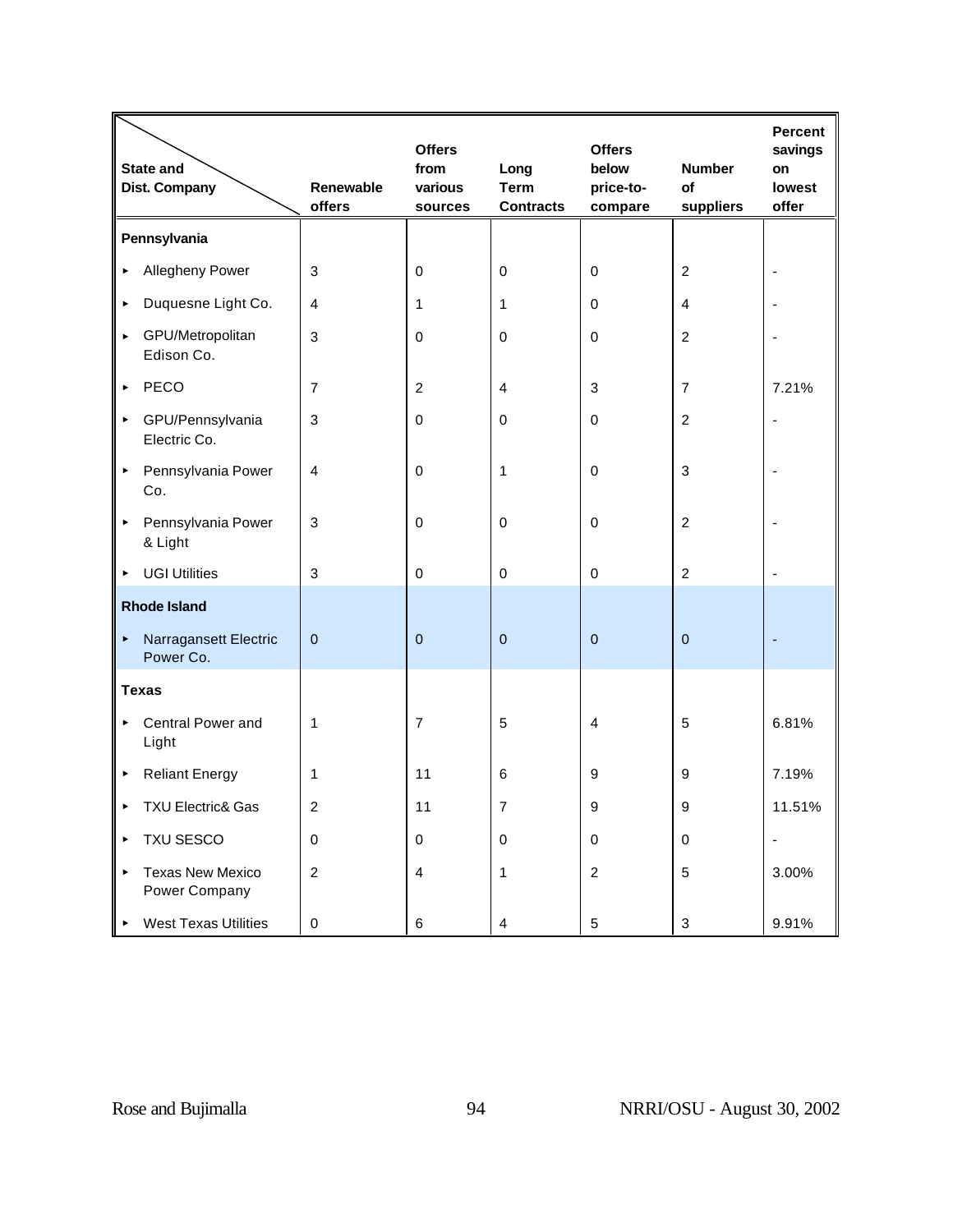| <b>State and</b><br>Dist. Company                             | <b>Renewable</b><br>offers | <b>Offers</b><br>from<br>various<br>sources | Long<br>Term<br><b>Contracts</b> | <b>Offers</b><br>below<br>price-to-<br>compare | <b>Number</b><br>of<br>suppliers | <b>Percent</b><br>savings<br>on<br>lowest<br>offer |
|---------------------------------------------------------------|----------------------------|---------------------------------------------|----------------------------------|------------------------------------------------|----------------------------------|----------------------------------------------------|
| Virginia                                                      |                            |                                             |                                  |                                                |                                  |                                                    |
| <b>AEP Virginia</b><br>٠                                      | $\overline{0}$             | $\overline{0}$                              | $\mathbf{0}$                     | $\mathbf 0$                                    | $\mathbf{0}$                     |                                                    |
| Allegheny<br>$\blacktriangleright$<br>Power/Potomac<br>Edison | $\mathbf 0$                | $\Omega$                                    | $\mathbf{0}$                     | $\mathbf 0$                                    | $\mathbf{0}$                     |                                                    |
| Connectiv<br>▶                                                | $\overline{0}$             | $\Omega$                                    | $\overline{0}$                   | $\mathbf 0$                                    | $\overline{0}$                   |                                                    |
| Dominion Virginia<br>$\blacktriangleright$<br>Power***        | $\Omega$                   | $\Omega$                                    | $\mathbf{0}$                     | $\Omega$                                       | $\Omega$                         |                                                    |
| <b>TOTAL</b>                                                  | 49                         | 56                                          | 34                               | 44                                             | 75                               | --                                                 |

Number of distribution companies with price below to compare : 16

Source: Date compiled from the Wattage Monitor (http://www.wattagemonitor.com), May 2002.

- \* Energy Cooperative of New York is offering a variable, monthly rate with savings of up to 5-6% in the service territory of Niagara Mohawk Power Corp. and up to 5% in NYSEG and Rochester Gas & Electric Company.
- \*\* First Energy Services is offering a 12 month variable rate contract with 3.5% savings off current price to compare in the service territories of First energy/Ohio Edison Company and First Energy/Toledo Edison Company.
- \*\*\* Dominion Virginia Power had two renewable offers earlier this year.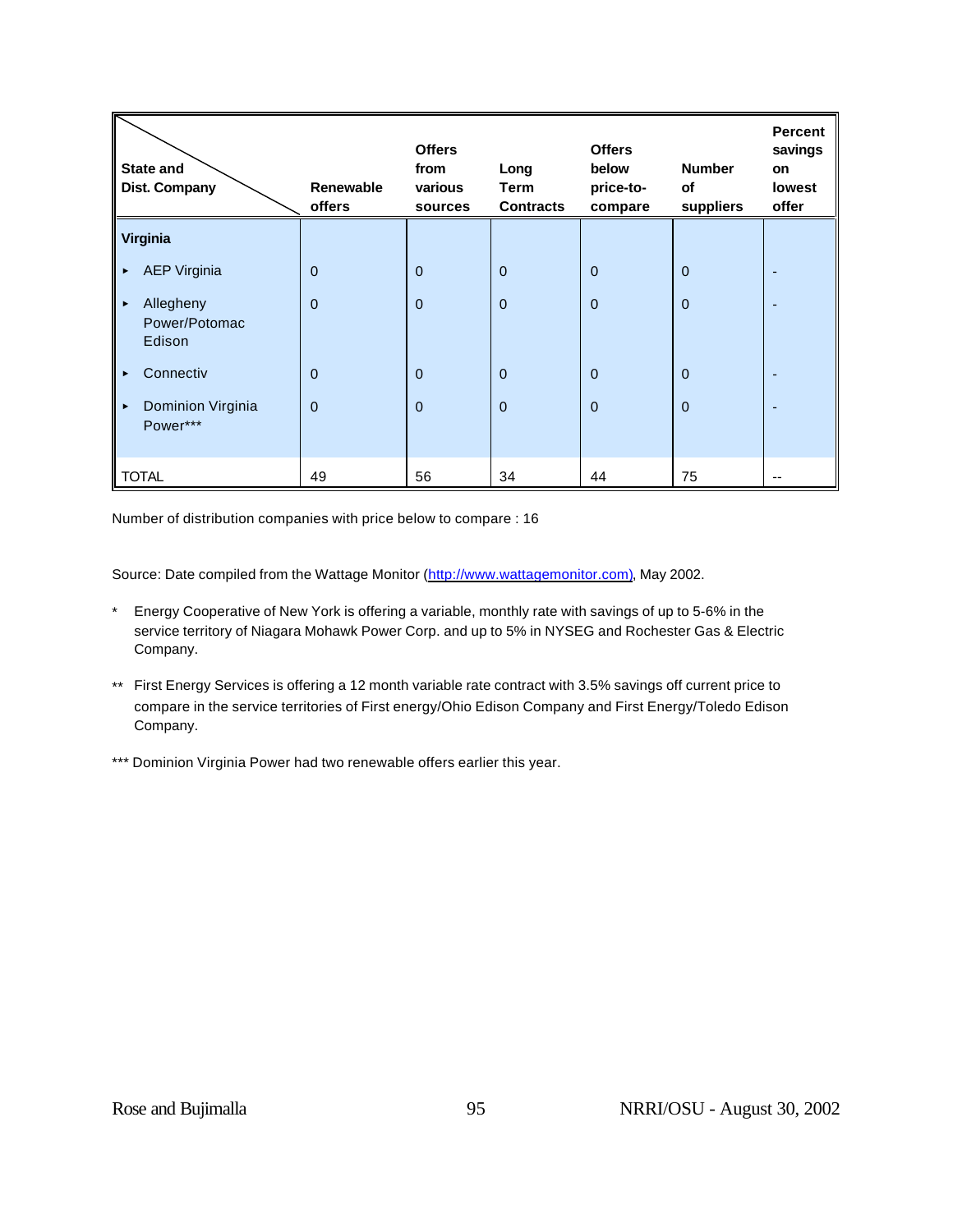## **Appendix B: State-by-State Summary of Rate Freeze Expirations and Rate Reductions.**

| <b>State and Distribution Company Name</b> | <b>End of Rate Freeze</b>                                                                                                                               | <b>Rate Reduction Summary</b>                                                                                                                                                                                                                        |  |  |  |  |
|--------------------------------------------|---------------------------------------------------------------------------------------------------------------------------------------------------------|------------------------------------------------------------------------------------------------------------------------------------------------------------------------------------------------------------------------------------------------------|--|--|--|--|
|                                            |                                                                                                                                                         |                                                                                                                                                                                                                                                      |  |  |  |  |
| <b>Arizona</b>                             |                                                                                                                                                         |                                                                                                                                                                                                                                                      |  |  |  |  |
| <b>Tucson Electric Power</b>               | December 31, 2008                                                                                                                                       | 1% rate reduction retroactive to<br>July 1, 1999 and another 1%<br>reduction on July 1, 2000                                                                                                                                                         |  |  |  |  |
| Arizona Public Service                     | July 1, 2004                                                                                                                                            | 7.5% rate reduction over four<br>years for residential customers<br>and 5% over three year period<br>for large customers                                                                                                                             |  |  |  |  |
|                                            |                                                                                                                                                         |                                                                                                                                                                                                                                                      |  |  |  |  |
| <b>District of Columbia</b>                |                                                                                                                                                         |                                                                                                                                                                                                                                                      |  |  |  |  |
| Potomac Electric Power Company (PEPCO)     | Until January 1, 2007 for low<br>and moderate income<br>customers and until January<br>1, 2005 for all other<br>residential and commercial<br>customers | 7% rate reduction for residential<br>customers and 6.5% reduction<br>in rates for commercial<br>customers to be implemented in<br>three phases.                                                                                                      |  |  |  |  |
|                                            |                                                                                                                                                         |                                                                                                                                                                                                                                                      |  |  |  |  |
| <b>Delaware</b>                            |                                                                                                                                                         |                                                                                                                                                                                                                                                      |  |  |  |  |
| Connectiv                                  | Four year rate freeze                                                                                                                                   | Rate cut of 7.5% for residential<br>customers                                                                                                                                                                                                        |  |  |  |  |
| Delaware Electric Cooperative              | Five year rate freeze                                                                                                                                   | They received 5% rate reduction                                                                                                                                                                                                                      |  |  |  |  |
|                                            |                                                                                                                                                         |                                                                                                                                                                                                                                                      |  |  |  |  |
| <b>Illinois</b>                            |                                                                                                                                                         |                                                                                                                                                                                                                                                      |  |  |  |  |
| AmerenCIPS                                 | <b>Until 2007</b>                                                                                                                                       | Residential rates were reduced<br>by 5% on August 1, 1998 and<br>on October 1, 2000. On October<br>1, 2002 rates will be further<br>reduced either 5% or the<br>percent by which the rates<br>exceed the 1999 Midwest<br>average, whichever is less. |  |  |  |  |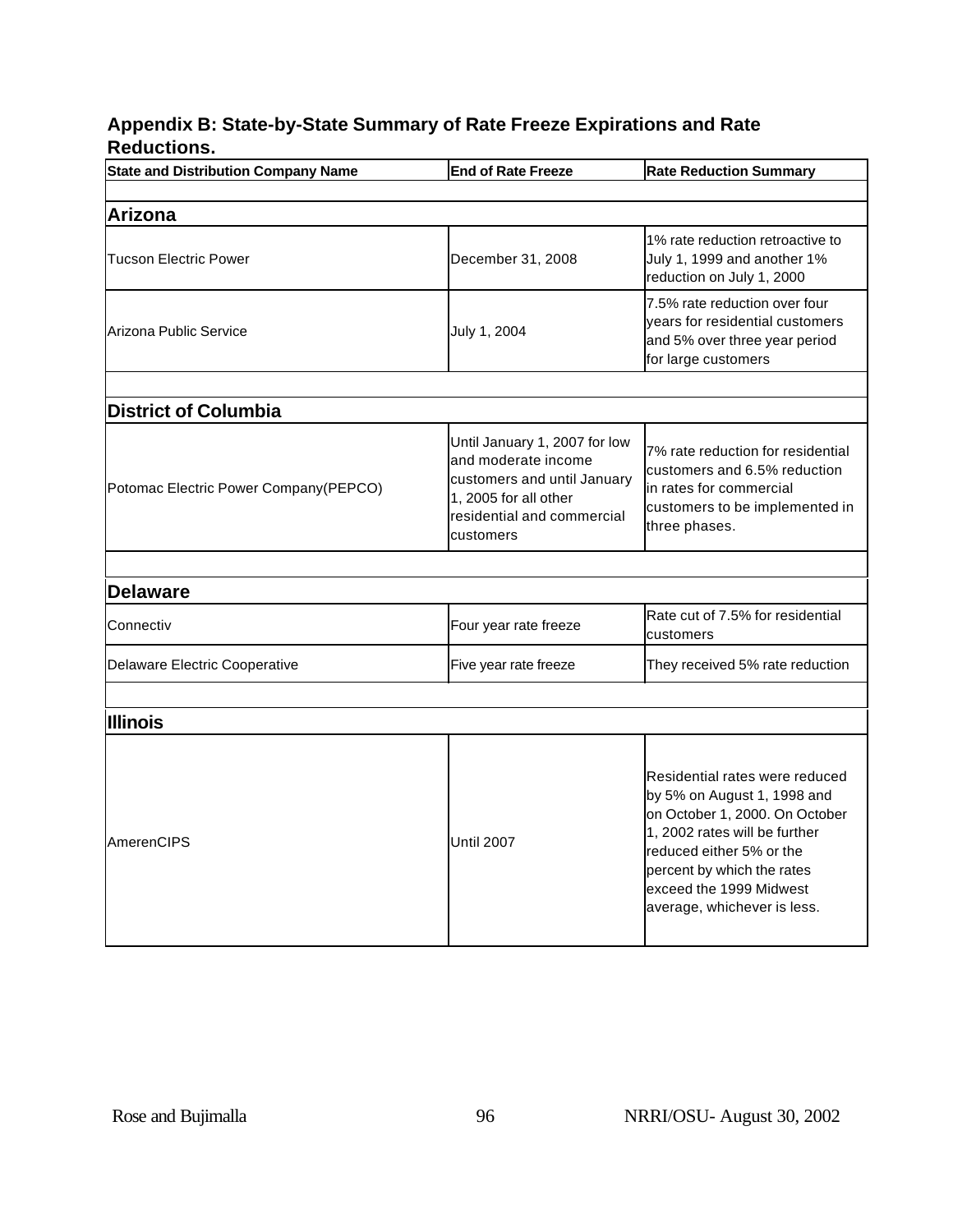| <b>AmerenUE</b>                        | <b>Until 2007</b>                                                                                                                  | Residential rates were reduced<br>by 5% on August 1, 1998 and<br>on October 1, 2000. On October<br>1, 2002 rates will be further<br>reduced either 5% or the<br>percent by which the rates<br>exceed the 1999 Midwest<br>average, whichever is less. |
|----------------------------------------|------------------------------------------------------------------------------------------------------------------------------------|------------------------------------------------------------------------------------------------------------------------------------------------------------------------------------------------------------------------------------------------------|
| Central Illinois Light Co.             | <b>Until 2007</b>                                                                                                                  | Residential rates were reduced<br>by 2% on August 1, 1998 an<br>additional by 2% on October 1,<br>2000. This will be further reduced<br>by another 1% on October 1,<br>2002.                                                                         |
| Commonwealth Edison                    | Until 2007                                                                                                                         | Residential rates were reduced<br>by 15% on August 1, 1998 and<br>by 5% on October 1, 2001.                                                                                                                                                          |
| Illinois Power                         | <b>Until 2007</b>                                                                                                                  | Residential rates were reduced<br>by 15% on August 1, 1998 and<br>by 5% on May 1, 2002.                                                                                                                                                              |
| <b>Maine</b>                           |                                                                                                                                    |                                                                                                                                                                                                                                                      |
| <b>Central Maine</b>                   | SOS until March 1, 2005                                                                                                            | Reductions from 2.5% to 15%                                                                                                                                                                                                                          |
| Bangor Hydro-electric                  | SOS until March 1, 2005                                                                                                            | Reductions of approximately<br>2.5%                                                                                                                                                                                                                  |
| Maine Public Service Co.               | SOS until March 1, 2005                                                                                                            | Reductions of approximately 8%                                                                                                                                                                                                                       |
| Maryland                               |                                                                                                                                    |                                                                                                                                                                                                                                                      |
| Allegheny                              | For residential customers<br>through Jan 1, 2008, Non-<br>residential rates through<br>January 1, 2004 and T&D till<br>Jan 1, 2004 | Res. Customers about 7% base<br>rate reduction                                                                                                                                                                                                       |
| Baltimore Gas & Energy                 | For six years i.e until June,<br>2006 for residential<br>customers and for four<br>years for non-residential<br>customers          | Residential customers 6.5%<br>rate reduction                                                                                                                                                                                                         |
| DPL/Connectiv                          | Until June 30, 2004 for<br>residential customers and<br>until June 30, 2003 for non-<br>residential customers                      | Residential customers 7.5%<br>rate reduction                                                                                                                                                                                                         |
| Potomac Electric Power Company (PEPCO) | Until June 30, 2003 for<br>residential customers                                                                                   | Residential customers 3% rate<br>reduction                                                                                                                                                                                                           |
|                                        |                                                                                                                                    |                                                                                                                                                                                                                                                      |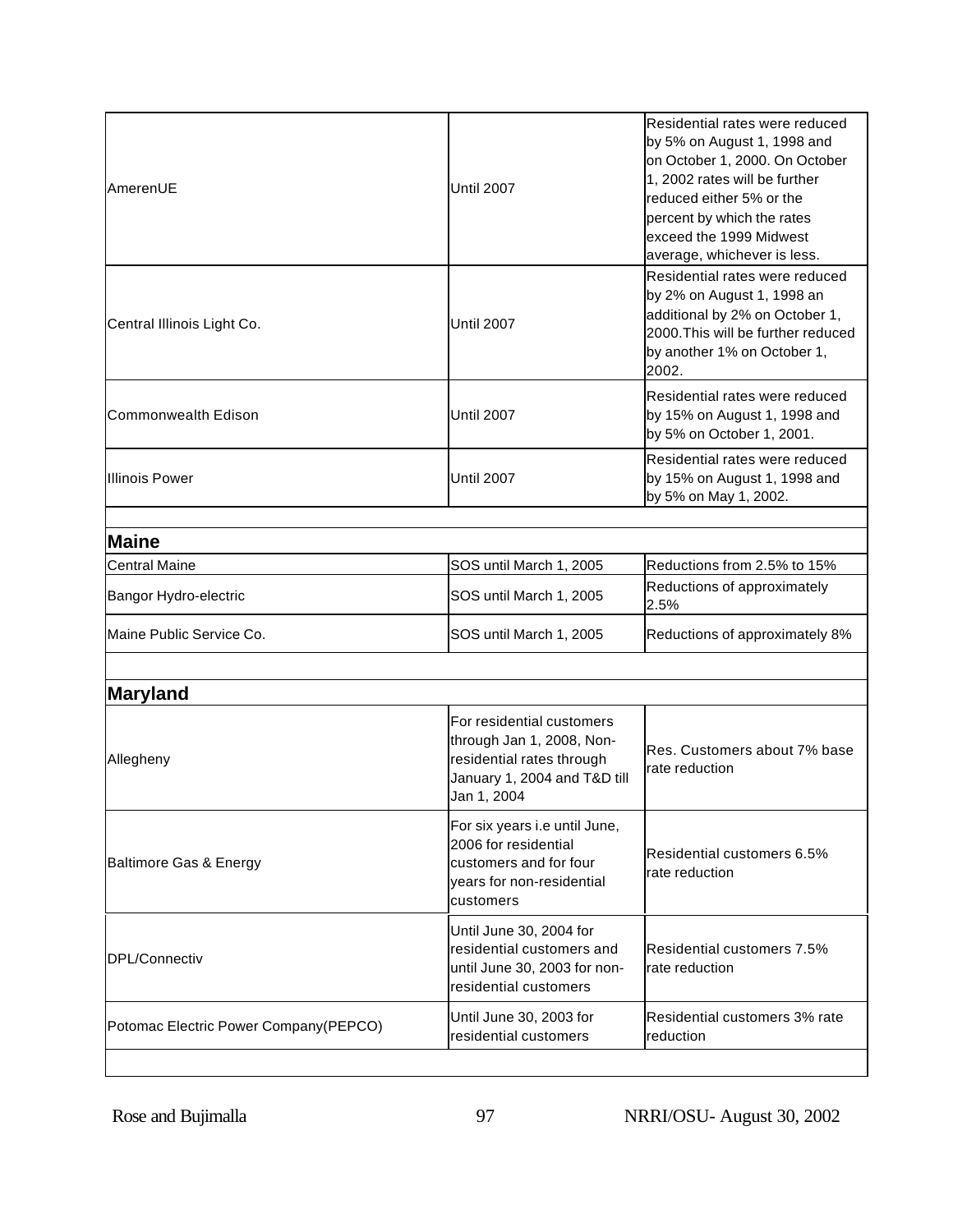| Massachusetts                                 |                                                                                                                                                                                                                                                                                                                  |                                                                         |
|-----------------------------------------------|------------------------------------------------------------------------------------------------------------------------------------------------------------------------------------------------------------------------------------------------------------------------------------------------------------------|-------------------------------------------------------------------------|
| <b>Eastern Edison</b>                         | SOS until March 2005                                                                                                                                                                                                                                                                                             | Minimum 10% reduction of the<br>entire bill for all customers on<br>SOS |
| <b>Commonwealth Electric</b>                  | SOS until March 2005                                                                                                                                                                                                                                                                                             | Minimum 10% reduction of the<br>entire bill for all customers on<br>SOS |
| Cambridge Electric                            | SOS until March 2005                                                                                                                                                                                                                                                                                             | Minimum 10% reduction of the<br>entire bill for all customers on<br>SOS |
| Northeast Utilities (Western MA Electric Co.) | SOS until March 2005                                                                                                                                                                                                                                                                                             | Minimum 10% reduction of the<br>entire bill for all customers on<br>SOS |
| <b>Boston Edison</b>                          | SOS until March 2005                                                                                                                                                                                                                                                                                             | Minimum 10% reduction of the<br>entire bill for all customers on<br>SOS |
| <b>Fitchburg Gas and Electric</b>             | SOS until March 2005                                                                                                                                                                                                                                                                                             | Minimum 10% reduction of the<br>entire bill for all customers on<br>SOS |
| Massachusetts Electric Company                | SOS until March 2005                                                                                                                                                                                                                                                                                             | Minimum 10% reduction of the<br>entire bill for all customers on<br>SOS |
|                                               |                                                                                                                                                                                                                                                                                                                  |                                                                         |
| Michigan                                      |                                                                                                                                                                                                                                                                                                                  |                                                                         |
| American Electric Power Company               | Capped until 2013                                                                                                                                                                                                                                                                                                | 5% rate reduction                                                       |
| Alpena Power Company                          | Capped until 2013                                                                                                                                                                                                                                                                                                | 5% rate reduction                                                       |
| <b>Consumers Energy Company</b>               | Dec 31, 2003 for residential<br>customers, small business<br>consumers rates through<br>2004 and for large<br>commercial and industrial<br>through 2003 and rates will<br>not be increased until either<br>PSC determines that the<br>distribution utility controls<br>less than 30% of the<br>particular market | 5% rate reduction                                                       |
| Detroit Edison Company                        | Dec 31, 2003 for residential<br>customers, small business<br>consumers rates through<br>2004 and for large<br>commercial and industrial<br>through 2003 and rates will<br>not be increased until either<br>PSC determines that the<br>distribution utility controls                                              | 5% rate reduction                                                       |

less than 30% of the particular market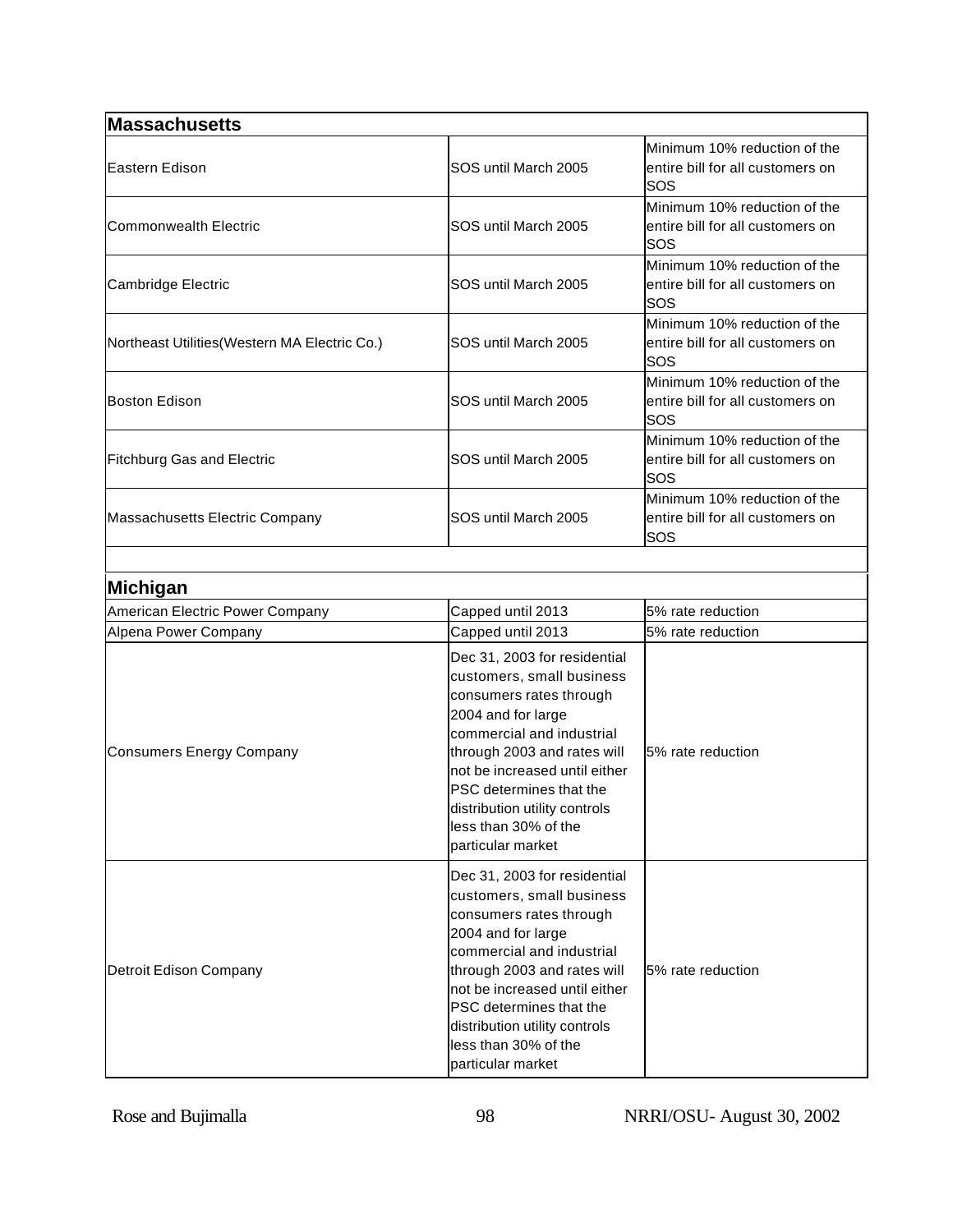| Edison Sault Electric Company               | Capped until 2013                                                                                                                            | 5% rate reduction                                                                                                                                                                                                                                                                                                     |  |
|---------------------------------------------|----------------------------------------------------------------------------------------------------------------------------------------------|-----------------------------------------------------------------------------------------------------------------------------------------------------------------------------------------------------------------------------------------------------------------------------------------------------------------------|--|
|                                             |                                                                                                                                              |                                                                                                                                                                                                                                                                                                                       |  |
| <b>New Jersey</b>                           |                                                                                                                                              |                                                                                                                                                                                                                                                                                                                       |  |
| Connectiv                                   | Price reductions must be<br>maintained for 4 years after<br>the start of the competition                                                     | 5% initial reduction and<br>additional 5% over the next<br>three years                                                                                                                                                                                                                                                |  |
| GPU                                         | Price reductions must be<br>maintained for 4 years after<br>the start of the competition                                                     | 5% initial reduction and<br>additional 5% over the next<br>three years                                                                                                                                                                                                                                                |  |
| PSE&G                                       | Price reductions must be<br>maintained for 4 years after<br>the start of the competition                                                     | 5% initial reduction and<br>additional 5% over the next<br>three years                                                                                                                                                                                                                                                |  |
| Rockland                                    | Price reductions must be<br>maintained for 4 years after<br>the start of the competition                                                     | 5% initial reduction and<br>additional 5% over the next<br>three years                                                                                                                                                                                                                                                |  |
|                                             |                                                                                                                                              |                                                                                                                                                                                                                                                                                                                       |  |
| <b>New York</b>                             |                                                                                                                                              |                                                                                                                                                                                                                                                                                                                       |  |
| <b>Central Hudson</b>                       | Frozen at 1993 rates<br>through June 30, 2001                                                                                                | Large industrial customers who<br>remained with Central Hudson<br>for generation services received<br>5% per year rate reductions                                                                                                                                                                                     |  |
| <b>Consolidated Edison</b>                  | Industrial customer rate<br>reduction would remain in<br>force for five years                                                                | Industrial customers received<br>25% rate reduction and all other<br>customers 10% over a five year<br>period                                                                                                                                                                                                         |  |
| New York State Electric and Gas(EnergyEast) | Residential and small<br>commercial customers and<br>industrial customers have<br>had their rates frozen at<br>current levels for two years. | Residential and small<br>commercial customers and<br>industrial customers have had<br>their bills reduced 1% in the<br>third year of the plan, and a total<br>decrese of 5% by the fifth year<br>of the plan. Large commercial<br>and industrial customers<br>received a 5% per year rate<br>decrease for five years. |  |
| Niagara Mohawk Power Corp.                  | ΝA                                                                                                                                           | Residential and commercial<br>customers were to have a<br>decrease of 3.2% phased in<br>over three years. Industrial<br>customers were to have a<br>decrease of approximately 13%.<br>Overall average decrease is of<br>4.3%.                                                                                         |  |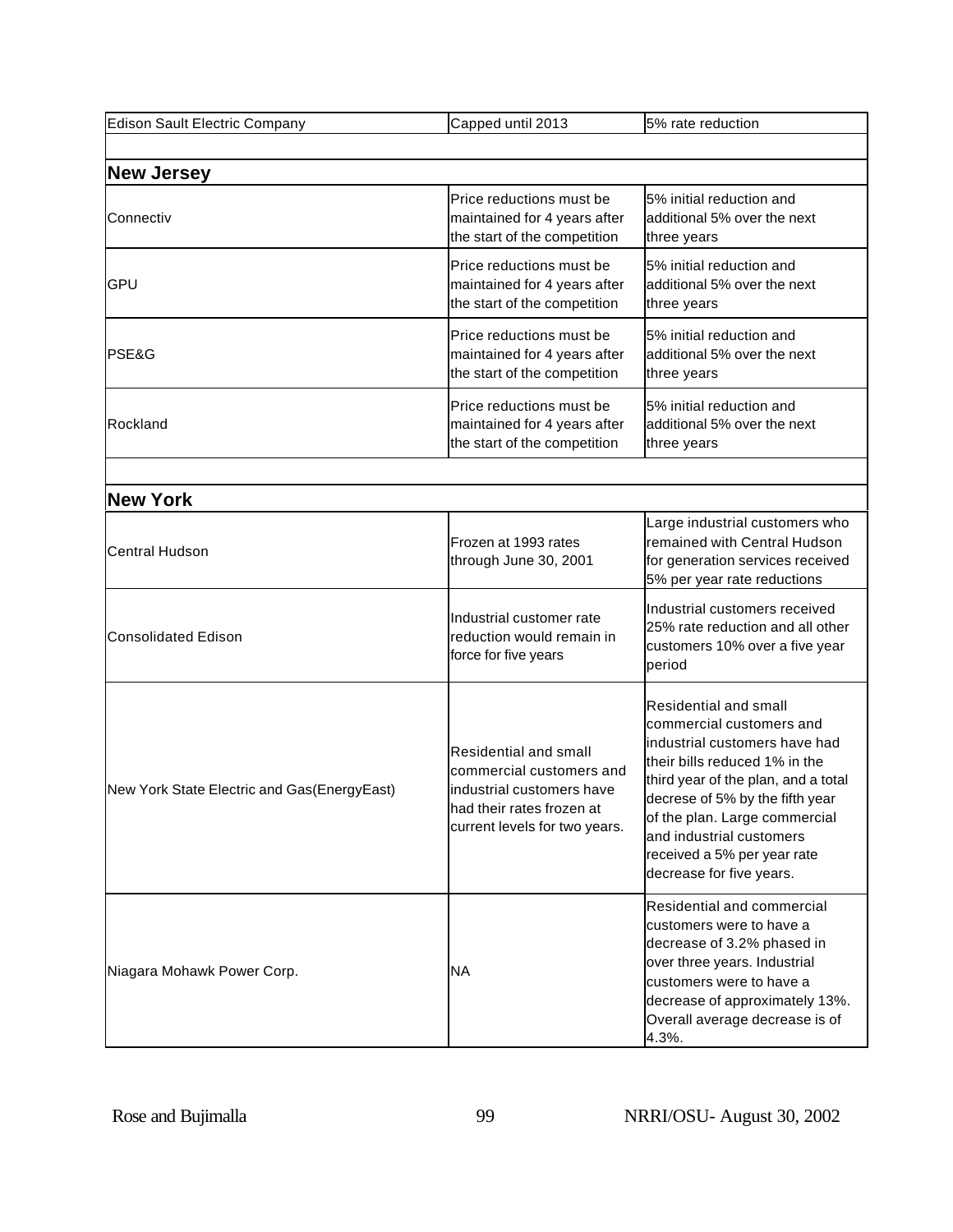| Orange & Rockland Utilities | <b>NA</b>                                                  | Residential customers received<br>4% decrease in 1995 and 1996<br>and an additional 1% in Dec<br>1997 and Dec 1998. Industrial<br>and commercial customers<br>received rate reductions of 4-<br>14% and large industrial<br>customers received an<br>additional 8.5% in Dec 1997. |
|-----------------------------|------------------------------------------------------------|-----------------------------------------------------------------------------------------------------------------------------------------------------------------------------------------------------------------------------------------------------------------------------------|
| Rochester Gas and Electric  | <b>NA</b>                                                  | <b>Residential and small</b><br>commercial customers received<br>7.5% rate decrease. Other<br>commercial customers and<br>lmost industrial customers<br>received an 8% decrease and<br>large industrial customers<br>11.2% decrease. All decreases<br>are phased in over 5 years  |
|                             |                                                            |                                                                                                                                                                                                                                                                                   |
| <b>Ohio</b>                 |                                                            |                                                                                                                                                                                                                                                                                   |
| AEP/Ohio Power Company      | 2005 or market development<br>period whichever comes first | Residential customers received<br>a five percent decrease applied<br>to unbundled generation service.                                                                                                                                                                             |
|                             | For five years for all                                     | Residential customers received                                                                                                                                                                                                                                                    |

| Cincinnati Gas & Electric Company                           | For five years for all<br>residential customers                              | lResidential customers received<br>a five percent decrease applied<br>to unbundled generation service.       |
|-------------------------------------------------------------|------------------------------------------------------------------------------|--------------------------------------------------------------------------------------------------------------|
| AEP/Columbus Southern Power Company                         | 2005 or market development<br>period whichever comes first                   | lResidential customers received<br>a five percent decrease applied<br>to unbundled generation service.       |
| Dayton Power and Light Co.                                  | Generation rates until Dec<br>31, 2003 and T&D through<br>lthe ened of 2006  | Residential customers received<br>a five percent decrease applied<br>to unbundled generation service.        |
| Monongahela power Company                                   | 2005 for residential<br>customers and 2003 for<br>large industrial customers | lResidential customers received<br>a five percent decrease applied<br>to unbundled generation service.       |
| First Energy/Ohio Edison Company                            | Distribution rates through<br>2007                                           | Residential customers received<br>a five percent decrease applied<br>to unbundled generation service.        |
| First Energy/Illuminating Company/Cleveland<br>Public Power | Distribution rates through<br>2007                                           | <b>Residential customers received</b><br>a five percent decrease applied<br>to unbundled generation service. |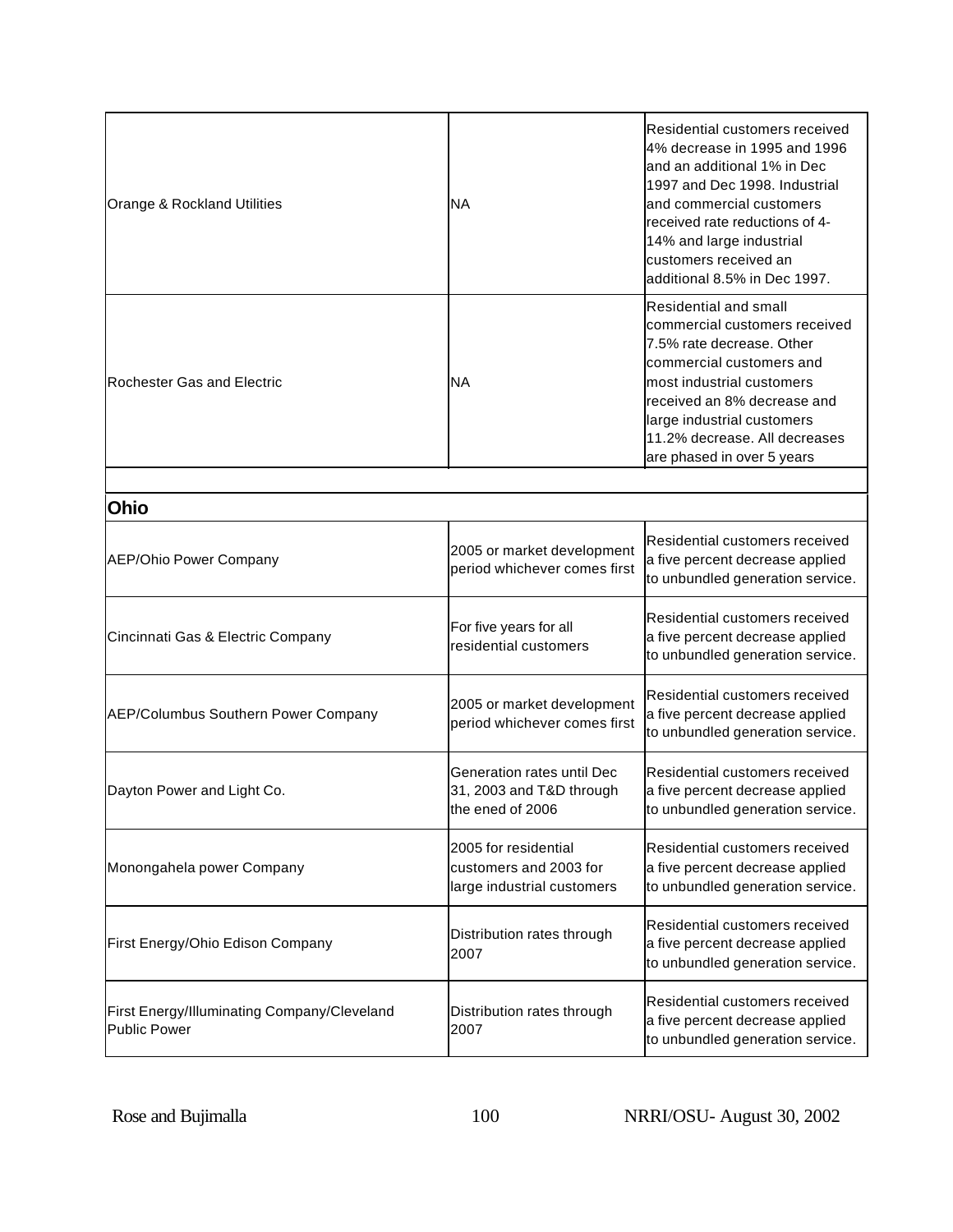| First Energy/Toledo Edison    | Distribution rates through<br>2007                                           | Residential customers received<br>a five percent decrease applied<br>to unbundled generation service.                                                                               |
|-------------------------------|------------------------------------------------------------------------------|-------------------------------------------------------------------------------------------------------------------------------------------------------------------------------------|
| <b>AEP/Ohio Power Company</b> | 2005 or market development<br>period whichever comes first                   | Residential customers received<br>a five percent decrease applied<br>to unbundled generation service.                                                                               |
|                               |                                                                              |                                                                                                                                                                                     |
| Pennsylvania                  |                                                                              |                                                                                                                                                                                     |
| Allegheny Power               | Rates for generation<br>charges are capped at least<br>until January 1, 2006 | PA did not require rate<br>reductions though several<br>utilities offered rate reductions in<br>first year of choice, which were<br>to be phased out over two three<br>year period. |
| Duquesne Light                | Rates for generation<br>charges are capped at least<br>until January 1, 2006 | PA did not require rate<br>reductions though several<br>utilities offered rate reductions in<br>first year of choice, which were<br>to be phased out over two three<br>year period. |
| Metropolitan Edison           | Rates for generation<br>charges are capped at least<br>until January 1, 2006 | PA did not require rate<br>reductions though several<br>utilities offered rate reductions in<br>first year of choice, which were<br>to be phased out over two three<br>year period. |
| Pennsylvania Electric         | Rates for generation<br>charges are capped at least<br>until January 1, 2006 | PA did not require rate<br>reductions though several<br>utilities offered rate reductions in<br>first year of choice, which were<br>to be phased out over two three<br>year period. |
| <b>PECO</b> Energy            | Rates for generation<br>charges are capped at least<br>until January 1, 2006 | PA did not require rate<br>reductions though several<br>utilities offered rate reductions in<br>first year of choice, which were<br>to be phased out over two three<br>year period. |
| Pennsylvania Power            | Rates for generation<br>charges are capped at least<br>until January 1, 2006 | PA did not require rate<br>reductions though several<br>utilities offered rate reductions in<br>first year of choice, which were<br>to be phased out over two three<br>year period. |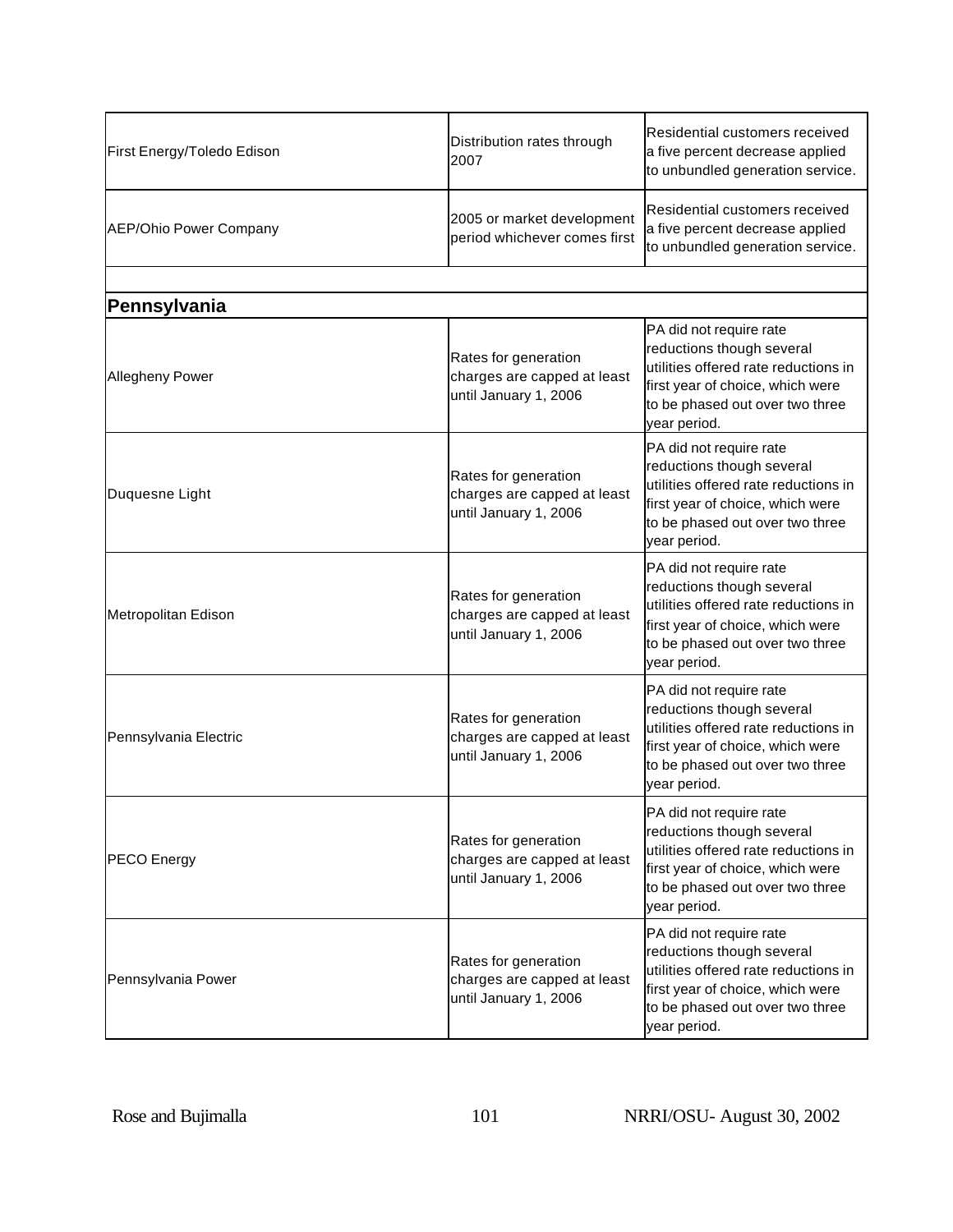| Pennsylvania Power and Light | Rates for generation<br>charges are capped at least<br>until January 1, 2006                                                         | PA did not require rate<br>reductions though several<br>utilities offered rate reductions in<br>first year of choice, which were<br>to be phased out over two three<br>year period.                                          |
|------------------------------|--------------------------------------------------------------------------------------------------------------------------------------|------------------------------------------------------------------------------------------------------------------------------------------------------------------------------------------------------------------------------|
| <b>UGI Utilities</b>         | Rates for generation<br>charges are capped at least<br>until January 1, 2006                                                         | PA did not require rate<br>reductions though several<br>utilities offered rate reductions in<br>first year of choice, which were<br>to be phased out over two three<br>year period.                                          |
|                              |                                                                                                                                      |                                                                                                                                                                                                                              |
| <b>Rhode Island</b>          |                                                                                                                                      |                                                                                                                                                                                                                              |
| Narrangansett Electric Co.   | SOS will be available<br>through 2009                                                                                                | 7% under the restructuring act.                                                                                                                                                                                              |
|                              |                                                                                                                                      |                                                                                                                                                                                                                              |
| Texas                        |                                                                                                                                      |                                                                                                                                                                                                                              |
| Central Power and Light      | Frozen until January 1,<br>2007 or until 40% of<br>residential or small<br>commercial customers have<br>chosen alternative suppliers | For residential customers,<br>8.08% decrease over<br>September 1, 1999 rates and is<br>subject to change up to twice<br>per year if changes in natural<br>gas prices and power costs<br>occur, subject to PUCT<br>approval.  |
| <b>Reliant Energy</b>        | Frozen until January 1,<br>2007 or until 40% of<br>residential or small<br>commercial customers have<br>chosen alternative suppliers | For residential customers,<br>17.15% decrease over<br>September 1, 1999 rates and is<br>subject to change up to twice<br>per year if changes in natural<br>gas prices and power costs<br>occur, subject to PUCT<br>approval. |
| <b>TXU Electric and Gas</b>  | Frozen until January 1,<br>2007 or until 40% of<br>residential or small<br>commercial customers have<br>chosen alternative suppliers | For residential customers,<br>14.63% decrease over<br>September 1, 1999 rates and is<br>subject to change up to twice<br>per year if changes in natural<br>gas prices and power costs<br>occur, subject to PUCT<br>approval. |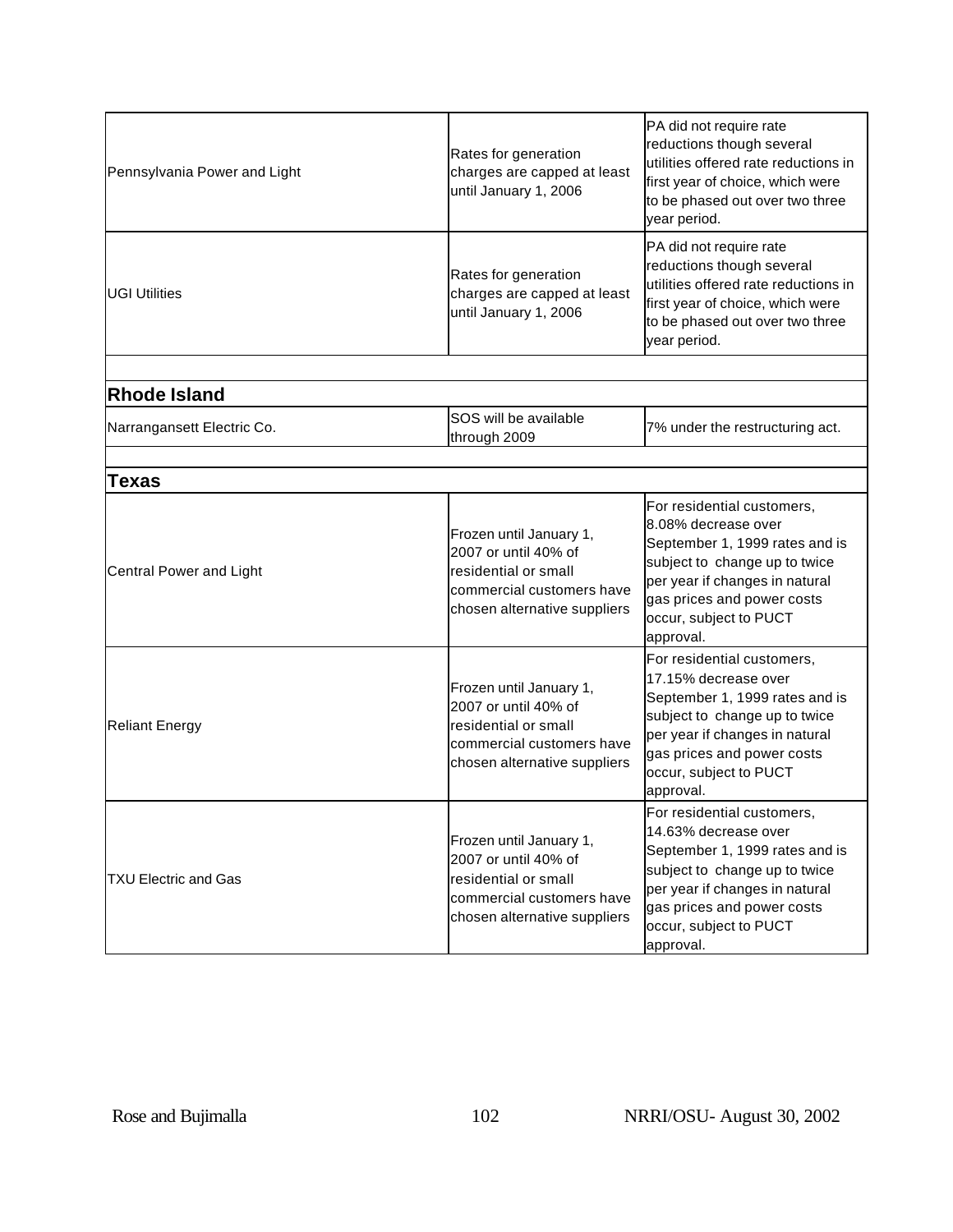| TXU SESCO                   | Frozen until January 1,<br>2007 or until 40% of<br>residential or small<br>commercial customers have<br>chosen alternative suppliers | For residential customers,<br>3.60% decrease over<br>September 1, 1999 rates and is<br>subject to change up to twice<br>per year if changes in natural<br>gas prices and power costs<br>occur, subject to PUCT<br>approval.   |
|-----------------------------|--------------------------------------------------------------------------------------------------------------------------------------|-------------------------------------------------------------------------------------------------------------------------------------------------------------------------------------------------------------------------------|
| Texas New Power Company     | Frozen until January 1,<br>2007 or until 40% of<br>residential or small<br>commercial customers have<br>chosen alternative suppliers | For residential customers,<br>18.08% decrease over<br>September 1, 1999 rates and is<br>subject to change up to twice<br>per year if changes in natural<br>gas prices and power costs<br>occur, subject to PUCT<br>approval.  |
| <b>West Texas Utilities</b> | Frozen until January 1,<br>2007 or until 40% of<br>residential or small<br>commercial customers have<br>chosen alternative suppliers | lFor residential customers.<br>11.01% decrease over<br>September 1, 1999 rates and is<br>subject to change up to twice<br>per year if changes in natural<br>gas prices and power costs<br>occur, subject to PUCT<br>approval. |